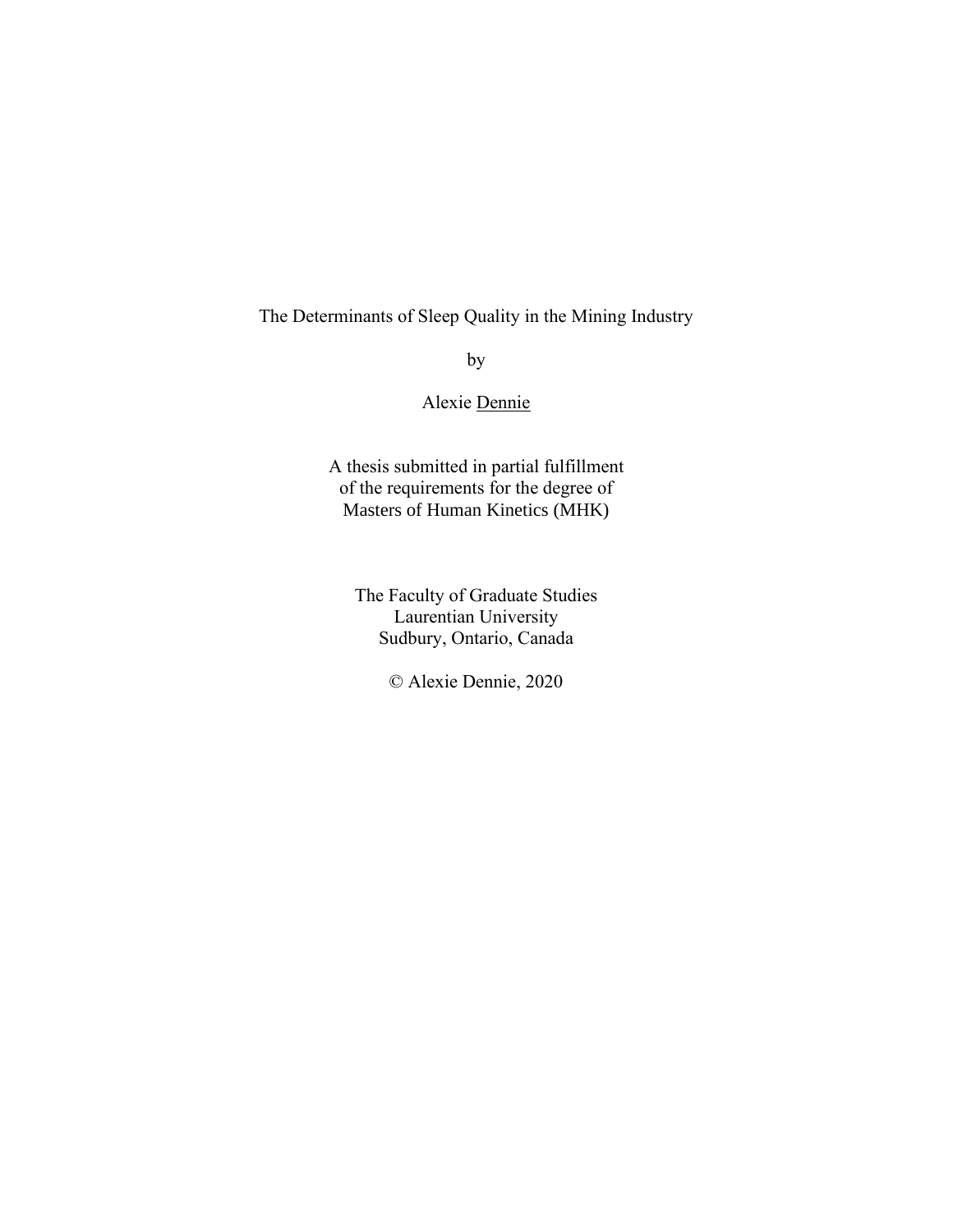#### **THESIS DEFENCE COMMITTEE/COMITÉ DE SOUTENANCE DE THÈSE Laurentian Université/Université Laurentienne**

Faculty of Graduate Studies/Faculté des études supérieures

| Title of Thesis<br>Titre de la thèse                                            | The Determinants of Sleep Quality in the Mining Industry |                                                                                                                                                        |  |  |
|---------------------------------------------------------------------------------|----------------------------------------------------------|--------------------------------------------------------------------------------------------------------------------------------------------------------|--|--|
| Name of Candidate<br>Nom du candidat                                            | Dennie, Alexie                                           |                                                                                                                                                        |  |  |
| Degree<br>Diplôme                                                               | Master                                                   |                                                                                                                                                        |  |  |
| Department/Program<br>Département/Programme                                     | <b>Human Kinetics</b>                                    | Date of Defence<br>Date de la soutenance April 27, 2020                                                                                                |  |  |
|                                                                                 | <b>APPROVED/APPROUVÉ</b>                                 |                                                                                                                                                        |  |  |
| Thesis Examiners/Examinateurs de thèse:                                         |                                                          |                                                                                                                                                        |  |  |
| Dr. Céline Larivière<br>(Supervisor/Directrice de thèse)                        |                                                          |                                                                                                                                                        |  |  |
| Dr. Temmy Eger<br>(Committee member/Membre du comité)                           |                                                          |                                                                                                                                                        |  |  |
| Dr. Zsusanna Kerekes<br>(Committee member/Membre du comité)                     |                                                          |                                                                                                                                                        |  |  |
| Dr. Michel Larivière (non-voting member)<br>(Committee member/Membre du comité) |                                                          | Approved for the Faculty of Graduate Studies<br>Approuvé pour la Faculté des études supérieures<br>Dr. David Lesbarrères<br>Monsieur David Lesbarrères |  |  |
| Dr. Martin Lavallière<br>(External Examiner/Examinateur externe)                |                                                          | Dean, Faculty of Graduate Studies<br>Doyen, Faculté des études supérieures                                                                             |  |  |

#### **ACCESSIBILITY CLAUSE AND PERMISSION TO USE**

I, **Alexie Dennie**, hereby grant to Laurentian University and/or its agents the non-exclusive license to archive and make accessible my thesis, dissertation, or project report in whole or in part in all forms of media, now or for the duration of my copyright ownership. I retain all other ownership rights to the copyright of the thesis, dissertation or project report. I also reserve the right to use in future works (such as articles or books) all or part of this thesis, dissertation, or project report. I further agree that permission for copying of this thesis in any manner, in whole or in part, for scholarly purposes may be granted by the professor or professors who supervised my thesis work or, in their absence, by the Head of the Department in which my thesis work was done. It is understood that any copying or publication or use of this thesis or parts thereof for financial gain shall not be allowed without my written permission. It is also understood that this copy is being made available in this form by the authority of the copyright owner solely for the purpose of private study and research and may not be copied or reproduced except as permitted by the copyright laws without written authority from the copyright owner.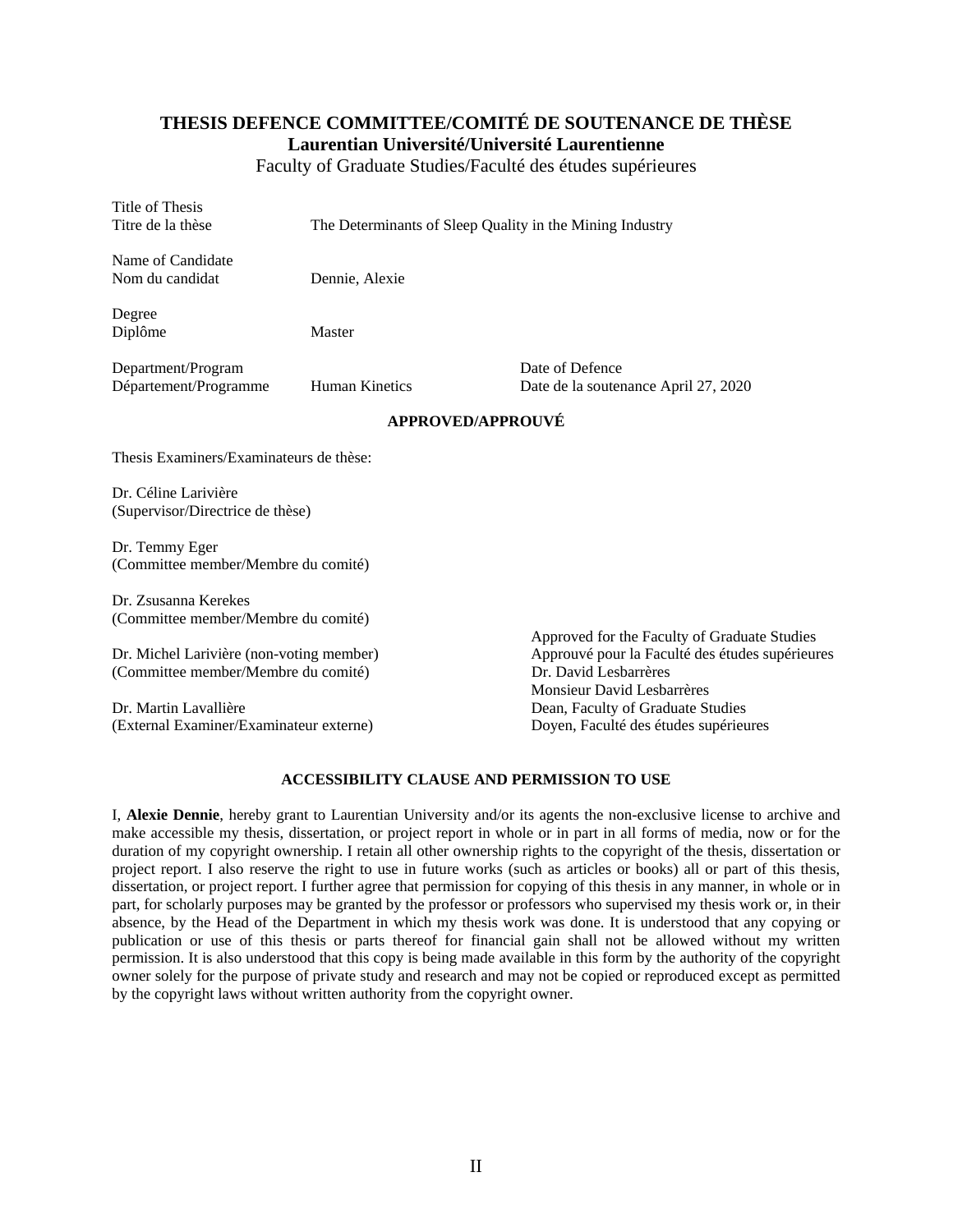## Abstract

<span id="page-2-0"></span>The purpose of this study was to determine the current state of self-reported sleep quality in workers of the mining industry and identify the factors that affect sleep in this sample. A large-scale questionnaire was administered to 2,224 workers of the mining industry with operations in Ontario. A modified version of the Pittsburgh Sleep Quality Index (mPSQI) was used to determine sleep quality and quantity. A total of 84% of participants self-reported poor sleep quality with an average mPSQI score of 6.43 ( $\pm$  3.07). The average sleep duration of participants was 6hr:05min ( $\pm$  1hr:03min), which is lower than the recommended 7-8 hrs of sleep. Participants engaging in hazardous drug and alcohol use, screening positive for mental health concerns, stress and fatigue, experiencing workplace burnout and working shifts, selfreported worst sleep quality. Finally, depression, personal burnout, fatigue, PTSD, shiftwork, diagnosis of a chronic disease and hazardous drug use were significant predictors of poor subjective sleep quality, accounting for 37.1% of the total variance of sleep quality ( $R^2 = 0.371$ ,  $F(7, 1572) = 131.78$ ,  $p \le 0.000$ ). These data will assist in developing targeted strategies and interventions for workers to achieve better sleep quality, overall wellbeing and a safer workplace.

#### Keywords

Sleep Quality, Sleep Quantity, Health Behaviors, Personal Factors, Work-Related Factors, Mining.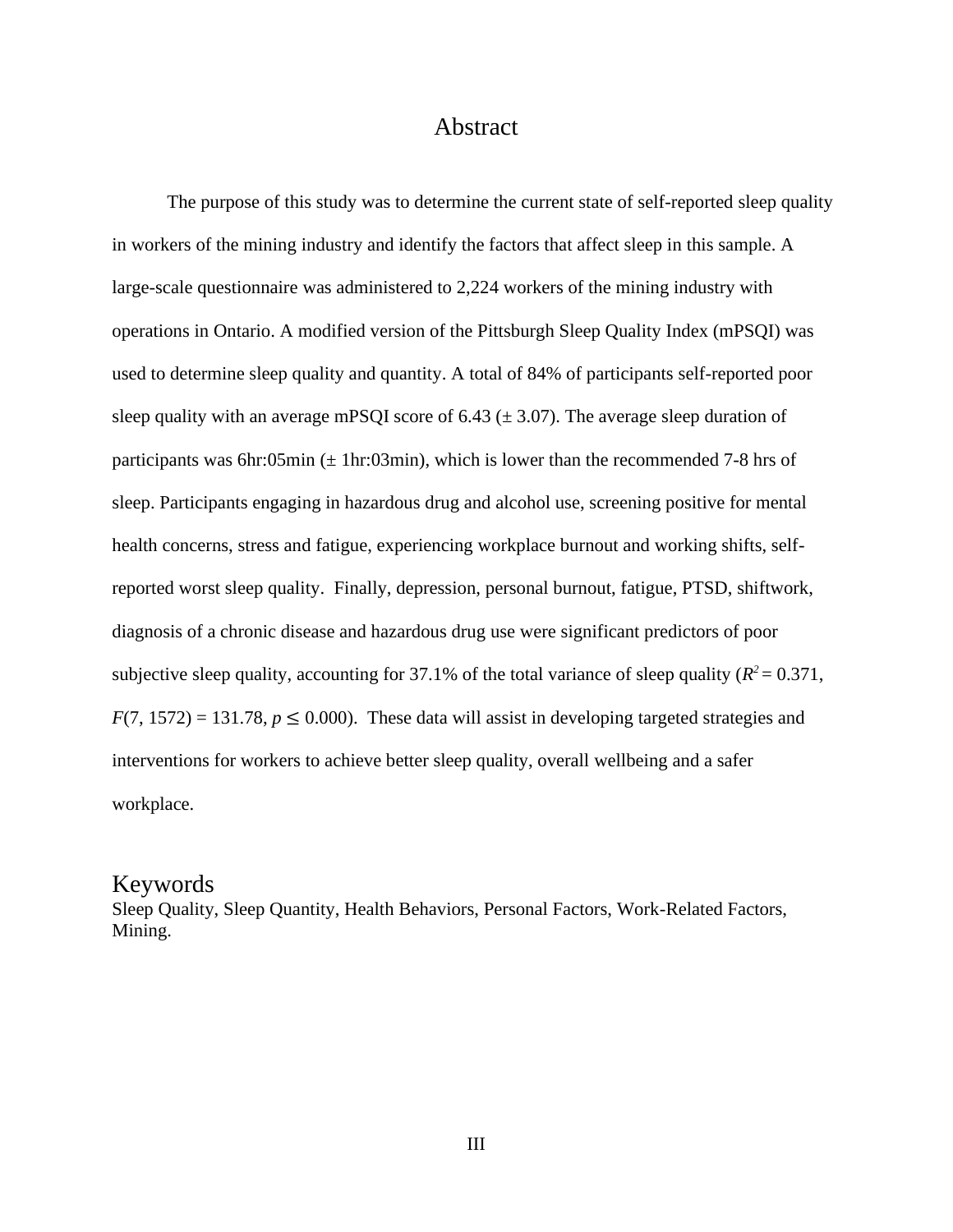# Co-Authorship Statement

<span id="page-3-0"></span>Thesis supervisor Dr. Céline Larivière

Thesis committee Dr. Michel Larivière Dr. Tammy Eger Dr. Zsuzsanna Kerekes

Other contributors Caroline Dignard Lisa Schutt Courtney Lessel Alyssa Smith Amber Sinclair Dr. Line Tremblay Monika Tiszberger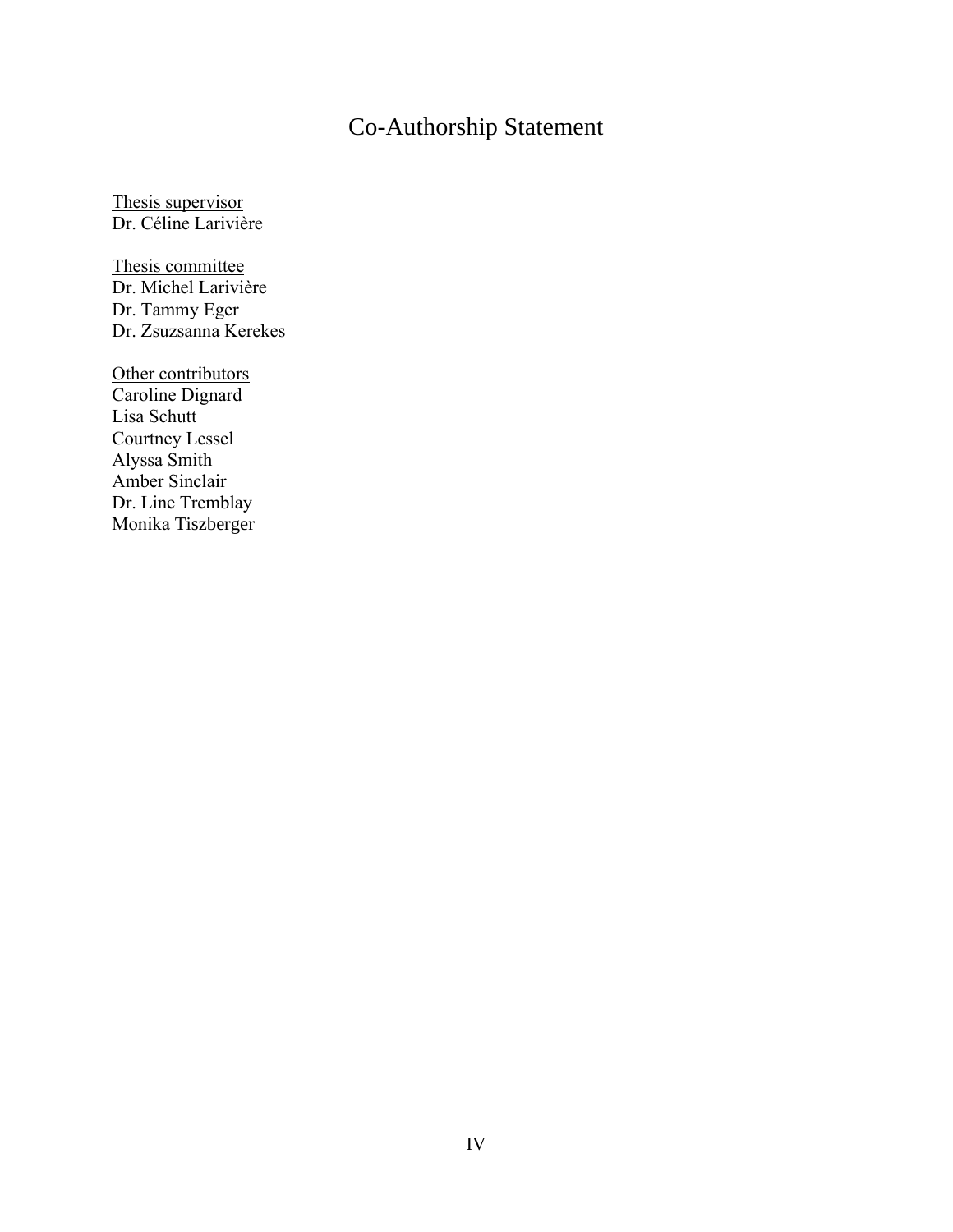### Acknowledgements

<span id="page-4-0"></span>First and for most, I would like to thank my supervisor Dr. Céline Larivière. Thank you for having me as your graduate student and for all the opportunities you have provided me with. All of your time, guidance, suggestions and help is greatly appreciated. Thank you for being there for me during the ups and downs of being a graduate student but also in life and for always making me feel supported. I truly appreciate all the knowledge and skills you have passed down to me. You will always be a mentor of mine and I feel very fortunate to have had the opportunity to work so closely with you.

To my thesis committee, Dr. Zsuzsanna Kerekes, Dr. Tammy Eger and Dr. Michel Larivière, thank you for all your guidance and help throughout this process. Your time, knowledge and expertise are greatly appreciated, and I truly am grateful to have had to opportunity to work with all of you.

Thank you to the Mining Mental Health research team for the endless work you have done. You have contributed in so many ways to this specific research project, and for that I thank you.

To my family, more specifically my parents, my sister and my grandparents. Thank you for always believing in me and for your endless love and encouragement. You have always been my biggest "fans" and supporters and have taught me to always chase my dreams. To my sister specifically, thank you for being my best friend and for forever being there for me. I look up to you so much and you motivate me to push myself every single day. To my partner, thank you for everything, from your love to your endless support. I can't tell you enough how much you all mean to me.

V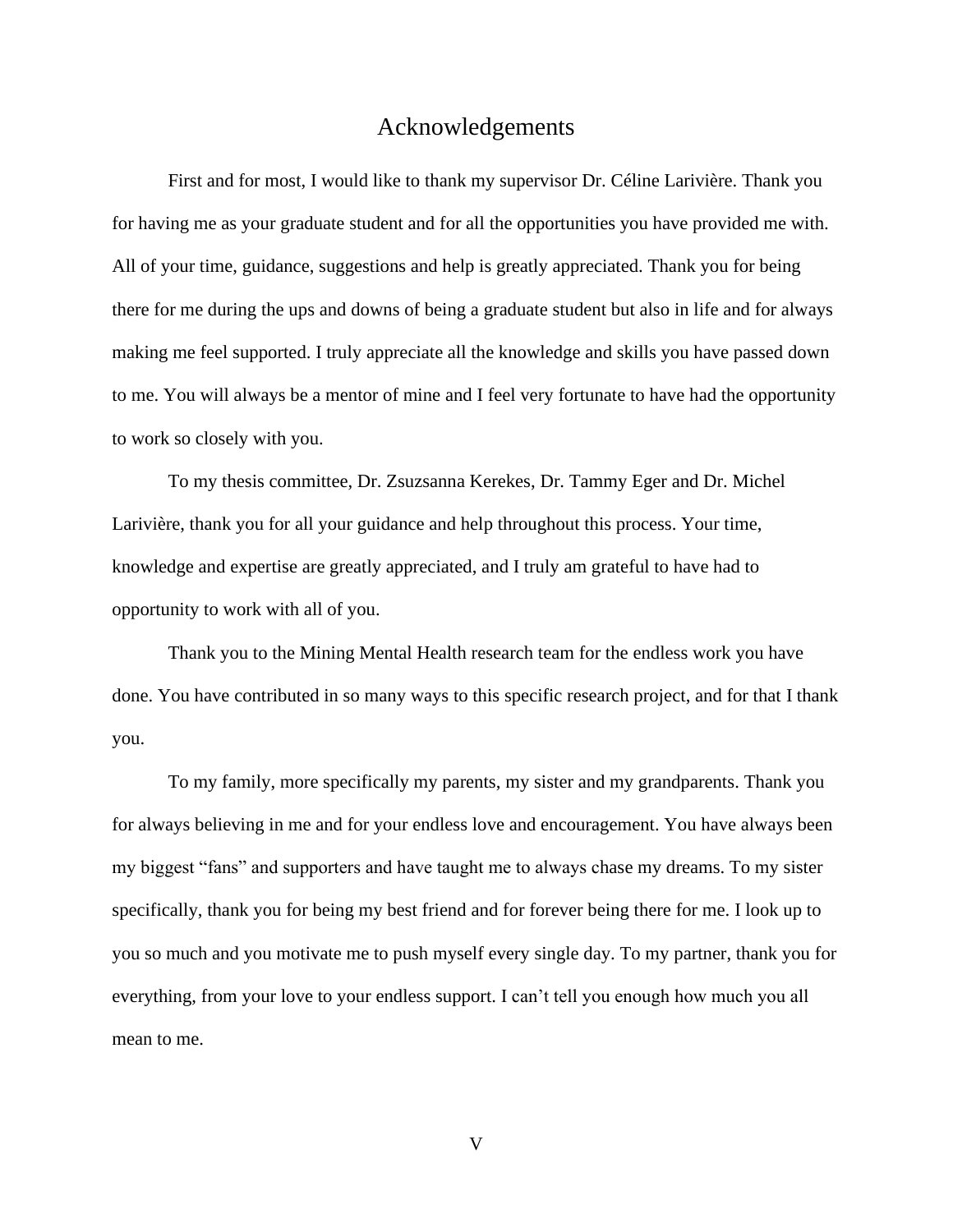To my friends, thank you for being my support system and for all the long nights of studying and homework. Thank you to Kayla for always being my right-hand woman, to Kelsey and Corey for being the best of friends and classmates I could ask for. You have all been truly supportive and have made this journey unforgettable.

Thank you to the Goodman's School of Mines, Indspire and the Centre for Research in Occupational Safety and Health for the financial support. Thank you for seeing the potential in me and in my research project!

Thank you to all the participants who contributed their time for the Mining Mental Health project. Thank you to Vale, the Steel Workers local 6500 for your commitment to making the mining industry a safer and healthier workplace.

Finally, I would like to dedicate this work to my late grandfather who always believed in me and who taught me that the sky truly is the limit. You are the reason why I have a passion for occupational health and safety, and I hope to one day be a strong advocate like you. Thank you for always watching over me and for your guidance. I know that I have made you proud and will continue to do so.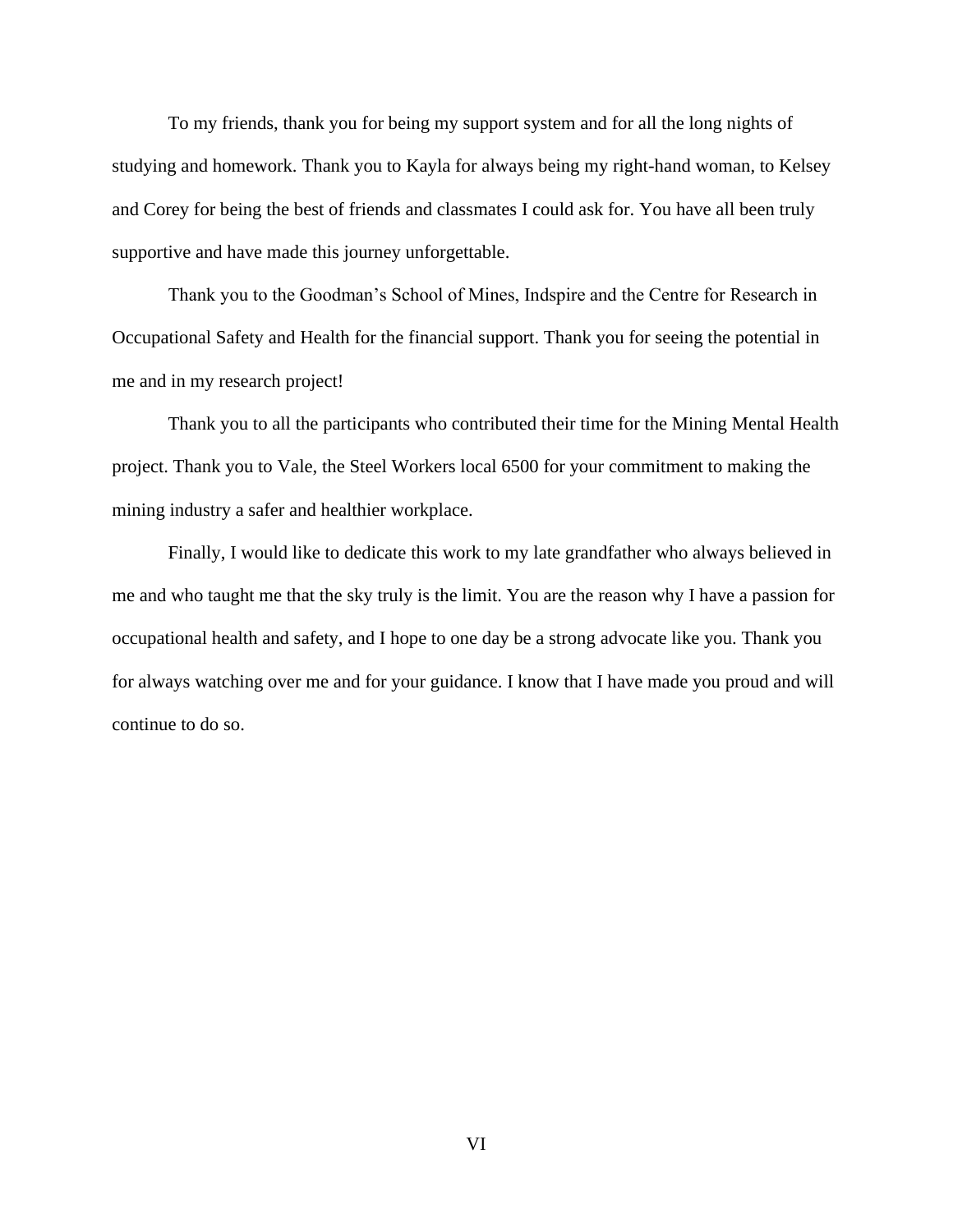# Table of Contents

| 1) What are the trends of self-reported sleep quality and quantity of various workers in the mining industry? 30<br>2) What is the relationship between sleep quality and quantity and various health behaviors, personal factors,<br>3) Which health behaviors, personal factors, and work-related factors best predict sleep quality?30<br>1) Dayshift workers will have better overall sleep quality and quantity when compared to workers in other<br>2) Underground workers with high physical demands will be more likely to experience poor sleep quality than |  |
|-----------------------------------------------------------------------------------------------------------------------------------------------------------------------------------------------------------------------------------------------------------------------------------------------------------------------------------------------------------------------------------------------------------------------------------------------------------------------------------------------------------------------------------------------------------------------|--|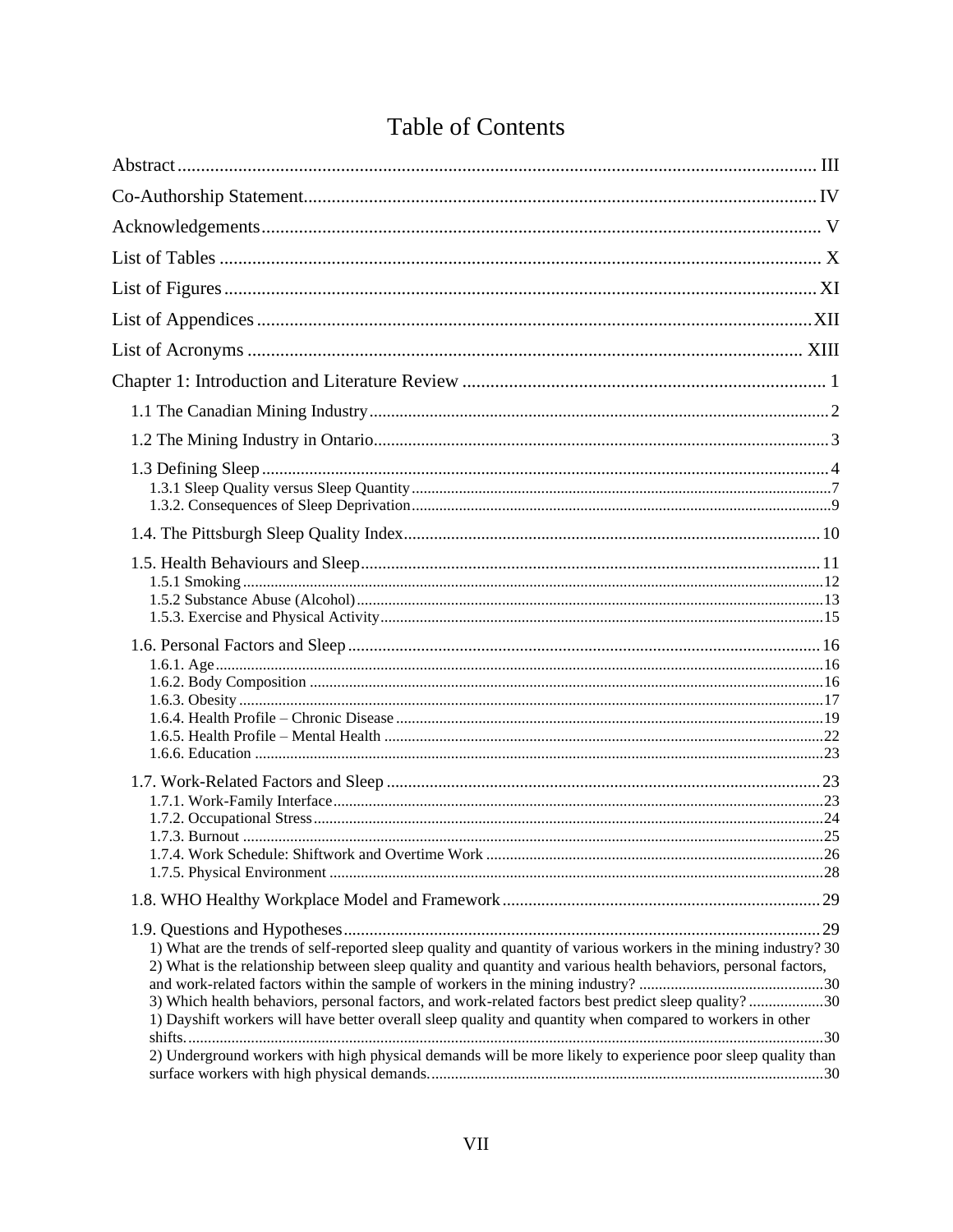| 3) Individuals reporting poor sleep quality will also report higher levels of stress, and will also screen                                                                                               |  |
|----------------------------------------------------------------------------------------------------------------------------------------------------------------------------------------------------------|--|
| 4) Work-related factors such as poor job satisfaction, high mental demands, afternoon and nightshifts, and the<br>physical work environment will be the greatest work-related predictors of poor sleep30 |  |
|                                                                                                                                                                                                          |  |
|                                                                                                                                                                                                          |  |
|                                                                                                                                                                                                          |  |
|                                                                                                                                                                                                          |  |
|                                                                                                                                                                                                          |  |
|                                                                                                                                                                                                          |  |
|                                                                                                                                                                                                          |  |
|                                                                                                                                                                                                          |  |
|                                                                                                                                                                                                          |  |
|                                                                                                                                                                                                          |  |
|                                                                                                                                                                                                          |  |
|                                                                                                                                                                                                          |  |
|                                                                                                                                                                                                          |  |
|                                                                                                                                                                                                          |  |
|                                                                                                                                                                                                          |  |
|                                                                                                                                                                                                          |  |
| 2.5.10. The National Institute for Occupational Safety and Health (NIOSH) Generic Job Stress Questionnaire                                                                                               |  |
|                                                                                                                                                                                                          |  |
|                                                                                                                                                                                                          |  |
|                                                                                                                                                                                                          |  |
|                                                                                                                                                                                                          |  |
|                                                                                                                                                                                                          |  |
|                                                                                                                                                                                                          |  |
|                                                                                                                                                                                                          |  |
| 3.1. First Research Question – What are the trends of self-reported sleep quality and quantity in                                                                                                        |  |
|                                                                                                                                                                                                          |  |
|                                                                                                                                                                                                          |  |
| 3.2. Second Research Question – What are the sleep quality and quantity trends of workers according                                                                                                      |  |
|                                                                                                                                                                                                          |  |
|                                                                                                                                                                                                          |  |
|                                                                                                                                                                                                          |  |
|                                                                                                                                                                                                          |  |
|                                                                                                                                                                                                          |  |
|                                                                                                                                                                                                          |  |
| 3.3. Third Research Question – Which health behaviors, personal factors or work-related factors can                                                                                                      |  |
| 3.4. First Hypothesis - Dayshift workers will have better overall sleep quality and quantity when                                                                                                        |  |
| 3.5. Second Hypothesis - Underground workers with high physical demands will be more likely to                                                                                                           |  |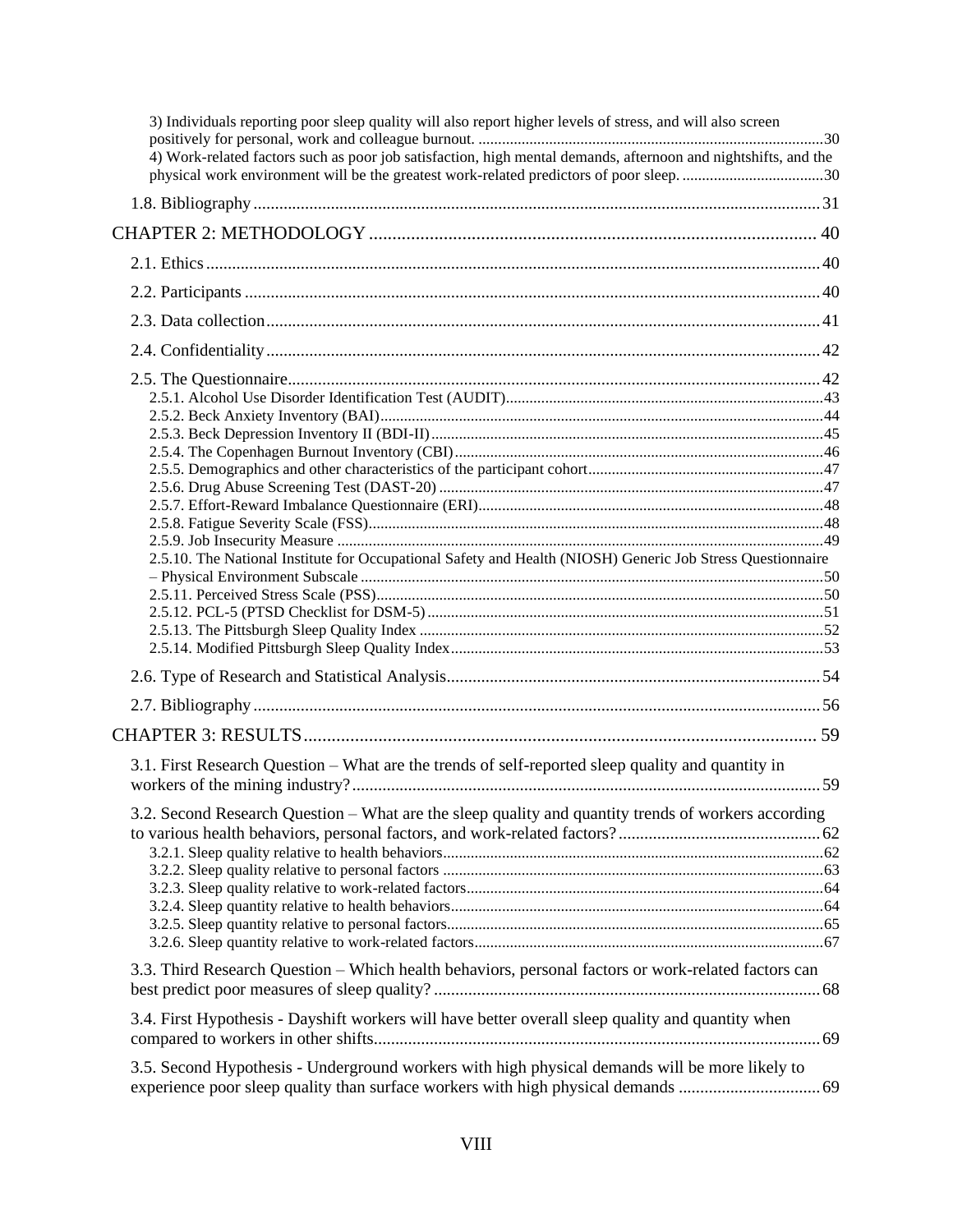| 3.6. Third Hypothesis - Individuals reporting poor sleep quality will also report higher levels of stress,                                                                                          |  |
|-----------------------------------------------------------------------------------------------------------------------------------------------------------------------------------------------------|--|
| 3.7. Fourth Hypothesis - Work-related factors such as poor job satisfaction, high mental demands,<br>afternoon and nightshifts, and the physical work environment will be the greatest work-related |  |
|                                                                                                                                                                                                     |  |
|                                                                                                                                                                                                     |  |
|                                                                                                                                                                                                     |  |
|                                                                                                                                                                                                     |  |
|                                                                                                                                                                                                     |  |
|                                                                                                                                                                                                     |  |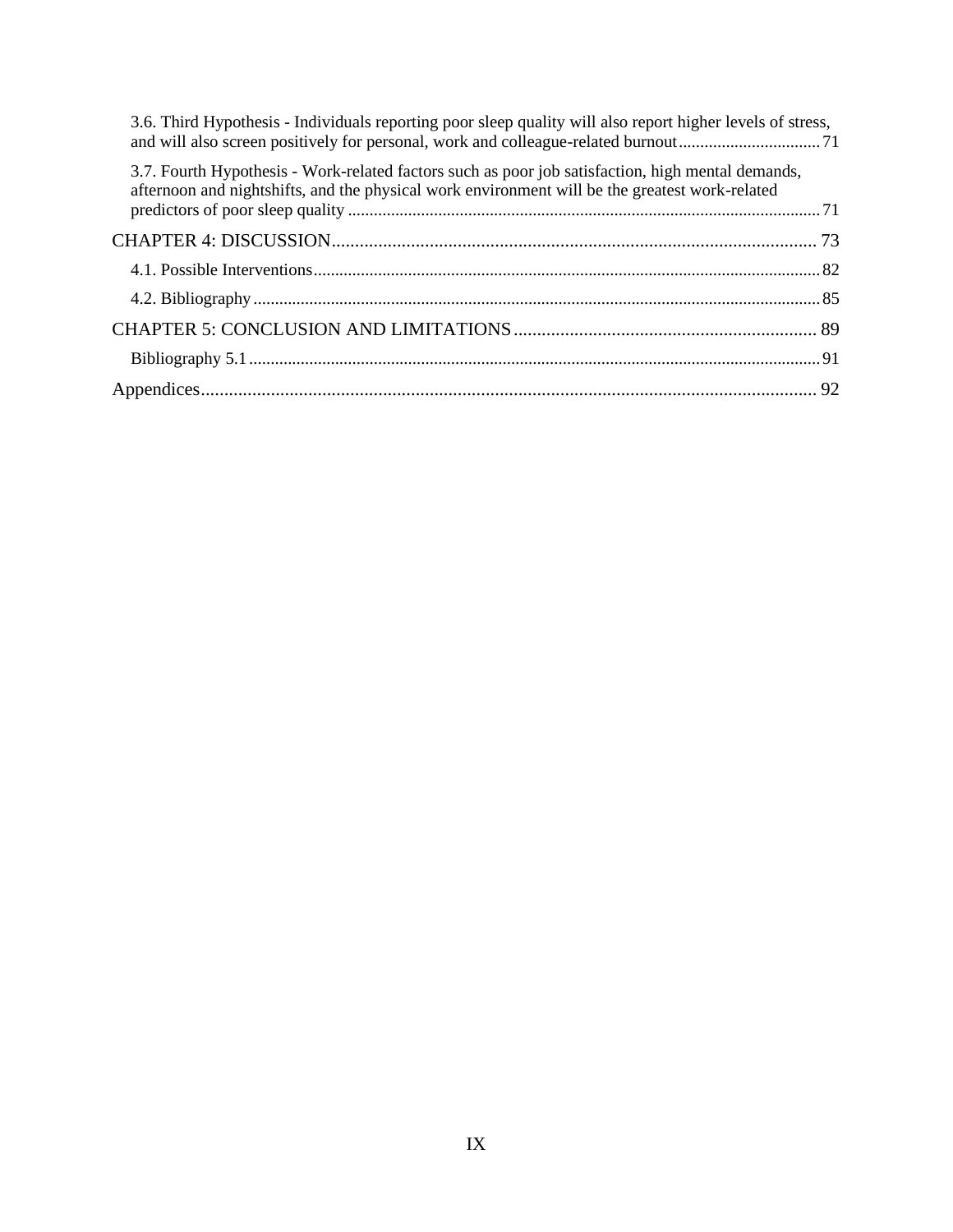# List of Tables

<span id="page-9-0"></span>

| Table 1. Distribution of Final Scores and Associated Categories for the Beck Depression                                                                                                       |
|-----------------------------------------------------------------------------------------------------------------------------------------------------------------------------------------------|
| Table 2. Average Self-Reported Sleep Quality Scores for Workers Reporting Good versus Poor                                                                                                    |
| Table 3. Trends of Self-Reported Sleep Quality of Workers in Various Sectors Within the                                                                                                       |
| Table 4. Trends of Self-Reported Sleep Quantity of Workers in Various Sectors Within the                                                                                                      |
| Table 5. Multicollinearity output of Regression Model for Question 3: Which health behaviors,<br>personal factors or work-related factors can best predict poor measures of sleep quality? 69 |

[Table 6. Multicollinearity Output of Regression Model for fourth hypothesis: Work-related](#page-85-0)  factors [such as poor job satisfaction, high mental demands, afternoon and nightshifts, and the](#page-85-0)  [physical work environment will be the greatest work-related predictors of poor sleep quality](#page-85-0) ... 72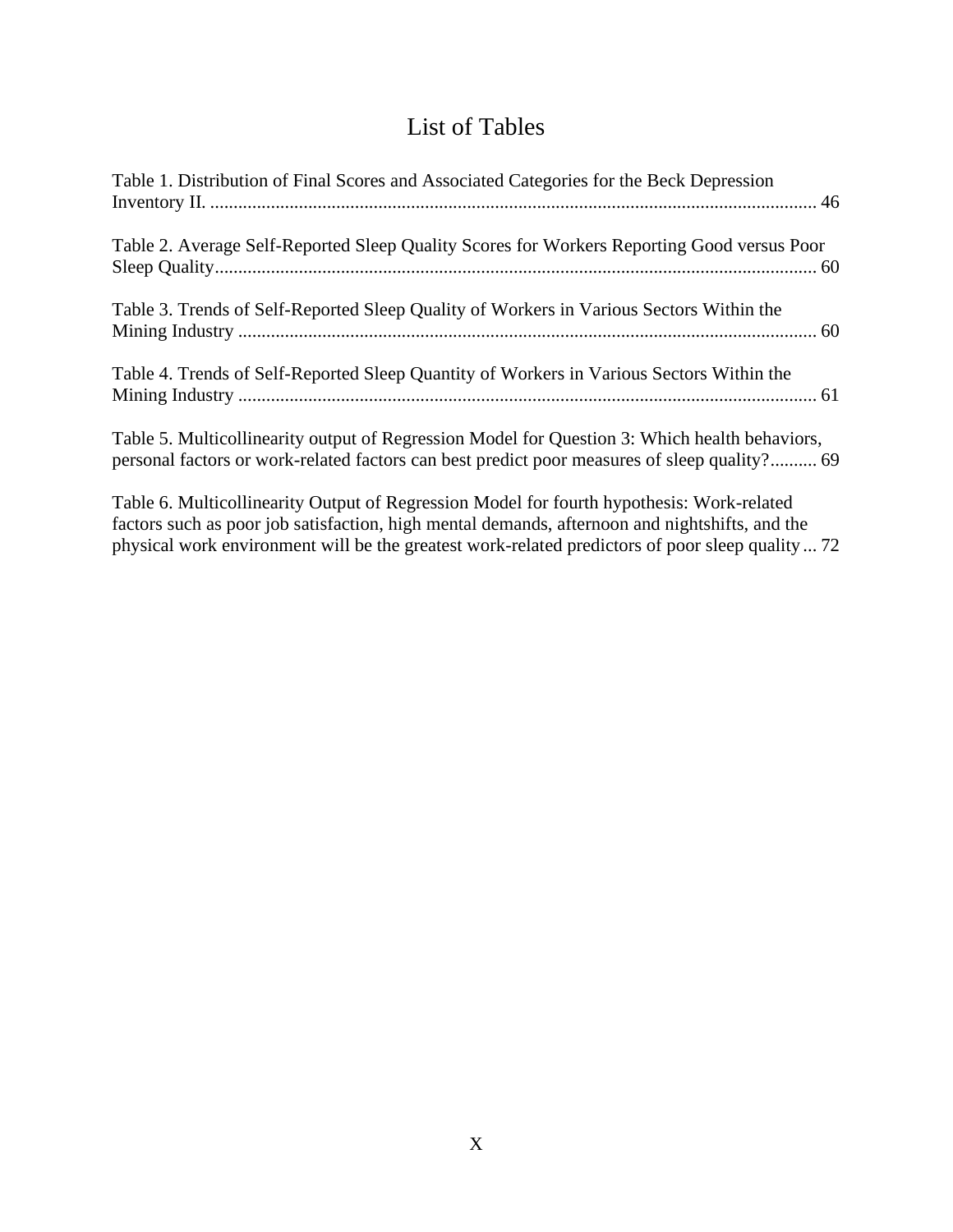# List of Figures

<span id="page-10-0"></span>

| Figure 1. Frequency Distribution of Global Pittsburgh Sleep Quality Index Scores 61      |  |
|------------------------------------------------------------------------------------------|--|
|                                                                                          |  |
| Figure 3. The effect of working above ground versus underground and physical environment |  |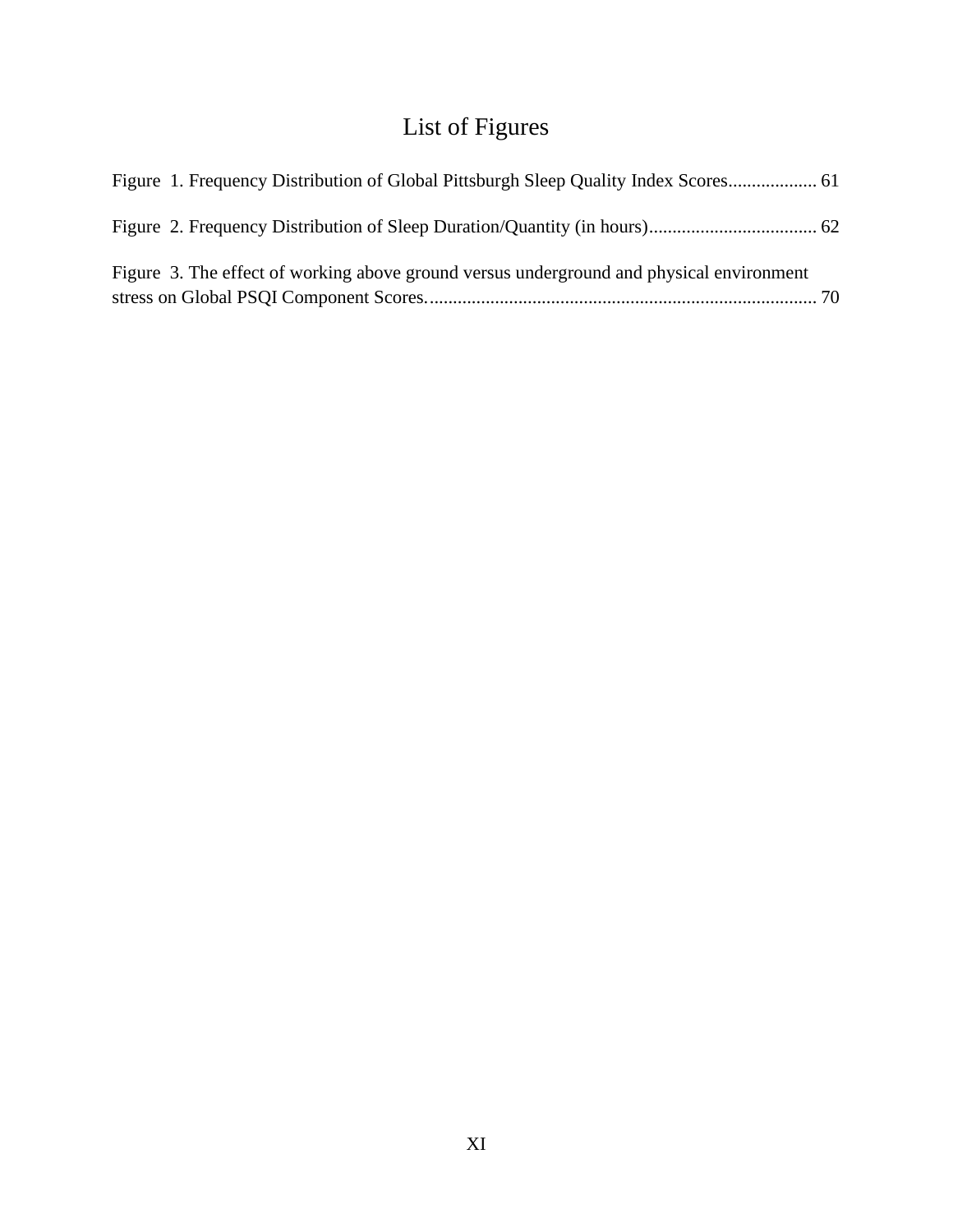# List of Appendices

<span id="page-11-0"></span>

| Appendix A. Independent sample t-test analyses for sleep quality relative to health behaviors. 92 |
|---------------------------------------------------------------------------------------------------|
| Appendix B. Independent sample t-test analyses for sleep quality relative to personal factors 93  |
| Appendix C. Independent sample t-test analyses for sleep quality relative to work-related factors |
| Appendix D. Independent sample t-test analyses for sleep quantity (hr:min) relative to health     |
| Appendix E. Independent sample t-test analyses for sleep quantity (hr:min) relative to personal   |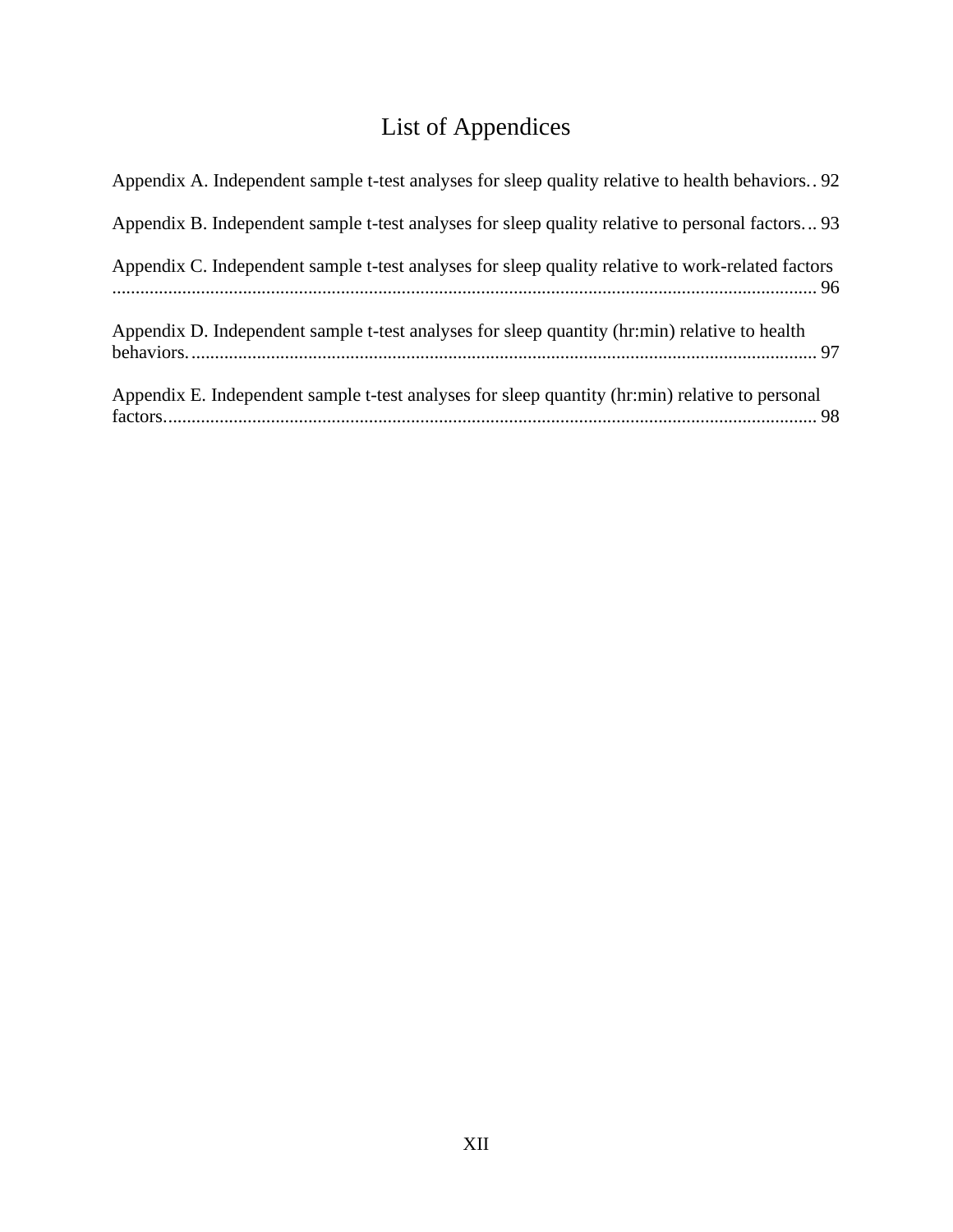## List of Acronyms

- <span id="page-12-0"></span>ACTH – Adrenocorticotropic Hormones
- ANOVA Analysis of Variance
- AUDIT Alcohol Use Disorder Identification Test
- BAI Beck Anxiety Inventory
- BDI II Beck Depression Inventory
- BMI Body Mass Index
- CBI Copenhagen Burnout Inventory
- CI Confidence Interval
- CSEP Canadian Society for Exercise Physiology
- DAST-20 Drug Abuse Screening Test
- DSM-5– Diagnostic and Statistical Manual of Mental Disorders 5<sup>th</sup> Edition
- EEG Electroencephalogram
- ERI Effort-Reward Imbalance
- FSS Fatigue Severity scale
- GH Growth Hormones
- MANOVA Multivariate Analysis of Variance
- MiHR Mining Industry Human Resources
- mPSQI Modified Pittsburgh Sleep Quality Index
- MSLT Multiple Sleep Latency Test
- NIOSH National Institute for Occupational Safety and Health
- NREM Non-Rapid Eye Movement
- OHI Obstructive Apnea or Hypopnea Index
- OR Odd Ratio
- PSQI Pittsburgh Sleep Quality Index
- PSS Perceived Stress Scale
- PTSD Posttraumatic Stress Disorder
- RAS Relationship Assessment Scale
- REM Rapid Eye Movement
- RHT Retonohypothalamic Tract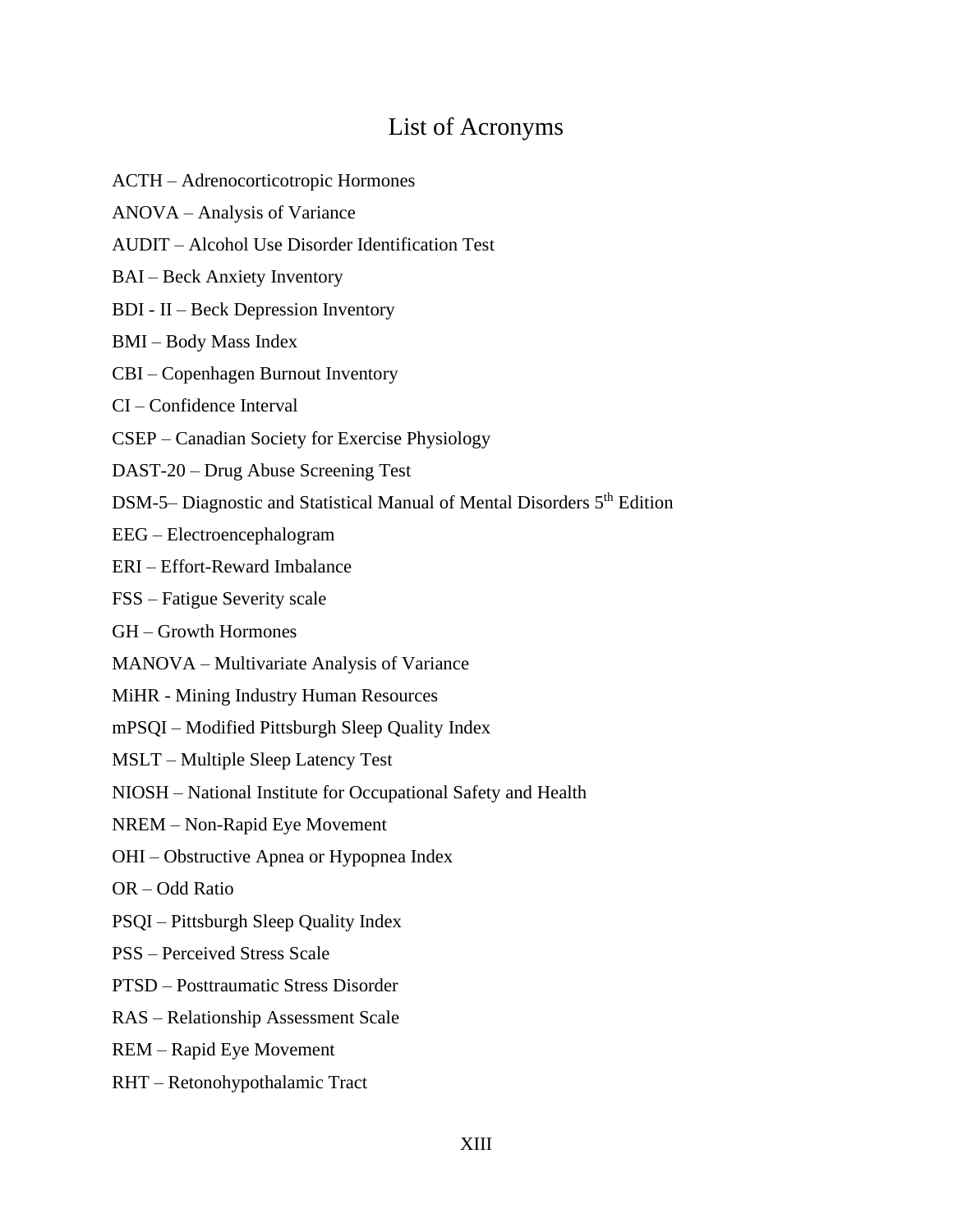- SCN Suprachiasmatic Nuclei
- SDB Sleep Disordered Breathing
- SWA Slow Wave Activity
- SWS Slow Wave Sleep
- TIB Time in Bed
- TST Total Sleep Time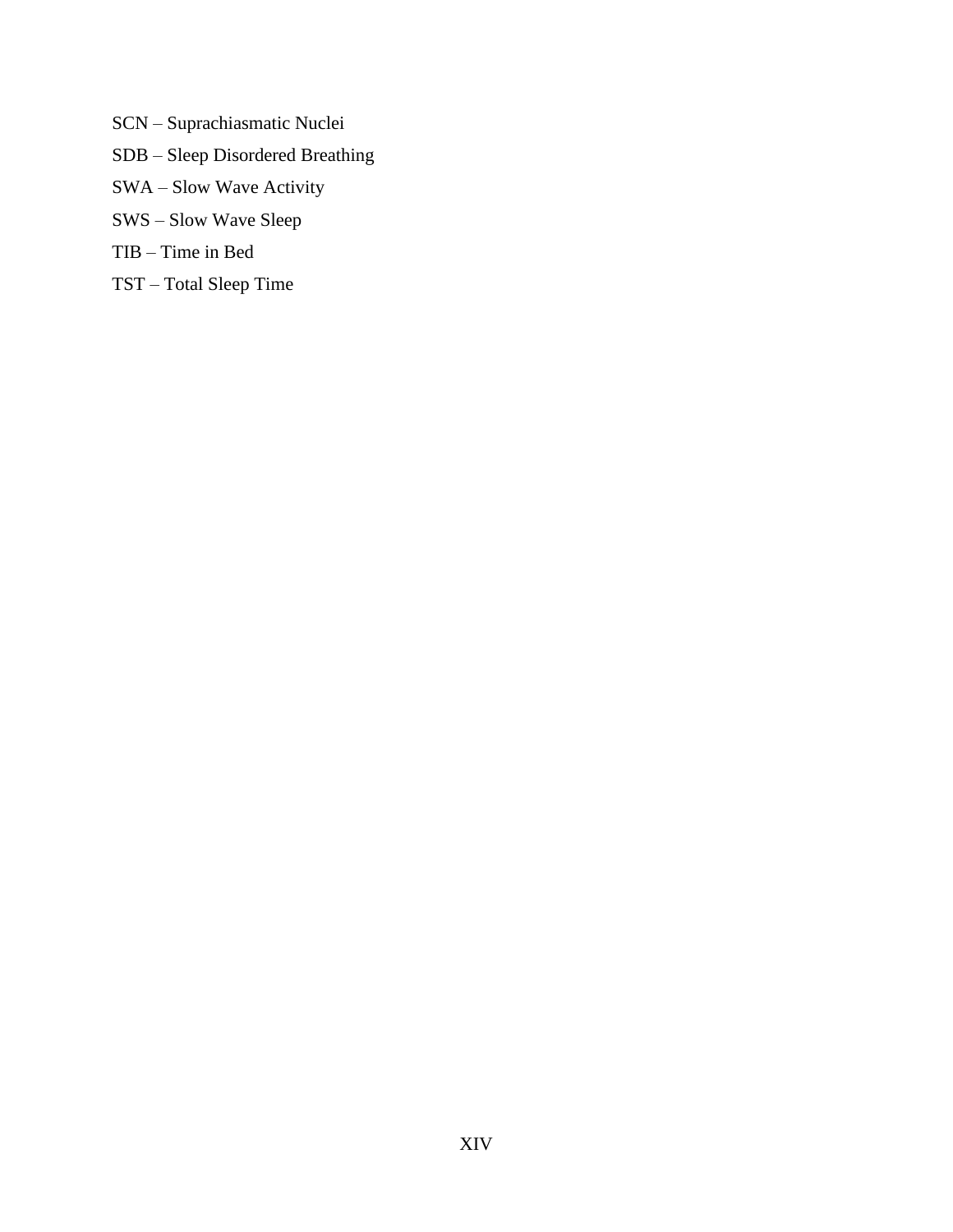## <span id="page-14-0"></span>**Chapter 1: Introduction and Literature Review**

Sleep quality and quantity are influenced by many factors including those related to lifestyle behaviours as well as personal and occupational factors. Factors that negatively impact sleep quality and quantity can in turn be detrimental to human function and performance at work (Lowden, Kecklund, Axelsson & Åkerstedt, 1998; Medeiros, Mendes, Lima & Araujo, 2001; Lamond, Dorrian, Roach, McCulloch, Holmes, Burgess, Fletcher & Dawson, 2003; Lockley, Barger, Ayas, Rothschild, Czeisler & Landrigan, 2007; Swanson, Arnedt, Rosekind, Belenky, Balkin & Drake, 2011; Lemke, Apostolopoulos, Hege, Sönmez & Wideman, 2016). Although the effects of many lifestyle behaviours, personal factors, and work-related factors have been investigated, many of the studies have focused primarily on the general population, on specific sub-populations (children, healthy adults, older adults) or specific occupations (physicians, nurses, police officers). Although it is generally accepted that sleep quality and quantity affect performance in the workplace, there are still areas of inquire that are under-investigated in the occupational health and safety context. Whether and how these factors impact workers within the mining industry remain to be fully elucidated (Dennie et al, 2018). The mining industry is of particular interest as the workers in these specific occupations are exposed to challenging working conditions which in turn increases their vulnerability to experiencing an occupational injury (Halvani, Zare & Mimohammadi, 2009). Accordingly, this specific research project explored the association between health behaviours, personal factors, and work-related factors and sleep quality and quantity of workers within the mining industry. The outcomes of this research project are expected to provide evidence that can lead to targeted strategic interventions designed to improve sleep quality and the general wellbeing of workers in the mining industry.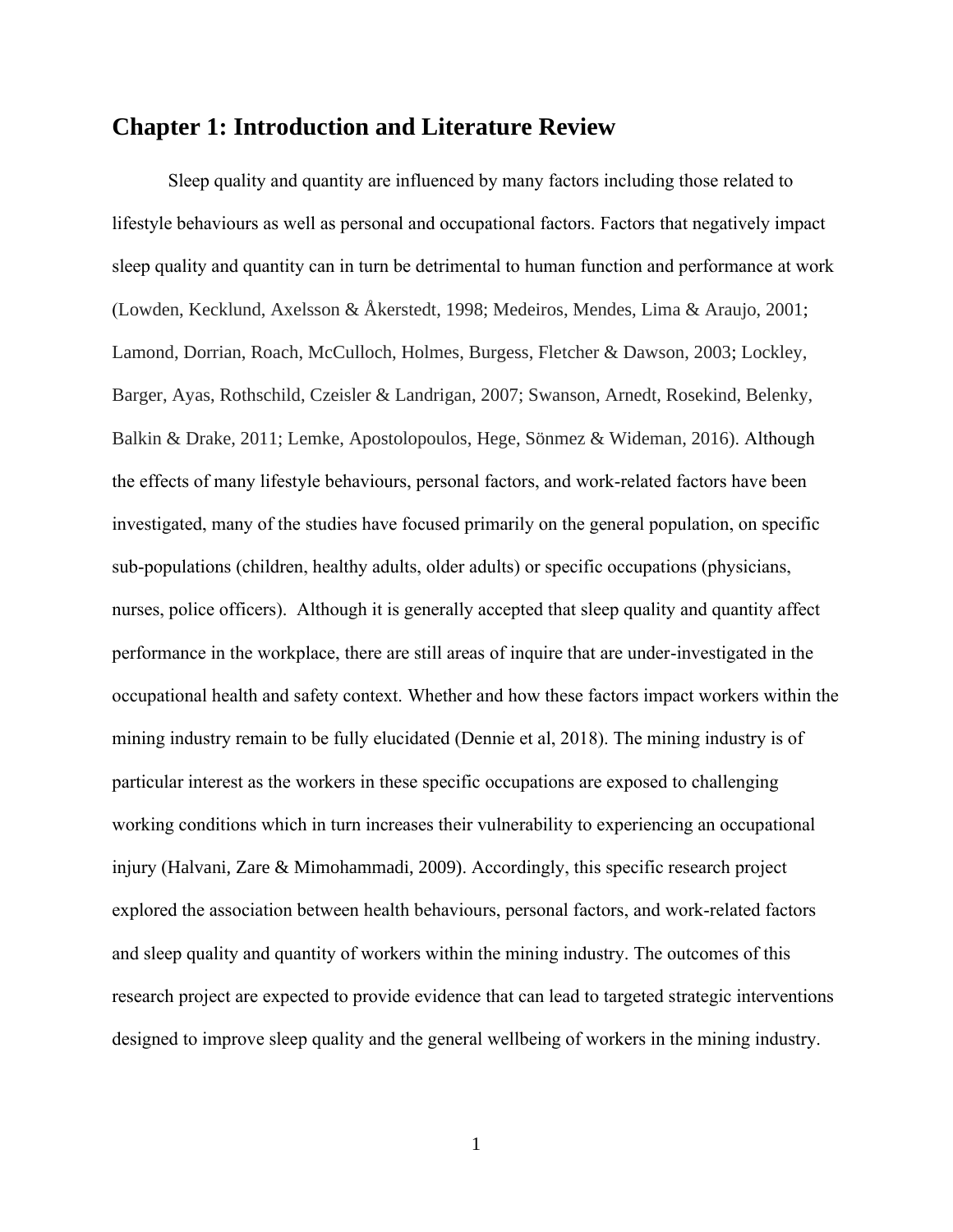This is particularly important as mining is amongst the largest employer in the province of Ontario, more specifically Northern Ontario, as well as nationally in Canada.

#### <span id="page-15-0"></span>**1.1 The Canadian Mining Industry**

The mining industry in Canada contributes significantly to the country's economy and supports a number of firms and sectors that supply mining equipment and services (The Mining Association of Canada, 2017). Additionally, Canada is endowed with thirteen major minerals and metals, making it amongst the top five countries in global production. The total value of mining in Canada wide was \$40.8 billion in 2016 according to the The Mining Association of Canada (2017). Furthermore, the minerals sector contributed \$97 billion to the country's total GDP in 2018 (The Mining Association of Canada, 2019). As of 2016, there were a total of 1201 mining establishments in Canada (The Mining Association of Canada, 2017). Within these establishments, it was estimated that the industry itself employed about 403,000 and 409,000 people across the country accounting for approximately one in every forty-five jobs in Canada in 2016 and 2019 respectively (The Mining Association of Canada, 2017). Within this cohort of workers in 2016, only 17% were female and 5% self-identified as Indigenous (The Mining Association of Canada, 2017). The Mining Industry Human Resources (MiHR) Council estimates that 25% of the current workforce in the mining industry will retire by 2027, which will lead to a significant loss of industry knowledge and experience (The Mining Association of Canada, 2017). Furthermore, the mining industry in Canada will require approximately 87,000 workers in order to replace those retiring in the next decade.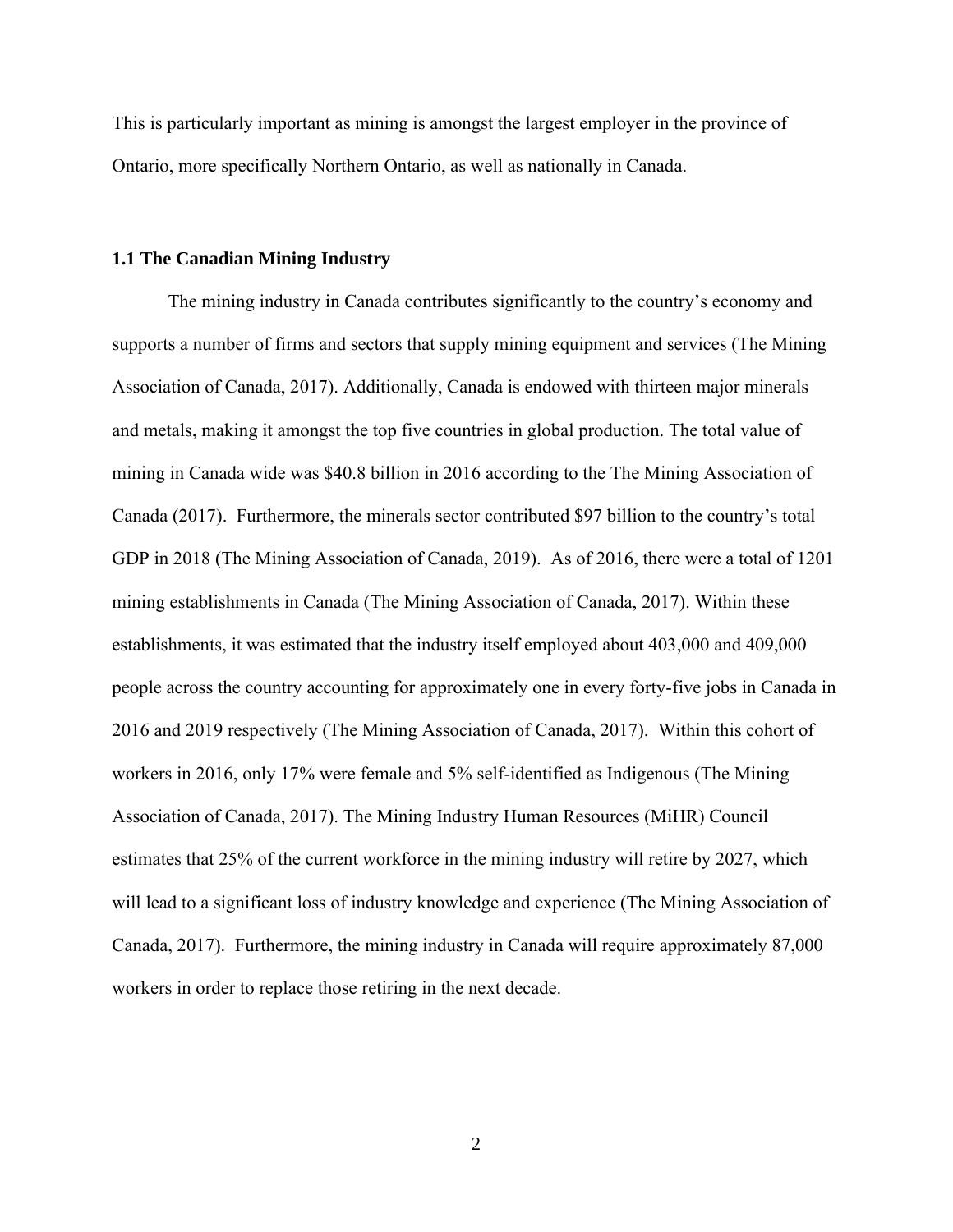#### <span id="page-16-0"></span>**1.2 The Mining Industry in Ontario**

Ontario is home to forty operating mine sites (Ontario Ministry of Energy, Northern Development and Mines, 2018). In 2017, the province alone produced 9.9 billion dollars' worth of minerals (cobalt, copper, zinc, gold, nickel platinum group metals, and silver) making Ontario the leading producer of minerals in Canada (Ontario Mining Association, 2017). Additionally, numerous non-metals are mined, such as diamonds, gemstones, lime, nepheline syenite, quartz, salt, sand and gravel, stone, and sulfur (Ontario Mining Association, 2017). The elevated level of minerals in underground rocks within the Sudbury region was suggested to be the result of a giant meteorite hitting the region of Sudbury (Dennie, 2017). Although mining is spread across the province it is mostly concentrated in Northern Ontario (Ontario Ministry of Labour, 2014). Toronto is known as the global centre for mining finance (The Mining Association of Canada, 2017). In 2017, about 21,500 people were employed directly by the mining industry in Ontario and an additional 50,000 people were employed indirectly (Workplace Safety North, 2017). The mining industry in Ontario accounts for 11.2% of employment for Indigenous people (Ontario Mining Association, 2017). The city of Greater Sudbury is home to one of the largest mining complexes in the world comprised of six mines, a mill, a smelter, and a refinery, which employs approximately 4,000 Sudburians (Vale, 2017).

Continuous improvement in the occupational health and safety frameworks in the Canadian mining industry is a cornerstone to the long-term sustainability of this industry. The need for research to further understand the risk factors, hazards as well as the protective factors and preventative measures that ensure the physical and psychological wellness of the mining workforce remains a high priority. In this context, the current comprehensive study was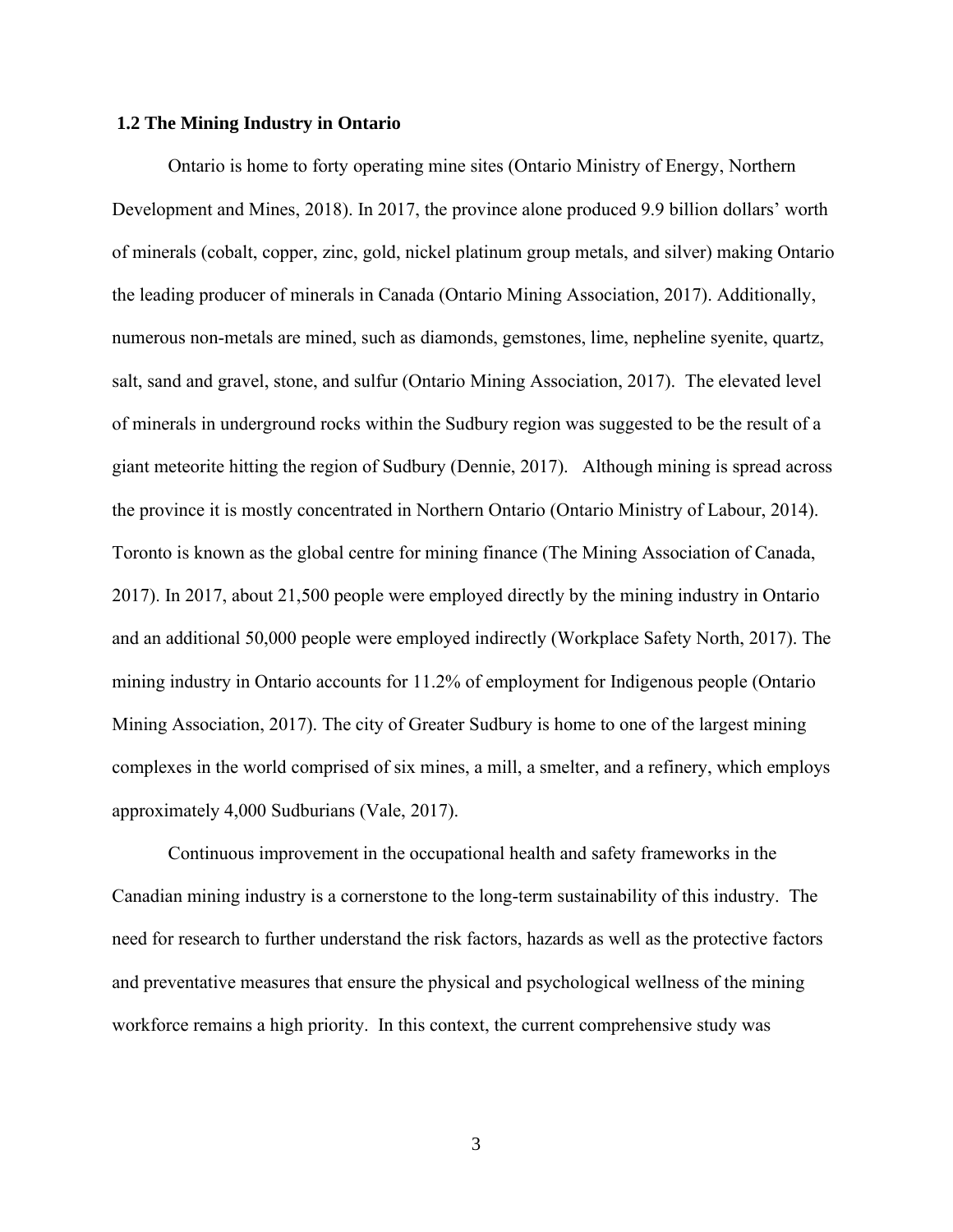designed to highlight the potential contribution of sleep quality to workplace health and safety of workers in the mining industry.

#### <span id="page-17-0"></span>**1.3 Defining Sleep**

Sleep is a necessary behavioral state that returns periodically, runs on a 24-hour cycle and is manifested in all living organisms. It is characterized by a loss of consciousness, reduced sensorial activity and rested muscle tone (Dardel & Léger, 2016). Contrary to the awaken state, when an individual is asleep, they have limited ability to react to stimuli in their external environment, and contrary to a coma, sleep is reversible and is necessary for survival (Dardel &Léger, 2016). Although there are still many gaps in the knowledge and understanding of the underlying mechanisms of sleep, research has found that this state of unconsciousness is divided in 2 categories, which can be characterised by their physiological components; 1) rapid eye movement (REM) and 2) Non-REM (NREM) sleep.

REM sleep can be characterized by paralyzed or extremely relaxed muscles, and bursts of rapid and episodic eye movements (Carskadon & Dement, 2005). In humans, REM sleep is also accompanied by muscle twitches and cardiorespiratory irregularities (Carskadon & Dement, 2005). Psychologically, REM sleep is known as the dreaming period, therefore, it is during this time that individuals will experience vivid dreams and recall about 80% of these dreams (Carskadon & Dement, 2005). REM sleep accounts for approximately 25% of total sleep time, reoccurs every 90 to 120 minutes with episodes being longer during the second half of the night (Solms, 2000).

Non-REM sleep (NREM) is characterized by a K-complex, sleep spindles and slow wave activity (SWA) on an electroencephalogram (EEG) (Roth, 2009). NREM is subdivided in four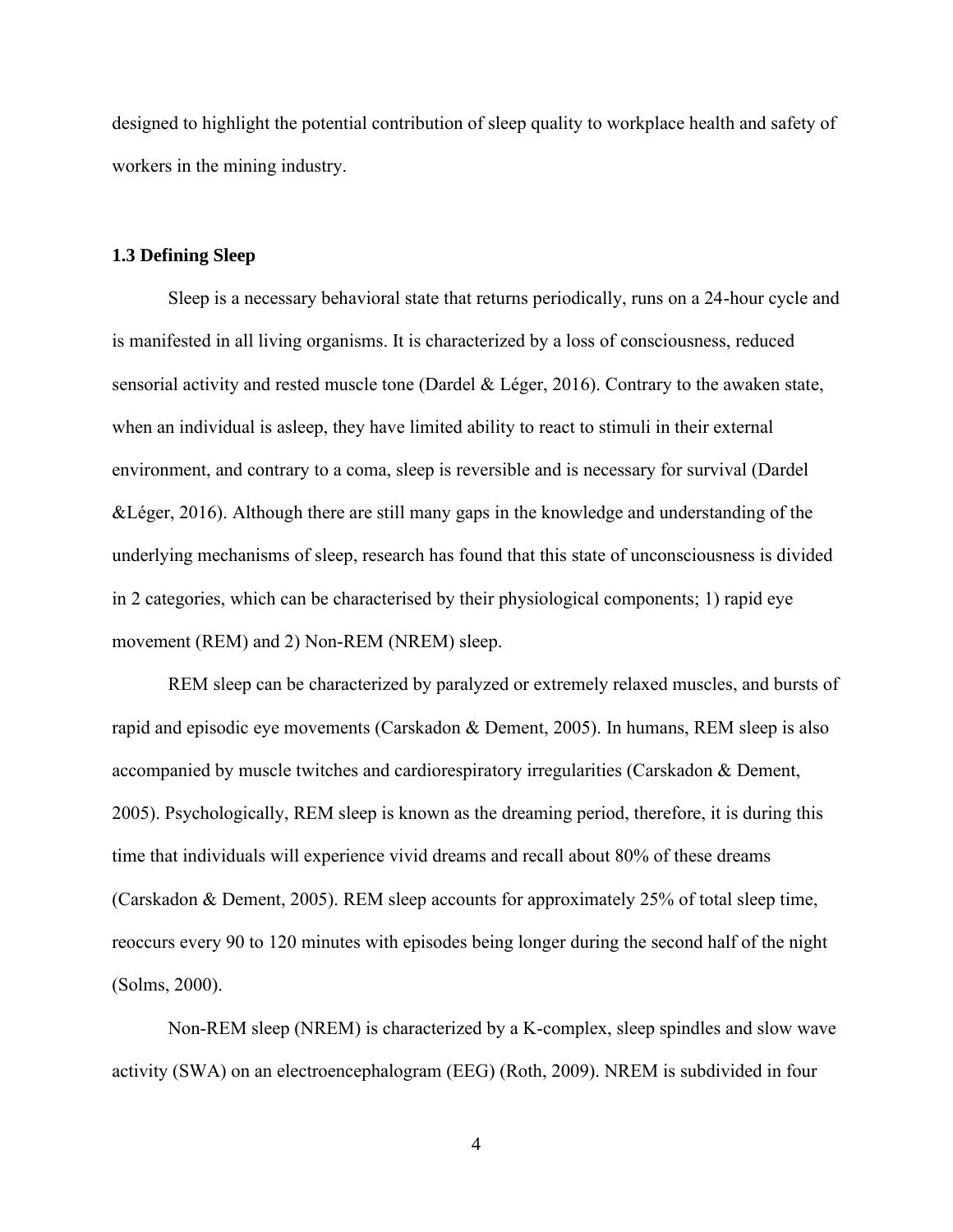stages that can be further identified along the measurement axis of the EEG. Stage 1 and 2 are known as light sleep, compared to stages three and four that are further identified as deep sleep. Sleep stages in NREM are therefore parallel with the depth of sleep (Carskadon & Dement, 2005). Stage 3 of NREM contains approximately 20% of SWA, compared to stage four, where more that 50% of SWA occurs (Roth, 2009). Combined, stage three and four of NREM sleep make up what is known as slow wave sleep (SWS). SWS is thought to play an important role in cerebral restoration and recovery in humans, along with consolidating sleep (Horne, 1992; Benington & Heller, 1995; Dijk, Groeger, Deacon & Stanley, 2006).

The sleep cycle and the duration of the cycle is regulated by an individual's circadian or biological rhythm, which is a daily rhythmic activity cycle that runs on an approximate 24-hour interval (Saurabh & Sassone-Corsi, 2012). This rhythm influences when a person sleeps, rises, eats, and regulates multiple physiological processes within the human body (Saurabh & Sassone-Corsi, 2012). This internal clock relies on environmental stimuli such as light exposure and temperature in order to be synchronized (Froy, 2009). Proper synchronization of the circadian rhythm is crucial as it allows the body to adapt behaviorally and physiologically to its environment and helps maintain general homeostasis (Froy, 2009).

The circadian rhythm is controlled by the hypothalamus, which is nested in the centre brain below the thalamus. The hypothalamus is a key component as it regulates various body functions such as hunger, thirst and body temperature by governing the pituitary gland and other downstream endocrine functions to achieve homeostatic balance (Lechan & Toni, 2016). More specifically, the part of the hypothalamus that directly controls the circadian rhythm is known as the suprachiasmatic nuclei (SCN), or the master clock (Froy, 2009). The SCN is located on the ventral portion of the base of the hypothalamus and above the optic chiasm and contains clusters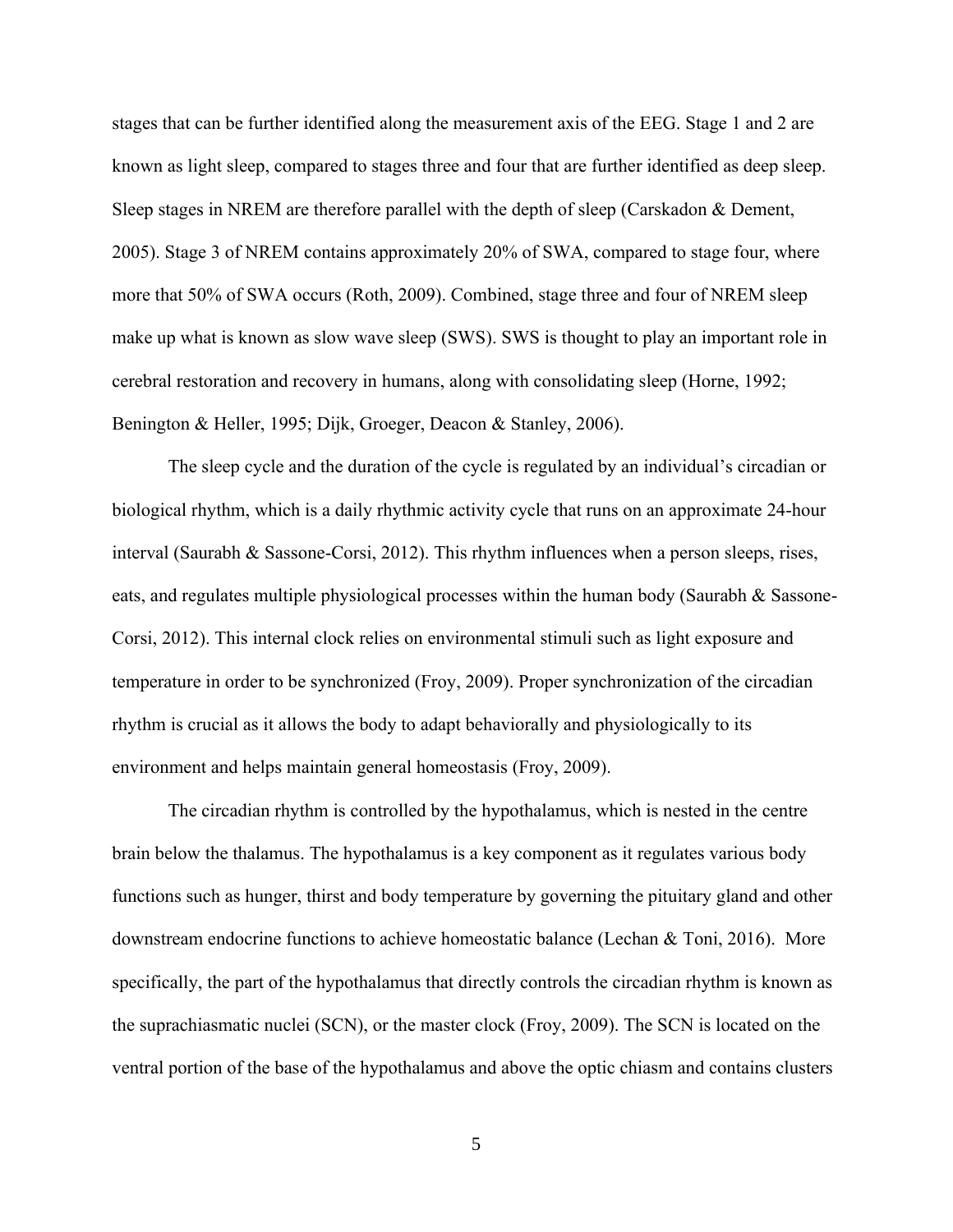of 10 000 GABAergic neurons (Hastings, O'Neil & Maywood, 2007). The SCN is responsible for the regulation of peripheral clocks that are found in the human body, in areas such as the stomach, the kidneys, the liver, the muscles, the adipocyte cells, etc. Furthermore, the SCN controls endocrine cycles, particularly the metabolic rhythm via two means (Hastings and al., 2007). First, by the anatomical connections to the centers controlling sleep and wakefulness. The SCN determines the timing of sleep and thereby, the timing of sleep-dependent events such as nocturnal secretion of the growth hormone (Hastings and al., 2007). Second, the SCN controls the endocrine cycle through the connections to the neuroendocrine and autonomic systems, as the SCN can manage hormonal and other rhythms that are independent from sleep, allowing the rhythms to be under constant routines (Hastings and al., 2007).

The SCN is regulated by the resetting signals of daylight. Considering that humans are diurnal, daylight is crucial in order to help the SCN hold its synchronization to properly regulate the human body (Froy, 2009). The daylight is absorbed through the retina and is transmitted to the SCN via the retonohypothalamic tract (RHT). This allows the SCN to dictate the synchronization of peripheral clocks found in the human body by humoral factors or autonomic innervation (Froy, 2009). Consequently, tissue specific hormone expression and secretion along with metabolic pathways exhibit circadian oscillation. Furthermore, the SCN is also responsible for locomotor activity, sleep-wake cycle, and regulation of both blood pressure, and body temperature. It is important to note that food and nutrient intake affects either the peripheral clocks or the central clock in the SCN (Froy, 2009). Therefore, it is possible to conclude that although the master clock found in the SCN is responsible for synchronization of the peripheral clocks, alterations to the peripheral clocks can consequently in turn affect the oscillation of the master clock). Collectively, health behaviors, personal factors and work-related factors are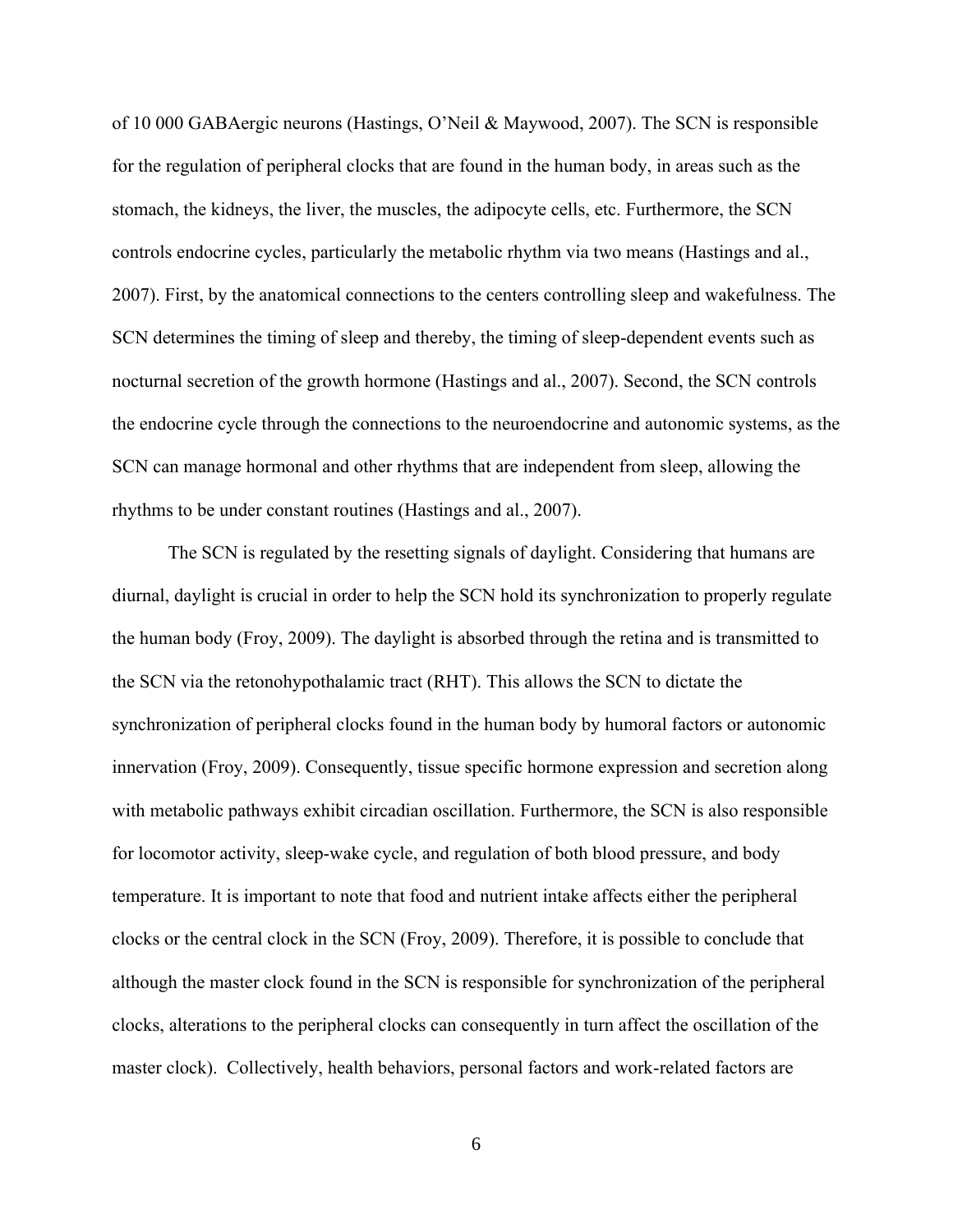thought to influence the circadian rhythm and the sleep architecture (ex. alcohol consumption affects sleep architecture compared to shiftwork that affects the circadian rhythm). This topic will be described later in the literature review.

#### <span id="page-20-0"></span>**1.3.1 Sleep Quality versus Sleep Quantity**

Good sleep quality is linked to many positive outcomes such as better overall health and wellbeing, less daytime sleepiness and better psychological functioning (Hyyppa & Kronholm, 1989). Defining good sleep and sleep quality can be subjective and measuring this complex construct can be challenging (Buysse, Reynolds, Monk, Berman & Kupfer, 1988; Åkerstedt, Hume, Minors & Waterhouse, 1994) There are advantages and disadvantages to using selfreports of sleep quality in sleep studies. For instance, a study by Ākerstedt et al. (2016) found that although women are more likely to complain of subjective "poor" sleep quality, polysomnography data suggests worst sleep in men. Therefore, since sleep quality is such a subjective measure, everyone has their own interpretation of what "good" or "poor" sleep quality might be. Kryger (2017) states that after a good night of sleep one should feel wide awake and alert shortly after waking up and remain so for the rest of the day. Additionally, general mood is good and there is no need to take a nap (Kryger, 2017).

Sleep quantity refers to the total number of hours slept per night (Kryger, 2017). The amount of sleep needed per night varies with age (Kryger, 2017). The recommended 7 to 8 hours of sleep per night for adults 20-65 years of age does not nearly suffice for young children, who need more hours of sleep (Kryger, 2017; Canadian Sleep Society, 2018).

Today, sleep deprivation has become an epidemic, as Americans sleep on average 1.5 hours less than the recommended 7 to 8 hours per night (Ford, Cunningham & Croft, 2015). In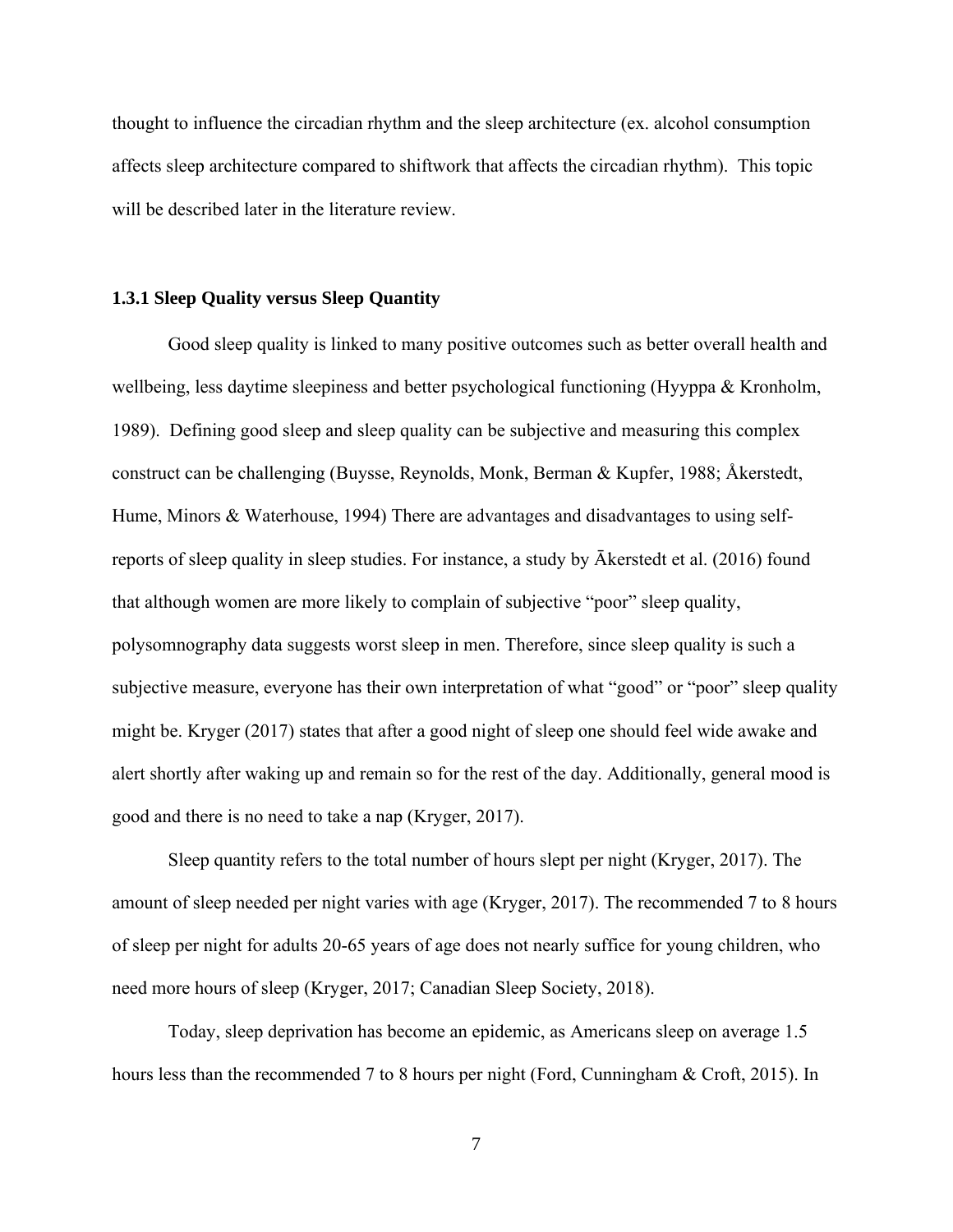the early 1960's, individuals slept on average 8.45 hours per night (Ford et al., 2015). By the year 1995, sleep duration decreased to an average of 7 hours per night, and by the year 2004, Americans slept on average 6 hours per night (Ford et al., 2015). Therefore, within a 50-year time frame, there has been a reduction of sleep duration of almost 3 hours per night. Studies also suggest that technology also plays a role in the reduction of sleep duration. In fact, in a study by Adams et al., (2013) they reported that nearly half of their sample ( $N = 236$ ) reported waking up during the hours of the night to answer text messages or other notifications. Studies have also shown that exposure to bright lights emmited from electronic devices supresses the secretion of melatonin, a neurotransmitter that is crucial for onset and maintenance of sleep (Cajochen et al., 2011; Wood et al., 2012; Chellappa et al., 2013). This is of concern since poor sleep quality and reduced sleep quantity have been linked to daytime dysfunctions, which will be discussed in section 1.3.2. Occasionally, sleep quantity will be used to determine sleep quality, however it is important to understand the difference between the two concepts as they do not have the same meaning.

Sleep quantity can be measured objectively using actigraphy, which is a method that monitors human rest and activity usually via a wristwatch, or subjectively via self-reports (Kryger, 2017). Self-reporting the number of hours slept per night may seem like a simple task but accurately doing so is a challenge because it can sometimes depend on a person's ability to accurately recall. For example, individuals that subjectively reported sleeping 6 hours per night or less had corresponding longer sleep durations measured objectively. Similarly, those subjectively reporting sleeping 8 hours per night or more were more likely to overestimate their sleep duration when compared with actigraphy data (Girschik et al., 2012).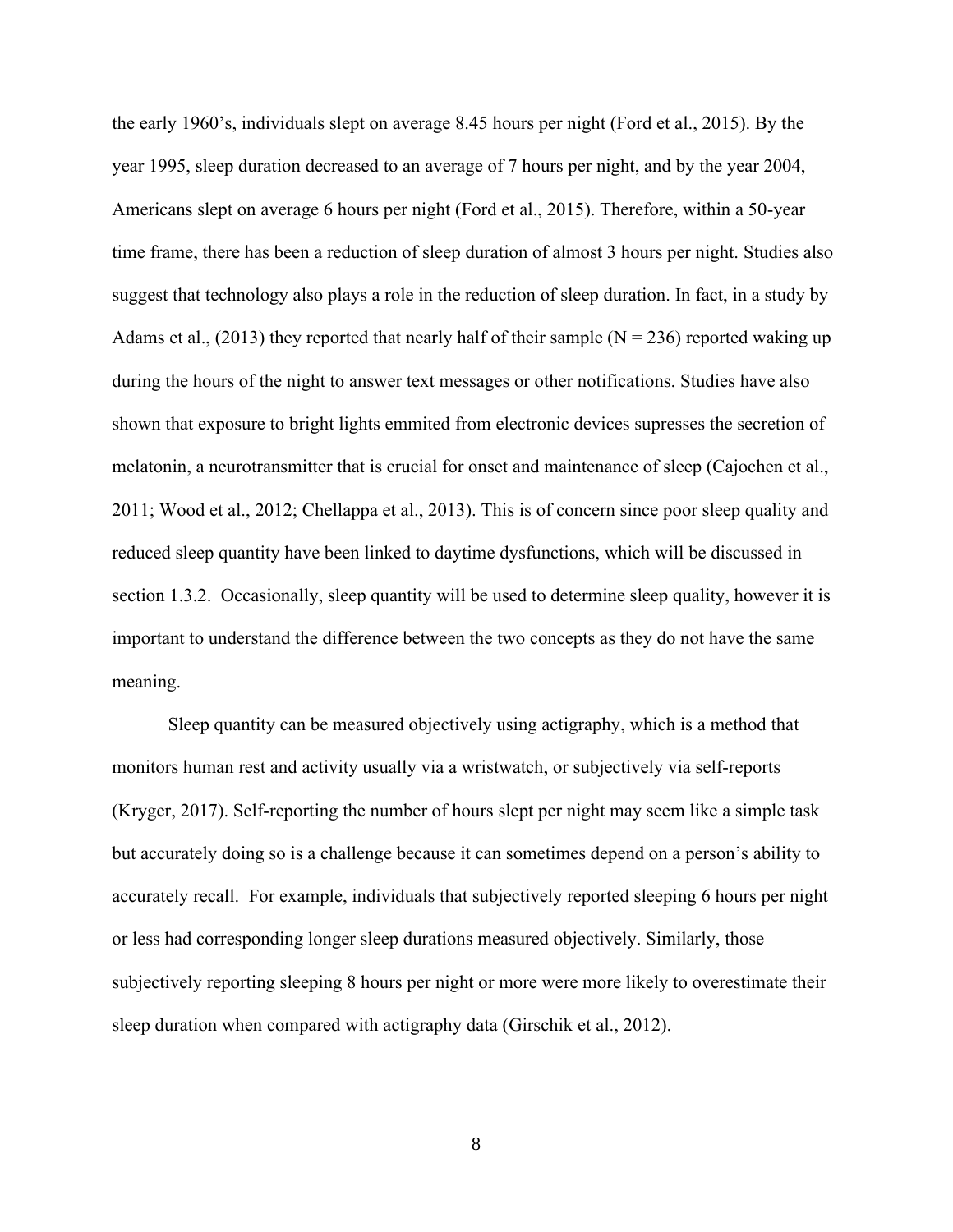#### <span id="page-22-0"></span>**1.3.2. Consequences of Sleep Deprivation**

Sleep deprivation can be described as a complete lack of sleep during a certain period, or a shorter than optimal sleep time (Bonnet & Arand, 2003). Sleep deprivation can be acute or chronic, but either way, consequences of sleep deprivation can be severe. Sleep deprivation has multiple effects on performance and the symptoms include: longer reaction time, lapses in attention or concentration, memory lapses, errors of omission, poor short-term memory, poor mood (increased fatigue, confusion, stress and irritability), reduced motivation, distractibility, sleepiness, low motivation and poor performance at circadian low points (02:00 to 04:00 and 13:00 to 15:00), when sedentary, on long, difficult or high-paced tasks or in unchanging surroundings especially with reduced lighting (Bonnet & Arand, 2003).

A study by Drake and his colleagues (2001) evaluated the effects of various rhythm of sleep deprivation on cognition. Measuring instruments used in this study included the Multiple Sleep Latency Test (MSLT), the Probe Recall Memory Task, a Psychomotor Vigilance Task, a Divided Attention Task and the Profile of Mood State. Each participant completed 4 conditions of sleep deprivation including; 1) No sleep loss (8 hours time in bed (TIB) for 4 nights; 2300- 0700), 2) Slow (6 hours TIB for 4 nights; 0100-0700), 3) Intermediate (4 hours TIB for 2 nights, 0300-0700) and Rapid (0 hours TIB for 1 night). Results showed that rapid sleep loss produced the most significant impairment on tests of alertness, memory, and performance (Drake et al., 2001). Alertness is known as the level of one's readiness to respond to stimuli, (Parent & Cloutier, 2009), compared to attention that is defined as a limited or ensemble of capacities that treat information (Schmidt, 1991). It is important to consider the differences between these cognitive capabilities (i.e. alertness vs attention), since they are not affected by sleep deprivation in a similar way (Drake et al., 2001). For instance, after only one night of 6 hours of sleep,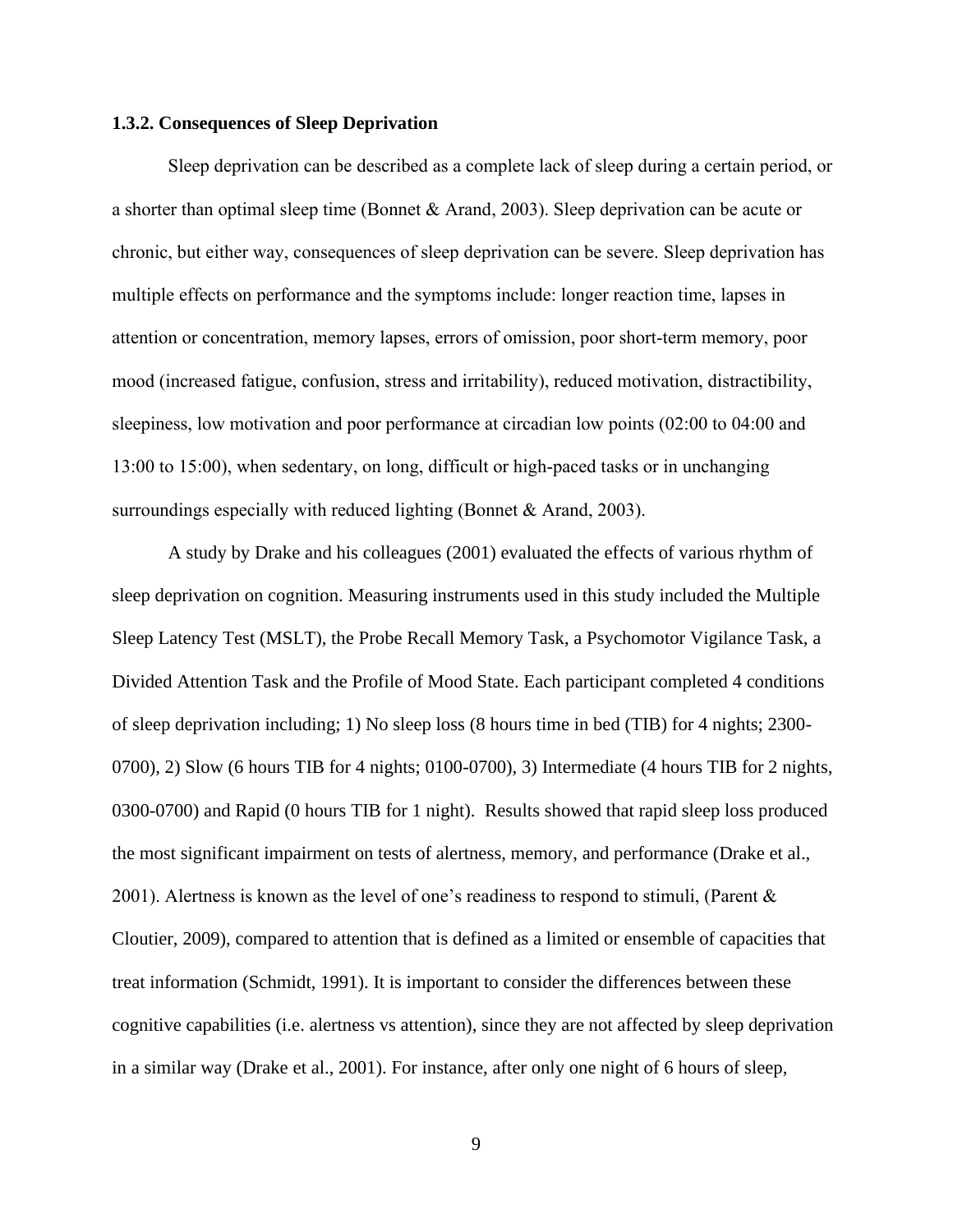alertness was the first cognitive ability to decline (Drake et al., 2001). Furthermore, it is important to consider that attention is a characteristic of vigilance (Kerkhof & Van Dongen, 2010). Thus, when vigilance abilities are reduced, attention will consequently be affected (Kerkhof & Van Dongen, 2010). Other consequences of poor sleep quantity include physiological based problems including heart disease, high blood pressure, obesity and diabetes (Office of Disease Prevention and Health Promotion, 2017).

In an occupational setting, sleep deprivation can lead workers to have an increased vulnerability to occupational injuries. Some occupations such as the mining, forestry and pulp and paper industries have challenging working conditions, which when paired with sleep deprivation increase the odds of injuries in the workplace (Halvani, Zare & Mimohammadi, 2009). Large scale accidents such as the Exxon Valdez oil spill in 1989, the Chernobyl disaster in 1986, the nuclear incident at Three Mile Island in 1979 and the American Airlines Flight 1420 Crash in 1999 are examples of terrible incidents that were traced back to workers suffering from sleep deprivation. However, occupational injuries or accidents due to sleep deprivation are not always as catastrophic, but even smaller scale incidents could be prevented with good sleep.

#### <span id="page-23-0"></span>**1.4. The Pittsburgh Sleep Quality Index**

The Pittsburgh Sleep Quality Index (PSQI) is an instrument developed in 1988 by Buysse and his colleagues at the University of Pittsburgh (Buysse et al.,1988). This instrument is a reliable, valid, and standardized tool to measure subjective sleep quality and to discriminate between "good" and "poor" sleepers. Additionally, the PSQI was developed to provide an instrument that would be easy for subjects to complete, but also for clinicians and researchers to interpret. Finally, it also provided a useful assessment of a variety of sleep disturbances that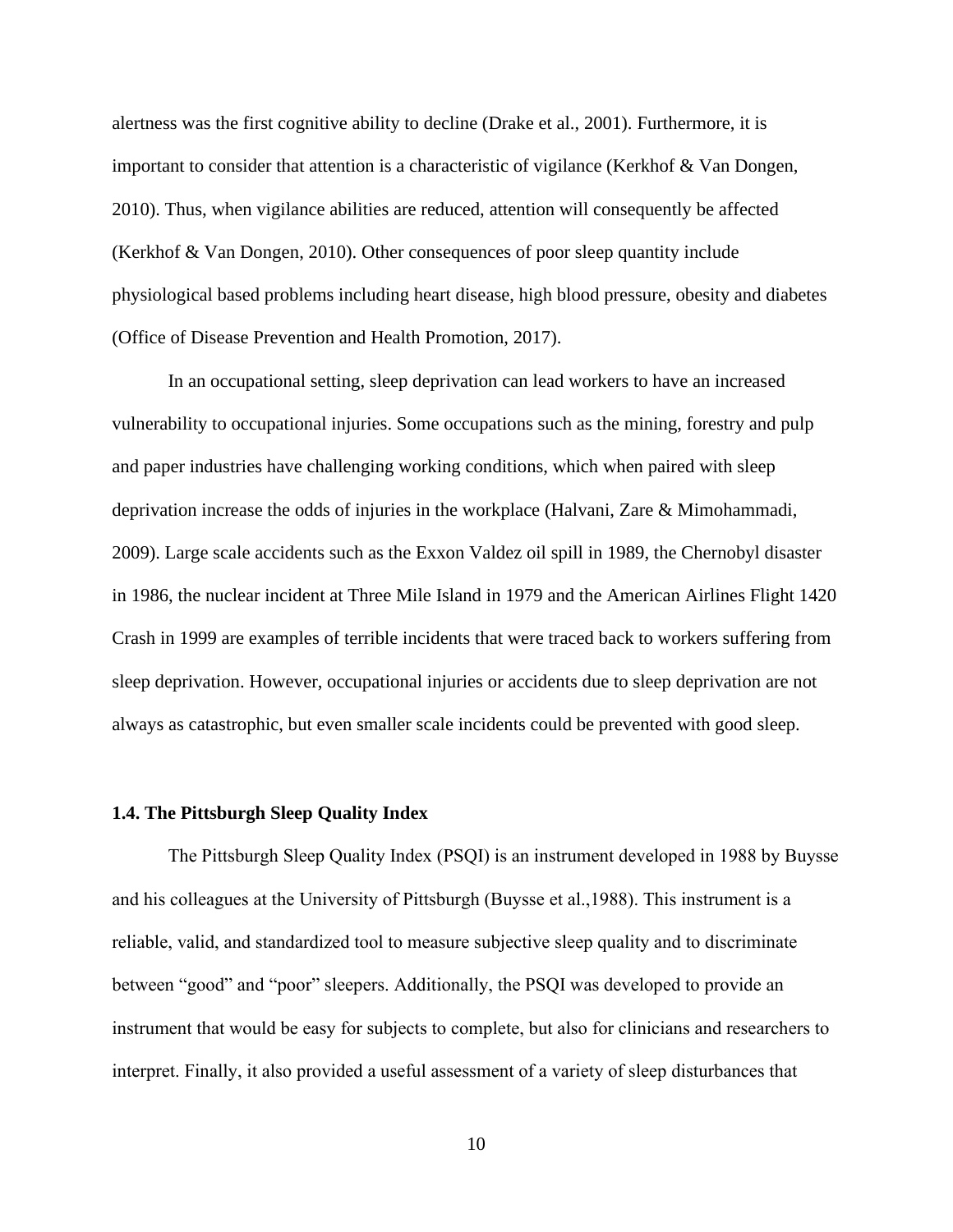might affect the overall sleep quality of individuals (Buysse et al., 1988). Although developed and validated with a population that suffered from clinical depression, studies have shown that the PSQI is an accurate measure of subjective sleep quality in a wide range of populations (Grandner, Kripke, Yoon & Youngstedt, 2006). One caveat is that subjective measures collected from the PSQI may not be well correlated with objective measures of sleep (i.e. actigraphy) (Grandner et al., 2006). However, considering that sleep is difficult to measure objectively, there might be some level of discrepancy between subjective and objective measures of sleep. Finally, the objective measures of sleep do not record the 'feeling' attached to the sleep portion, which is the component mostly reported in subjective measures of sleep quality and should not be discounted in assessing a person's sleep quality.

The PSQI is a 19-item questionnaire that evaluates sleep quality over a period of 30 days (Buyssee et al., 1988). The instrument measures 7 components of sleep quality: sleep quality, sleep latency, sleep duration, sleep disturbances, sleep efficiency, use of sleep medicine, and daytime dysfunction due to sleep (Buysse et al., 1988). Each question in the PSQI is accorded a numerical value that are used to tabulate scores from each component. Once the questionnaire is complete, all component scores are added together to produce the final Global PSQI Component Score that ranges between 0 and 21. Individuals scoring between 0 and 5 are deemed to have "good" sleep quality, and those scoring between 6 and 21 are considered to have "poor" sleep quality (Buysse et al., 1988).

#### <span id="page-24-0"></span>**1.5. Health Behaviours and Sleep**

Health behaviours are defined as lifestyle choices shaped by an individual's decisions that are also impacted by external influences from the social, cultural, and physical environment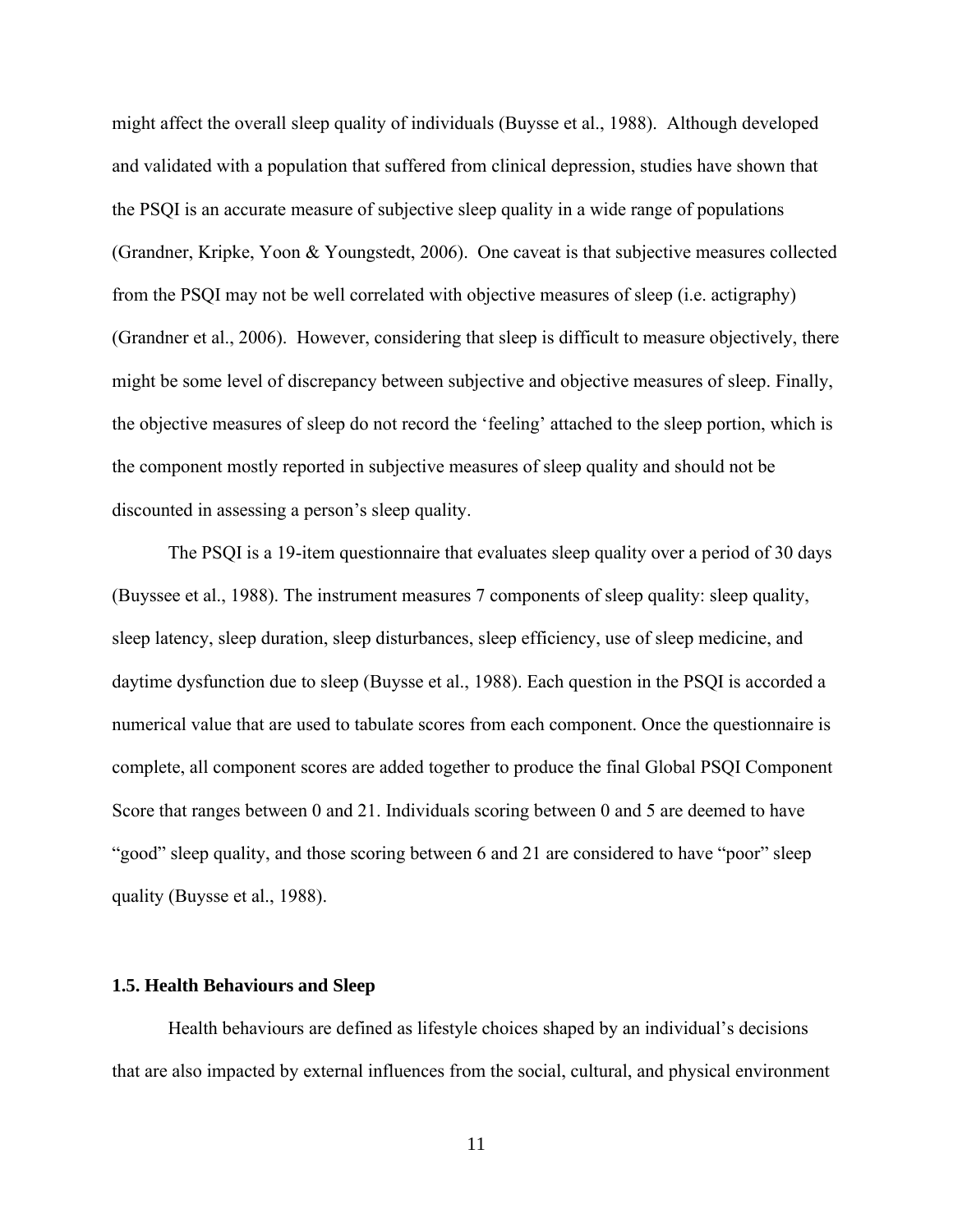(Statistics Canada, 2016). These behaviors are typically activities to maintain or improve health regardless of the perception of health status (Belloc & Breslow, 1972). Healthy habits such as good sleep, regular meals, physical activity, limiting nicotine and alcohol consumption are typically associated with a good physical health. These variables have also been shown to influence overall health regardless of the economic status of an individual (Belloc & Breslow, 1972).

Although it is known that certain daily lifestyle choices (referred to as health behaviours) influence sleep quality, the relationship between the two can also be bidirectional. Health behaviours affect sleep by altering sleep architecture and patterns, which in turn lead to the sensation of having either "good" or "poor" sleep. On the other hand, reduced sleep duration (less than the recommended 7 to 8 hours per night), and "poor" sleep quality alter the circadian rhythm which in turn can affect the function of some basic physiological systems. The following section will explore the relationship between sleep quality and quantity and certain health behaviours. The health behaviors that will be examined in this study all relate to sleep quality and quantity in their own ways. More specifically, the health behaviors examined are smoking, substance abuse (alcohol, drugs and medication), hours of exercise or physical activity, and hours of sedentary behavior.

#### <span id="page-25-0"></span>**1.5.1 Smoking**

Smoking negatively influences sleep on a physiological level. In particular, nicotine consumption through cigarettes affects sleep quality in part by altering the secretion of neurotransmitters in the brain. More specifically, nicotine has been shown to stimulate nicotinergic acetylcholine receptors, altering the level of glutaminergic, dopaminergic, and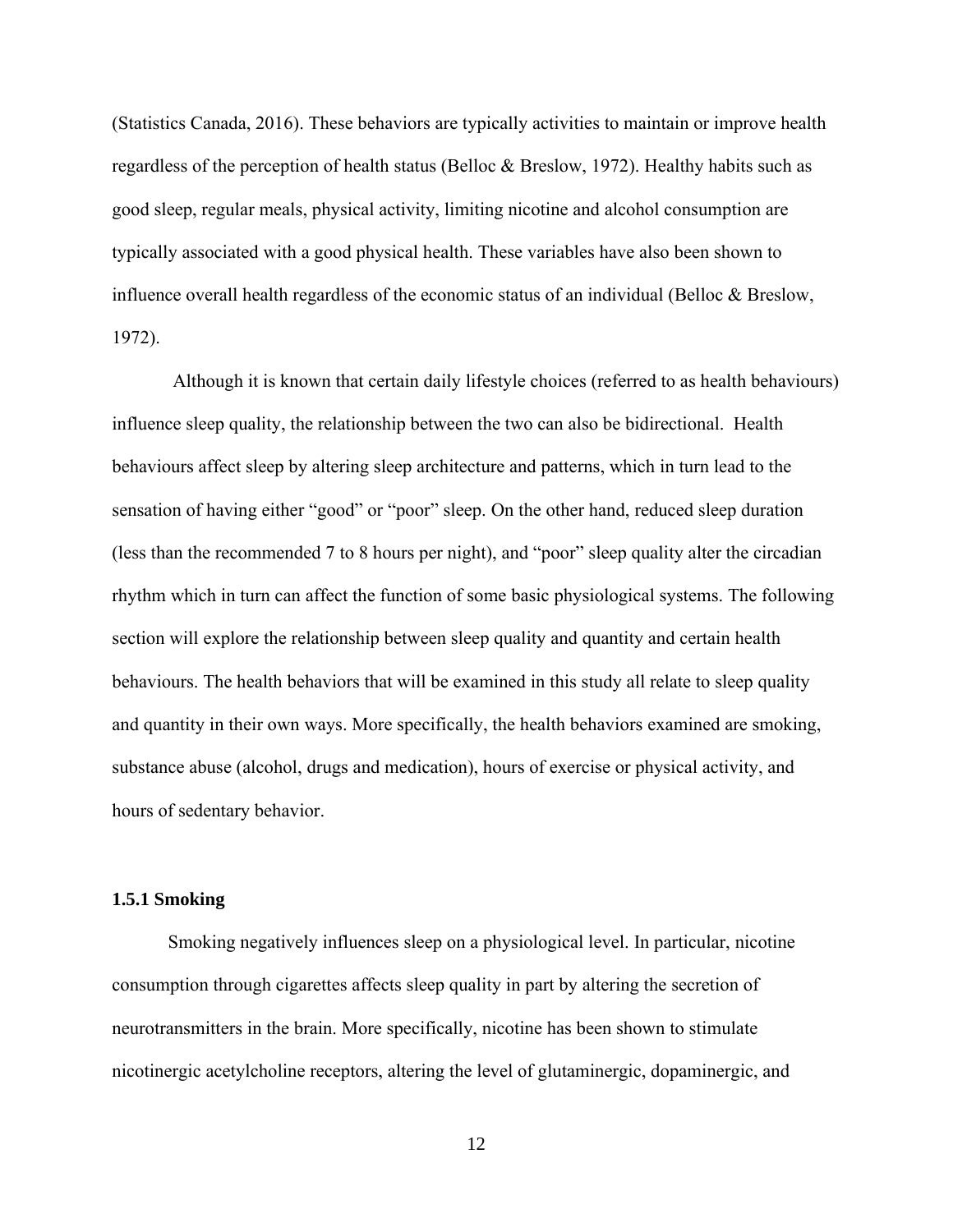serotonergic secretion in the brain (Jaehne, Loessl, Bárkai, Riemann & Hornyak, 2009). The alterations of neurotransmitter secretion influence sleep onset, maintenance of sleep and the efficiency of REM sleep (Jaehne et al., 2009). Consequently, smokers have less total sleep time, lower sleep efficiency, longer sleep latency, and experience a shift towards lighter stages of sleep throughout the night (Wetter & Young, 1994; Jaehne et al., 2009). Additionally, current smokers have more stage 1 sleep with a decrease in total slow wave sleep when compared to non-smokers (Zhang, Samet & Punjabi, 2006). Furthermore, nicotine use was found to be associated with an increased frequency of insomniac complaints during active smoking and nicotine replacement therapy (Colrain, Trinder & Swan, 2004; Jaehne et al., 2009). Finally, global sleep quality was found to be worse in male ex-smokers and sleep quality was worse in current female smokers versus female non-smokers (Hu, Sekine, Gaina & Kagamimori, 2007). Interestingly, a doseresponse relationship was not observed between lifetime exposure to smoking and sleep architecture among smokers (Zhang et al., 2006). In contrast, another study has shown a linear correlation between the number of cigarettes consumed and sleep complaints (Jaehne et al., 2012). It is of no surprise that those who have never smoked are more likely to report a better physical health than those who did smoke (Belloc & Breslow, 1972).

#### <span id="page-26-0"></span>**1.5.2 Substance Abuse (Alcohol)**

The disruptive effects of over consuming alcohol on sleep are well known. The ingestion of high amounts of alcohol inhibits REM sleep (Stein & Friedmann, 2006) and reduces SWS at moderately high levels of alcohol consumption shortly before bedtime. However, there is no concrete immediate evidence showing the effects of lower alcohol consumption on SWS, but after continuous consumption of low doses of alcohol, there is a decrease in efficiency of SWS (Stein & Friedmann, 2006). Higher dosages of alcohol lead to lower sleep latency, however, this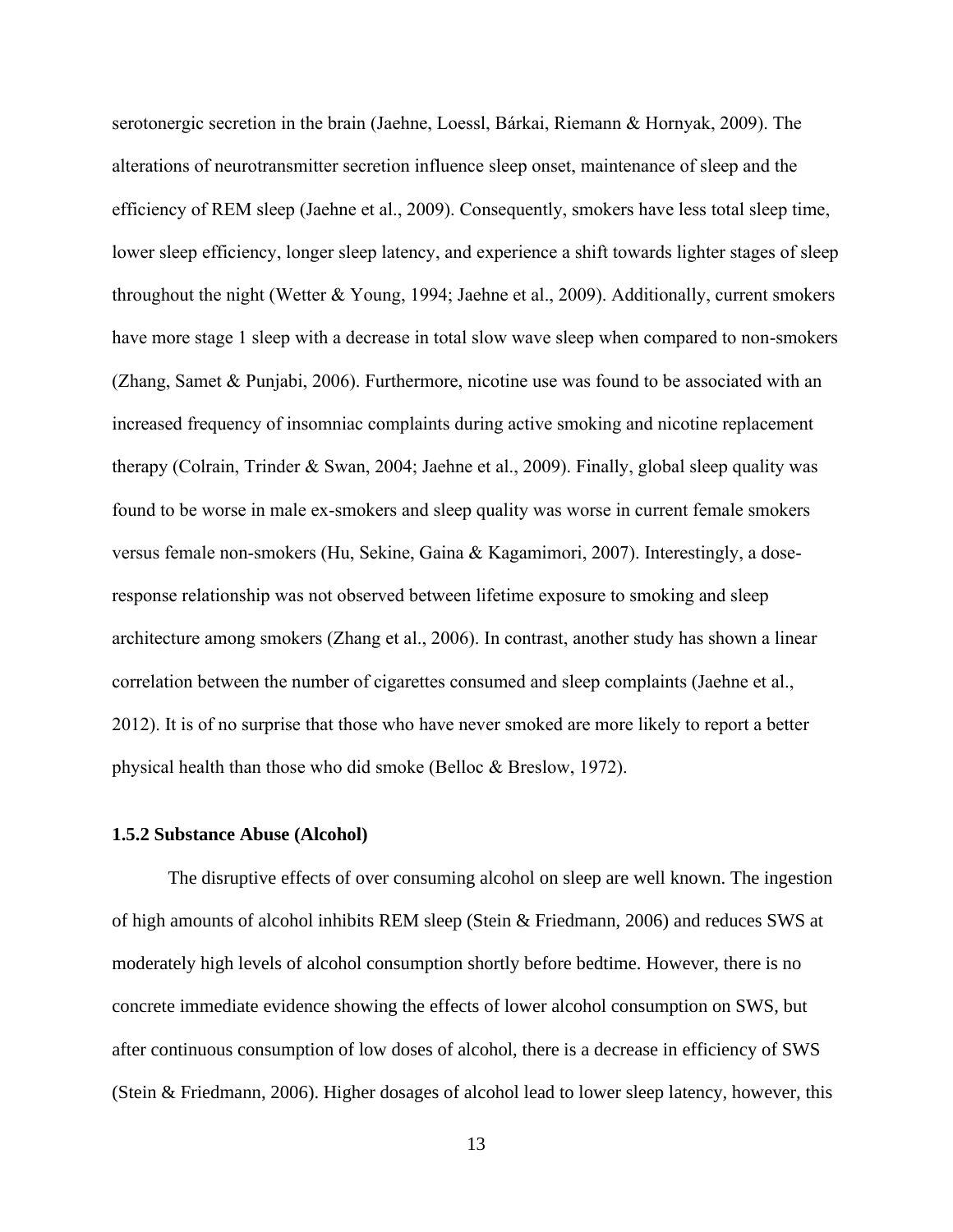results in a rebound effect causing individuals to experience arousal that is heightened 2-3 hours after sleep onset (Stein & Friedmann, 2006). There appears to be a dose-response relationship between alcohol consumption and the negative impact on sleep (Stein & Friedmann, 2006). A limitation to studying the effects of alcohol on sleep is that most of the REM sleep occurs in the second half of the night and therefore a second dose of alcohol would have to be administered in the later hours of the night to more comprehensively determine the effects of alcohol on REM sleep (Roehrs & Roth, 2001).

In the workplace setting, the impact of alcohol use has traditionally focused on the relationship between consumption and occupational injuries. Although there are inconsistencies in the literature, alcohol consumption has been linked to increased absenteeism, presenteeism and more interpersonal and disciplinary issues (Tynan, Considine, Wiggers, Lewin, James, Inder, Kay-Lambkin, Baker, Skehan, Perkins & Kelly, 2016). Evidence suggests that the prevalence of alcohol-related problems are notably higher in male-dominated industries (Macdonald & Well, 1996; Violanti, Slaven, Charles, Burchfiel, Andrew & Homish, 2011; du Plessis, Corney & Burnside, 2013). More specifically, in the mining industry, one study showed high levels of alcohol use among employees compared to the general Australian population (Lennings, Feeney, Sheehan, Young McPherson & Tucker, 1997). The consumption of alcohol in the mining industry is problematic, however, little attention has been given to the work-characteristics that could be contributing to alcohol use (Tynan et al., 2017). Tynan and his colleagues (2017) found that from their sample of 1457 Australian coal mining workers, 95.7% of males and 89.9% of females reported that they consumed alcohol. From these percentages, 53.4% of males and 34.6% of females reported consuming alcohol at least 2-3 times per week. The alcohol use identification test (AUDIT) classified 45.7% of males and 17.0% of females as engaging in risky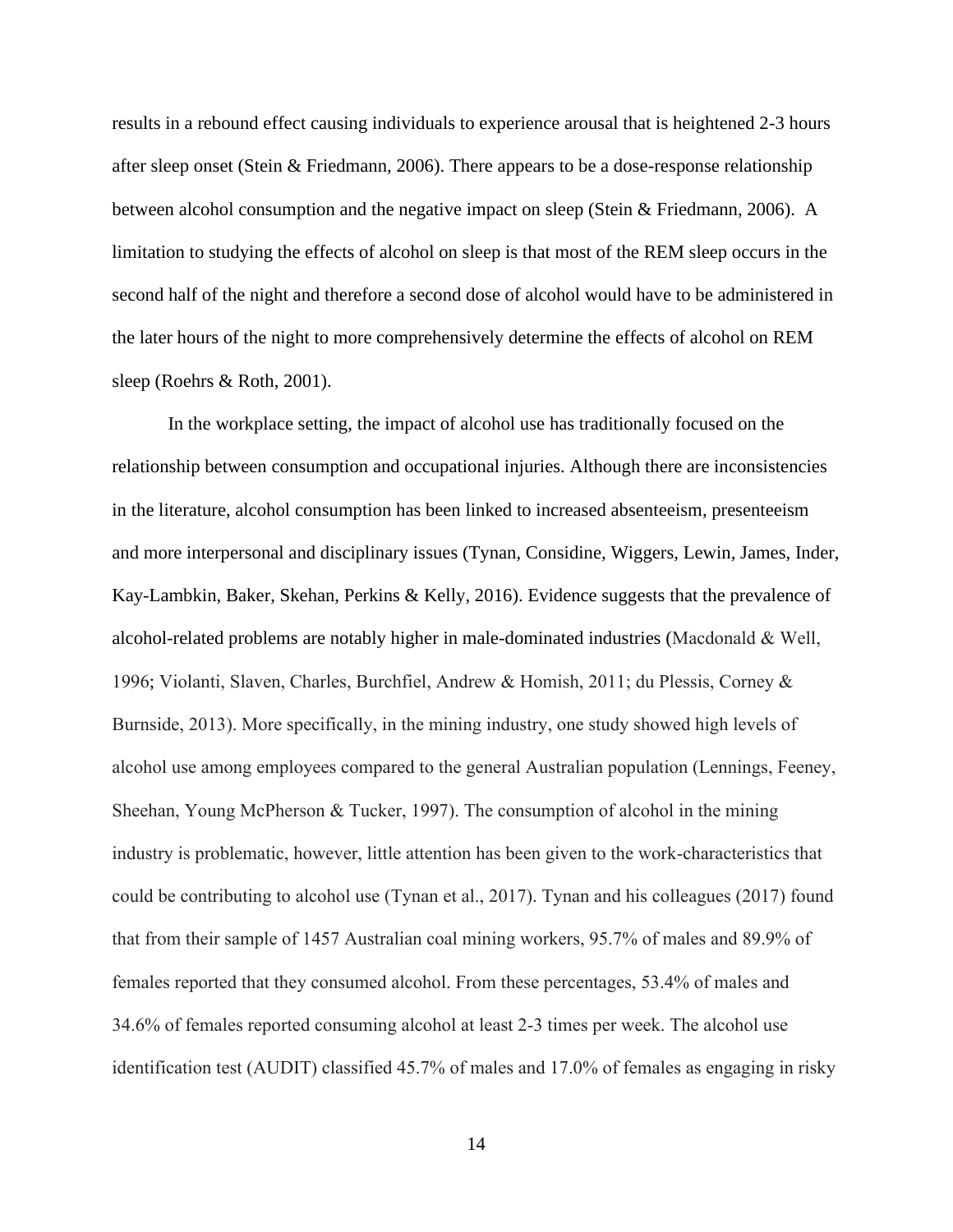or hazardous alcohol use (AUDIT total score of >8) (Tynan et al., 2017). This is a concerning finding in a potentially challenging and dangerous work environment.

#### <span id="page-28-0"></span>**1.5.3. Exercise and Physical Activity**

The Canadian Society for Exercise Physiology (CSEP) recommends 150 minutes of moderate – to – vigorous intensity physical activity per week for adults between the ages of 18 and 64 years old (CSEP, 2018). This recommended level of activity promotes optimal global health no matter the gender, race, ethnicity or socio-economic status of individuals (CSEP, 2018). The practice of regular exercise is a simple and inexpensive way of mitigating sleep problems (Waterhouse, Drust, Weinert, Edwards, Gregson, Atkinson, Kao, Aizawa & Riley, 2005). Exercise helps to stabilize the circadian rhythm, reduces daytime sleepiness and daytime impairment due to sleep loss (Waterhouse et al., 2005; Gerber, Brand, Holsboer-Trachsler & Pühse, 2010). Furthermore, exercise has been shown to help reduce symptoms of depression and anxiety, as well as lower levels of stress, which are factors are also known to impact sleep onset and frequency of disturbed sleep (Long & Stavel, 1995; Salmon, 2001; Dunn, Trivedi, Kampert, Clark & Chambliss, 2005; Asmundson, Fetzner, DeBoer, Pwers, Otto & Smits, 2013). In brief, exercising can have a beneficial impact on sleep quality and quantity. High intensity exercise is crucial to sleep quality; however, the timing of the exercise is an important contributing factor to sleep response (Driver & Taylor, 2000). Acute exercise before bed has been shown to be benefit thermoregulation of the body, however it increases the odds of experiencing sleep disruptions (Driver & Taylor, 2000). Therefore, acute exercise should be practiced 5-6 hours prior to bedtime and no later than 3 hours before bed to experience optimal sleep quality (Driver & Taylor, 2000).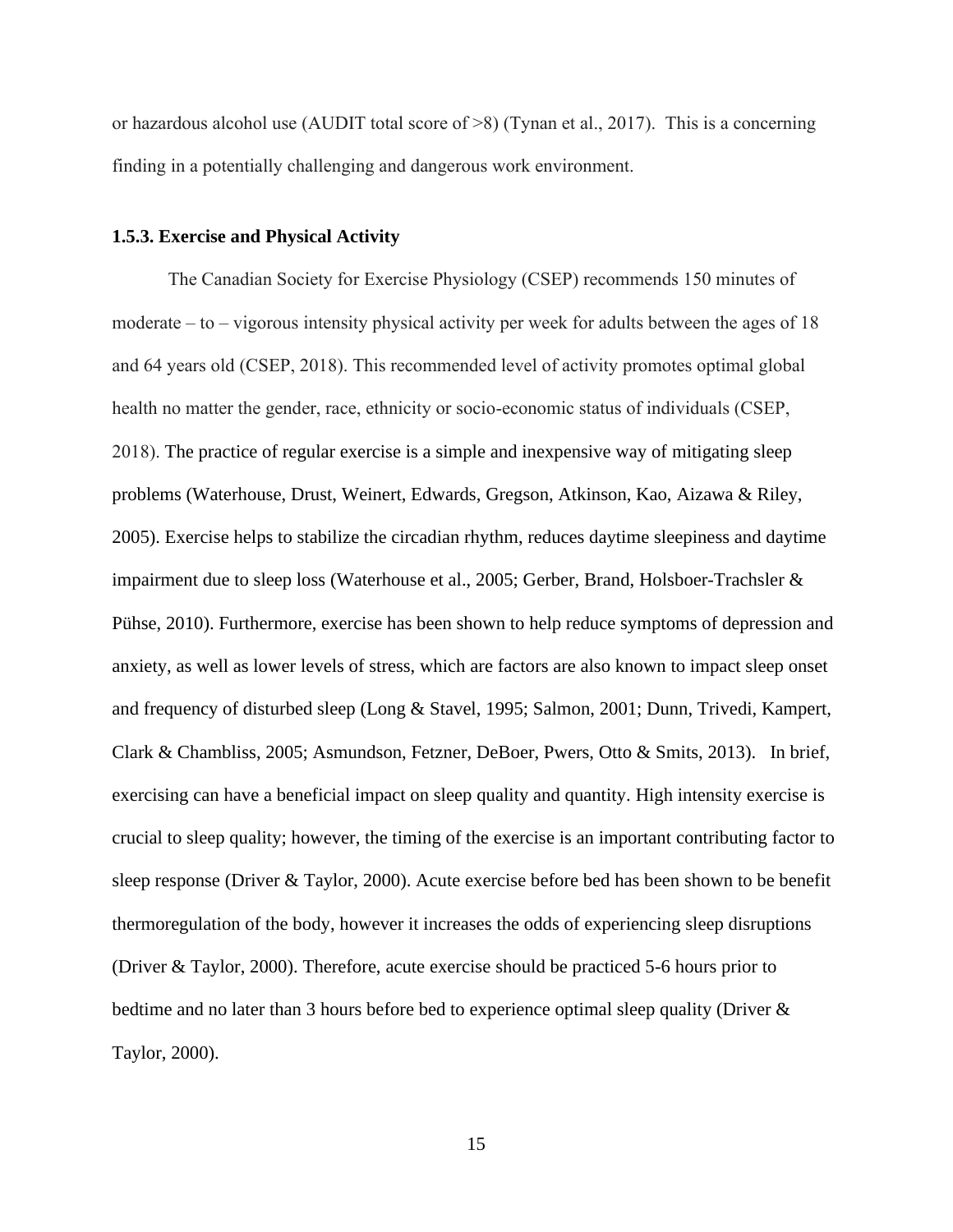#### <span id="page-29-0"></span>**1.6. Personal Factors and Sleep**

Numerous Personal Factors are known to affect sleep quality and quantity. This section will explore the relationship between these factors and sleep quality and quantity. For the purpose of this study, attention will be directed to age, body mass index, health profile, and education, and their influence on sleep quality and quantity.

#### <span id="page-29-1"></span>**1.6.1. Age**

Sleep architecture changes as humans age. The changes of sleep architecture include longer sleep latency, increase in percentage of stage 1 and 2 SWS and a decrease of REM sleep (Ohayon, Carksadon, Guileminault & Vitiello, 2004). When considering sleep latency, changes from year to year are very subtle and barely noticeable. However, when comparing young adults to older adults, an increase in sleep latency of ten minutes can be observed (Ohayon et al., 2004). A rise in the percentage of stage 1 sleep can be observed between young and older adults, which corresponds with the increased percentage of stage 1 sleep along adulthood (Ohayon et al., 2004). Additionally, an increase in stage 2 sleep can be observed as early as the age of five, through adulthood, and until sixty years of age (Ohayon et al., 2004). REM sleep decreases with age contrary to stage 1 and 2 sleep. During childhood, an increase in REM sleep is observed, followed by a slight decrease in young and middle-aged adults. From adulthood until 60 years of age, REM sleep remains unchanged, however, after the age of 60, it diminishes. (Ohayon et al., 2004).

#### <span id="page-29-2"></span>**1.6.2. Body Composition**

The body mass index (BMI) is a measure of body composition, specifically body fat, and is calculated using weight in relation to height  $(kg/m<sup>2</sup>)$ . The BMI categories used to estimate a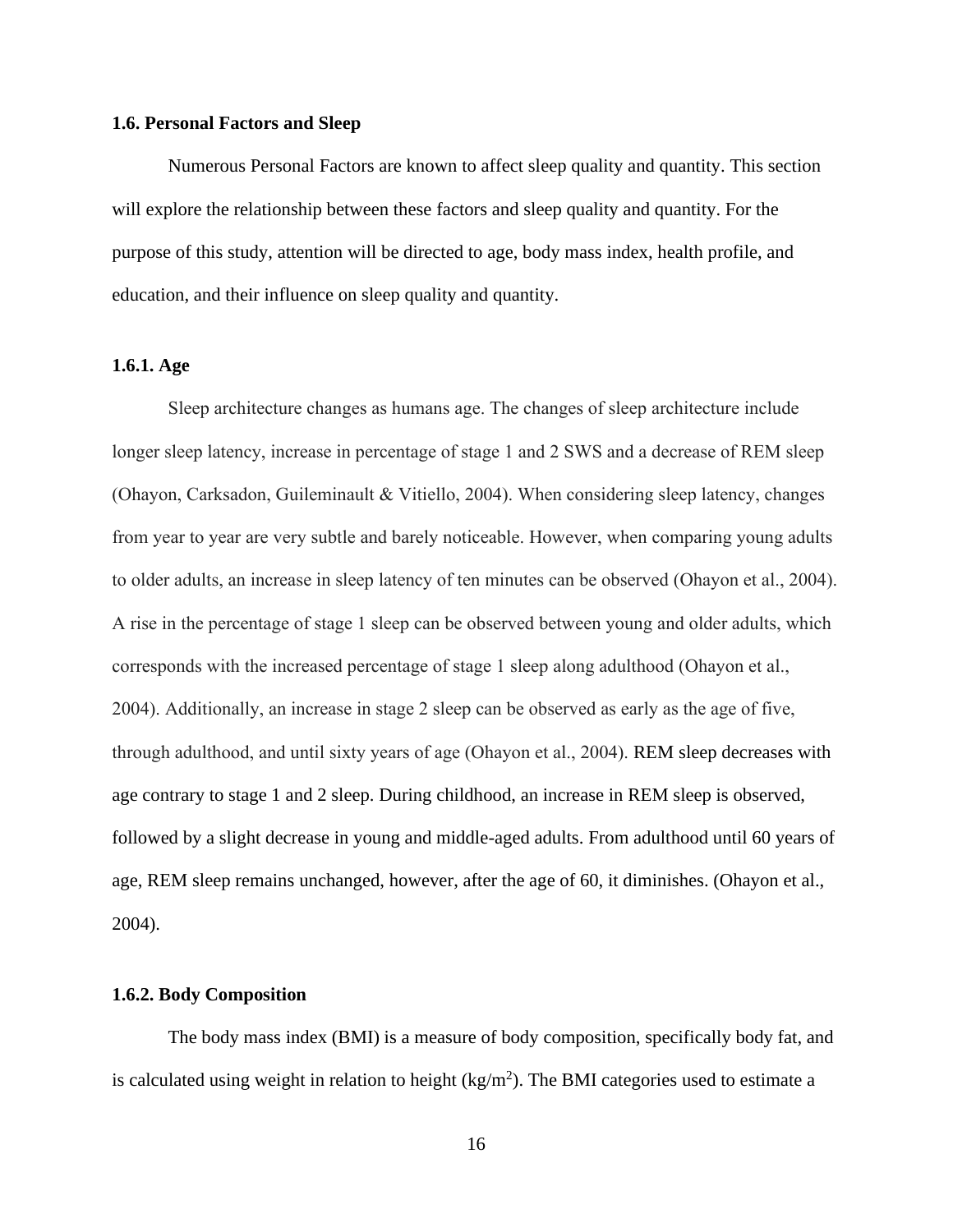person's body composition are underweight (<18.5 kg/m<sup>2</sup>), normal weight (18.6 kg/m<sup>2</sup> - 24.9 kg/m<sup>2</sup>), overweight (25.0 kg/m<sup>2</sup> - 29.9 kg/m<sup>2</sup>), and obese (>30 kg/m<sup>2</sup>). In 2017, the Public Health Agency of Canada reported that 64% of Canadian adults are overweight or obese (2018).

#### <span id="page-30-0"></span>**1.6.3. Obesity**

Epidemiological studies have shown an inverse relationship over time between sleep quantity and the rates of obesity and diabetes, namely that, while overall sleep quantity decreased, there was an increase in the rates of obesity and diabetes (Knutson, Spiegel, Penev & Van Cauter, 2007). Since the decrease in self-reported sleep quantity has been observed in parallel with the increase in obesity rates, it has been suggested that both factors are related (Van Cauter, Knuon, Leproult & Piegel, 2005). A study by Lui et al., (2013) found that 32% of obese individuals reported subjective sleep disturbances or insufficiency compared to 25.6% of individuals of normal weight (Lui, Croft, Wheaton, Perry, Chapman, Strine, McKnight-Eily & Presley-Cantrell, 2013). Furthermore, multiple population-based studies have shown that short sleep durations are an important, but modifiable risk factor of obesity (Vioque, Torres & Quiles, 2000; Shigeta, Shigeta, Nakazawa, Nakamura & Yoshikawa, 2001; Heslop, Smith, Metcalfe, Macleod & Hart, 2002; Cournot, Ruidavets, Marquié, Esquirol, Baracat & Ferrièeres, 2004; Taheri, Lin, Austin, Young & Mignot, 2004; Singh, Drake, Roehrs, Hudgel & Roth 2005; Vorona, Winn, Babineau, Eng, Feldman & Ware, 2005; Kohatsu, Tsai, Young, VanGilder, Burmeister, Stromquist & Merchant, 2006; Chaput, Després, Bouchard & Tremblay, 2007).

Disruption of the circadian rhythm can have adverse effects on sleep architecture leading in turn to disordered glucose-insulin metabolism, substrate oxidation, leptin and ghrelin concentrations, appetite, food reward, hypothalamic-pituitary-adrenal axis activity and gut-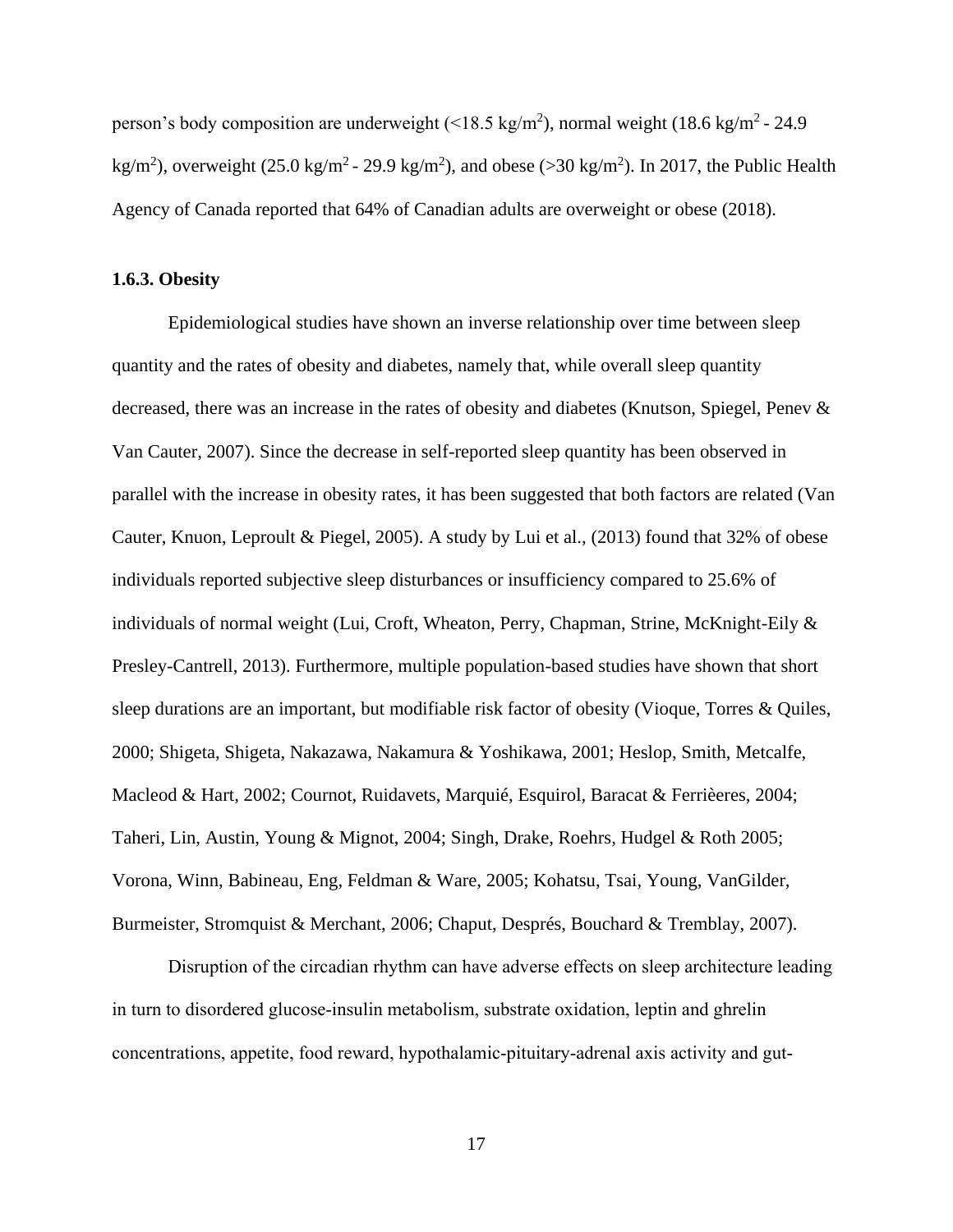peptide concentration, which can in turn affect energy balance resulting in metabolic disturbances (Westerterp-Plantenga, 2016).

Physiologically, sleep restriction and deprivation has been shown to alter the secretion of ghrelin and leptin, which are responsible for hunger (ghrelin) and satiety (leptin). After two consecutive nights of only 4 hours total time in bed, and with a controlled energy intake via intravenous glucose infusion, subjects exhibited an increase of ghrelin levels (an orexigenic hormone released in the stomach, also known as the hunger hormone), and a decrease of the levels of leptin (a anorexigenic hormone released from adipocytes) (Spiegel, Tasali, Penev & Van Cauter, 2004; Spiegel, Leproult, L'Hermite-Balériaux, Copinschi, Penev & Van Cauter, 2004; Benedict, Hallschmid, Lassen, Mahnke, Schultes, Birgir Schiöth, Born & Lange, 2011). Furthermore, the objective measures of hormonal levels were accompanied with increased selfreports of hunger and appetite, particularly for foods high in carbohydrates (Spiegel et al., 2004).

It is important to note that the association between sleep deprivation and obesity is a bidirectional relationship. Some sleep disorder breathing problems such as obstructed sleep apnea seems to be more prevalent in individuals suffering from excess weight or obesity (Young, Peppard & Taheri, 2005). Obstructive sleep apnea is characterized by a repetitive collapse (apnea) or partial collapse (hypopnea) of the upper airway during sleep. This phenomenon was observed in 50-77% of obese patients with large neck girth and high waste-to-hip circumference (Young et al., 2005). Furthermore, individuals reporting high levels of excessive daytime sleepiness (EDS) were also found to have an Obstructive Apnea or Hypopnea Index (OHI) greater than 15, thus suggesting the presence of sleep apnea. The association between high OHI's and excessive daytime sleepiness suggests that sleep disordered breathing (SDB) reduces sleep quality (Bixler, Vgontzas, Lin, Calhoun, Vela-Bueno & Kales, 2005). However, patients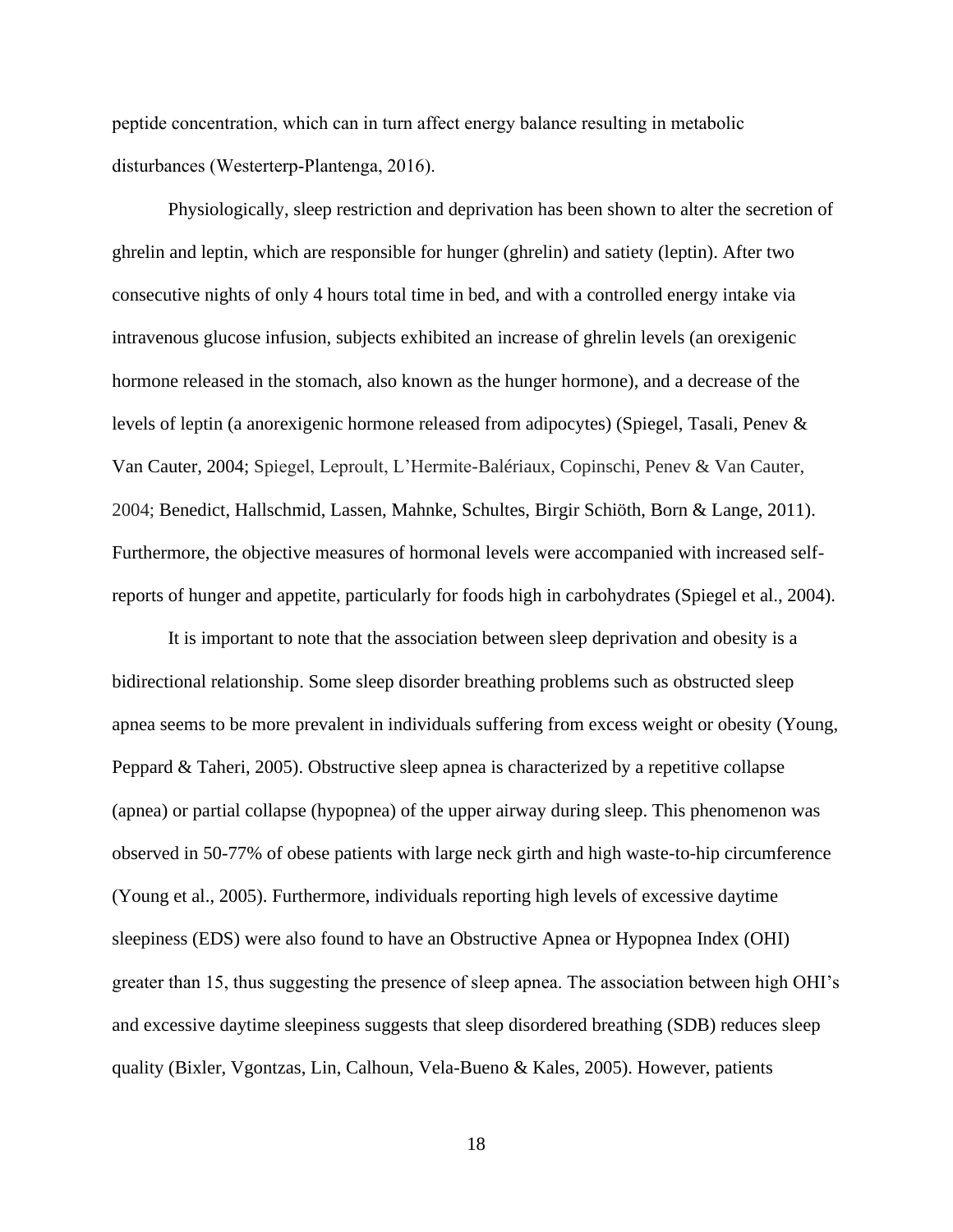suffering from obesity without the presence of SDB were also found to sleep less than normal weight individuals (Bixler et al., 2005). Although Obstructive Sleep Apnea does lead to excessive daytime sleepiness, obese individuals without SDB are also more likely to experience difficulties with sleep. Obese patients were found to have higher sleep latency, lower percentage of REM sleep and lower levels of sleep efficiency (Resta, Foschino Barbaro, Bonfitto, Giliberti, Depalo, Pannacciulli & De Pergola, 2003). In fact, obese patients without signs and symptoms of Obstructive Sleep Apnea have similar percentage of sleep efficiency, as well as latency to REM as obese patients with Obstructive Sleep Apnea, suggesting that obesity on its own disrupts sleep (Resta et al., 2003).

#### <span id="page-32-0"></span>**1.6.4. Health Profile – Chronic Disease**

The relationship between insufficient sleep and the development of chronic diseases, especially diabetes, high blood pressure, and obesity has been documented (Ayas, White, Al-Delaimy, Manson, Stampfer, Speizer, Oatel & Hu, 2003; Van Cauter, Holmbäck, Knutson, Leproult, Miller, Nedeltcheva, Pannain, Penev, Tasali & Spiegel, 2007). A large-scale study conducted by Liu et al., (2013) in the United States, found an association between sleep insufficiency and chronic disease. For participants with at least one chronic disease (diabetes, coronary heart disease, high blood pressure, asthma, arthritis), 42.0% reported experiencing sleep insufficiency in the past 1-13 days, 17% indicated 14-29 days of sleep insufficiency, 10.4% reported sleep insufficiency every day for the past 30 days whereas only 30.6% indicated no sleep insufficiency (Lui et al., 2013). Sleep deprivation or shorter sleep decreases efficiency of the endocrine, immune, and metabolic systems increasing the chances of developing a chronic disease (Spiegel, Leproult & Van Cauter, 1999; Knutson et al., 2004).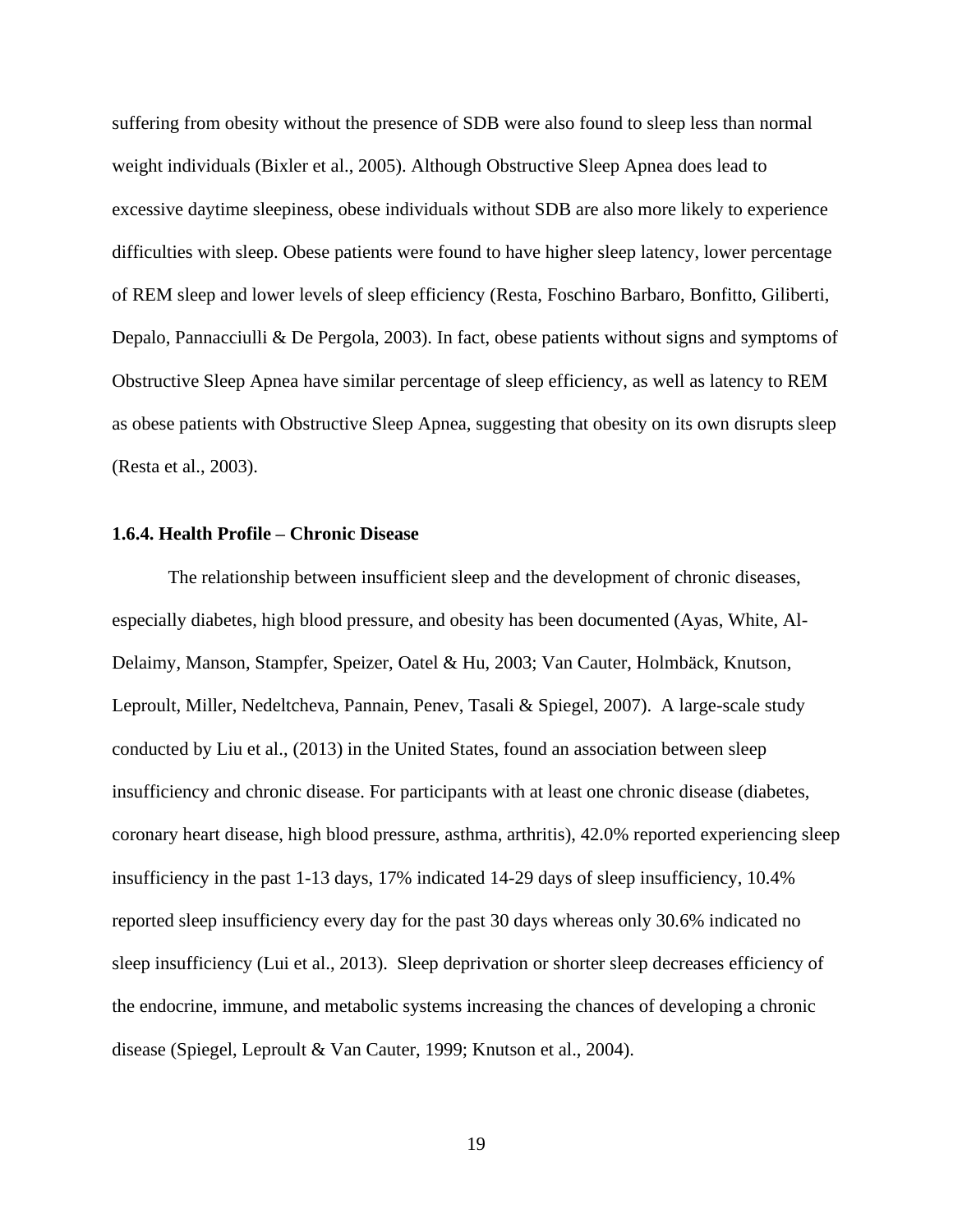#### **1.6.4.1. Cardiovascular Disease**

Heart disease is the second leading cause of death in Canada (Public Health Agency of Canada, 2017). In Western countries, sleep deprivation has become frequent and epidemiological studies have shown its association with cardiovascular disease, a link that is however poorly understood (Altevogt & Colten, 2006; Verdecchia, Angeli, Borgioni, Gattobigio & Reboldi, 2007; Dettoni, Consolim-Colombo, Drager, Rubira, de Souza, Irigoyen, Mostarda, Borile, Drieger, Joreno & Lorenzi-Filho, 2012). In a study published in 2012, Dettoni et al. assigned two different sleep conditions to 11 healthy males. The first sleep condition exposed the males to 5 days of sleeping for 7 to 8 hours per day, and the second required them to sleep between 3 and 5 hours per day (Dettoni et al., 2012). Both conditions were separated by a two-day transition period. Results showed that the resting heart rate, systolic and diastolic blood pressure, respiratory rates and cholesterol levels remained similar between the two sleeping conditions. However, an increase of plasma norepinephrine levels, an increase in sympathetic and a decrease in parasympathetic modulation of the autonomic cardiac balance were observed in the partial sleep deprivation condition (Dettoni et al., 2012). Additionally, changes in heart rate variability and blood pressure were observed during the two-day transition period that participants were subjected to between both conditions (Dettoni et al., 2012). Another study found that mortality risk from heart disease is increased in males sleeping less than six hours per day and in women sleeping longer than 9 hours per day, when compared to males and females sleeping between 7 and 7.9 hours per day (Amagai, Ishikawa, Gotoh, Doi, Kayaba, Nakamura & Kajii, 2004). Therefore, it appears that sleep deficiency as well as too much sleep are both risk factors for mortality linked to heart disease. It is also crucial to note that different types of sleep apnea have also been linked to cardiovascular disease (Javaheri, Barbe, Campos-Rodriguez, Dempsey,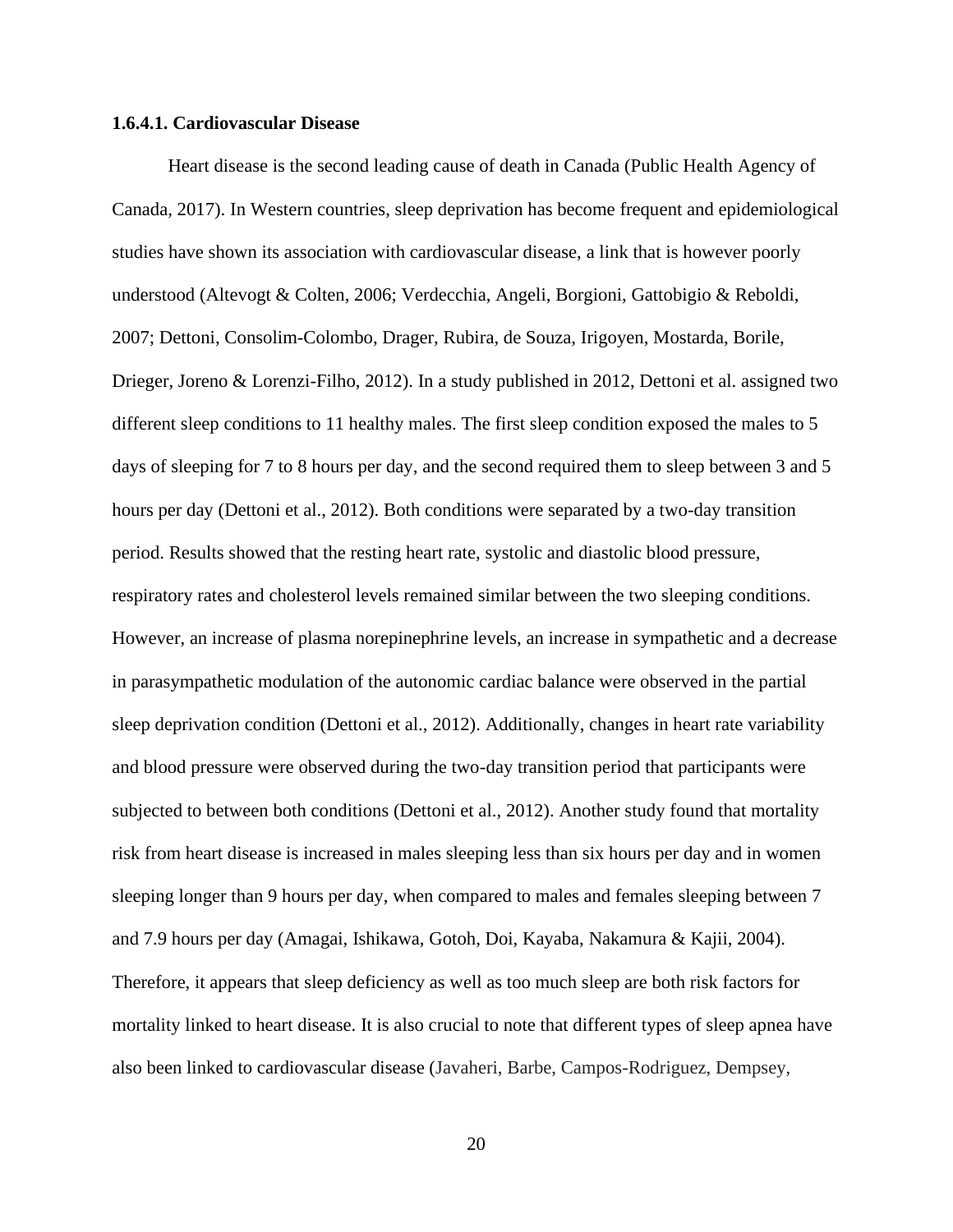Khayat, Javaheri, Malhotra, Martinez-Garcia, Mehra, Pack, Polotsky, Redline & Somers, 2017). Sleep related breathing disorders have been associated with a number of perturbations that include intermittent hypoxia, oxidative stress, sympathetic activation, and endothelial dysfunction, all of which are mediators of cardiovascular disease (Javaheri et al., 2017).

#### **1.6.4.2. Diabetes**

In 2016, 9.2% of the Canadian population was living with diabetes (Diabetes Charter for Canada, 2016) and this number is anticipated to increase as the demographics change. There is evidence in the literature linking sleep disturbances and diabetes. For instance, a study examining the effects of sleep debt on glucose metabolism showed that sleep restriction impaired glucose tolerance and significantly reduced the acute insulin response to glucose (Spiegel, Leproult & Van Cauter, E., 1999). The physiological process that affects glucose tolerance post sleep deprivation is complex, including the decrease of brain glucose utilization, changes in the sympathovagal balance and an increase in cortisol and extended night-time growth hormone (GH) secretion (Knutson et al., 2007). Epidemiological studies have shown that individuals that experience difficulty-maintaining sleep or have short sleep duration are at greater risk of developing diabetes (Ayas et al., 2003; Mallon, Broman & Hetta, 2005; Chaput, Després, Bouchard, Astrup & Tremblay, 2009). Results from a 10-year longitudinal study showed that individuals who slept 5 hours per night or less were at heightened risk of developing diabetes (OR 1.57, 95% CI: 1.28-1.29) compared to individuals who slept 8 hours per night (OR 1.18, 95% CI: 0.96-1.44) (Ayas et al., 2003). However, this association was not significant after adjusting for obesity and other confounding factors meaning that the risk of developing diabetes is increased when suffering from obesity. Nevertheless, sleep quality is a significant determining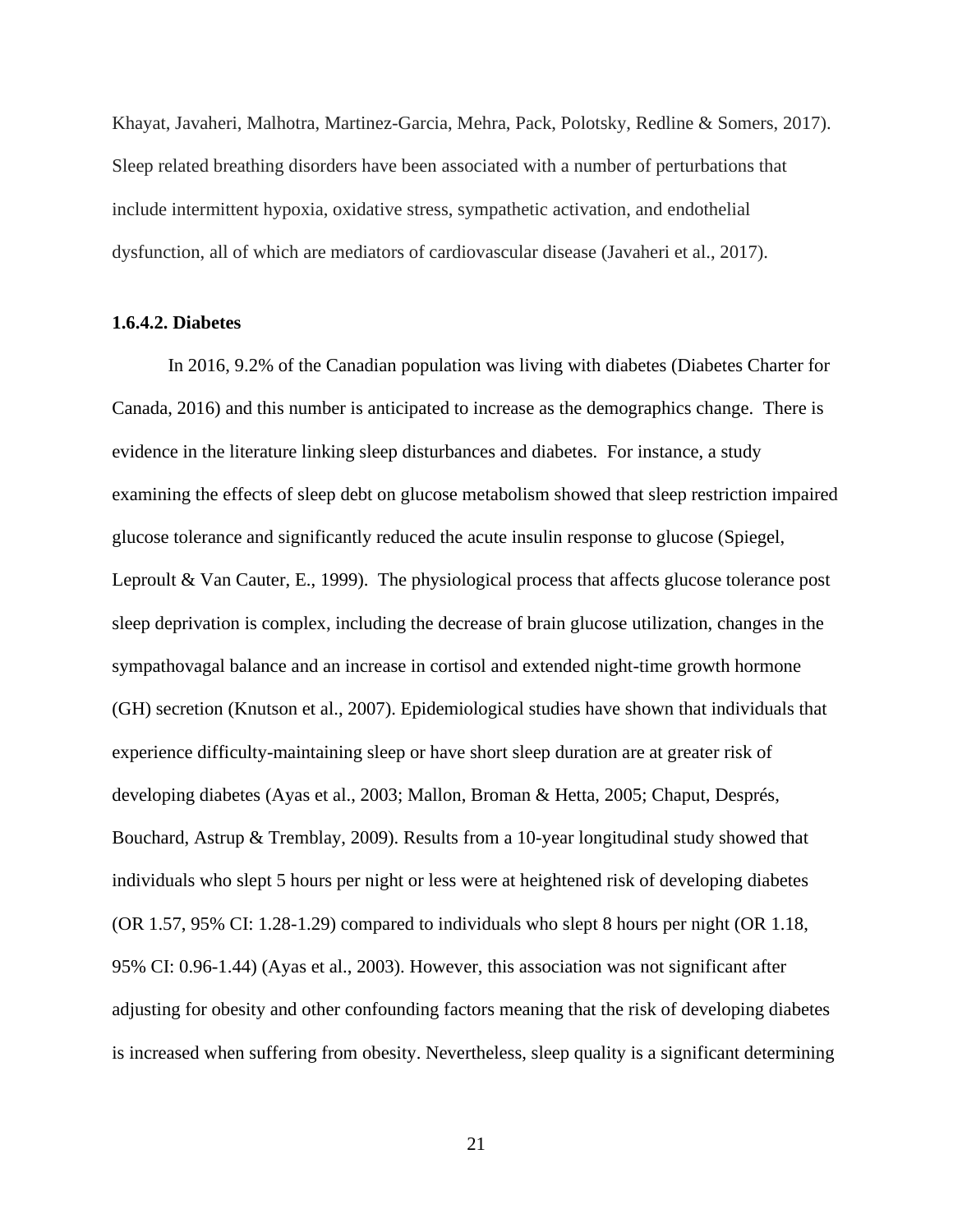factor in the development of diabetes whether the link is direct or indirect via other factors such as obesity (Ayas et al., 2003).

#### <span id="page-35-0"></span>**1.6.5. Health Profile – Mental Health**

In 2012, approximately 10% of the Canadian population aged 15 years or older reported experiencing symptoms of either major depression, bipolar disorder, general anxiety disorder, and abuse of or dependence on alcohol, cannabis or other drugs (Statistics Canada, 2013). Individuals who have mental health concerns also commonly report sleep problems and although sleep-wake disorders are also categorized as mental health problems, the current study did not focus on this specific category of mental health concerns. Ford and Kamerow (1989) found a relationship between sleep complaints and psychiatric disorders. The results indicated that 40.9% of participants suffering from insomnia also had a psychiatric disorder (Ford & Kamerow, 1989). Additionally, 46.5% of participants suffering from hypersomnia suffered of a psychiatric disorder compared to only 16.4% of participants with no sleep disorders that also suffered from a psychiatric disorder (Ford & Kamerow, 1989). Similarly, a study by Strine and Chapman (2005), found that individuals with frequent sleep insufficiency were more likely to experience frequent mental distress (24.7%), experience frequent depressive symptoms (20.0%), and experience frequent anxiety (33.7%) compared to individuals who accumulated enough sleep. Another study by Kahn-Greene, Killgore, Kamimori, Balkin & Killgrore (2007), found that sleep deprivation increased rates of anxiety by 16.7%, depression by 25.0%, and paranoia by 12.5%. When treatment was prescribed for insomnia and hypersomnia, the symptoms of psychiatric disorders decreased over a one-year period (Ford & Kamerow, 1989).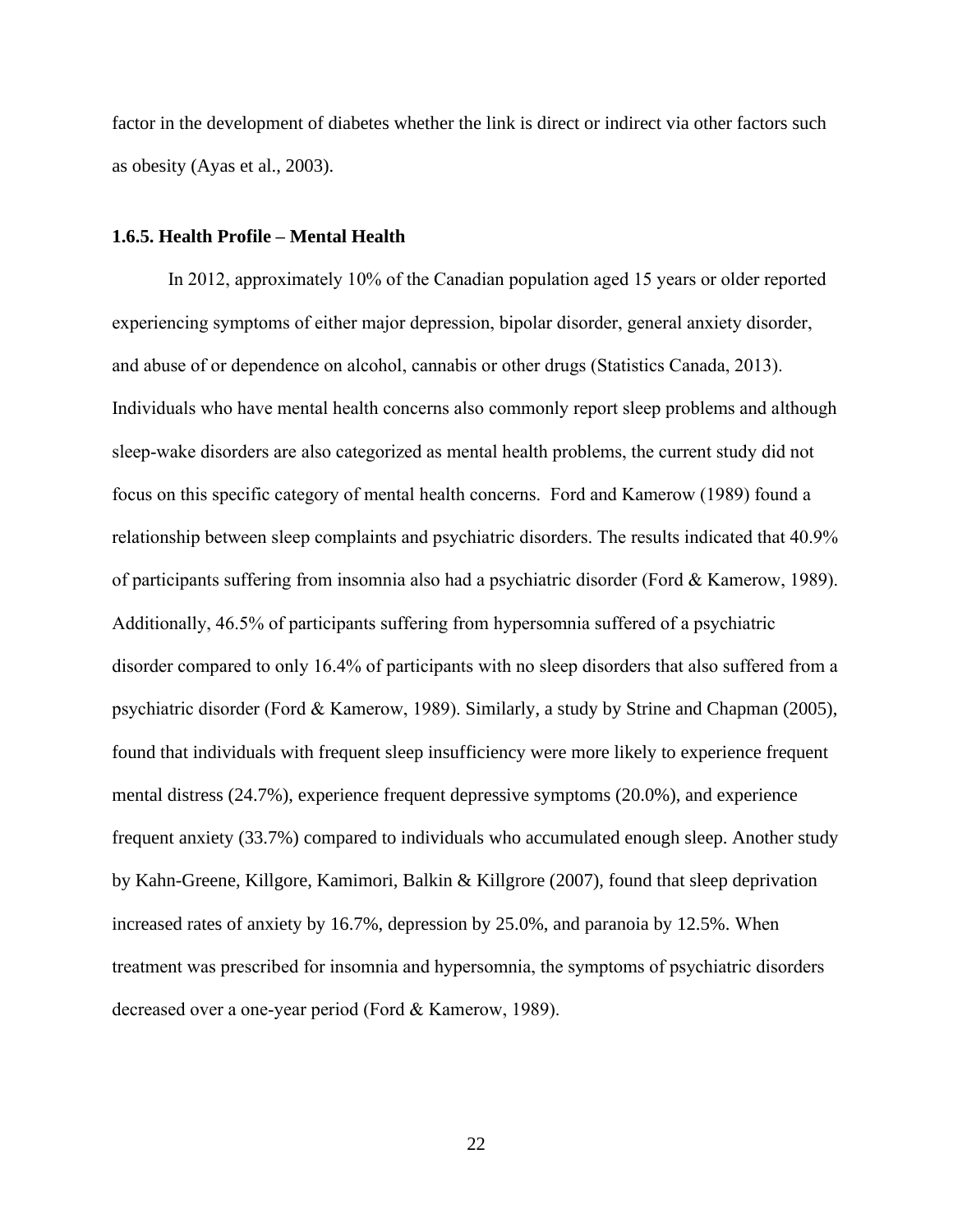#### **1.6.6. Education**

Higher levels of education have been shown to be associated with better sleep quality (Stamatakis, Kaplan &Roberts, 2007; Arber, Bote & Meadows, 2009; Krueger & Friedman, 2009; Lee, Choh, Demerath, Knutson, Duren, Sherwood, Sun, Chumlea, Towne, Siervogel & Czerwinski, 2009; Grandner, Patel, Gehrman, Xie, Sha, Weaver & Gooneratne, 2010; Soltani, Haytabakhsh, Najman, Williams, O'Callaghan, Bor, Dingle & Clavarino, 2012). In comparison, individuals that sleep for nine hours or more per day have reportedly lower levels of education (Amagai et al., 2004). More education is thought to lead to better knowledge and understanding of the importance of adopting healthier lifestyles including sleep hygiene and consequently a better health status.

#### **1.7. Work-Related Factors and Sleep**

The following section will examine the effects of work-related factors such as workfamily interface, stress, burnout, shiftwork and overtime work, type of occupation and physical environment on sleep quality and quantity.

## **1.7.1. Work-Family Interface**

Work-family conflict arises when an individual engaging in one role finds it difficult to also be engaged in the other role (Kossek, Pichler, Bodner & Hammer, 2011). According to a study by Åkerstedt et al., (2002), factors such as high work demands, low decision latitude, low social support at work, high physical load, solitary work, the inability to stop thinking of work, being female, being unmarried, being older than 45 years of age, not performing physical exercise, having a high BMI, and doing most of the chores around the house and at home are all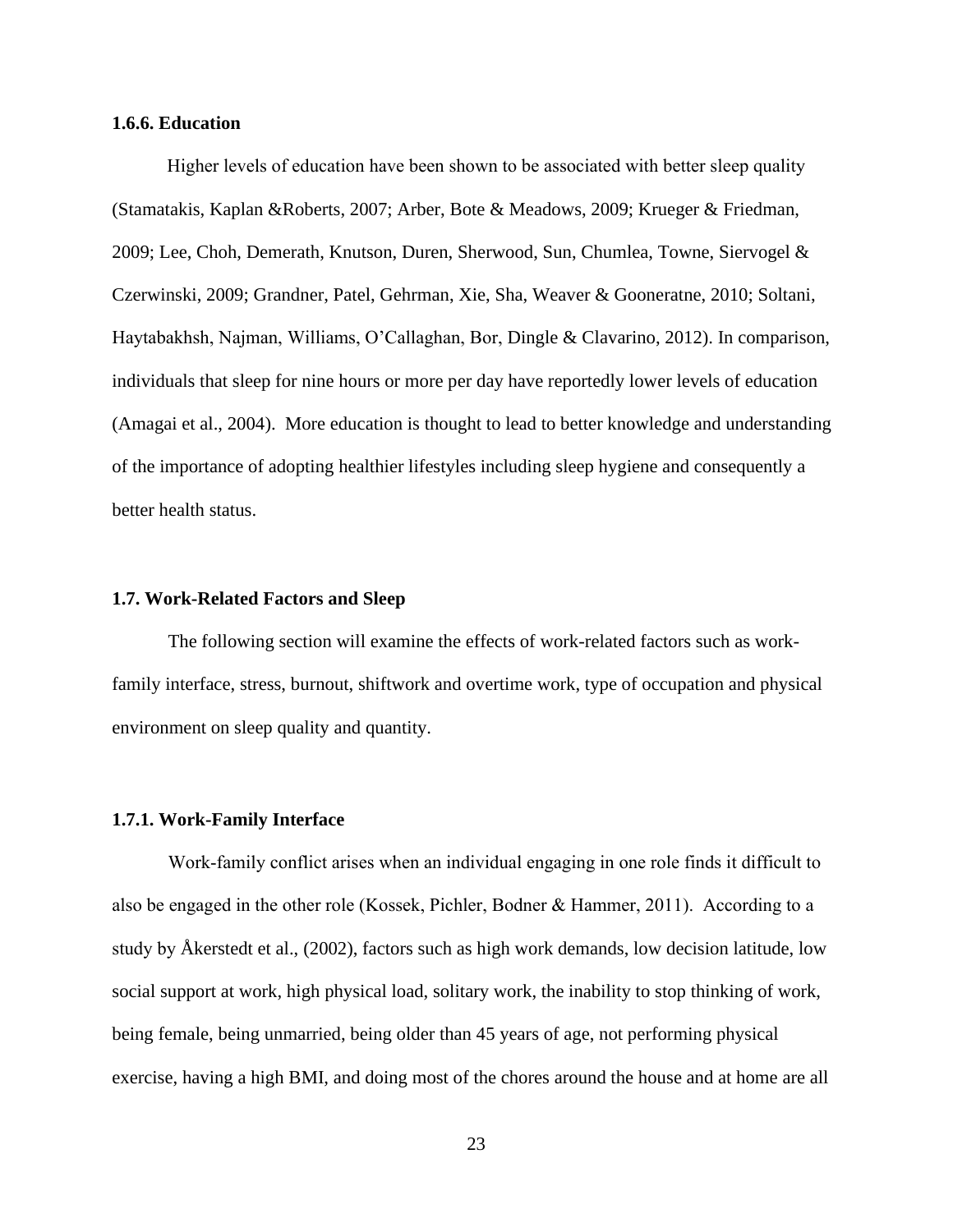strong determinants of disturbed sleep. When exploring the effects of work-family conflicts on sleep complaints, women who experience strong conflicts were more likely to report sleep complaints when compared to men (Lallukka, Rahkonen, Lahelma & Arber, 2010). Furthermore, a study reported that higher stress experienced during the evening led to higher stress levels at nighttime before bed (Dahlgren, Kecklund & Åkerstedt, 2005). This is troublesome as stress increases cortisol levels, a phenomenon that has been shown to increase sleep latency, particularly in stage 1 sleep, as well as diminish overall sleep quality (Drake, Richardson, Roehrs, Scofield & Roth, 2004).

## **1.7.2. Occupational Stress**

Stress is a physiological response to any threat, which may affect a person's psychological or physical integrity (Parent & Cloutier, 2009). Threats, also known as stressors, can originate from objects, situations, or events that trigger the production of stress hormones (Parent & Cloutier, 2009). From a physiological perspective, sleep is known to be a period of hormonal regulation. During SWS, the secretion of adrenocorticotropic hormone (ACTH) and cortisol is inhibited (Van Reeth, Weibel, Spiegel, Leproult, Dugovic & Maccari, 2000). Therefore, sleep onset is associated with decreased levels of cortisol, which occurs either due to the SWS or a preparatory mechanism associated with sleep onset (Van Reeth et al., 2000). Secretion of ACTH increases during the morning hours, suggesting that this hormone may play a role in timing the end of the sleep period (Van Reeth et al., 2000). When exposed to a stressor, hormonal levels are altered thus affecting sleep architecture (Van Reeth, 2000).

Occupational stress may occur when one is presented with pressures or demands at work that do not match the individual's knowledge, when there is little to no support from co-workers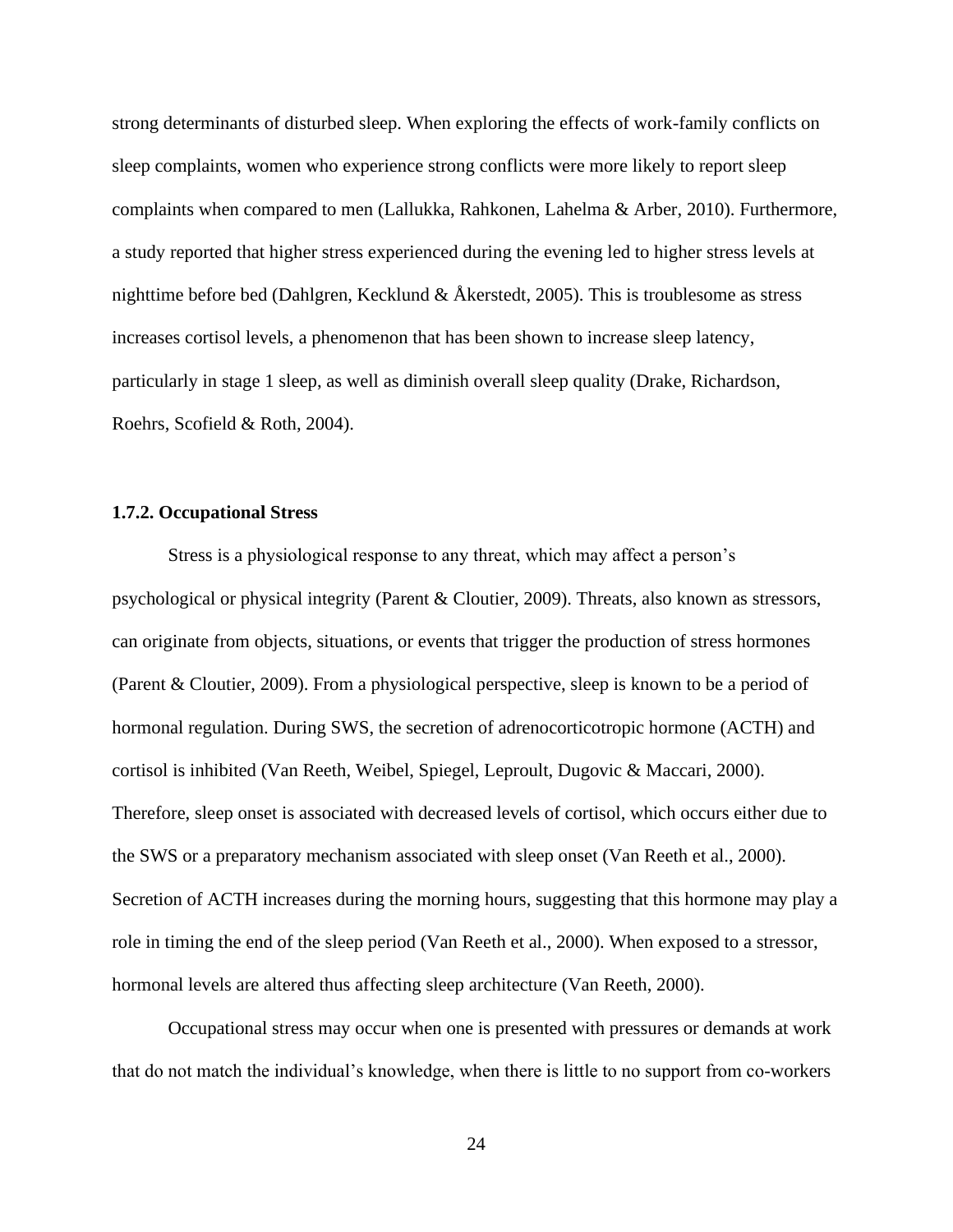or higher-ranking employees or when the individual has minimal control over their work (World Health Organization, 2017). A study by Knudsen, Ducharme and Roman (2007) examined the effects of occupational stress on 3 measures of sleep quality: difficulty initiating sleep, difficultymaintaining sleep, and non-restorative sleep. Their results suggest that work overload is significantly associated with all three measures of sleep quality (Knudsen et al., 2007). In fact, 14.2% of participants reported difficulty-initiating sleep (Knudsen et al., 2007). Furthermore, two of the three measures of poor sleep quality were associated with role conflict in the workplace. Role conflict increases troubles initiating sleep by 9.3% and frequency of nonrestorative sleep by 29.1%, and although not statistically significant, role conflict also seemed to affect the ability to maintain sleep (Knudsen et al., 2007). The least predictive job stressor was job autonomy, which increased non-restorative sleep by 19.6% (Knudsen et al., 2007). Additionally, a study by Dahlgren et al. (2005) showed that individuals who experience high workplace stress were at greater risk of fatigue, earlier onset of fatigue in the afternoon (1600 hours), anxiety and lower sleep quantity. Finally, in another study that focused on industry type jobs found that sleep complaints were more predominant in males who experienced high psychosocial job strain compared to females (Luckhaupt, Tak & Calvert, 2010).

# **1.7.3. Burnout**

Burnout is defined as a psychological response to chronic emotional and interpersonal job-related stressors (Maslach, 2003). There are three dimensions to burnout including emotional exhaustion, depersonalization, and reduced personal accomplishment (Maslach, 2003). According to the Copenhagen Burnout Inventory (CBI), burnout can also be defined as having a personal, a work-related and a client-related component (Kristensen et al., 2005). The CBI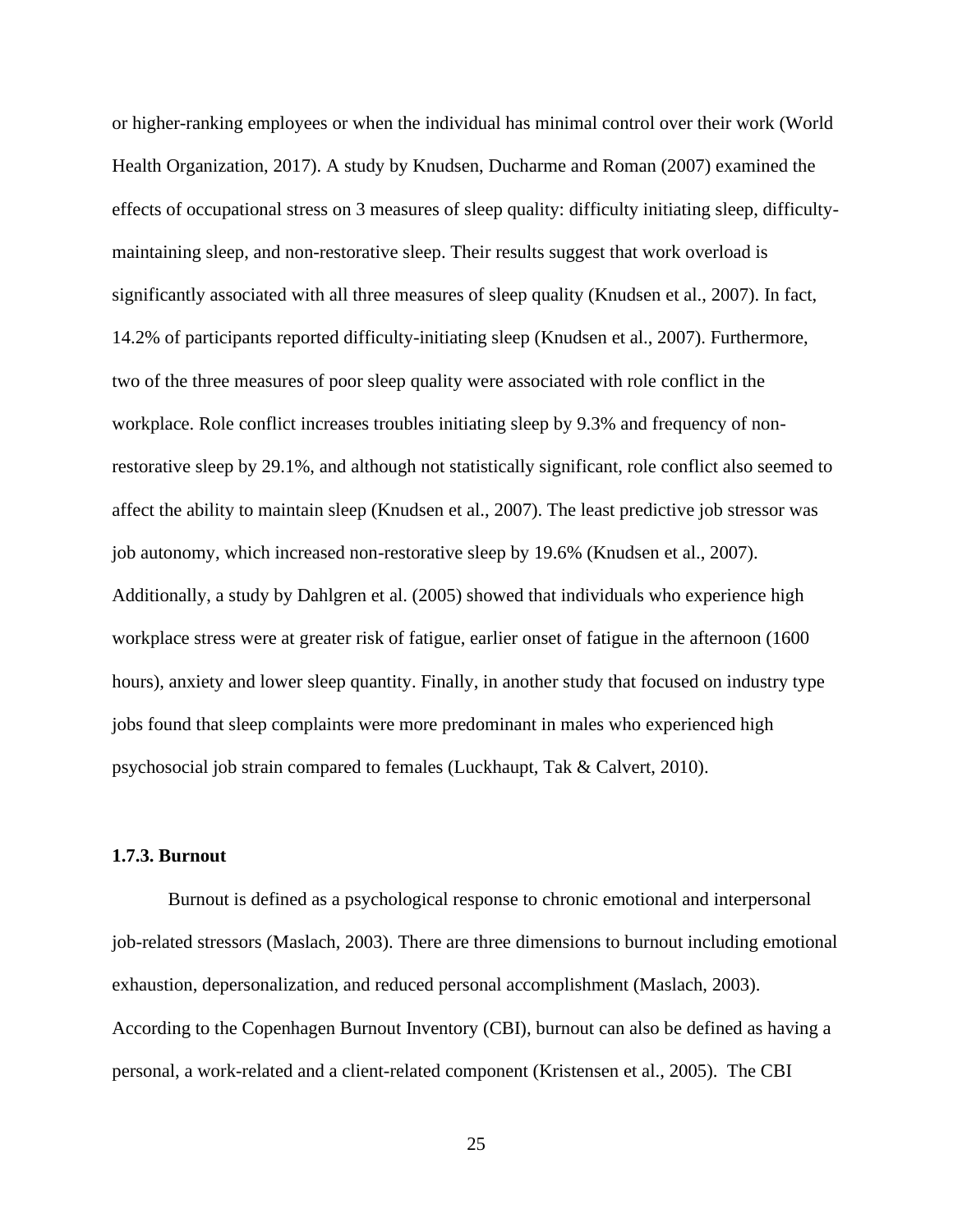measures the physical and psychological fatigue that a person experiences and not the working status of the individual (Sestili, Scalingi, Cianfanelli, Mannocci, Del Cimmuto, De Sio, Chirarini, Di Muszio, Villari, De Giusti & La Torre, 2018). Individuals that score high on the burnout scale are very likely to have disturbed sleep (Melamed, Ugarten, Shirom, Kahana, Lerman & Froom, 1999; Perski, Grossi, Evengård, Blomkvist, Yilbar & Orth-Gomér, 2002; Grossi, Perski, Ekstedt, Johansson, Lindström & Holm, 2005). A study by Vela-Bueno et al., (2008) of physicians found that women and individuals with no partner were more likely to be in the high burnout group (Vela-Bueno, Moreno-Jiménez, Rodríguez-Muñoz, Olavarrieta-Bernardino, Fernández-Mendoza, De la Cruz-Troca, Bixler & Vgontzas, 2008). Furthermore, individuals in the high burnout group were more likely to experience increased sleep latency greater than 30 minutes (21.1% vs. 5.5%), higher odds of waking up for more than 30 minutes after sleep onset (25.5% vs. 9.4%), and awakening at least 30 minutes earlier than preferred (45.6% vs. 14.5%) (Vela-Bueno et al., 2008). Moreover, individuals in the high burnout group were more likely to express feeling somewhat dissatisfied with their sleep (50% vs. 5.5%) and suffer from daytime impairment (38.2% vs. 7.3%) (Vela-Bueno et al., 2008). Differences in sleep profiles between the high versus low burnout groups were found for sleep quality, sleep latency, sleep duration, daytime dysfunction, and global PSQI scores (Vela-Bueno et al., 2008). In fact, six of the seven component scores of the PSQI indicated poor sleep for the high burnout group thereby suggesting a strong association between burnout and sleep quality (Vela-Bueno et al., 2008).

#### **1.7.4. Work Schedule: Shiftwork and Overtime Work**

Shiftwork is described as a phenomenon when 2 or more groups of workers relieve each other during a specific work schedule. During these work hours, 50% of the working hours are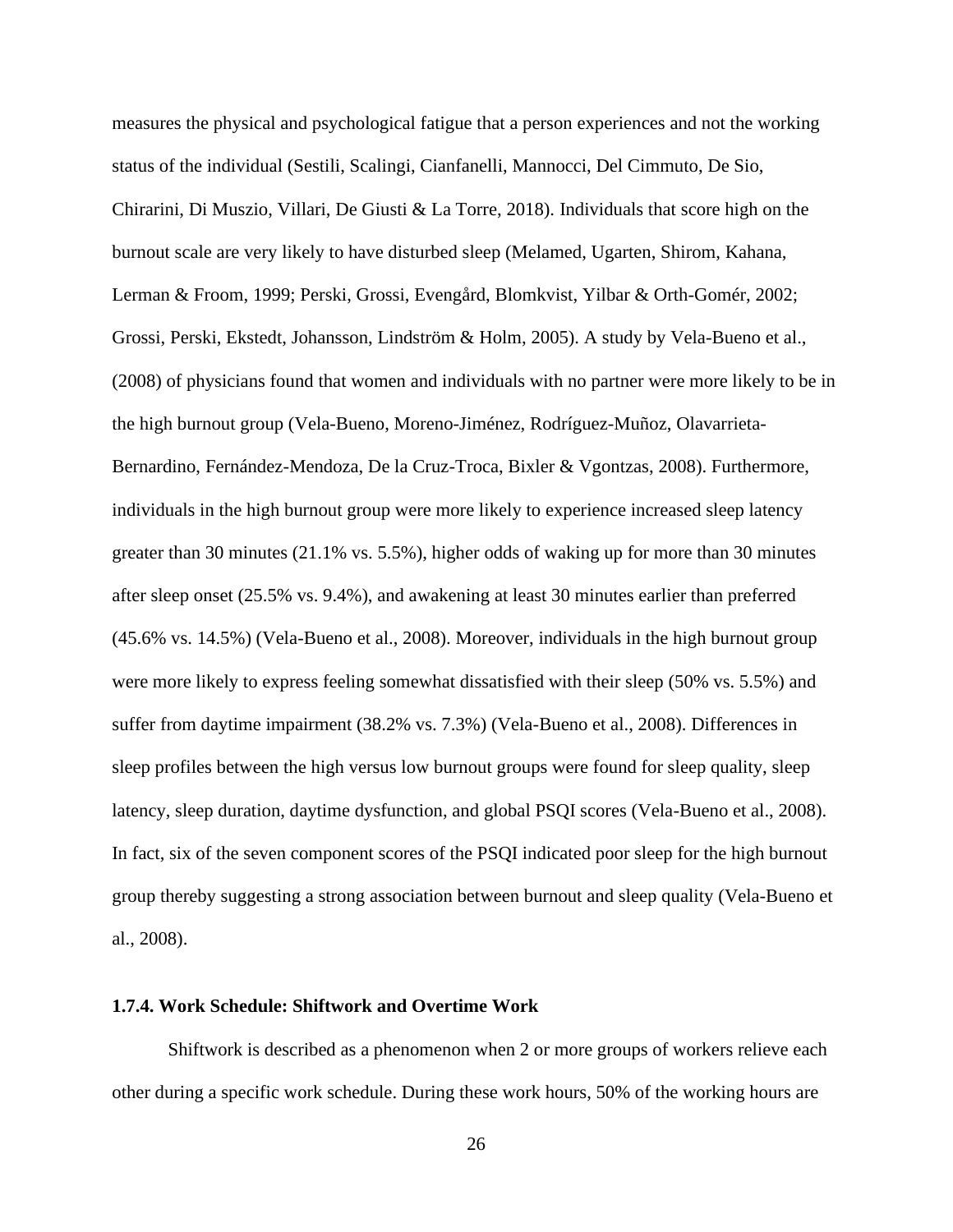performed outside of the typical 8 am – 5 pm timeframe (Hossain et al., 2004). In 2007, Charles, Burchfiel, Fekedulegn, Vila, Hartley, Slaven & Mnatsakanova (2007) studied the effects of shiftwork on sleep in a sample of police officers. Nightshift workers reported sleeping on average 5 to 6.5 hours per night, compared to steady day workers, who slept on average 7 hours or more per night (Charles et al., 2007). Additionally, a study by Drake, Roehrs, Richardson, Walsh & Roth, (2004), uncovered that dayshift workers slept on average 6.8 hours per night, with a sleep efficiency of 91.5% whereas nightshift workers slept on average 6.1 hours per night and had a sleep efficiency of 88.2% (Drake et al., 2004). Finally, rotating shift workers slept on average 6.7 hours per night, with a sleep efficiency of 90.5% (Drake et al., 2004). Finally, Hossain and colleagues (2004) concluded that nightshift negatively affects the sleep-wake-cycle, which further affects sleepiness, fatigue and performance.

Shiftwork has been shown to increase fatigue, sleepiness, and decrease performance, which occur as a result of the failure to achieve adequate restorative sleep. The root cause of inadequate restorative sleep can be characterized by 3 factors: disrupted circadian rhythm, sleep related problems, and social limitations (Hossain et al., 2004). Circadian rhythm disturbance occurs when the individual is unable to adjust or realign their internal clock to the changes in daily routine that are required in shiftwork. Sleep related problems occur as a result of partial and chronic reductions in sleep duration, often seen in shiftwork, therefore affecting an individual's mood and performance (Hossain et al., 2004). From a social perspective, shiftwork alters social life by limiting the possibility to participate in activities during the day because this time period is required to sleep and recover (Costa, 2003; Hossain et al., 2004).

Shift length is another factor that can impact a worker's wellbeing in combination with other factors such as the commute to and from work. For instance, Scott, Hwang, Rogers, Nysse,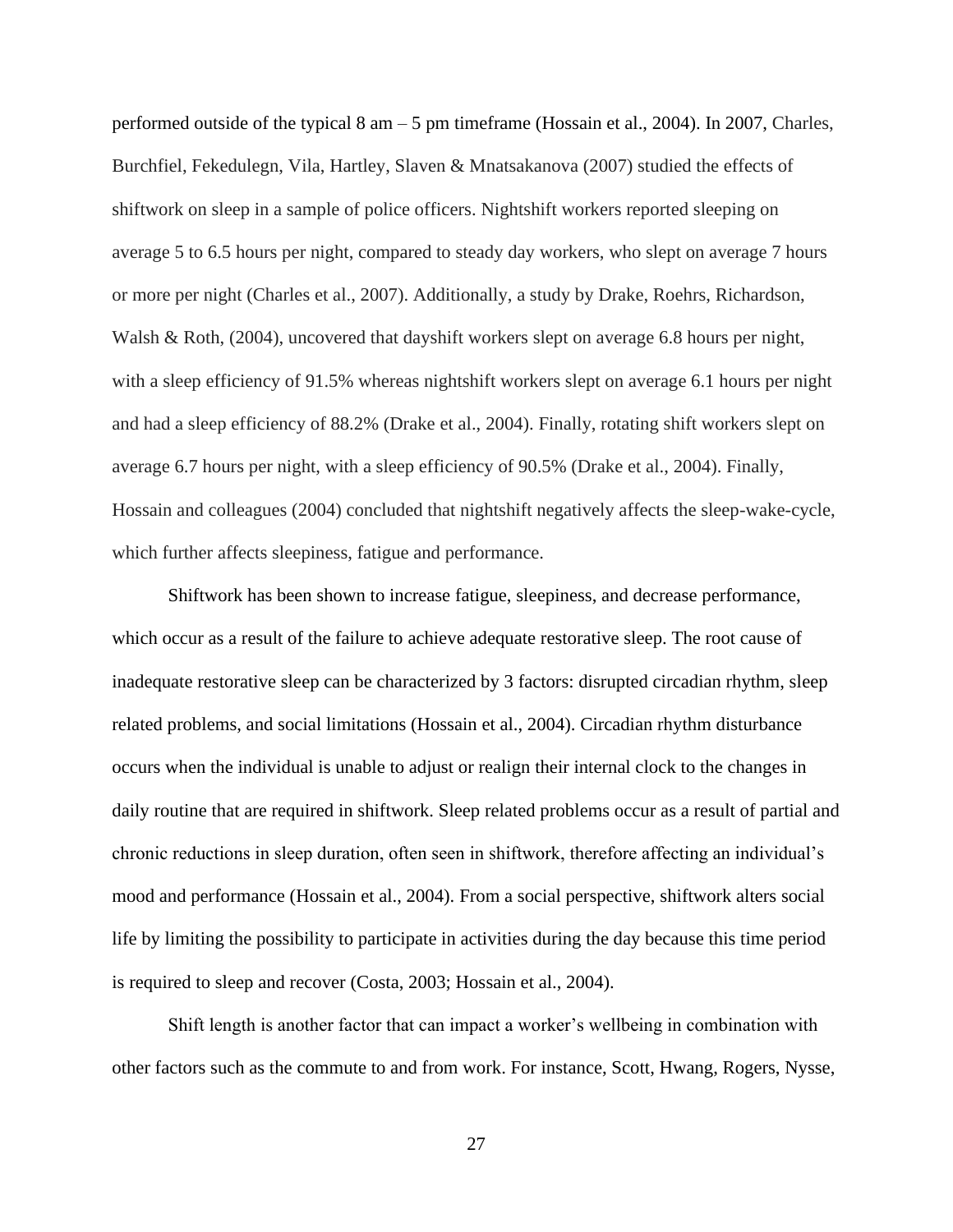Dean & Dinges, (2007) conducted a study on the effects of shift length and drowsy driving in hospital nurses. Their results indicate that after shifts of 8.5 hours in length, 15.7% of nurses experienced an episode of drowsy driving. This risk of drowsy driving doubled when nurses worked 12.5 consecutive hours or more ( $OR = 2.00$ ;  $p < 0.0001$ ). Additionally, they found that in 895 nurses, 596 (66.6%) reported experiencing at least 1 episode of drowsy driving during the length of the 4-week long study, and 30 nurses reported experiencing drowsy driving after every shift (Scott et al., 2007). Their results also suggest that nurses experience a drowsy driving experience 1 out of every 4 shifts (Scott et al., 2007). Nightshifts also lead to a significant increase in the risk of drowsy driving (*OR =* 3.96; 95% confidence interval = 3.24 – 4.84) (Scott et al., 2007). These results are troublesome as the average time for a 1-way commute was 27.1 minutes, with 67 nurses reporting commuting times of 60 minutes or greater. Another study by Nokashima, Morikawa, Sakurai, Nakamura, Miura, Ishizaki, Kido, Natuse, Suwazono & Nakagawa (2011), found that longer working hours was associated with shorter sleep durations, impaired sleep efficiency and increased daytime dysfunction. Long and extensive shifts can lead to hazardous commuting to and from work, which can be further exacerbated by poor sleep.

## **1.7.5. Physical Environment**

Physical conditions of work such as strenuous work, tiring postures, exposure to noise/vibration or heat have been found to be risk factors for sleep disturbances (Trinkoff, Storr & Lipscomb, 2001; Parkes, 2015). A study by Parkes (2015) found two characteristics to the work environment that affected sleep quality, namely that unfavourable physical environment led to poor sleep quality, whereas supervisor support was linked to better sleep quality (Parkes, 2015). Lallukka et al. (2010) explored the relationship between sleep complaints and environmental exposures (chemical exposure, heat, vibrations), physical workload (repetitive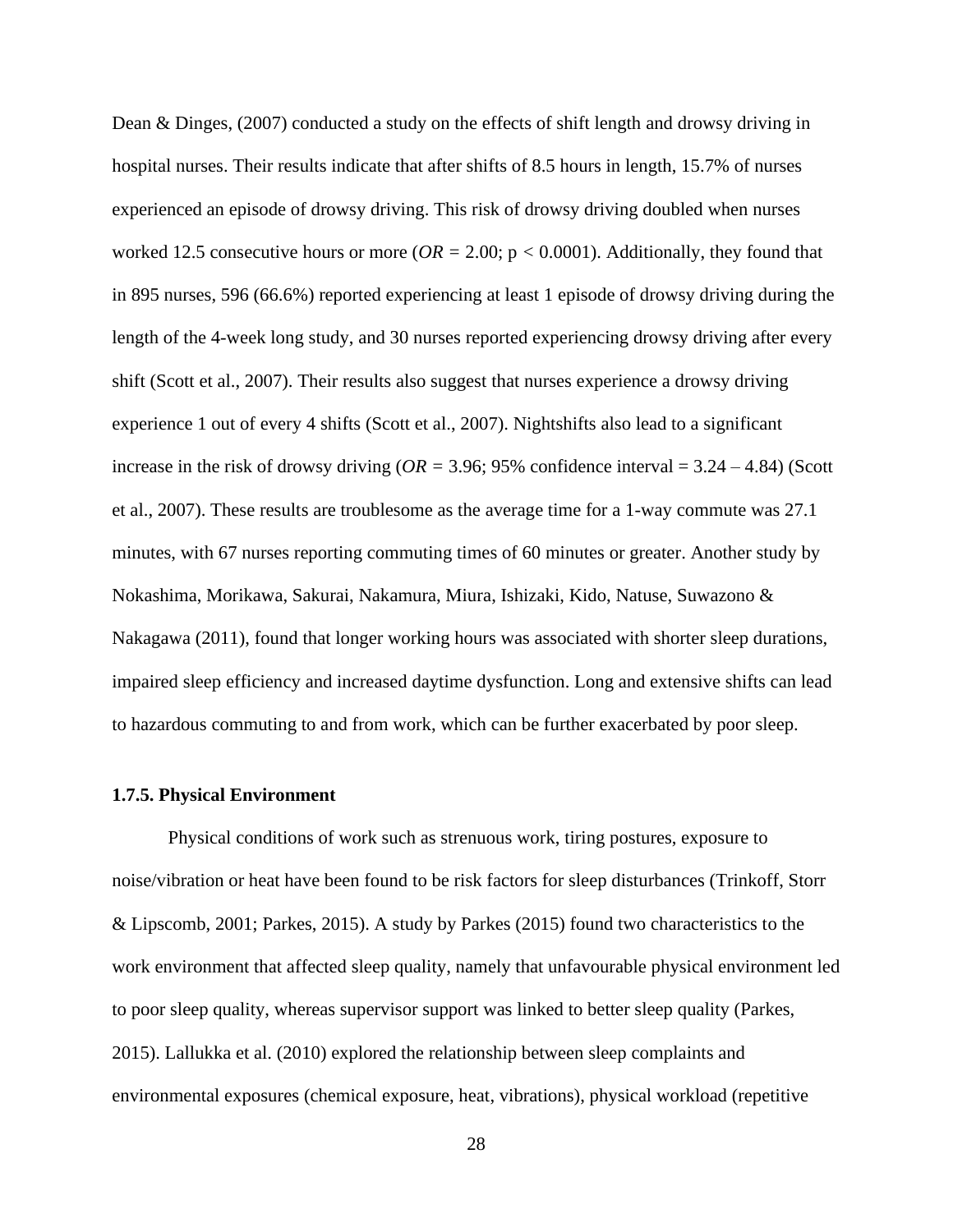tasks, heavy lifting, continuous strenuous positions), and 3) computer work (Lallukka et al, 2010). Men who were regularly exposed to high environmental exposure were more likely to experience sleep complaints (OR 3.06; CI 1.76-5.30), compared to women, where the association was slightly reduced (OR 1.57; CI 1.27-1.95) (Lallukka et al., 2010).

#### **1.8. WHO Healthy Workplace Model and Framework**

Workplace health and safety in the mining industry and more broadly is influenced by several factors as depicted in the WHO Healthy Workplace Model (World Health Organization, 2010). These factors include the physical work environment, the personal health resources and the psychosocial work environment. This healthy workplace model represents an integrated approach to health and safety in the workplace. This framework considers different dimensions of the worker's health and wellbeing (i.e. health behaviours, personal factors and work-related factors) along with its determinants and the various key players that contribute to ensure a worker's wellbeing (Kortum, 2014). Furthermore, the framework facilitates the application and implementation of comprehensive approaches to achieve an overall healthy workplace, addresses the worker's health holistically and situates strategic interventions at specific levels of the industry. This model has served to frame the research questions and hypotheses of this study as well as to situate the application of the outcomes of this project within the mining industry.

## **1.9. Questions and Hypotheses**

There is abundant evidence in the literature suggesting that health behaviours, personal factors and work-related factors impact sleep. From an occupational safety and health point of view, poor sleep quality leads to decreased productivity and efficiency, decreased attention, and increased odds of experiencing a workplace injury due to reduced ability to react to the external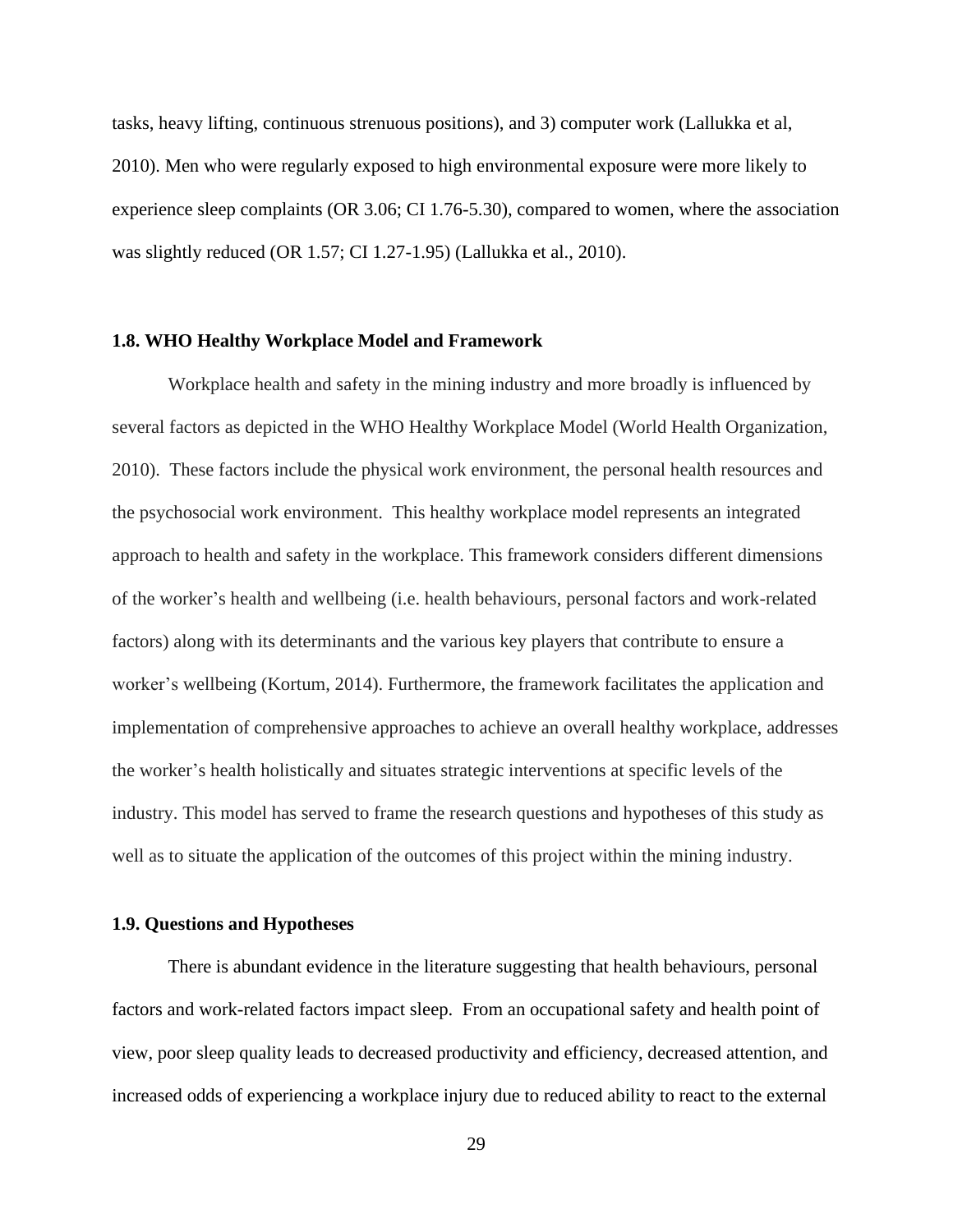environment. In short, poor sleep quality and quantity leads to increased risk of human error in the workplace and reduced worker wellbeing.

There is currently a lack of data regarding the sleep quality and quantity of workers in the mining industry and even less information regarding the health behaviors, personal factors and work-related factors that influence sleep quality and quantity in this workforce. To address these gaps in knowledge, the following research questions were formulated.

1) What are the trends of self-reported sleep quality and quantity of various workers in the mining industry?

2) What is the relationship between sleep quality and quantity and various health behaviors, personal factors, and work-related factors within the sample of workers in the mining industry? 3) Which health behaviors, personal factors, and work-related factors best predict sleep quality?

The current study aims to test the following specific hypotheses:

1) Dayshift workers will have better overall sleep quality and quantity when compared to workers in other shifts.

2) Underground workers with high physical demands will be more likely to experience poor sleep quality than surface workers with high physical demands.

3) Individuals reporting poor sleep quality will also report higher levels of stress, and will also screen positively for personal, work and colleague burnout.

4) Work-related factors such as poor job satisfaction, high mental demands, afternoon and nightshifts, and the physical work environment will be the greatest work-related predictors of poor sleep.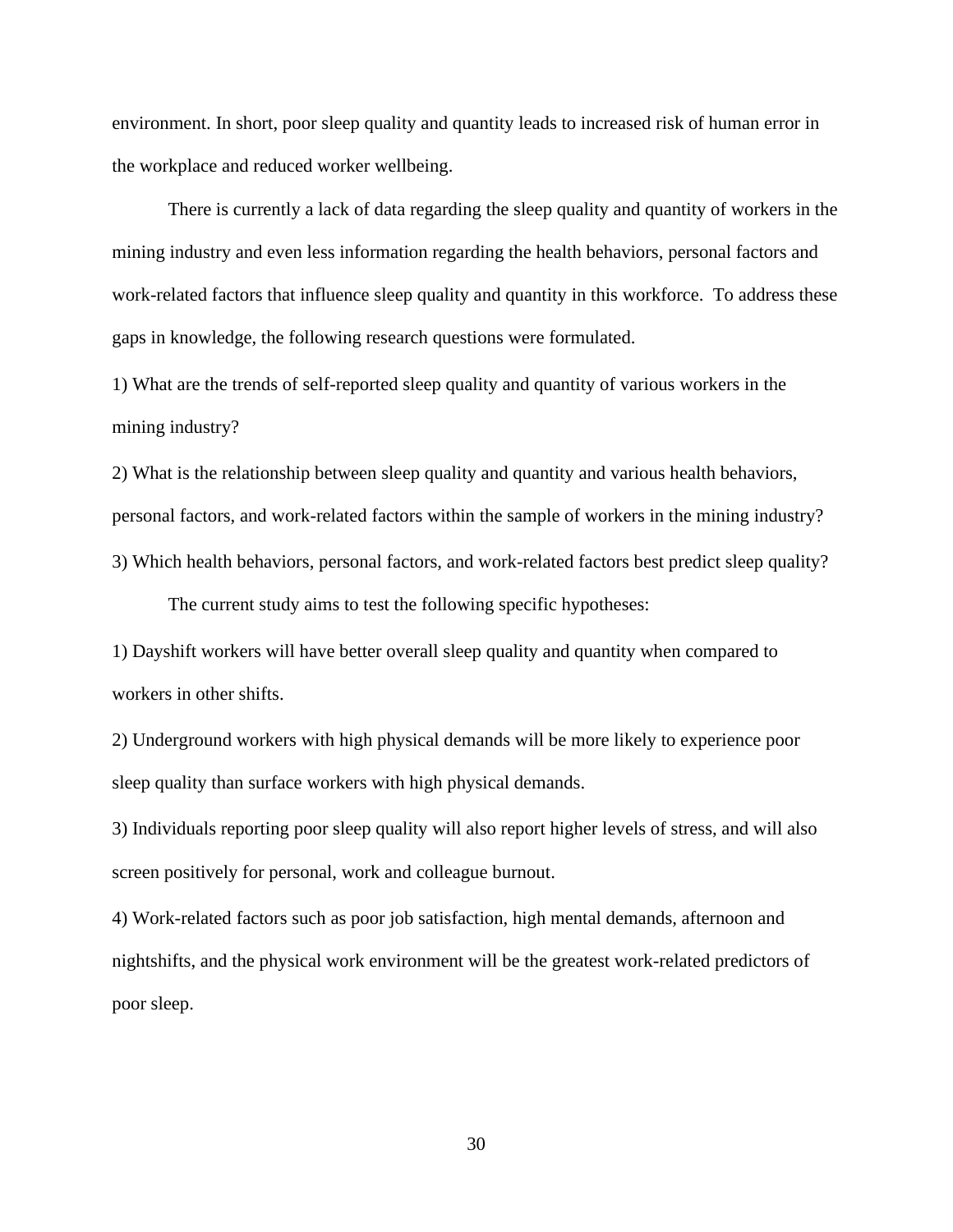## **1.8. Bibliography**

- Adams, S. K., & Kisler, T. S. (2013). Sleep quality as a mediator between technology-related sleep quality, depression, and anxiety. *Cyberpsychology, Behavior, and Social Networking*, *16*(1), 25-30.
- Åkerstedt, T., Hume, K. E. N., Minors, D., & Waterhouse, J. I. M. (1994). The subjective meaning of good sleep, an intraindividual approach using the Karolinska Sleep Diary. *Perceptual and motor skills*, *79*(1), 287-296.
- Åkerstedt, T., Knutsson, A., Westerholm, P., Theorell, T., Alfredsson, L., & Kecklund, G. (2002). Sleep disturbances, work stress and work hours: a cross-sectional study*. Journal of psychosomatic research,* 53(3), 741-748.
- Åkerstedt, T., Schwarz, J., Gruber, G., Lindberg, E., & Theorell-Haglöw, J. (2016). The relation between polysomnography and subjective sleep and its dependence on age–poor sleep may become good sleep. *Journal of sleep research*, *25*(5), 565-570.
- Altevogt, B. M., & Colten, H. R. (Eds.). (2006). Sleep disorders and sleep deprivation: an unmet public health problem. National Academies Press.
- Amagai, Y., Ishikawa, S., Gotoh, T., Doi, Y., Kayaba, K., Nakamura, Y., & Kajii, E. (2004). Sleep duration and mortality in Japan: the Jichi medical school cohort study. Journal of epidemiology, 14(4), 124-128.
- Asmundson, G. J., Fetzner, M. G., DeBoer, L. B., Powers, M. B., Otto, M. W., & Smits, J. A. (2013). Let's get physical: a contemporary review of the anxiolytic effects of exercise for anxiety and its disorders. *Depression and anxiety*, 30(4), 362-373.
- Arber S, Bote M, Meadows R (2009) Gender and socio-economic patterning of self-reported sleep problems in Britain. Soc Sci Med 68(2):281–289.
- Ayas, N. T., White, D. P., Al-Delaimy, W. K., Manson, J. E., Stampfer, M. J., Speizer, F. E., Oatel, S. & Hu, F. B. (2003). A prospective study of self-reported sleep duration and incident diabetes in women. Diabetes care, 26(2), 380-384.
- Belloc, N. B., & Breslow, L. (1972). Relationship of physical health status and health practices. *Preventive medicine*, *1*(3), 409-421.
- Benington, J. H., & Heller, H. C. (1995). Restoration of brain energy metabolism as the function of sleep. *Progress in neurobiology*, *45*(4), 347-360.
- Benedict, C., Hallschmid, M., Lassen, A., Mahnke, C., Schultes, B., Schiöth, H. B., Born, J. & Lange, T. (2011). Acute sleep deprivation reduces energy expenditure in healthy men. *The American journal of clinical nutrition*, *93*(6), 1229-1236.
- Bixler, E. O., Vgontzas, A. N., Lin, H. M., Calhoun, S. L., Vela-Bueno, A., & Kales, A. (2005). Excessive daytime sleepiness in a general population sample: the role of sleep apnea, age, obesity, diabetes, and depression. The Journal of Clinical Endocrinology  $\&$ Metabolism, 90(8), 4510-4515.
- Bonnet, M. H., & Arand, D. L. (2003). Clinical effects of sleep fragmentation versus sleep deprivation. Sleep medicine reviews, 7(4), 297-310.
- Buysse, D. J., Reynolds III, C. F., Monk, T. H., Berman, S. R., & Kupfer, D. J. (1989). The Pittsburgh Sleep Quality Index: a new instrument for psychiatric practice and research. *Psychiatry research*, *28*(2), 193-213.
- Cajochen, C., Frey, S., Anders, D., Spätia, J., Blues, M., Pross, A., Mager, R., Wirz-Justice, A. & Stefani, O. (2011). Evening exposure to a light-emmitting diodes (LED)-backlit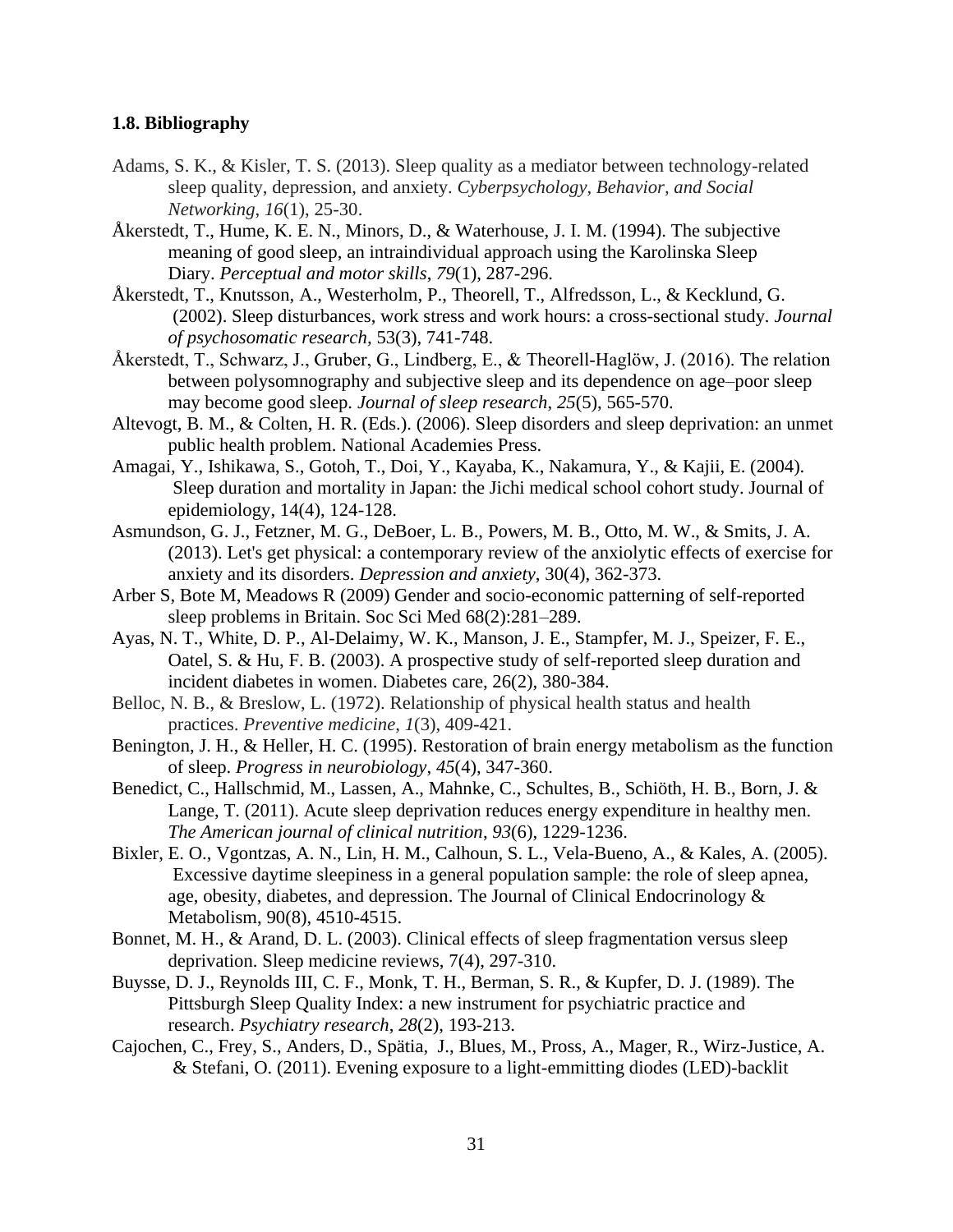compuer screen affects circadian physiology and cognitive performance. *Journal of applied physiology, 110(5),* 1432-1438.

- Canadian Society of Exercise Physiology. (2018). Canadian Physical Activity Guidelines for Adults (18-64 years). Retrieved from: [https://csepguidelines.ca/wp](https://csepguidelines.ca/wp-%09content/uploads/2018/03/CSEP_PAGuidelines_adults_en.pdf)[content/uploads/2018/03/CSEP\\_PAGuidelines\\_adults\\_en.pdf](https://csepguidelines.ca/wp-%09content/uploads/2018/03/CSEP_PAGuidelines_adults_en.pdf)
- Canadian Sleep Society. (2018). Normal Sleep. Retrieved from: https://cssscs.ca/resources/brochures/normal-sleep. Accessed March 2<sup>nd</sup>, 2020.
- Carskadon, M. a, & Dement, W. C. (2005). Chapter 2 Normal Human Sleep: An Overview. Principles and Practice of Sleep Medicine, 5th Edition, 13–23.
- Chaput, J. P., Després, J. P., Bouchard, C., & Tremblay, A. (2007). Short sleep duration is associated with reduced leptin levels and increased adiposity: results from the Quebec family study. Obesity, 15(1), 253-261.
- Chaput, J. P., Després, J. P., Bouchard, C., Astrup, A., & Tremblay, A. (2009). Sleep duration as a risk factor for the development of type 2 diabetes or impaired glucose tolerance: analyses of the Quebec Family Study. Sleep medicine, 10(8), 919-924.
- Charles, L. E., Burchfiel, C. M., Fekedulegn, D., Vila, B., Hartley, T. A., Slaven, J., Mnatsakanova, A., & Violanti, J. M. (2007). Shift work and sleep: the Buffalo Police health study. *Policing: An International Journal of Police Strategies & Management*, 30(2), 215-227.
- Chellappa, S. L., Steiner, R., Oelhafen, P., Lang, D., Götz, T., Krebs, J., & Cajochen, C. (2013). Acute exposure to evening blue‐enriched light impacts on human sleep. *Journal of sleep research*, *22*(5), 573-580.
- Cohrs, S., Rodenbeck, A., Riemann, D., Szagun, B., Jaehne, A., Brinkmeyer, J., Gründer. G., Wienker, T., Diaz-Lacava, A., Mobascher, A., Dahmen, N., Thuerauf, N., Kornhuber, K., Kiefer, F., Gallinat, J., Wagner, M., Kunz, D., Grittner, U. & Winterer, G. (2012). Impaired sleep quality and sleep duration in smokers—results from the German Multicenter Study on Nicotine Dependence. *Addiction biology,* 19(3), 486-496*.*
- Colrain, I. M., Trinder, J., & Swan, G. E. (2004). The impact of smoking cessation on objective and subjective markers of sleep: review, synthesis, and recommendations. *Nicotine & tobacco research*, *6*(6), 913-925.
- Costa, G. (2003). Shift work and occupational medicine: an overview*. Occupational medicine*, 53(2), 83-88.
- Cournot, M., Ruidavets, J. B., Marquié, J. C., Esquirol, Y., Baracat, B., & Ferrièeres, J. (2004). Environmental factors associated with body mass index in a population of Southern France. European Journal of Cardiovascular Prevention & Rehabilitation, 11(4), 291- 297.
- Dahlgren, A., Kecklund, G., & Åkerstedt, T. (2005). Different levels of work-related stress and the effects on sleep, fatigue and cortisol. *Scandinavian journal of work, environment & health*, 277-285.
- Dardel, F., & Léger, D. (Eds.). (2016, September 09). Le sommeil. Les Cahiers de l'Université Paris Descartes, 5. doi:http://www.parisdescartes.fr/CULTURE/Cahiers-de-l-universite-Paris-Descartes.
- Dennie, A., Kerekes, Zs., Lariviere, C., Lessel, C., Dignard, C., Schutt, L., Smith, A., Tiszberger, M., Eger, T., Nowrouzi-Kia, B., Lariviere, M. (2018) The influence of health behaviours on sleep quality and quantity in a Canadian mining workforce. 13th EAOHP Conference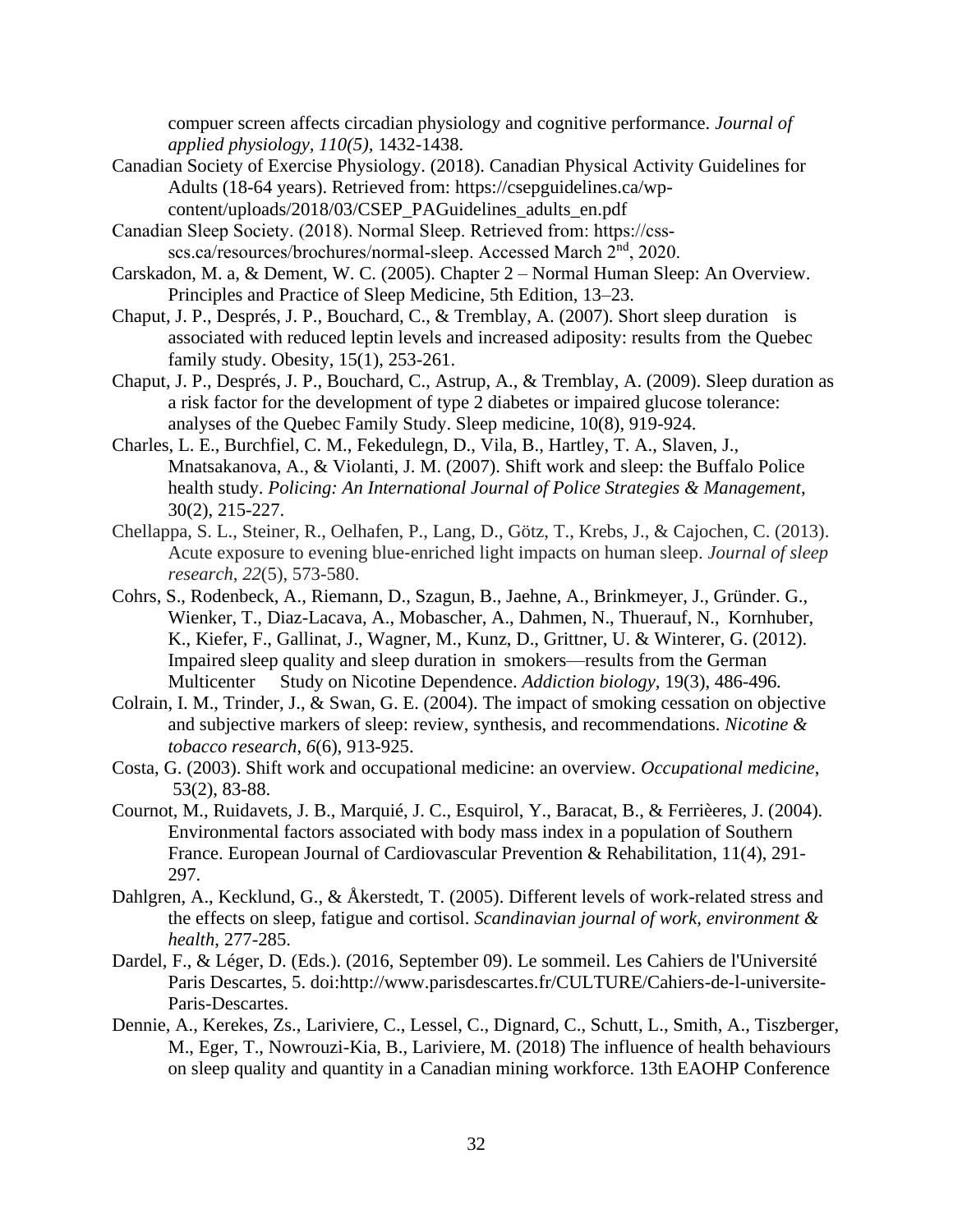- Adapting to rapid changes in today's workplace, 5-7 September 2018, Lisbon, Book of Proceedings, p. 460.

- Dennie, D. (2017). *Une histoire sociale du Grand Sudbury – Le bois, le roc et le rail*. Ottawa, Canada: Prise de parole Agora.
- Dettoni, J. L., Consolim-Colombo, F. M., Drager, L. F., Rubira, M. C., de Souza, S. B. P. C., Irigoyen, M. C., Mostarda, C., Borile, S., Drieger, E.M., Joreno, H.J. & Lorenzi-Filho, G. (2012). Cardiovascular effects of partial sleep deprivation in healthy volunteers. Journal of Applied Physiology, 113(2), 232-236.
- Diabetes Charter of Canada. (2016). Diabetes in Canada. Retrieved from: [https://www.diabetes.ca/getmedia/513a0f6c-b1c9-4e56-a77c-6a492bf7350f/diabetes](https://www.diabetes.ca/getmedia/513a0f6c-b1c9-4e56-a77c-6a492bf7350f/diabetes-)charter-backgrounder-national-english.pdf.aspx
- Dijk, D. J., Groeger, J., Deacon, S., & Stanley, N. (2006). P. 8. a. 007 Association between individual differences in slow wave sleep, slow wave activity and sleep continuity in young, middle-aged and older men and women. *European Neuropsychopharmacology*, *16*, S538.
- Drake, C. L., Roehrs, T. A., Burduvali, E., Bonahoom, A., Rosekind, M., & Roth, T. (2001). Effects of rapid versus slow accumulation of eight hours of sleep loss. Psychophysiology, 38(6), 979-987.
- Drake, C., Richardson, G., Roehrs, T., Scofield, H., & Roth, T. (2004). Vulnerability to stressrelated sleep disturbance and hyperarousal*. Sleep*, 27(2), 285-291.
- Drake, C. L., Roehrs, T., Richardson, G., Walsh, J. K., & Roth, T. (2004). Shift work sleep disorder: prevalence and consequences beyond that of symptomatic day workers. *Sleep*, 27(8), 1453-1462.
- Driver, H. S., & Taylor, S. R. (2000). Exercise and sleep. *Sleep medicine reviews*, 4(4), 387-402.
- Dunn, A. L., Trivedi, M. H., Kampert, J. B., Clark, C. G., & Chambliss, H. O. (2005). Exercise treatment for depression: efficacy and dose response. *American journal of preventive medicine*, 28(1), 1-8.
- du Plessis, K., Corney, T., & Burnside, L. (2013). Harmful drinking and experiences of alcoholrelated violence in Australian male construction industry apprentices. *American journal of men's health*, *7*(5), 423-426.
- Ford, D. E., & Kamerow, D. B. (1989). Epidemiologic study of sleep disturbances and psychiatric disorders: an opportunity for prevention? Jama, 262(11), 1479-1484.
- Ford, E. S., Cunningham, T. J., & Croft, J. B. (2015). Trends in self-reported sleep duration among US adults from 1985 to 2012. *Sleep*, *38*(5), 829-832.
- Froy, O. (2010). Metabolism and circadian rhythms—implications for obesity. *Endocrine reviews*, *31*(1), 1-24.
- Gerber, M., Brand, S., Holsboer-Trachsler, E., & Pühse, U. (2010). Fitness and exercise as correlates of sleep complaints: is it all in our minds? *Medicine and science in sports and exercise*, 42(5), 893-901.
- Girschik, J., Fritschi, L., Heyworth, J., & Waters, F. (2012). Validation of self-reported sleep against actigraphy. *Journal of epidemiology*, *22*(5), 462-468.
- Grandner, M. A., Kripke, D. F., Yoon, I. Y., & Youngstedt, S. D. (2006). Criterion validity of the Pittsburgh Sleep Quality Index: investigation in a non-clinical sample. *Sleep and biological rhythms*, *4*(2), 129-136.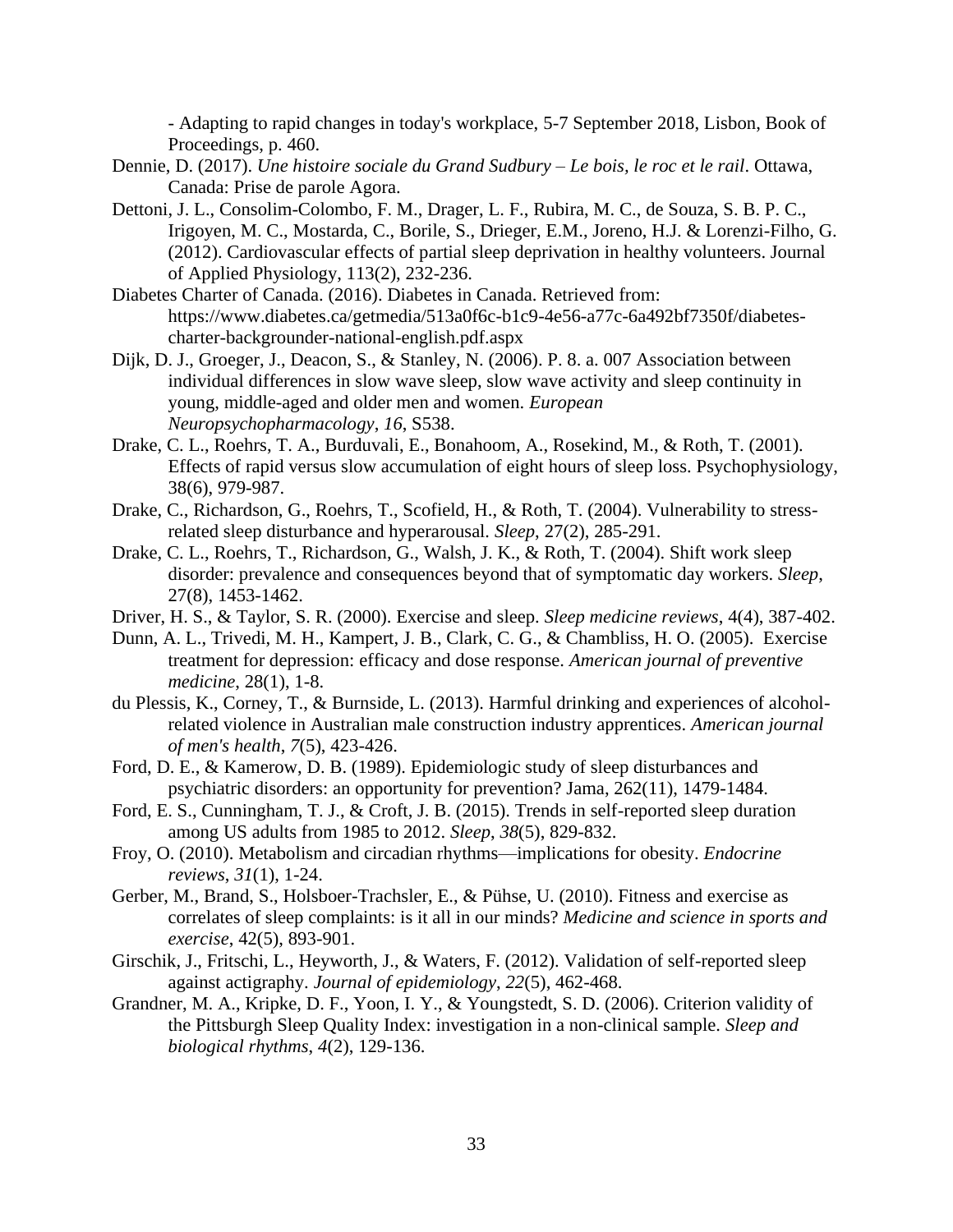- Grandner MA, Patel NP, Gehrman PR, Xie DW, Sha DH, Weaver T, Gooneratne N, (2010) Who gets the best sleep? Ethnic and socioeconomic factors related to sleep complaints. Sleep Med 11(5):470–478.
- Grossi, G., Perski, A., Ekstedt, M., Johansson, T., Lindström, M., & Holm, K. (2005). The morning salivary cortisol response in burnout. *Journal of psychosomatic research*, 59(2), 103-111.
- Halvani, G. H., Zare, M., & Mirmohammadi, S. J. (2009). The relation between shift work, sleepiness, fatigue and accidents in Iranian Industrial Mining Group workers. *Industrial Health*, *47*(2), 134-138.
- Hastings, M., O'Neill, J. S., & Maywood, E. S. (2007). Circadian clocks: Regulators of endocrine and metabolic rhythms. *Journal of Endocrinology*, *195*(2), 187–198. <https://doi.org/10.1677/JOE-07-0378>
- Heslop, P., Smith, G. D., Metcalfe, C., Macleod, J., & Hart, C. (2002). Sleep duration and mortality: the effect of short or long sleep duration on cardiovascular and all-cause mortality in working men and women. Sleep medicine, 3(4), 305-314.
- Horne, J. (1992). Human slow wave sleep: a review and appraisal of recent findings, with implications for sleep functions, and psychiatric illness. *Experientia*, *48*(10), 941-954.
- Hossain, J. L., Reinish, L. W., Heslegrave, R. J., Hall, G. W., Kayumov, L., Chung, S. A., Bhuiya, P., Jovanovic, D., Huterer, N., Volkov, J. & Shapiro, C. M. (2004). Subjective and objective evaluation of sleep and performance in daytime versus nighttime sleep in extended-hours shift-workers at an underground mine. *Journal of Occupational and Environmental Medicine*, 46(3), 212-226.
- Hu, L., Sekine, M., Gaina, A., & Kagamimori, S. (2007). Association between sleep quality and smoking in Japanese civil servants. *Sleep and Biological Rhythms*, *5*(3), 196-203.
- Hyyppä, M. T., & Kronholm, E. (1989). Quality of sleep and chronic illnesses. *Journal of clinical epidemiology*, *42*(7), 633-638.
- Jaehne, A., Loessl, B., Bárkai, Z., Riemann, D., & Hornyak, M. (2009). Effects of nicotine on sleep during consumption, withdrawal and replacement therapy*. Sleep medicine reviews,* 13(5), 363-377.
- Jaehne, A., Unbehaun, T., Feige, B., Lutz, U. C., Batra, A., & Riemann, D. (2012). How smoking affects sleep: a polysomnographical analysis. *Sleep medicine,* 13(10), 1286- 1292.
- Javaheri, S., Barbe, F., Campos-Rodriguez, F., Dempsey, J. A., Khayat, R., Javaheri, S., Malhotra, A., Martinez-Garcia, M.A., Mehra, R., Pack, A.I., Polotsky, V.Y., Redline, S., & Somers, V.K. (2017). Sleep apnea: types, mechanisms, and clinical cardiovascular consequences. *Journal of the American College of Cardiology*, *69*(7), 841-858.
- Kahn-Greene, E. T., Killgore, D. B., Kamimori, G. H., Balkin, T. J., & Killgore, W. D. (2007). The effects of sleep deprivation on symptoms of psychopathology in healthy adults. Sleep medicine, 8(3), 215-221.
- Kerkhof, G. A., & Van Dongen, H. P. A. (2010). Effects of sleep deprivation on cognition. Hza quman sleep and cognition: basic research, 185, 105.
- Knudsen, H. K., Ducharme, L. J., & Roman, P. M. (2007). Job stress and poor sleep quality: data from an American sample of full-time workers. *Social science & medicine*, *64*(10), 1997-2007.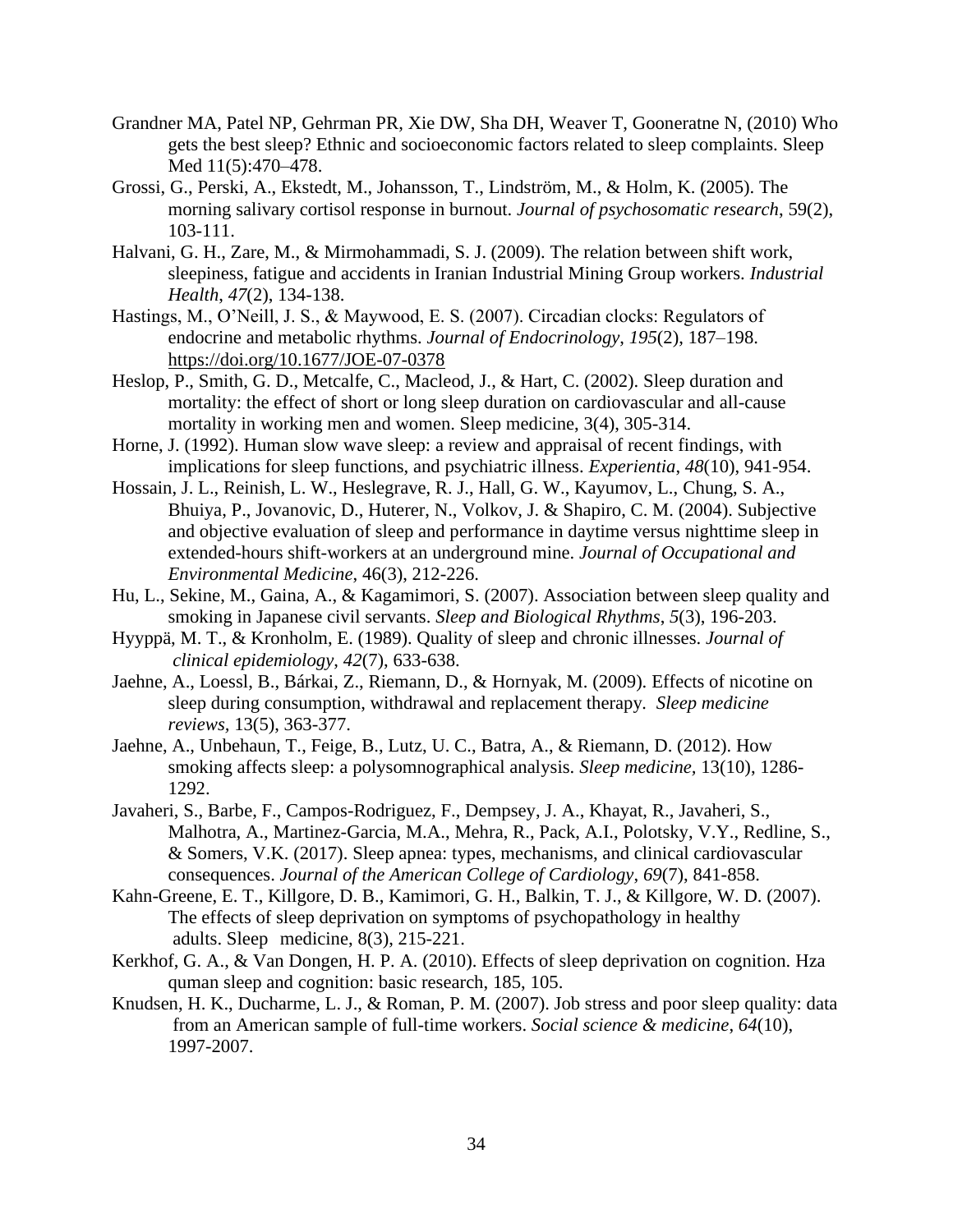- Knutson, K. L., Ryden, A. M., Mander, B. A., & Van Cauter, E. (2006). Role of sleep duration and quality in the risk and severity of type 2 diabetes mellitus. *Archives of internal medicine*, *166*(16), 1768-1774.
- Knutson, K. L., Spiegel, K., Penev, P., & Van Cauter, E. (2007). The metabolic consequences of sleep deprivation. *Sleep medicine reviews*, *11*(3), 163-178.
- Kohatsu, N. D., Tsai, R., Young, T., VanGilder, R., Burmeister, L. F., Stromquist, A. M., & Merchant, J. A. (2006). Sleep duration and body mass index in a rural population. Archives of internal medicine, 166(16), 1701-1705.
- Kortum, E. (2014). The WHO healthy workplace model: Challenges and opportunities. *Contemporary occupational health psychology: Global perspectives on research and practice*, *3*, 149-164.
- Kossek, E. E., Pichler, S., Bodner, T., & Hammer, L. B. (2011). Workplace social support and work–family conflict: A meta-analysis clarifying the influence of general and work– family‐specific supervisor and organizational support. *Personnel psychology*, 64(2), 289-313.
- Krueger PM, Friedman EM (2009) Sleep duration in the United States: a cross-sectional population-based study. Am J Epidemiology 169 (9):1052–1063.
- Kryger, M. (2017). The Mystery of Sleep. United States of America: Yale.
- Lallukka, T., Rahkonen, O., Lahelma, E., & Arber, S. (20). Sleep complaints in middle‐aged women and men: the contribution of working conditions and work–family conflicts. *Journal of sleep research*, 19(3), 466-477.
- Lamond, N., Dorrian, J., Roach, G. D., McCulloch, K., Holmes, A. L., Burgess, H. J., Fletcher, A., & Dawson, D. (2003). The impact of a week of simulated night work on sleep, circadian phase, and performance. Occupational and environmental medicine, 60(11), e13-e13.
- Lechan, R. M., & Toni, R. (2016). Functional anatomy of the hypothalamus and pituitary. In *Endotext [Internet]*. MDText. com, Inc.
- Lee, M, Choh, AC, Demerath, EW, Knutson, KL, Duren, DL, Sherwood, RJ, Sun, SS, Chumlea, WMC, Towne, B, Siervogel, RM, Czerwinski, SA (2009) Sleep disturbance in relation to health-related quality of life in adults: the Fels longitudinal study. J Natural Health Aging 13 (6):576–583.
- Lemke, M. K., Apostolopoulos, Y., Hege, A., Sönmez, S., & Wideman, L. (2016). Understanding the role of sleep quality and sleep duration in commercial driving safety. Accident Analysis & Prevention, 97, 79-86.
- Lennings, C. J., Feeney, G. F., Sheehan, M., Young, R. M., McPherson, A., & Tucker, J. (1997). Work-place screening of mine employees using the alcohol use disorders identification test (AUDIT) and alcohol breathalyzation. *Drug and alcohol review*, *16*(4), 357-363.
- Lockley, S. W., Barger, L. K., Ayas, N. T., Rothschild, J. M., Czeisler, C. A., & Landrigan, C. P. (2007). Effects of health care provider work hours and sleep deprivation on safety and performance. The Joint Commission Journal on Quality and Patient Safety, 33(11), 7-18.
- Long, B. C., & Stavel, R. V. (1995). Effects of exercise training on anxiety: A meta-analysis. *Journal of Applied Sport Psychology*, 7(2), 167-189.
- Lowden, A., Kecklund, G., Axelsson, J., & Åkerstedt, T. (1998). Change from an 8-hour shift to a 12-hour shift, attitudes, sleep, sleepiness and performance. Scandinavian Journal of Work, Environment & Health, 69-75.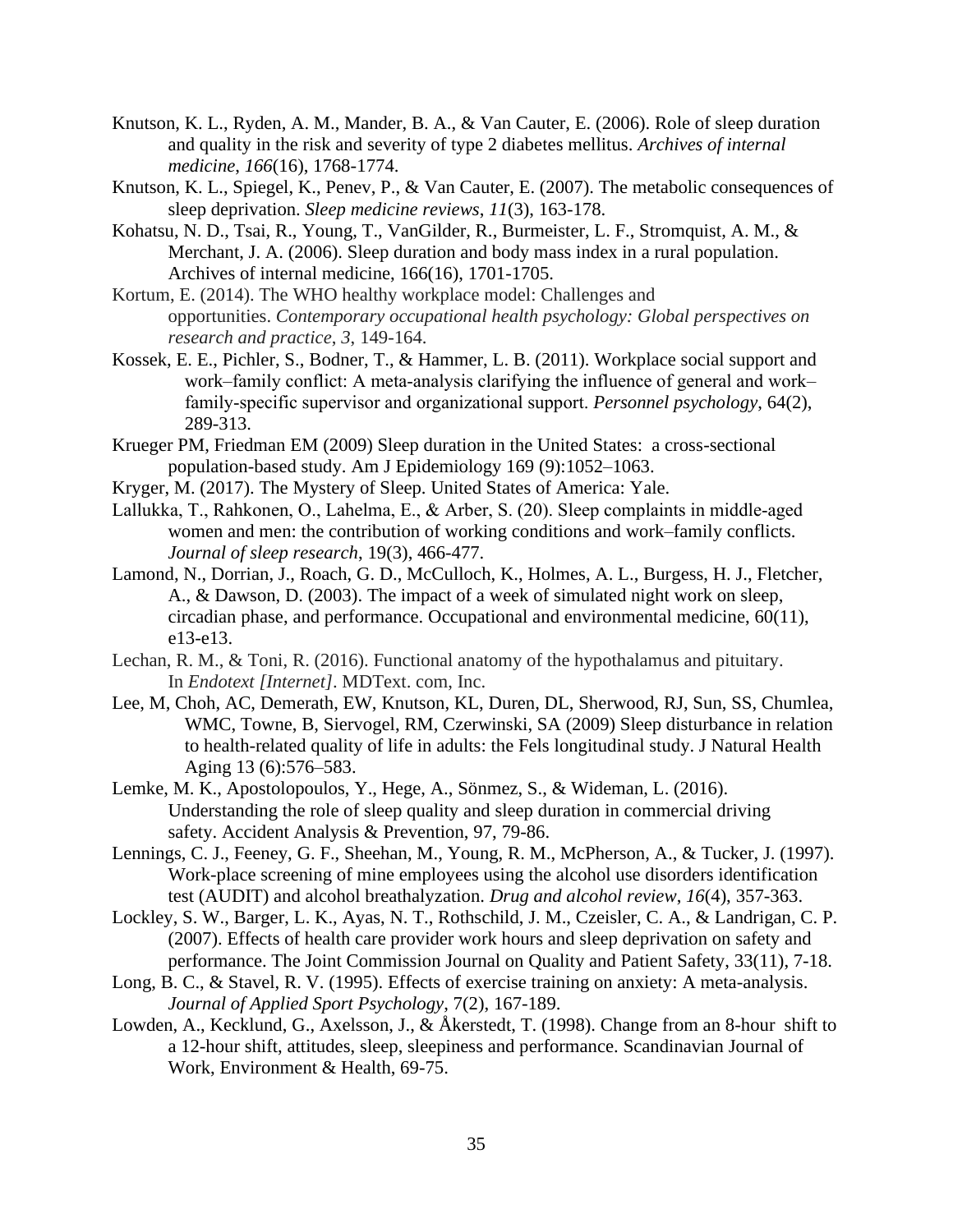- Liu, Y., Croft, J. B., Wheaton, A. G., Perry, G. S., Chapman, D. P., Strine, T. W., McKnight-Eily, L.R. & Presley-Cantrell, L. (2013). Association between perceived insufficient sleep, frequent mental distress, obesity and chronic diseases among US adults, 2009 behavioral risk factor surveillance system. BMC public health, 13(1), 84.
- Luckhaupt, S. E., Tak, S., & Calvert, G. M. (2010). The prevalence of short sleep duration by industry and occupation in the National Health Interview Survey. *Sleep*, 33(2), 149- 159.
- Macdonald, S., & Well, S. (1996). Lifestyle problems and health programs in Ontario work sectors. *Employee Assistance Quarterly*, *11*(2), 37-49.
- Mallon, L., Broman, J. E., & Hetta, J. (2005). High incidence of diabetes in men with sleep complaints or short sleep duration. Diabetes care, 28(11), 2762-2767.
- Maslach, C. (2003). Job burnout: New directions in research and intervention. *Current directions in psychological science,* 12(5), 189-192.
- Mastronarde, J. G., Wise, R. A., Shade, D. M., Olopade, C. O., Scharf, S. M., & American Lung Association Asthma Clinical Research Centers. (2008). Sleep quality in asthma: results of a large prospective clinical trial. *Journal of Asthma*, *45*(3), 183-189.
- Medeiros, A. L. D., Mendes, D. B., Lima, P. F., & Araujo, J. F. (2001). The relationships between sleep-wake cycle and academic performance in medical students. Biological Rhythm Research, 32(2), 263-270.
- Melamed, S., Ugarten, U., Shirom, A., Kahana, L., Lerman, Y., & Froom, P. (1999). Chronic burnout, somatic arousal and elevated salivary cortisol levels. *Journal of psychosomatic research*, 46(6), 591-598.
- Nakamura, K., Sakurai, M., Miura, K., Morikawa, Y., Nagasawa, S. Y., Ishizaki, M., Kido, T., Naruse, Y., Nakashima, M., Nogawa, K., Suwazono, Y. & Nakagawa, H. (2014). Overall sleep status and high sensitivity C-reactive protein: a prospective study in Japanese factory workers. *Journal of sleep research*, *23*(6), 717-727.
- Nakashima, M., Morikawa, Y., Sakurai, M., Nakamura, K., Miura, K., Ishizaki, M., Kido, T., Natuse, Y., Suwazono, Y. & Nakagawa, H. (2011). Association between long working hours and sleep problems in white‐collar workers. *Journal of sleep research*, 20(1pt1), 110-116.
- Obesity Canada. (2017). Obesity in Canada. Retrieved from: [https://obesitycanada.ca/obesity-in](https://obesitycanada.ca/obesity-in-)canada/
- Office of Disease Prevention and Health Promotion. (2017). Sleep Health. Retrieved from: [https://www.healthypeople.gov/2020/topics-objectives/topic/sleep-health.](https://www.healthypeople.gov/2020/topics-objectives/topic/sleep-health) Accessed March 2<sup>nd</sup>, 2020
- Ohayon, M. M., Carskadon, M. A., Guilleminault, C., & Vitiello, M. V. (2004). Meta-analysis of quantitative sleep parameters from childhood to old age in healthy individuals: developing normative sleep values across the human lifespan. *Sleep*, 27(7), 1255-1273.
- Ontario Mining Association. (2017). Facts and Figures. Retrieved from: [https://oma.on.ca/en/ontariomining/facts\\_figures.asp](https://oma.on.ca/en/ontariomining/facts_figures.asp)
- Ontario Ministry of Energy, Northern Development and Mines. (2018). Mines and Minerals. Retrieved from:<https://www.mndm.gov.on.ca/en/mines-and-minerals>
- Ontario Ministry of Labour. (2014). *Profile of Ontario's Mining Sector*. Retrieved from: <https://www.labour.gov.on.ca/english/hs/pubs/miningprogress/profile.php>
- Parkes, K. R. (2017). Work environment, overtime and sleep among offshore personnel. *Accident Analysis & Prevention*, *99*, 383-388.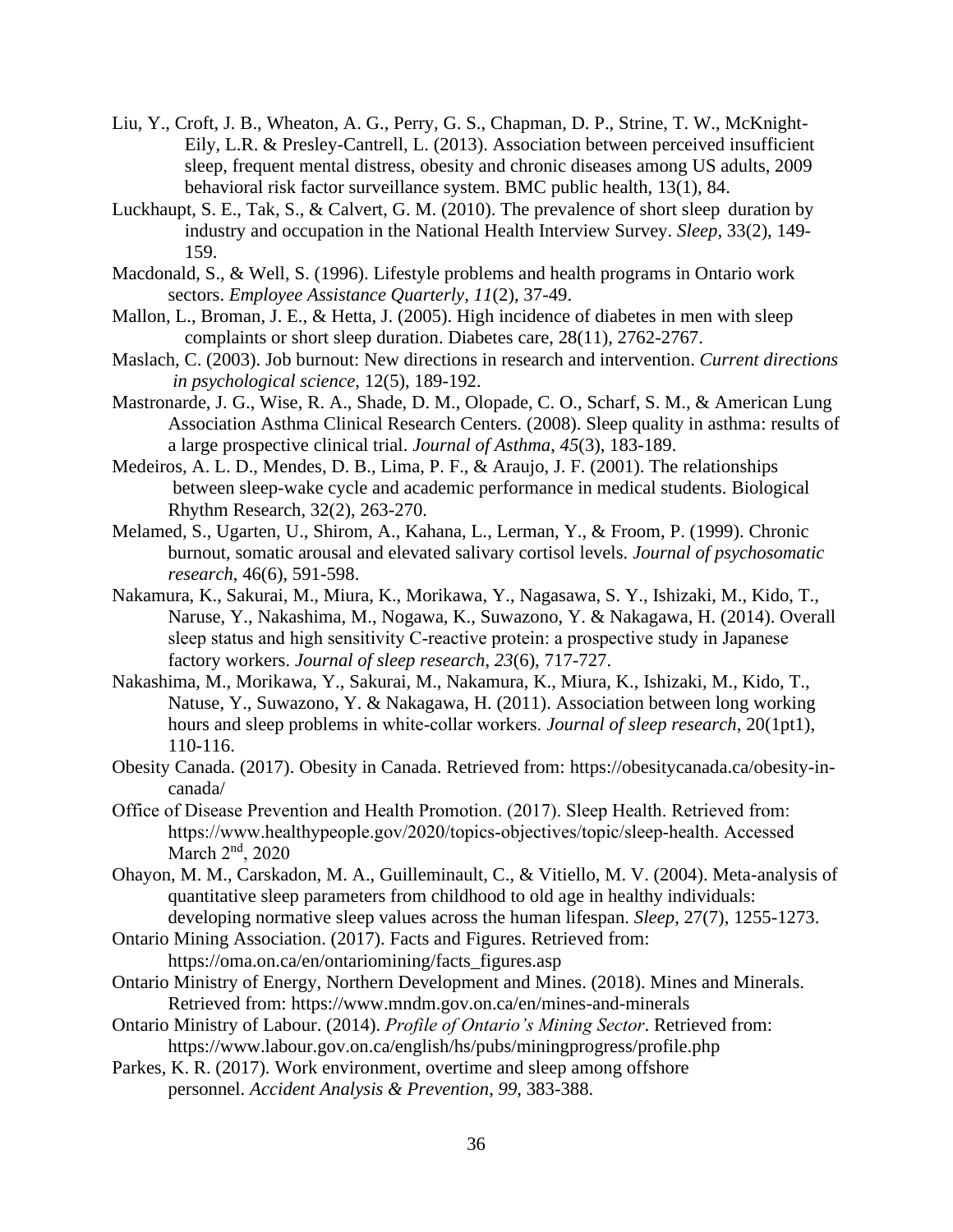- Perski, A., Grossi, G., Evengård, B., Blomkvist, V., Yilbar, B., & Orth-Gomér, K. (2002). Emotional exhaustion common among women in the public sector. *Lakartidningen*, 99(18), 2047-2052.
- Public Health Agency of Canada. (2017). Heart Disease in Canada. Retrieved from [https://www.canada.ca/content/canadasite/en/public](https://www.canada.ca/content/canadasite/en/public-)health/services/publications/diseases-conditions/heart-disease-canada.html
- Public Health Agency of Canada. (2018). Tackling obesity in Canada: Obesity and Excess Weight Rates in Canadian Adults. Retrieved from [https://www.canada.ca/en/public](https://www.canada.ca/en/public-%09health/services/publications/healthy-living/obesity-excess-weight-rates-canadian-%09adults.html)[health/services/publications/healthy-living/obesity-excess-weight-rates-canadian](https://www.canada.ca/en/public-%09health/services/publications/healthy-living/obesity-excess-weight-rates-canadian-%09adults.html)[adults.html](https://www.canada.ca/en/public-%09health/services/publications/healthy-living/obesity-excess-weight-rates-canadian-%09adults.html)
- Resta, O., Foschino Barbaro, M. P., Bonfitto, P., Giliberti, T., Depalo, A., Pannacciulli, N., & De Pergola, G. (2003). Low sleep quality and daytime sleepiness in obese patients without obstructive sleep apnoea syndrome. Journal of internal medicine, 253(5), 536-543.
- Roehrs, T., & Roth, T. (2001). Sleep, sleepiness, and alcohol use. *Alcohol research and Health,* 25(2), 101-109.
- Roth, T. (2009). Slow wave sleep: does it matter?. *Journal of clinical sleep medicine: JCSM: official publication of the American Academy of Sleep Medicine*, *5*(2 Suppl), S4.
- Sahar, S., & Sassone-Corsi, P. (2012). Regulation of metabolism: the circadian clock dictates the time. *Trends in Endocrinology & Metabolism*, *23*(1), 1-8.
- Salmon, P. (2001). Effects of physical exercise on anxiety, depression, and sensitivity to stress: a unifying theory. *Clinical psychology review*, 21(1), 33-61.
- Schmidt R. (1991). Apprentissage Moteur et Performance. 1st ed. Paris: Vigot.
- Scott, L. D., Hwang, W. T., Rogers, A. E., Nysse, T., Dean, G. E., & Dinges, D. F. (2007). The relationship between nurse work schedules, sleep duration, and drowsy driving. *Sleep*, 30(12), 1801-1807.
- Sestili, C., Scalingi, S., Cianfanelli, S., Mannocci, A., Del Cimmuto, A., De Sio, S., Chiarini, M., Villari., De Giusti, M. & La Torre, G. (2018). Reliability and use of Copenhagen Burnout Inventory in Italian sample of university professors. *International journal of environmental research and public health*, *15*(8), 1708.
- Shigeta, H., Shigeta, M., Nakazawa, A., Nakamura, N., & Yoshikawa, T. (2001). Lifestyle, obesity, and insulin resistance. Diabetes care, 24(3), 608-608.
- Singh, M., Drake, C. L., Roehrs, T., Hudgel, D. W., & Roth, T. (2005). The association between obesity and short sleep duration: a population-based study. J Clin Sleep Med, 1(4), 357- 63.
- Soltani, M., Haytabakhsh, M. R., Najman, J. M., Williams, G. M., O'Callaghan, M. J., Bor, W., Dingle, A. & Clavarino, A. (2012). Sleepless nights: the effect of socioeconomic status, physical activity, and lifestyle factors on sleep quality in a large cohort of Australian women. Archives of women's mental health, 1-11.
- Solms, M. (2000). Dreaming and REM sleep are controlled by different brain mechanisms. *Behavioral and Brain Sciences*, *23*(6), 843-850.
- Spiegel, K., Leproult, R., & Van Cauter, E. (1999). Impact of sleep debt on metabolic and endocrine function. The lancet, 354(9188), 1435-1439.
- Spiegel, K., Tasali, E., Penev, P., & Van Cauter, E. (2004). Brief communication: sleep curtailment in healthy young men is associated with decreased leptin levels, elevated ghrelin levels, and increased hunger and appetite. Annals of internal medicine, 141(11), 846-850.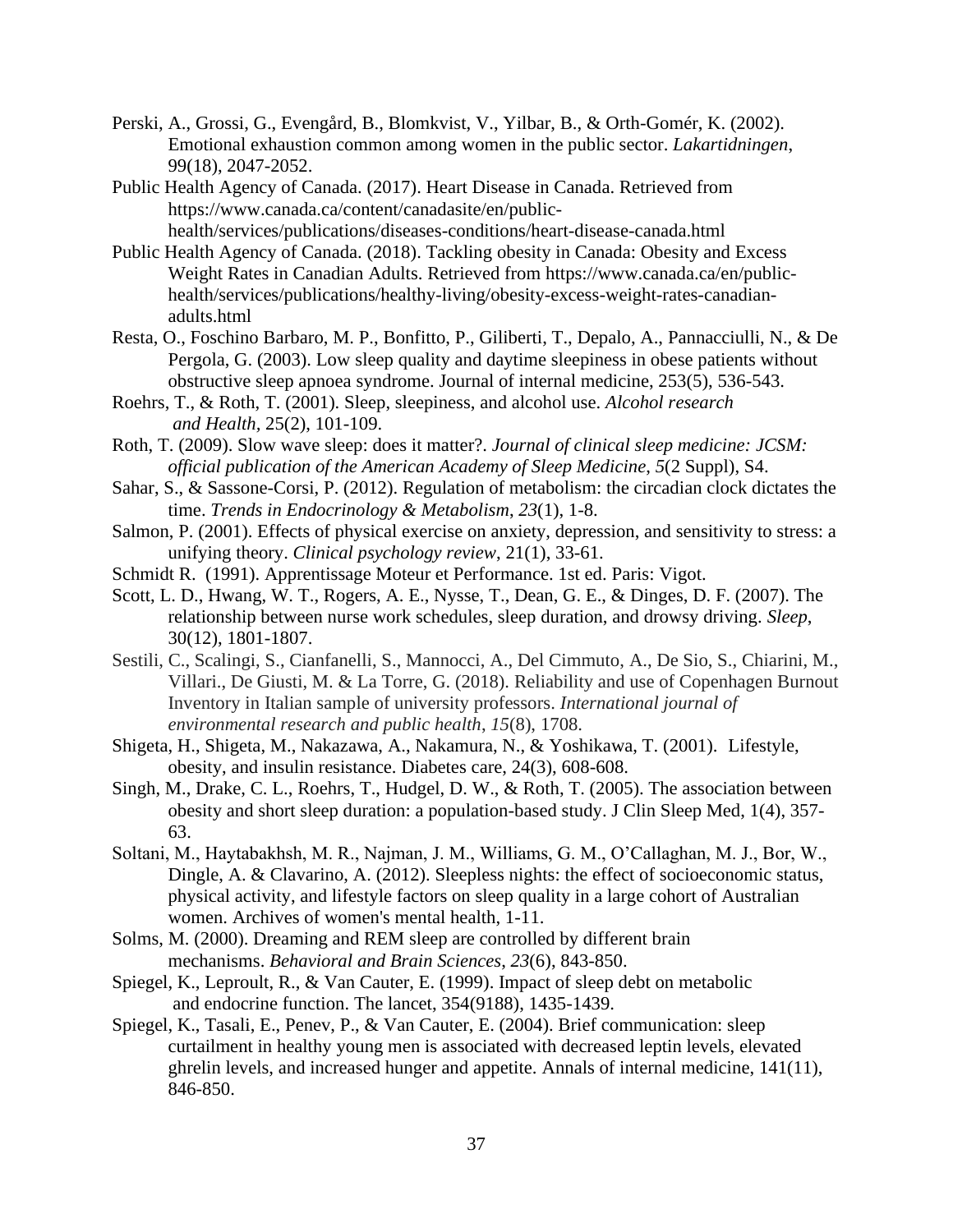- Spiegel, K., Leproult, R., L'Hermite-Balériaux, M., Copinschi, G., Penev, P. D., & Van Cauter, E. (2004). Leptin levels are dependent on sleep duration: relationships with sympathovagal balance, carbohydrate regulation, cortisol, and thyrotropin. *The Journal of clinical endocrinology & metabolism*, *89*(11), 5762-5771.
- Stamatakis KA, Kaplan GA, Roberts RE (2007) Short sleep duration across income, education, and race/ethnic groups: population prevalence and growing disparities during 34 years of follow-up. Ann Epidemiol 17(12):948–955.
- Statistics Canada. (2015). Overweight and obese adults (self-reported), 2014. Retrieved from: http://www.statcan.gc.ca/pub/82-625-x/2015001/article/14185-eng.htm
- Statistics Canada. (2016). Health Behaviours. Retrieved from:<http://www.statcan.gc.ca/pub/82-> 229-x/2009001/deter/int3-eng.htm
- Strine, T. W., & Chapman, D. P. (2005). Associations of frequent sleep insufficiency with health-related quality of life and health behaviors. *Sleep medicine*, *6*(1), 23-27.
- Stein, M. D., & Friedmann, P. D. (2006). Disturbed sleep and its relationship to alcohol use. *Substance Abuse*, 26(1), 1-13.
- Swanson, G. R., Burgess, H. J., & Keshavarzian, A. (2011). Sleep disturbances and inflammatory bowel disease: a potential trigger for disease flare? Expert review of clinical immunology, 7(1), 29-36.
- Taheri, S., Lin, L., Austin, D., Young, T., & Mignot, E. (2004). Short sleep duration is associated with reduced leptin, elevated ghrelin, and increased body mass index. PLoS medicine, 1(3), e62.
- The Mining Association of Canada. (2017). *Facts and Figures of the Canadian Mining Industry – 2017*. Retrieved from:<http://mining.ca/sites/default/files/documents/Facts-and-Figures->2017.pdf
- Trinkoff AM, Storr CL, Lipscomb JA (2001) Physically demanding work and inadequate sleep, pain medication use, and absenteeism in registered nurses. *J Occup Environ Med* 43(4):355–363.
- Tynan, R. J., Considine, R., Wiggers, J., Lewin, T. J., James, C., Inder, K., Kay-Lambkin, F., Baker, A. L., Skehan, J., Perkins, D. & Kelly, B. J. (2017). Alcohol consumption in the Australian coal mining industry. *Occup Environ Med*, *74*(4), 259-267.
- Vale. (2017). *Sudbury*. Retrieved from: <http://www.vale.com/canada/EN/aboutvale/communities/sudbury/Pages/default.aspx>
- Van Cauter, E., Knutson, K., Leproult, R., & Spiegel, K. (2005). The impact of sleep deprivation on hormones and metabolism. Medscape Neurol Neurosurg, 7(1).
- Van Cauter, E., Holmbäck, U., Knutson, K., Leproult, R., Miller, A., Nedeltcheva, A., Pannain, S. Penev, P. Tasali, E. & Spiegel, K. (2007). Impact of sleep and sleep loss on neuroendocrine and metabolic function. Hormone Research in Paediatrics, 67(Suppl. 1), 2-9.
- Van Reeth, O., Weibel, L., Spiegel, K., Leproult, R., Dugovic, C., & Maccari, S. (2000). Physiology of sleep (review)–interactions between stress and sleep: from basic research to clinical situations. *Sleep Medicine Reviews*, 4(2), 201-219.
- Vela-Bueno, A., Moreno-Jiménez, B., Rodríguez-Muñoz, A., Olavarrieta-Bernardino, S., Fernández-Mendoza, J., De la Cruz-Troca, J. J., Bixler, E.O. & Vgontzas, A. N. (2008). Insomnia and sleep quality among primary care physicians with low and high burnout levels. *Journal of psychosomatic research*, 64(4), 435-442.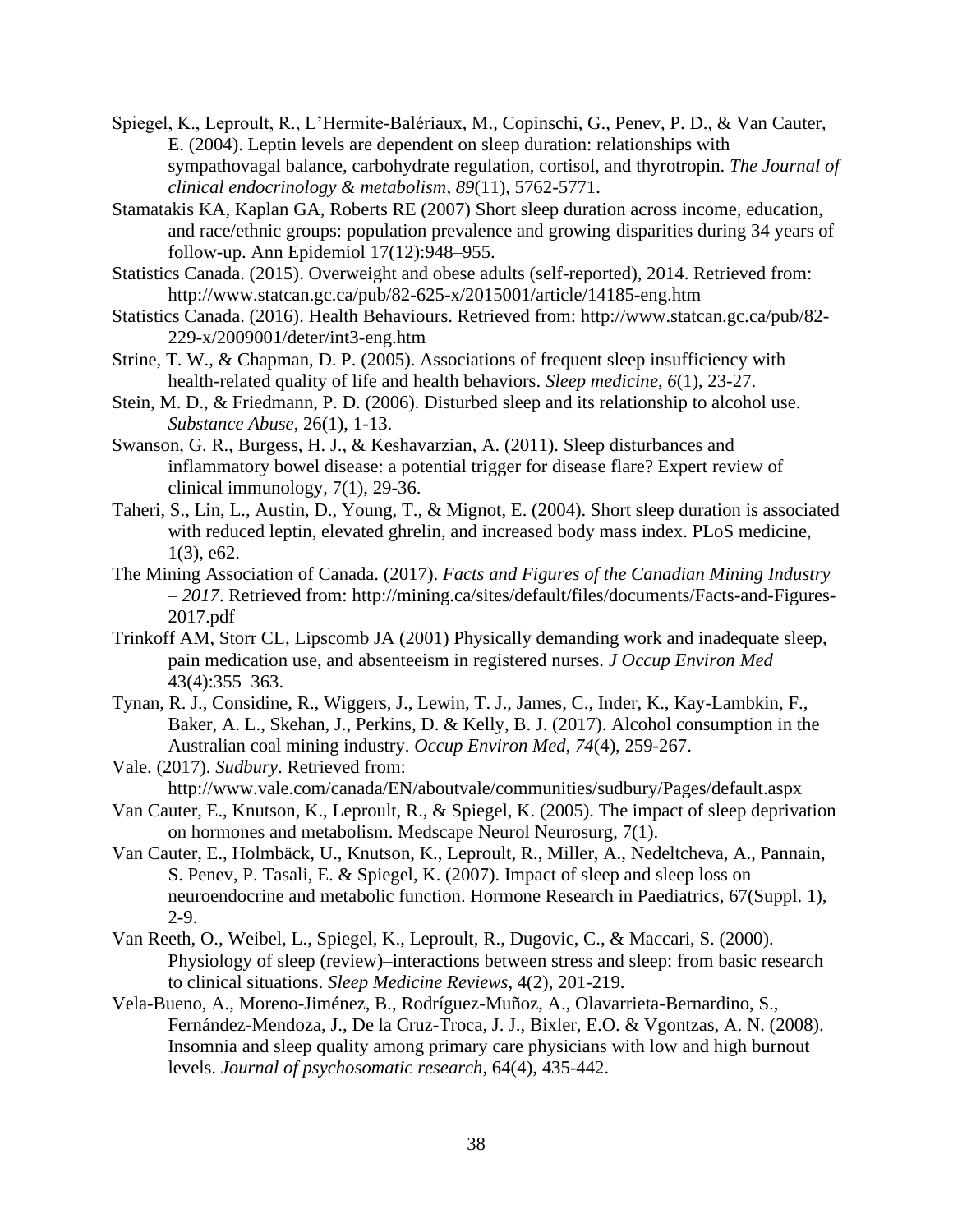- Verdecchia, P., Angeli, F., Borgioni, C., Gattobigio, R., & Reboldi, G. (2007). Ambulatory blood pressure and cardiovascular outcome in relation to perceived sleep deprivation. Hypertension, 49(4), 777-783.
- Violanti, J. M., Slaven, J. E., Charles, L. E., Burchfiel, C. M., Andrew, M. E., & Homish, G. G. (2011). Police and alcohol use: A descriptive analysis and associations with stress outcomes. *American Journal of Criminal Justice*, *36*(4), 344-356.
- Vioque, J., Torres, A., & Quiles, J. (2000). Time spent watching television, sleep duration and obesity in adults living in Valencia, Spain. International journal of obesity, 24(12), 1683.
- Vorona, R. D., Winn, M. P., Babineau, T. W., Eng, B. P., Feldman, H. R., & Ware, J. C. (2005). Overweight and obese patients in a primary care population report less sleep than patients with a normal body mass index. Archives of internal medicine, 165(1), 25-30.
- Walega, D. R., Rubin, L. H., Banuvar, S., Shulman, L. P., & Maki, P. M. (2014). Effects of stellate ganglion block on vasomotor symptoms: findings from a randomized, controlled clinical trial in postmenopausal women. *Menopause (New York, NY)*, *21*(8), 807.
- Waterhouse, J., Drust, B., Weinert, D., Edwards, B., Gregson, W., Atkinson, G., Kao, S., Aizawa, S. & Reilly, T. (2005). The circadian rhythm of core temperature: origin and some implications for exercise performance. *Chronobiology international*, 22(2), 207- 225.
- Westerterp-Plantenga, M. S. (2016). Sleep, circadian rhythm and body weight: parallel developments. *Proceedings of the Nutrition Society*, *75*(4), 431–439. <https://doi.org/10.1017/S0029665116000227>
- Wetter, D. W., & Young, T. B. (1994). The relation between cigarette smoking and sleep disturbance. *Preventive medicine*, *23*(3), 328-334.
- Wood, B., Rea, M. S., Plitnick, B., & Figueiro, M. G. (2013). Light level and duration of exposure determine the impact of self-luminous tablets on melatonin suppression. *Applied ergonomics*, *44*(2), 237-240.
- Workplace Safety North. (2017). *Workplace Health and Safety Snapshot for Ontario Mining Sector in 2017*. Retrieved from: [https://www.workplacesafetynorth.ca/sites/default/files/uploads/Mining-All-ON-](https://www.workplacesafetynorth.ca/sites/default/files/uploads/Mining-All-ON-%09Health-%09Safety-Infographic-WSN-2017.pdf) Health-[Safety-Infographic-WSN-2017.pdf](https://www.workplacesafetynorth.ca/sites/default/files/uploads/Mining-All-ON-%09Health-%09Safety-Infographic-WSN-2017.pdf)
- World Health Organization. (2017). Occupational health Stress at the workplace. Retrieved from: http://www.who.int/occupational\_health/topics/stressatwp/en/
- Yokoyama, O., Aoki, Y., Tsujimura, A., Takao, T., Namiki, M., & Okuyama, A. (2011). α 1- Adrenoceptor blocker naftopidil improves sleep disturbance with reduction in nocturnal urine volume. *World journal of urology*, *29*(2), 233-238.
- Young, T., Peppard, P. E., & Taheri, S. (2005). Excess weight and sleep-disordered breathing. *Journal of applied physiology*, *99*(4), 1592-1599.
- Zhang, L., Samet, J., Caffo, B., & Punjabi, N. M. (2006). Cigarette smoking and nocturnal sleep architecture. *American Journal of Epidemiology,* 164(6), 529-537.
- Zoccoli, G., Walker, A. M., Lenzi, P., & Franzini, C. (2002). The cerebral circulation during sleep: regulation mechanisms and functional implications. Sleep medicine reviews, 6(6), 443-455.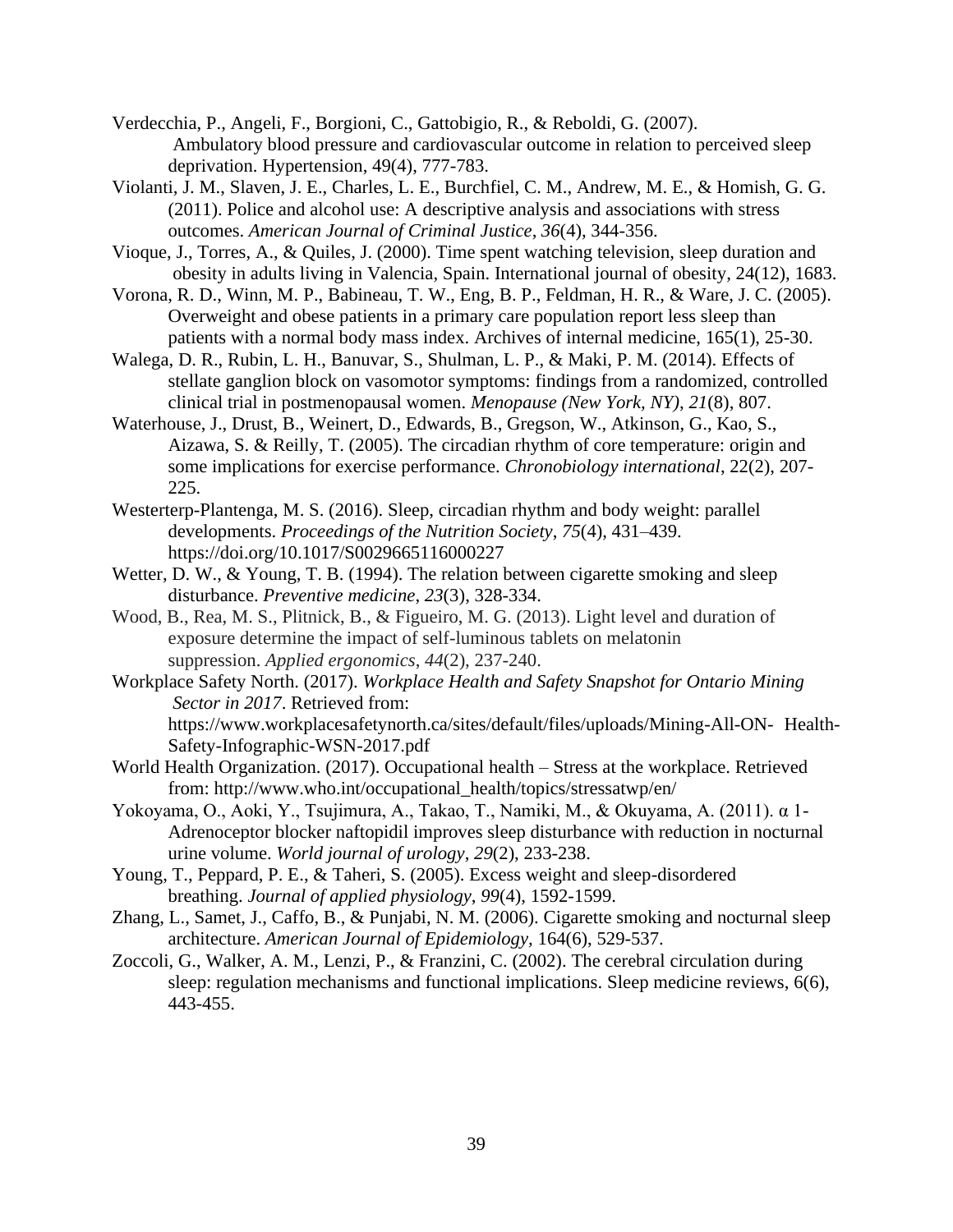# **CHAPTER 2: METHODOLOGY**

This a quantitative cross-sectional study aimed to assess the sleep profiles of workers in the mining industry and how several health behaviours, personal factors and work-related factors may be associated with workers' sleep quality.

## **2.1. Ethics**

This project is part of a large-scale study titled Mining Mental Health and Wellbeing, which was approved by the Research Ethics Board at Laurentian University on May 24<sup>th</sup>, 2016, REB file number 6008165 (formely 2016-04-12-LUREB).

## **2.2. Participants**

Participants were recruited across Vale Ontario worksites to provide all workers employed in all divisions of the company the opportunity to participate in this study. Research team members travelled to multiple Vale worksites in Ontario to coordinate the self-administered questionnaire, which was administered during work hours to all those who wished to participate. Data were collected during the months of June to October of 2016 from 2,224 participants corresponding to a 54% response rate. Employees and participants commuted to their place of work. None of them engaged in fly-in-fly-out type of work schedules. A pilot study and qualitative portion (Dignard, 2016) to this larger scale study was used to inform and shape the final questionnaire including modifications to the PSQI (see section 2.5 below).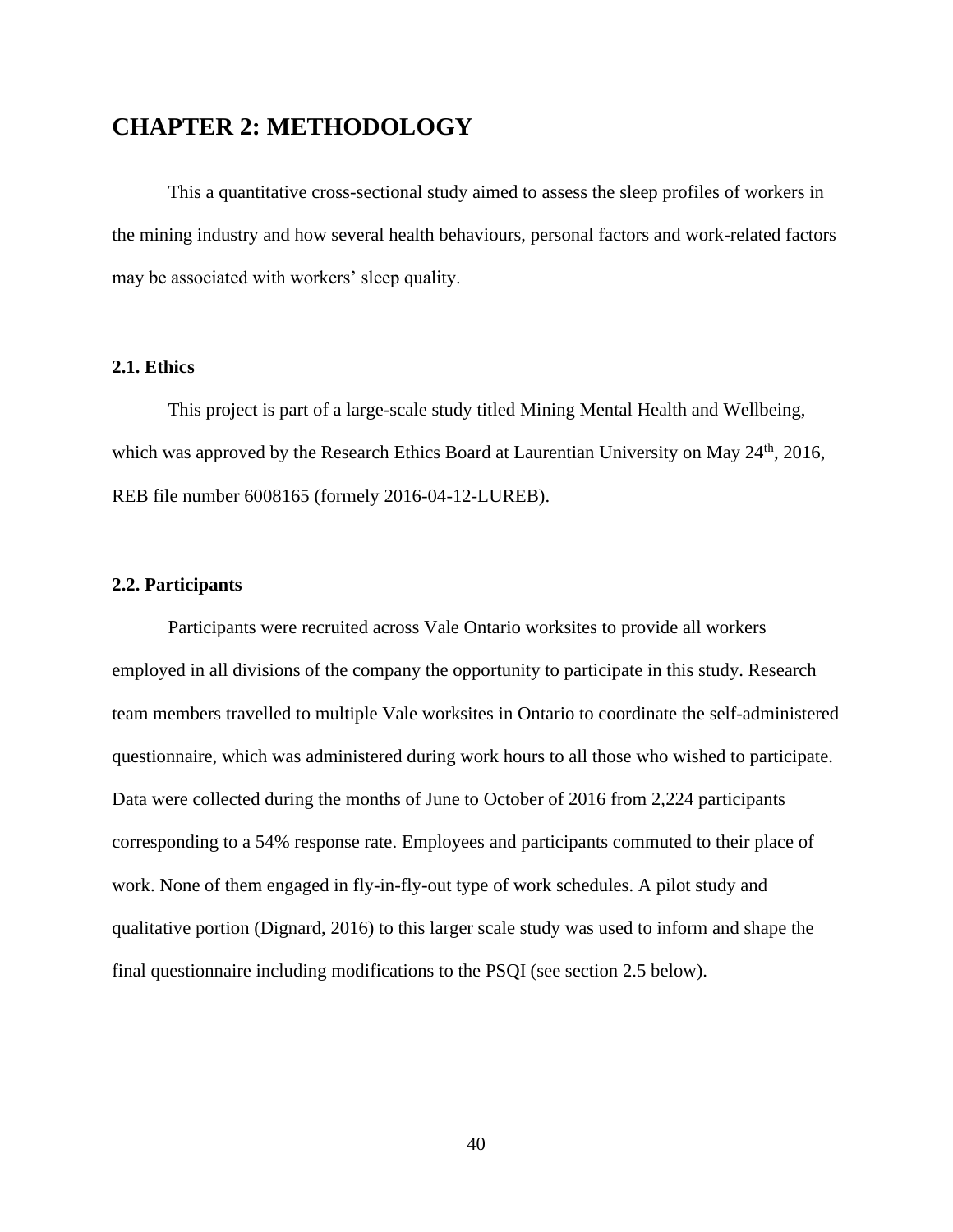#### **2.3. Data collection**

The Mental Health and Well-being Questionnaire (see sections below for full details) was administered to workers of the Vale workforce (Dignard, 2016). After a brief introductory presentation that explained the purpose of the study, the participants were encouraged to read through the invitation letter, consent form and were invited to ask additional questions about their participation prior to starting the questionnaire. Additionally, workers were assured anonymity of the survey, and that only the research team members would have access to their surveys, and that no individual results would be shared. Workers who consented were then given the survey, along with an envelope to insert the completed survey in once completed. Researchers remained on site for the duration of the survey completion in order to answer any questions during this period. Considering the sensitivity of the survey, workers were also given mental health resources should they need to access the services. Multiple sessions were administered everyday and work schedule rotations were taken in consideration to ensure all crews had the possibility of participating in the study. For those who worked underground, the sessions were scheduled on their regular health and safety training days, a time when the workers are at the surface (Dignard, 2016). The spaces in which workers completed the survey were always large and accommodating, to ensure participant privacy. Workers who were not able to attend the session at their worksites or preferred to complete the survey on their own time could schedule to attend one of many sessions held at the Copper Cliff Club (Dignard, 2016). This phase of the data collection occurred almost every weekday for about two and a half months during the summer of 2016, with a few additional sessions held in the Fall of 2016.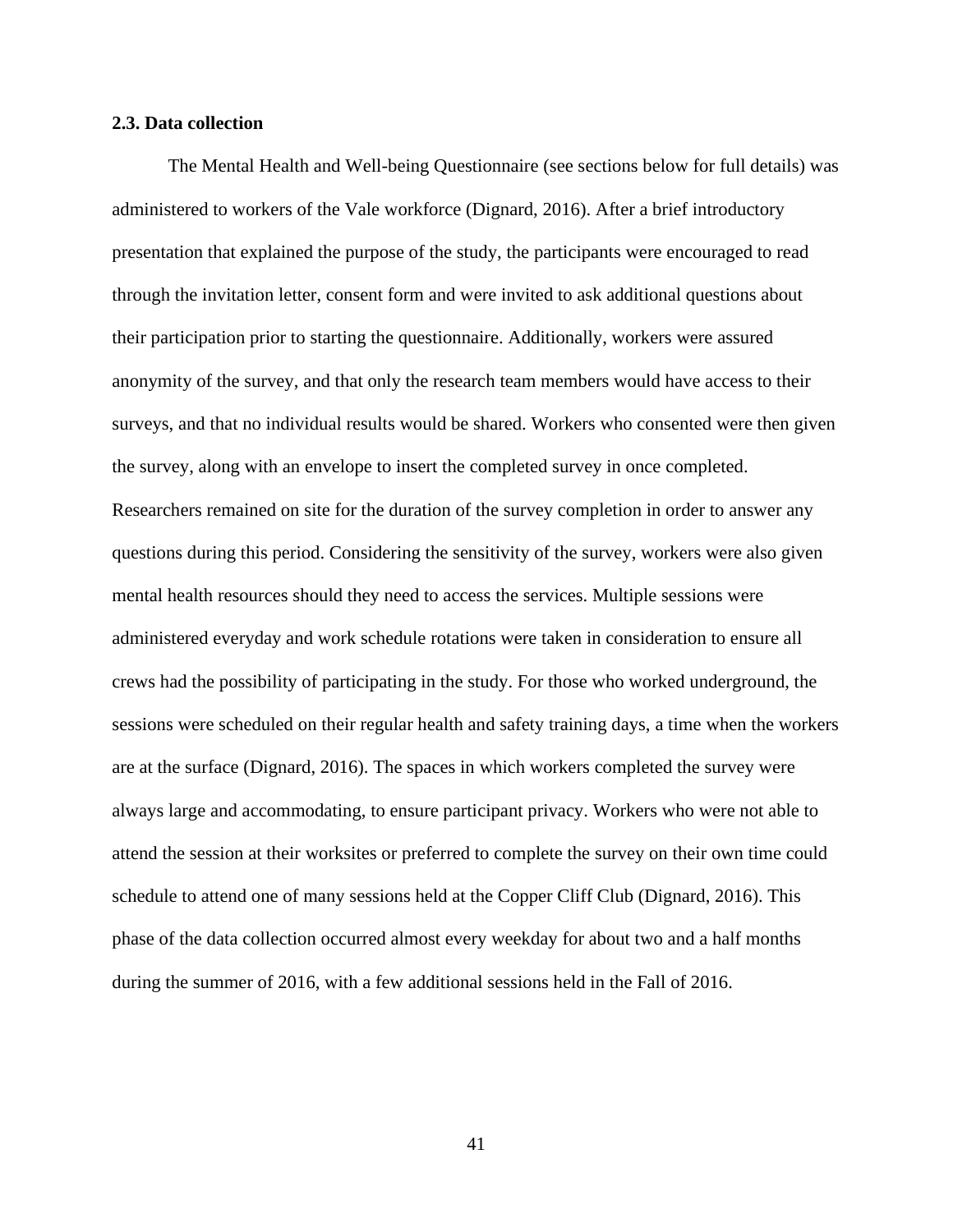## **2.4. Confidentiality**

After each data collection session, the completed surveys were brought to the principal investigator's office and were stored in locked cabinets in a locked office, a space only accessible to the members of the research team. The consent forms were also stored in the same office, in a separate locked cabinet. Surveys were sorted by worksites and numbered accordingly. Complying with Laurentian University's Policy on Managing Confidential Digital Information (March 2015), all digital data were stored on LU approved services (secured internal services) accessible only to research team members.

## **2.5. The Questionnaire**

The 45-page questionnaire was composed of a number of instruments, which included:

- 1. The Alcohol Use Disorder Identification Test (AUDIT)
- 2. Beck Anxiety Inventory (BAI)
- 3. Beck Depression Inventory II (BDI-II)
- 4. The Copenhagen Burnout Inventory (CBI)
- 5. Demographics
- 6. The Drug Abuse Screening Test (DAST-20) and a drug questionnaire
- 7. Effort-Reward Imbalance Questionnaire (ERI)
- 8. Fatigue Severity Scale (FSS)
- 9. Guarding Minds @ Work
- 10. Job Insecurity Measure
- 11. The National Institute for Occupational Safety and Health (NIOSH) Generic Job Stress Questionnaire (select subscales)
- 12. Perceived Stress Scale (PSS)
- 13. The Pittsburgh Sleep Quality Index (modified) (DV)
- 14. PCL-5 (the PTSD checklist for DSM-5)
- 15. Recovery Experience Questionnaire (modified)
- 16. Relationship Assessment Scale (RAS)
- 17. Satisfaction with Work-Life Balance Scale
- 18. Stigma Scale

The instruments used in this current specific study were the following: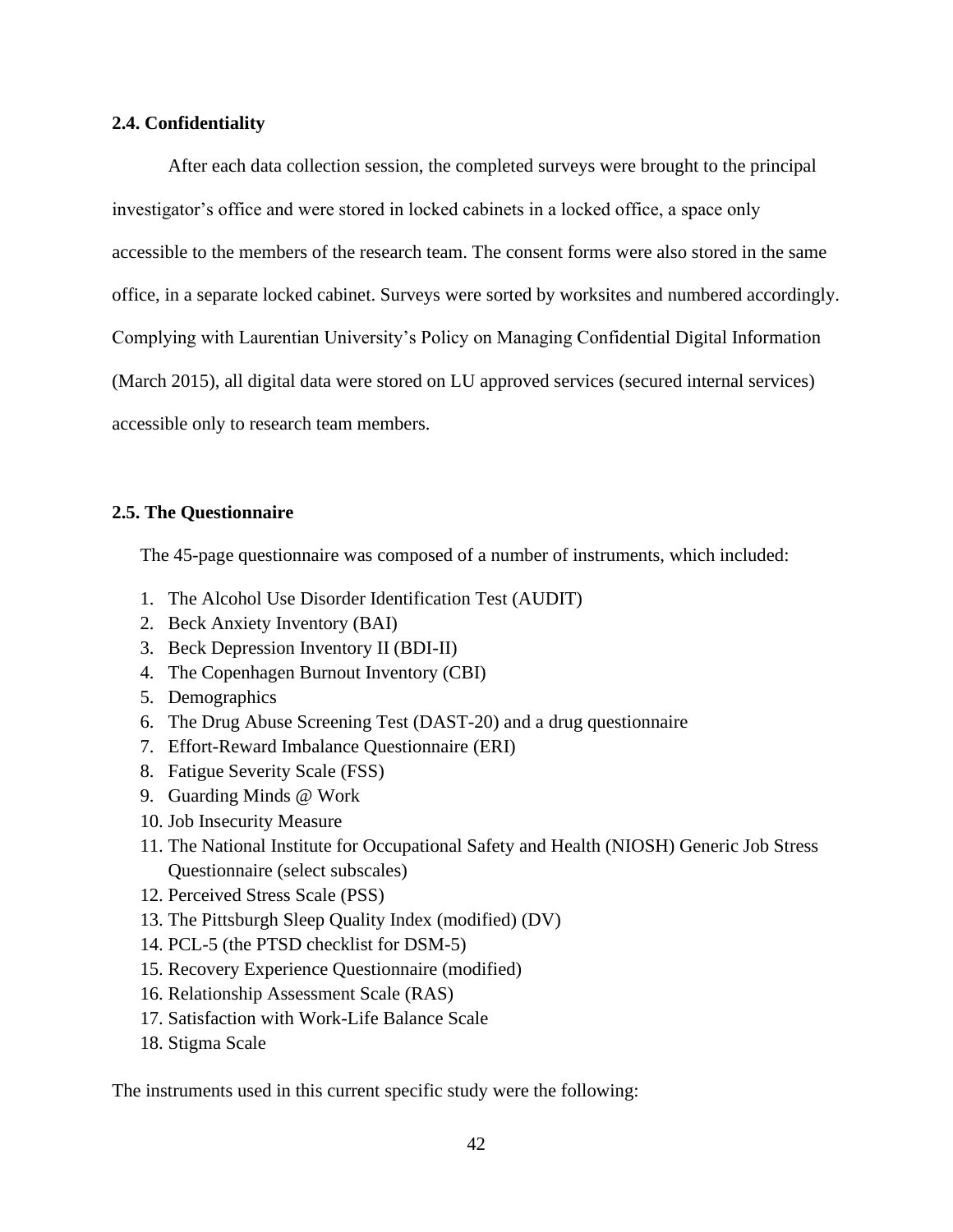- 1. The Alcohol Use Disorder Identification Test (AUDIT)
- 2. Beck Anxiety Inventory (BAI)
- 3. Beck Depression Inventory II (BDI-II)
- 4. The Copenhagen Burnout Inventory (CBI)
- 5. Demographics
- 6. The Drug Abuse Screening Test (DAST-20) and a drug questionnaire
- 7. Effort Reward Imbalance Questionnaire
- 8. Fatigue Severity Scale (FSS)
- 9. Job Insecurity Measure
- 10. The National Institute for Occupational Safety and Health (NIOSH) Generic Job Stress Questionnaire (select subscales)
- 11. Perceived Stress Scale (PSS)
- 12. PCL-5 (the PTSD checklist for DSM-5)
- 13. The Pittsburgh Sleep Quality Index (modified) (DV)

The following paragraphs will further define the instruments along with the acceptable ranges and cut off points that were gleaned from the literature. Some of the instruments served to assess mental-health related symptoms but were in no way used to diagnose mental health problems.

## **2.5.1. Alcohol Use Disorder Identification Test (AUDIT)**

The Alcohol Use Disorder Identification Test was developed in order to help clinicians screen for excessive drinking, or to identify individuals that would benefit from reducing or ceasing their alcohol consumption (Babor, Higgins-Biddle, Saunders, & Monteiro, 2001). For the purpose of this study, the AUDIT underwent certain modifications that were based on the pilot study (Dignard, 2016). First, question one was modified to fit the consistency of the phrasing of questions three to ten. This then allowed to format the questionnaire in a table format. The second modification was made to question two; since the statements could not be modified, it was simply put as the first question on the questionnaire. Finally, question 9 was separated in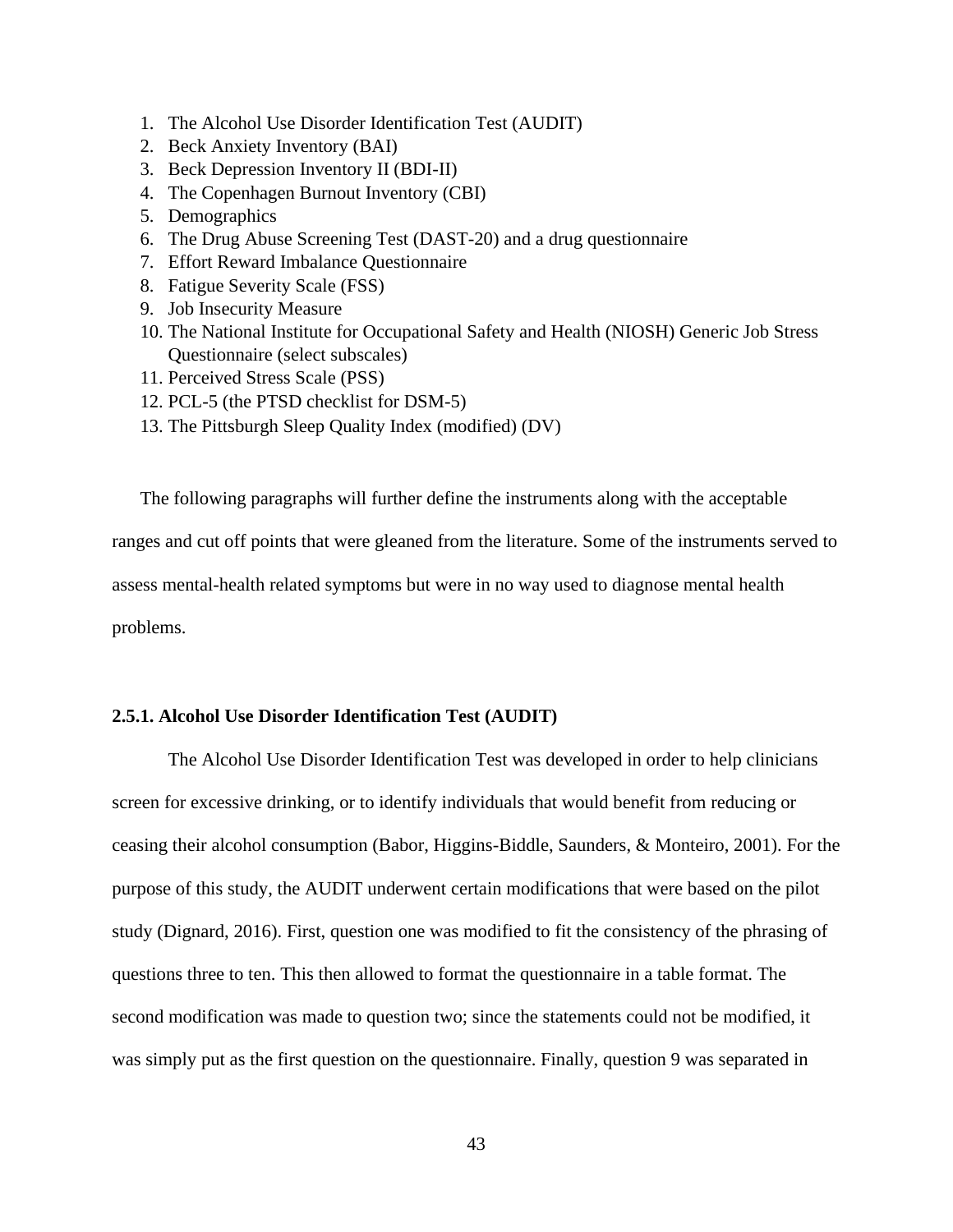two separate questions, which distinguished the respondent from someone else being injured due to alcohol consumption in the workplace. However, this question was still scored as one. These modifications did not in any way affect the way the questionnaire was scored, as they were strictly formatting changes with no content alterations.

The AUDIT is a ten-item questionnaire that evaluates drinking behavior, alcohol consumption, and alcohol-related issues (Saunders, Asland, Babor, De la Fuente, Juan & Grant, 1993). Each question is rated on a five-point Likert Scale that ranges from 0 (Never) to 4 (Daily or almost daily) (Babor et al., 2001). The total score is determined by adding together all of the items, and a score of 8 or more suggests hazardous drinking behavior and possible dependence (Babor et al., 2001). However, it is important to note that the cut off score should not be the only indicator of hazardous drinking. The distribution of points at specific questions should also be taken in consideration when determining the possibility of hazardous alcohol consumption in individuals. Scoring one or more on questions one and three (in the Mining Mental Health questionnaire) suggested hazardous alcohol consumption. Additionally, scoring any points on questions four to six indicated alcohol dependence. Finally, scoring any points on questions seven to ten proposed that the alcohol consumption was causing harm to the individual (Babor et al., 2001). Regardless of these specific details, higher overall scores on the AUDIT suggested hazardous alcohol behavior.

#### **2.5.2. Beck Anxiety Inventory (BAI)**

Anxiety is an emotion characterized by feelings of worry and tension, which may in turn be manifested by perceived physical symptoms such as increase in blood pressure, dizziness,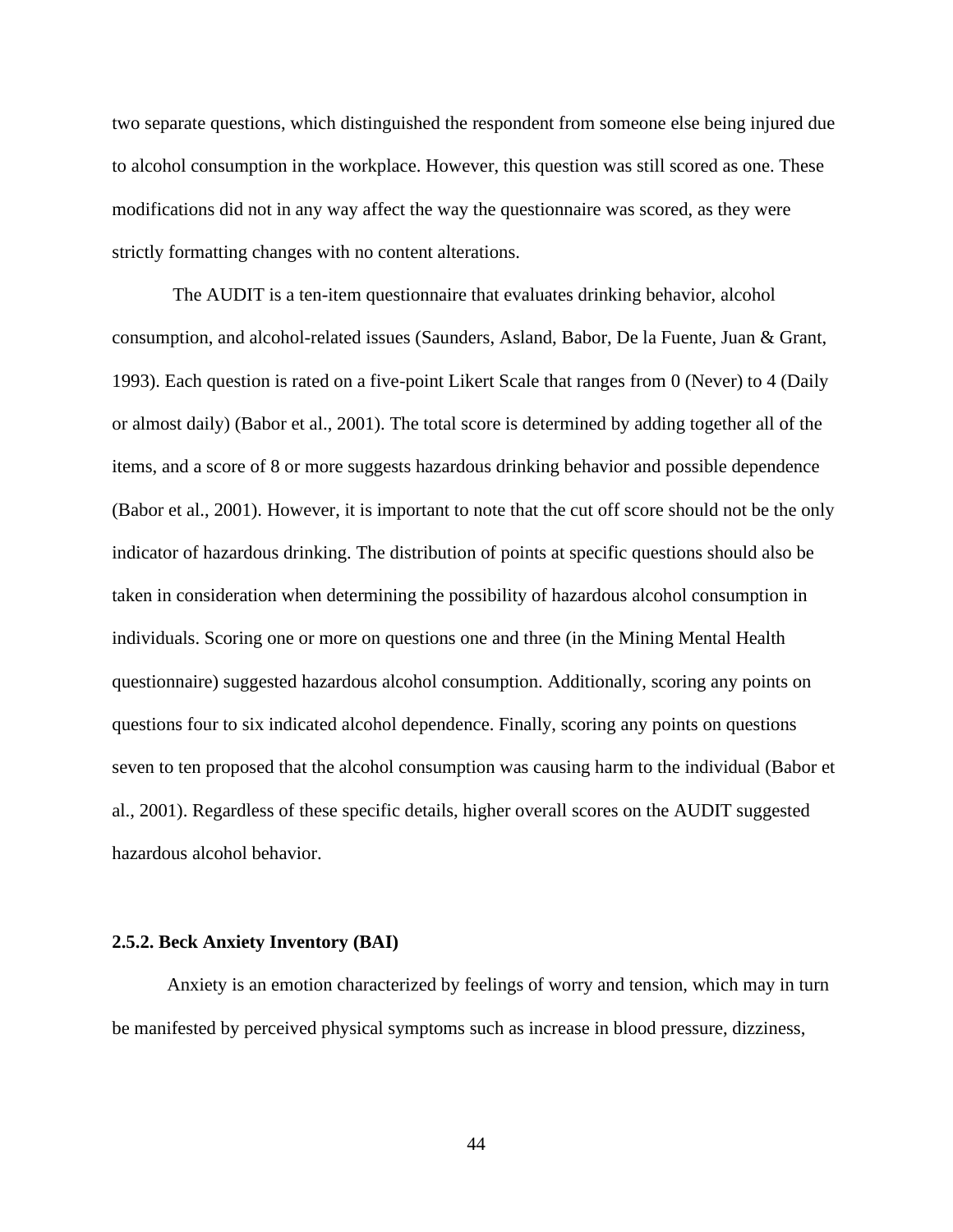sweating, etc. This may in turn lead to avoidance behaviors, which could have consequences on a person's personal and professional life (American Psychological Association, 2017).

The BAI is a self-reported instrument that measures the severity of an individual's anxiety (Beck, Epstein, Brown & Steer, 1988). The BAI was designed to differentiate between the behavioral, emotional, and physiological symptoms that are associated with depression and anxiety (Leyfer, Ruberg & Woodruff-Borden, 2006). This 21-item questionnaire allows participants to rate their symptoms on a four-point Likert Scale that ranges from "Not at all" to "Severely I could barely stand it" during the past month. Each statement is associated with a numerical value ranging from 0 to 3, meaning the final total scores can range between 0 and 63 (Beck & Steer, 1990). A score between 1 and 21 suggests low anxiety, 22 to 35 is associated with moderate anxiety, and those scoring 36 or more potentially have concerning levels of anxiety (Beck & Steer, 1990).

#### **2.5.3. Beck Depression Inventory II (BDI-II)**

Depression is characterized by an overwhelming feeling of despair over an extended period of time. Practically all aspects of an individual's life may be affected by depression, including emotions, physical health, relationships and work (Canadian Mental Health Association, 2017a).

The Beck Depression Inventory - II (BDI-II) is the most widely used instrument to screen for potential depression symptoms as well as the severity of current symptoms of depression in a normal adult population (Beck, Steer & Brown, 1996). The BDI-II is made up of 21-items (or symptoms) and have 4 possible statements associated with each. For example, if the item is sadness, participants are asked to choose which of the 4 following statements best relate to their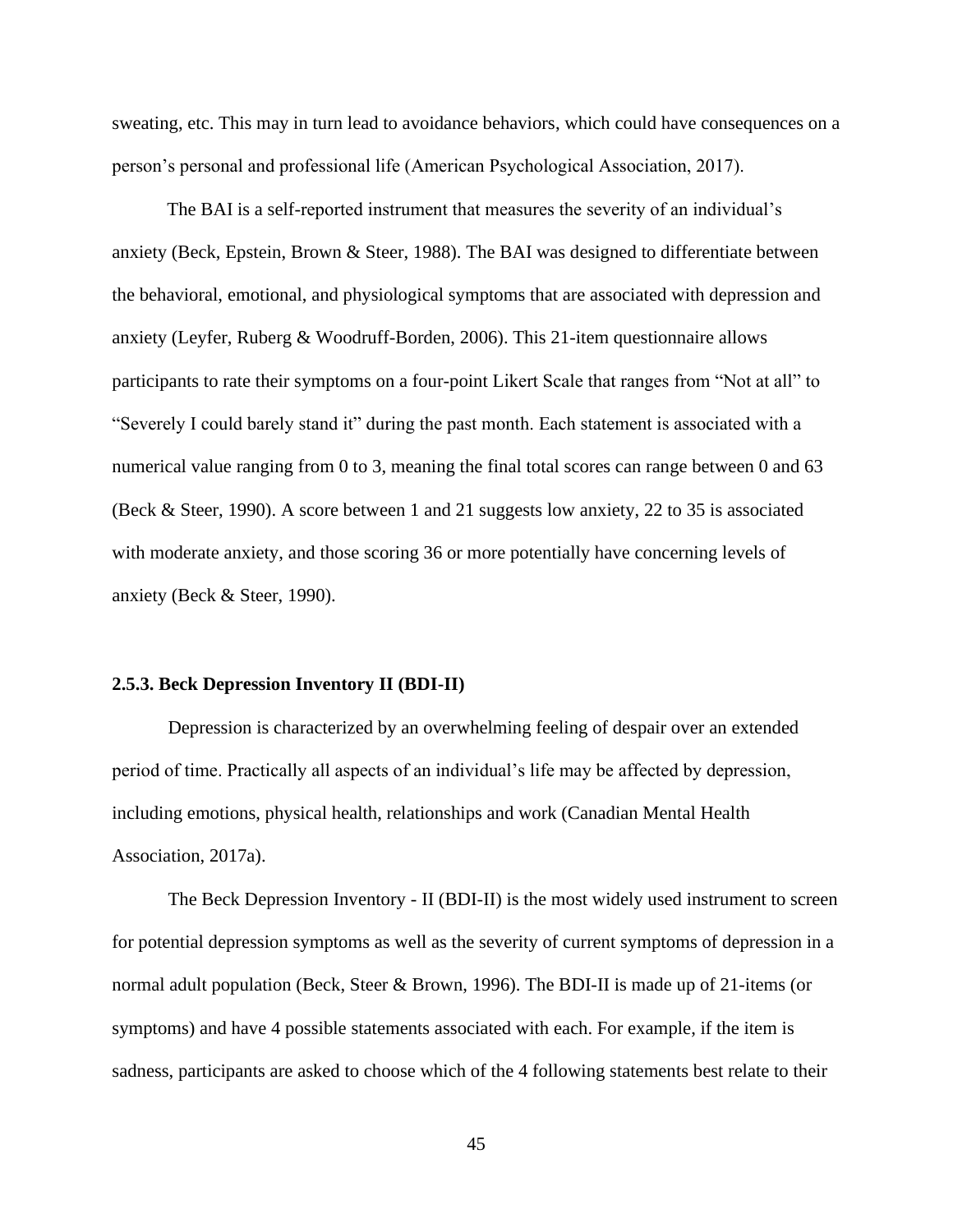current state of sadness within the last 2 weeks: I do not feel sad, I feel sad much of the time, I am sad all the time, and I am so sad or unhappy that I can't stand it (Beck et al., 1996). Each statement is accorded a numerical value that ranges between 0 and 3. The final score of the BDI-II ranges between 0 and 63 (Beck et al., 1996). The following table shows the distribution of scores per categories of depression symptoms as stated by the Beck Depression Inventory-II.

Table 1. *Distribution of Final Scores and Associated Categories for the Beck Depression Inventory II.*

| <b>Scores</b> | Category                       |
|---------------|--------------------------------|
| $1 - 10$      | Normal ups and downs of life   |
| $11 - 16$     | Mild mood disturbances         |
| $17 - 20$     | Borderline clinical depression |
| $21 - 30$     | Moderate depression            |
| $31 - 40$     | Severe depression              |
| <40           | Extreme depression             |

#### **2.5.4. The Copenhagen Burnout Inventory (CBI)**

Burnout is a concept that was first published in the literature by psychiatrist Hebert Freudenberg, and by social psychologist Christina Maslach in the 1970's (Maslach, Schaufeli & Leiter, 2001). In fact, Maslach et al., define burnout as a "psychological syndrome in response to chronic interpersonal stressors on the job" (2001). These job stressors are characterized by three dimensions: overwhelming exhaustion, feelings of cynicism and detachment from the job, and having a sense of ineffectiveness and lack of accomplishment (Maslach et al., 2001).

The CBI is a 19-item questionnaire that is composed of three scales that measure three different sources of burnout: 1) personal, 2) work-related, and 3) client-related (colleaguerelated) (Kristensen, Borritz, Villadsen & Christensen, 2005). Each statement of the CBI is scored on a 5-point Likert Scale, with possible answers ranging from "Always or To a very high degree" to "Never/Almost never or To a very low degree" (Kristensen et al., 2005). The final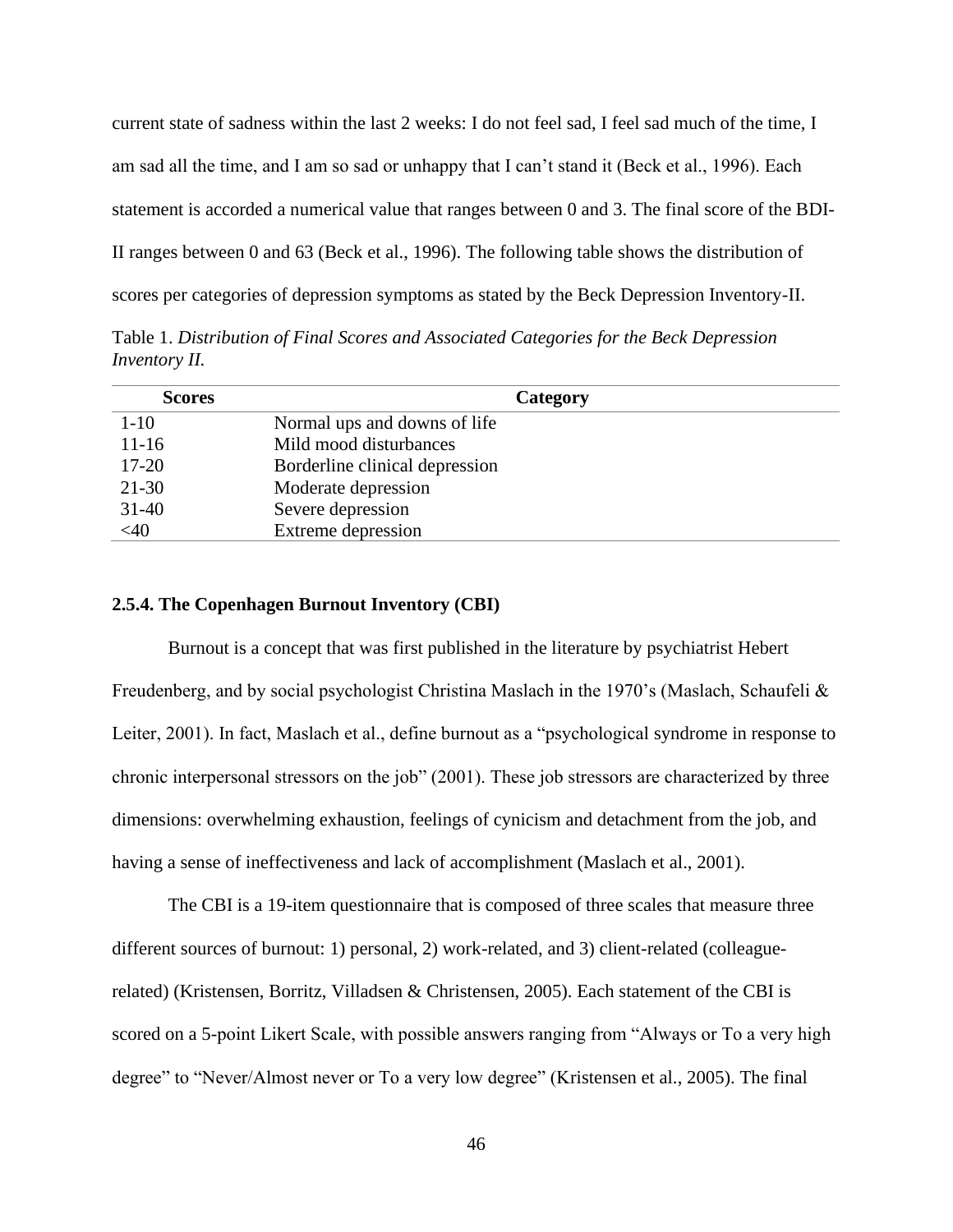score is determined by adding together each items of the CBI. These scores can range between 0 and 100, with a score of 50 suggesting a high degree of burnout (Kristensen et al., 2005). It is to note that the last category "client-related" was changed to "colleague-related" in order to be applicable to this specific population.

#### **2.5.5. Demographics and other characteristics of the participant cohort**

General and demographic data such as gender, age, education, ethnicity, marital status, body mass index, hours of exercise per day, hours of sedentary behavior per day, current physical or mental illness and medication use, the number of dependent individuals (children, person with disability, or older adult), and the possibility of currently completing courses or a degree/diploma. about the participants were also collected to be able to describe demographic and general characteristics of the sample population. Additional work-related information was collected, such as occupation, work schedule and location, number of years working in the mining industry, salary and incentives, unions, employment status, amount of time spent working underground, number of injuries that are work-related and the amount of time workers spend commuting to and from work.

#### **2.5.6. Drug Abuse Screening Test (DAST-20)**

The Drug Abuse Screening Test (DAST-20) screens for individuals that are abusing drugs, along with the degree of severity of the issue at hand (Skinner, 1982). This instrument is a 20-item questionnaire where respondents are asked to check a "Yes" or "No" option to each statement listed. Each question that is answered "Yes" receives one point, except for questions four and five that are scored in reverse (Skinner, 1982). The final score is determined by adding the scores for each of the statements listed in the DAST-20 (Skinner, 1982). The final score is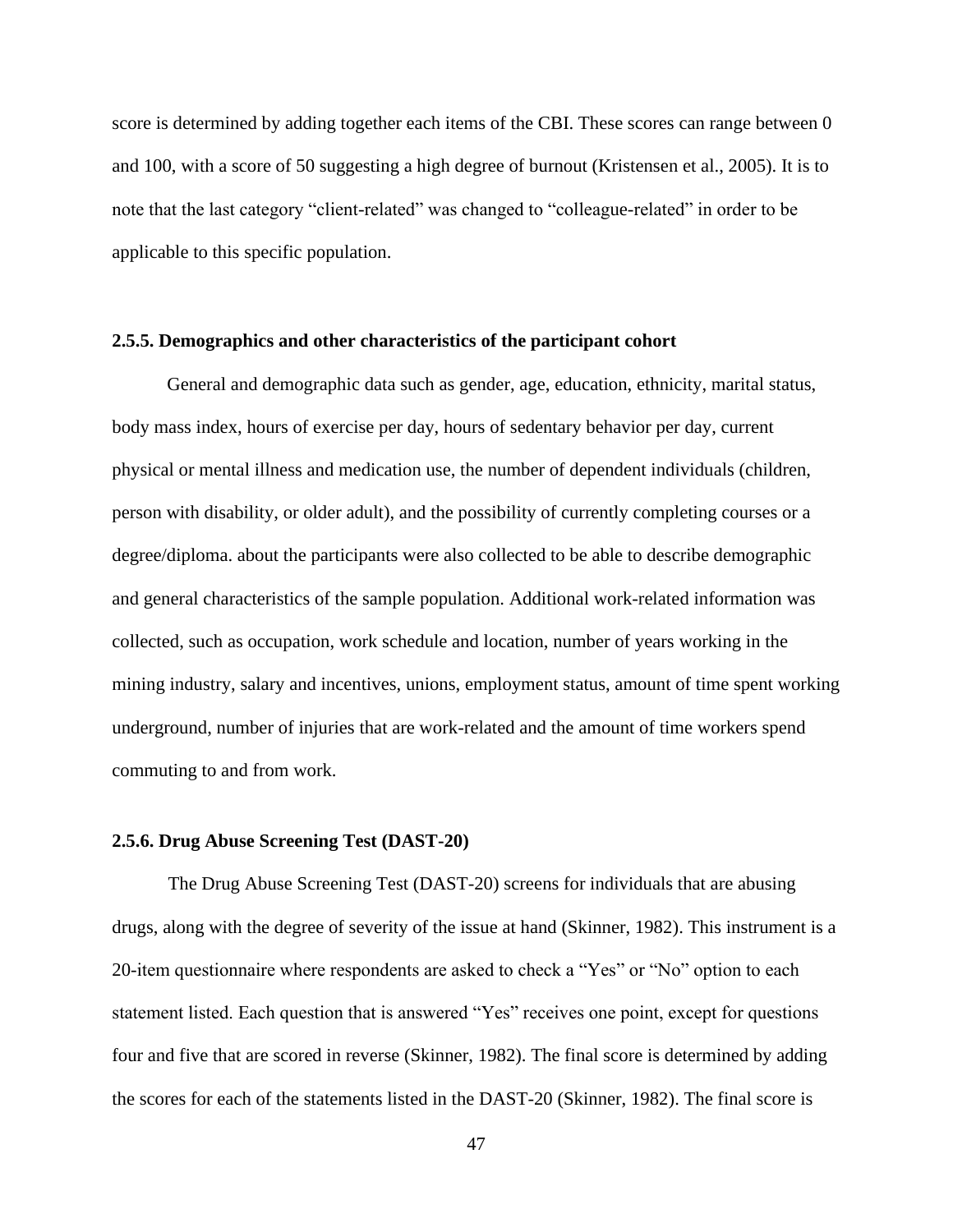then placed in severity categories; scores between 1 and 5 indicate low severity, 6 and 10 suggest intermediate severity of drug use, 11 and 15 indicate a substantial severity and scores between 16 and 20 suggest substantial severity of drug use (Skinner, 1982). However, a cut off score of 6 may also be used to determine the risk of drug abuse or dependence (Yudko, Lozhkina & Fouts, 2007).

#### **2.5.7. Effort-Reward Imbalance Questionnaire (ERI)**

An effort-reward imbalance occurs when the reward is not proportional to a worker's effort. For instance, a worker's efforts are not acknowledged or compensated either through remuneration or recognition. These situations of imbalance can lead to emotional distress (Siegrist, 1996).

The ERI used in the current study is a 16-item instrument that measures each question on a 4-point Likert scale that ranges from 1 (Strongly Disagree) to 4 (Strongly Agree; Siegrist, Li & Montano, 2014). The first 6-items of the questionnaire measure effort, with possible scores ranging from 6 to 24, and the last 10 items measure reward, with possible scores between 10 and 40 (Siegrist et al., 2014). Some items of the instrument are reversed scored (Siegrist et al., 2014). The Effort-Reward Imbalance is calculated by determining the ratio between the effort and the reward scores (ER Ratio). Participants with an ER ratio greater than 1 are suggested to have more effort per reward (Siegrist et al., 2014).

## **2.5.8. Fatigue Severity Scale (FSS)**

Fatigue is a concept that does not have a clear-cut definition due to the lack of consensus in the literature of how it is defined (Hossain, Reinish, Kayumov, Bhuiya & Shapiro, 2003).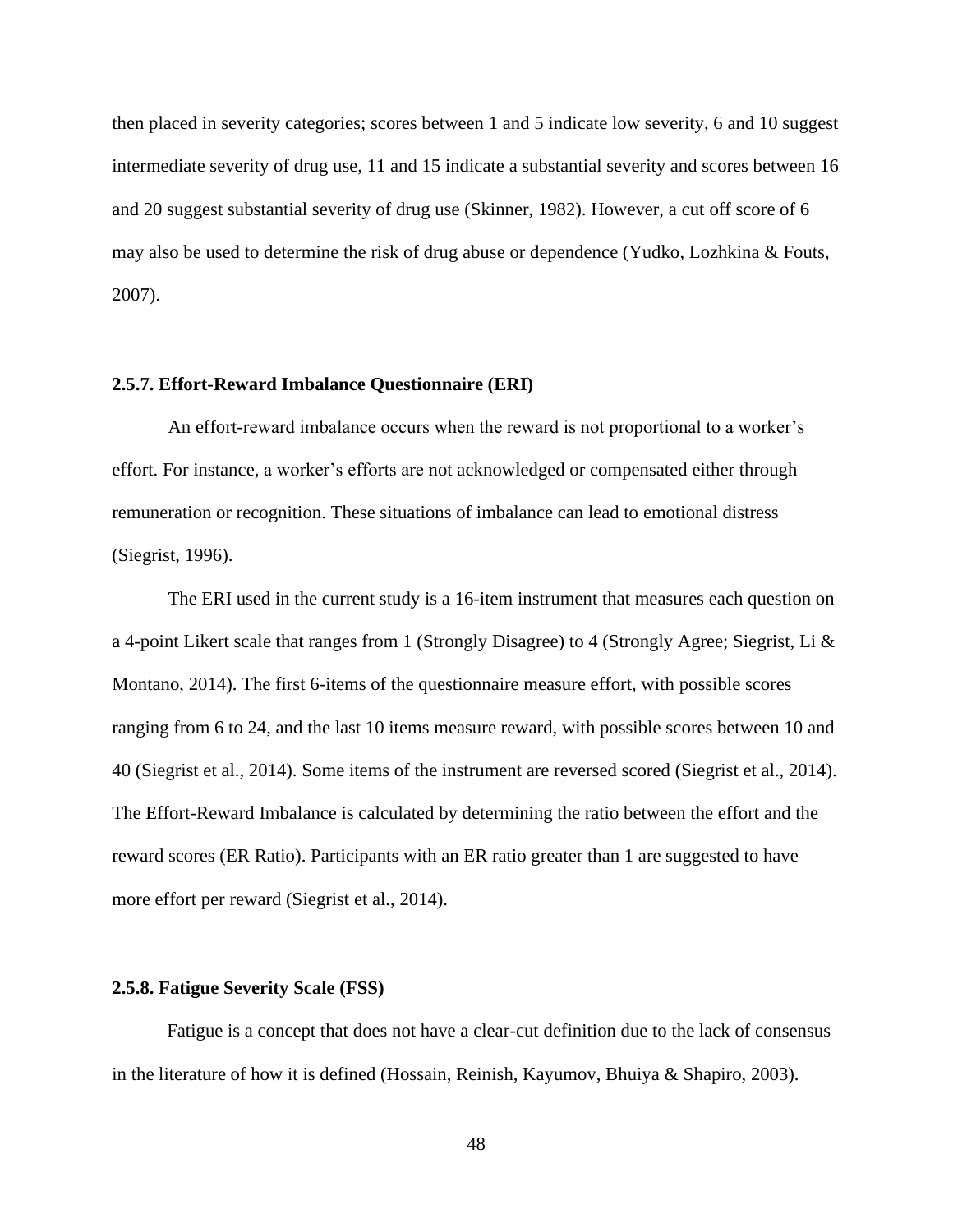However, the researchers at Toronto Western Hospital's Sleep Research Laboratory and Department of Psychiatry do agree that fatigue is both multidimensional and heterogenous, along with being subjective. Fatigue could be defined as a self-determined "state in which a person feels overwhelmingly exhausted, both physically and mentally, and is unable to relieve this feeling of exhaustion, even with rest" (Hossain et al., 2003).

The Fatigue Severity Scale is a clinical and research instrument that measures the severity of fatigue (Krupp, LaRocca, Muir-Nash & Steinberg, 1989). This nine-item questionnaire is rated on a seven-point Likert Scale that ranges from "Strongly disagree" (value of 1) to "Strongly agree" (value of 7). The final score is calculated by averaging the scores from each item, meaning that this final score can range between 1 and 7 (Krupp et al., 1989). Individuals with an average total score of 4 or more are considered to experience severe fatigue (Learmonth, Dlugonski, Pilutti, Sandroff, Klaren & Motl, 2013).

#### **2.5.9. Job Insecurity Measure**

The Job Insecurity Scale was developed by De Witte in the year 2000 and is used to measure the cognitive and affective dimensionalitites of job insecurity (O'Neil & Sevastos, 2013). It is the most popular scale used when measuring job insecurity in a variety of occupations. The Job Insecurity Scale is an 18 item questionnaire. The measure utilizes a 7-point Likert scale that allows to rate every statement from 1 (Very Inaccurate) to 7 (Very Accurate). Greater Scores indicate high insecurity in regards to the job (O'Neil & Sevastos, 2013).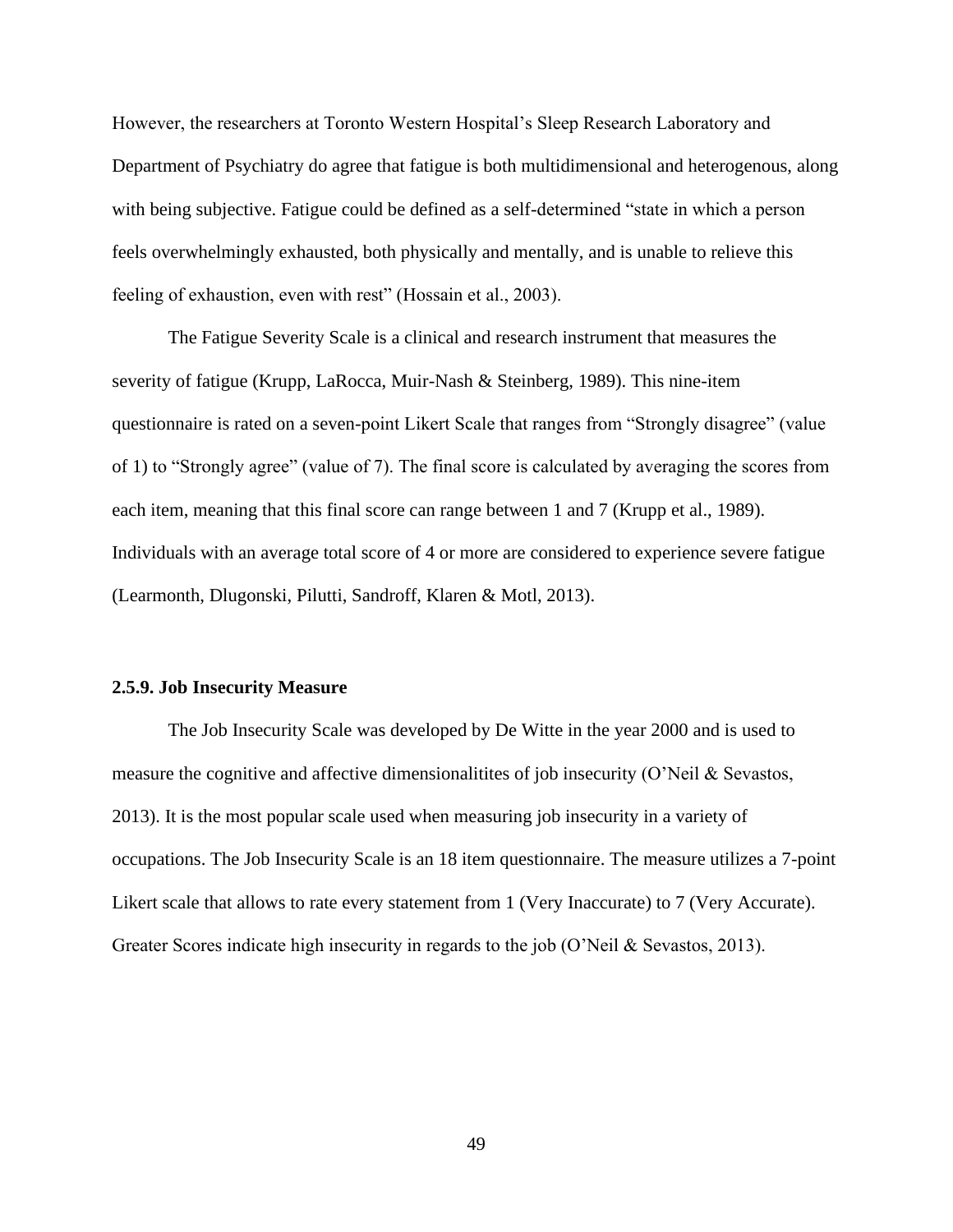**2.5.10. The National Institute for Occupational Safety and Health (NIOSH) Generic Job Stress Questionnaire – Physical Environment Subscale**

The NIOSH Generic Job Stress questionnaire is a 19 -subscale questionnaire developed to evaluate job stress (NIOSH, 2014a). For the purpose of this study, the physical environment scale was used to determine the degree of physical environment stress perceived by the workers. The NIOSH physical environment component is a 10-item subscale that is scored using "True" or "False". The environmental components evaluated in this subscale include lighting, noise, temperature, humidity, air quality and circulation, exposure to dangerous substances, and crowded work areas (NIOSH, 2014b).

#### **2.5.11. Perceived Stress Scale (PSS)**

Stress is the body and brain's natural response when it is exposed to demands or stressors (National Institute of Mental Health, 2017). Stress can be detrimental to health when it persists for long periods of time (National Institute of Mental Health, 2017). Signs and symptoms of exposure to persistent stress include digestive health issues, headaches, reduced ability to fight sickness, and disrupted sleep (National Institute of Mental Health, 2017). There are also a variety of mental health consequences from stress including anger, irritability and sadness, as well as increased risk of suffering from mental disorders such as anxiety and depression (National Institute of Mental Health, 2017).

The PSS is a psychological instrument used to measure the perception of stress (Cohen, Kamarck & Mermelstein, 1983). The 14-item scale measures the degree to which situations in an individual's life are perceived as stressful and captures the frequency that symptoms of stress have bothered the participant in the last month (Cohen et al., 1983). Each item in the PSS is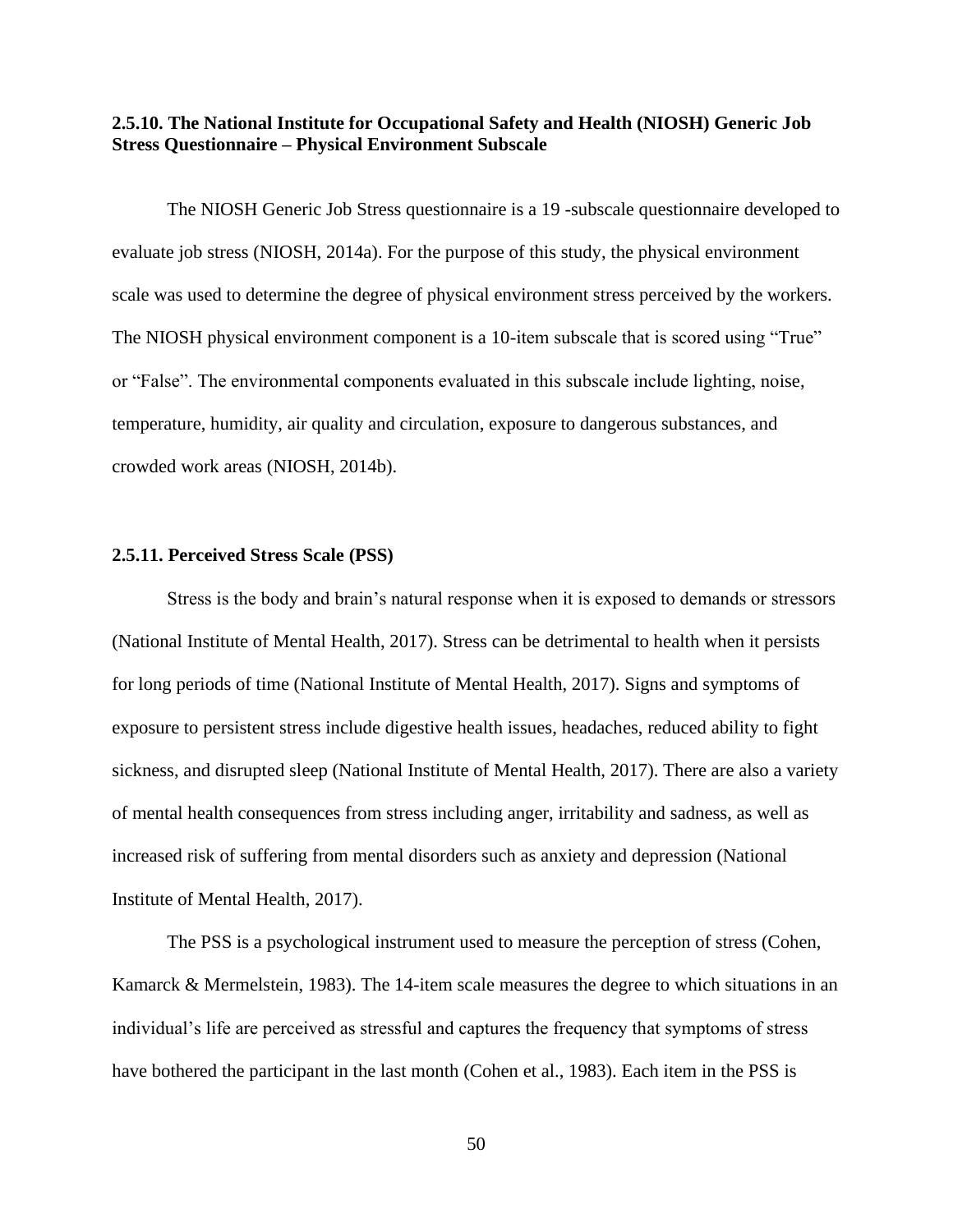measured on a 5-point Likert scale ranging from 0 (Never) to 4 (Very Often). It is important to note that questions 4,5,6,7,10 and 13 are reversed scored (Cohen et al., 1983). The score is calculated by adding the scores attributed to each item, and scores will range from 0-56 with higher scores indicating higher perceived stress (Cohen et al., 1983). It is important to note that since the PSS is not a diagnostic tool, there is no cut off score attributed to this instrument (Wolf, Zappavigna, Piper & Nitsch, 2015).

#### **2.5.12. PCL-5 (PTSD Checklist for DSM-5)**

Post-traumatic Stress Disorder (PTSD) is a mental illness that affects individuals that have experienced traumatic events (Canadian Mental Health Association, 2017b). Exposure to death or threat of death, serious injury, sexual violence, abuse, accidents, and a variety of other circumstances can lead to the development of PTSD. This traumatic experience may cause a significant amount of distress on an individual, causing them to feel very nervous when reexperiencing the event. Symptoms include but are not limited to flashbacks and vivid nightmares, which may lead to irritability, nervousness, and sleep problems (Canadian Mental Health Association, 2017b).

The PCL-5 is a questionnaire that corresponds to the Diagnostic and Statistical Manual of Mental Disorder, Fifth Edition (DSM-5) (American Psychological Association, 2017) symptom criteria for PTSD. This questionnaire is composed of 20-items that are scored on a five-point Likert scale that ranges from 0 (not at all) to 4 (extremely). The possible overall score for the PCL-5 ranges from 0-80, where higher scores reflect higher severity of PTSD symptoms. However, individuals scoring between 38 and 80 should be subject to additional screening (Weathers et al., 2013).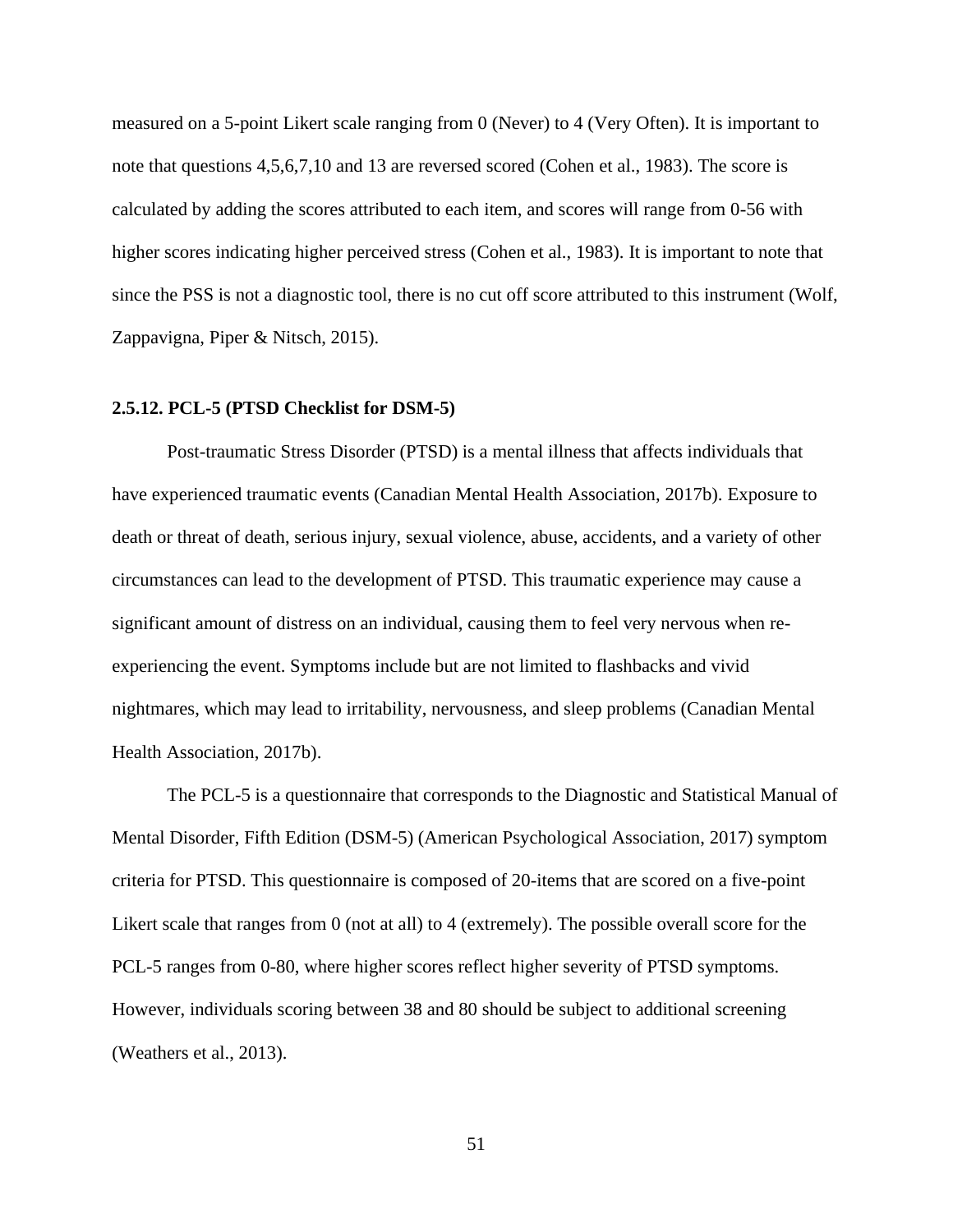## **2.5.13. The Pittsburgh Sleep Quality Index**

 The Pittsburgh Sleep Quality Index is a validated questionnaire that was developed in 1988 by Daniel Buysse and his colleagues at the University of Pittsburgh (Buysse, Reynolds, Monk, Berman & Kupfer, 1989). Although it was designed to measure sleep quality in a clinical setting, it is often used for research purposes. A study by Grandner, Kripke, Yoon & Youngstedt (2006) evaluated the validity of this instrument in non-clinical populations and showed good internal homogeneity, and strong correlation values between the PSQI and sleep diaries (Grandner et al., 2006). Hence, the PSQI is thought to collect accurate subjective sleep quality information in various populations. Sleep quality has been deemed a clinical construct and is often used in psychiatry and is a complex phenomenon that is difficult to define and measure objectively (Buysse et al., 1989). Some constructs of sleep quality such as sleep depth, sleep latency and arousal during sleep periods can be measured objectively with the help of polysomnography or actigraphy tests (Sadeh, 2011; Westerlund, Lagerros, Kecklund, Axelsson & Åkerstedt, 2016). However, some parts of sleep cannot be measured with technology and reflect subjective interpretations of feelings or experiences during sleep periods (Buysse et al., 1989). The PSQI was developed to produce a reliable, valid and standardized way to measure subjective sleep quality, to differentiate between "good" and "poor" sleepers, to supply researchers and clinicians an index that is easy to interpret and to evaluate sleep disturbances that might affect overall sleep quality (Buysse et al., 1989).

Typically, the PSQI is composed of 19-self rated questions that evaluate 7 components of sleep: sleep quality, sleep latency, sleep duration, sleep efficiency, sleep disturbance, use of sleep medicine, and daytime dysfunction due to poor sleep (Buysse et al., 1989). Together, these 7 components of sleep produce an overall Global PSQI Component Score ranging from 0-21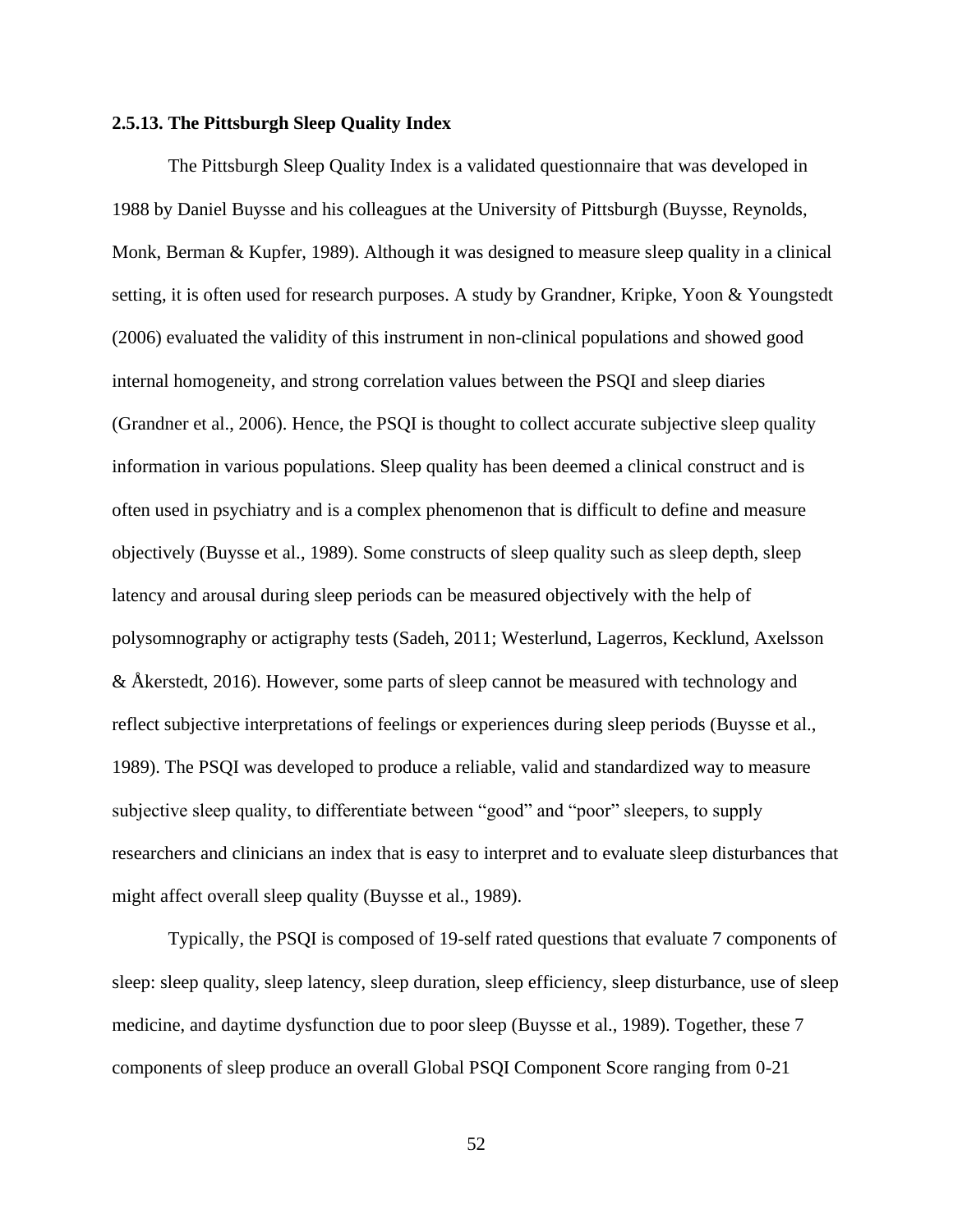(Buysse et al., 1989). Individuals scoring between 0-5 are deemed to have "good" sleep quality, and those scoring >5 are considered to have "poor" sleep quality.

#### **2.5.14. Modified Pittsburgh Sleep Quality Index**

For the purpose of this study, the PSQI was modified and adapted to better suit the targeted population (mPSQI). In particular, sentence structure for some items was altered, the format of the questionnaire was changed, two questions were removed, resulting in 6 components of sleep being evaluated, and the overall cut off score distinguishing "good" and "poor" sleepers changing to 4. The cut off score was changed to 4 rather than 5. As a research team, we felt that 3 would have been an overestimation of self-reported poor sleep quality and that 5 would have been an underestimation. Therefore, with the removal of 1 component, we felt that 4 was an acceptable cut off for the sample and study. These modifications were based off results from a pilot study conducted collaboratively with industry partners, researchers, and 40 participants, which suggested that some questions were redundant or did not apply to this targeted population of workers. The second modification was the removal of question #2 that states "How long (in minutes) has it taken you to fall asleep each night?" It was decided that this question was redundant, and therefore was removed from the PSQI. In order to calculate sleep latency, the questions "Trouble falling asleep?" was used from the PTSD Checklist. Participants then were asked to select which statement best applied to them (Not at all, A little bit, Moderately, Quite a bit, Extremely). Each variable was coded and interpreted for the PSQI. Therefore, those who had selected "Not at all or A little bit" were coded as 0. Participants who chose "Moderately" were coded as 1. Those who selected "Quite a bit" were coded as 2, and those who chose "Extremely" as 3. This then allowed us to calculate sleep latency in the mPSQI.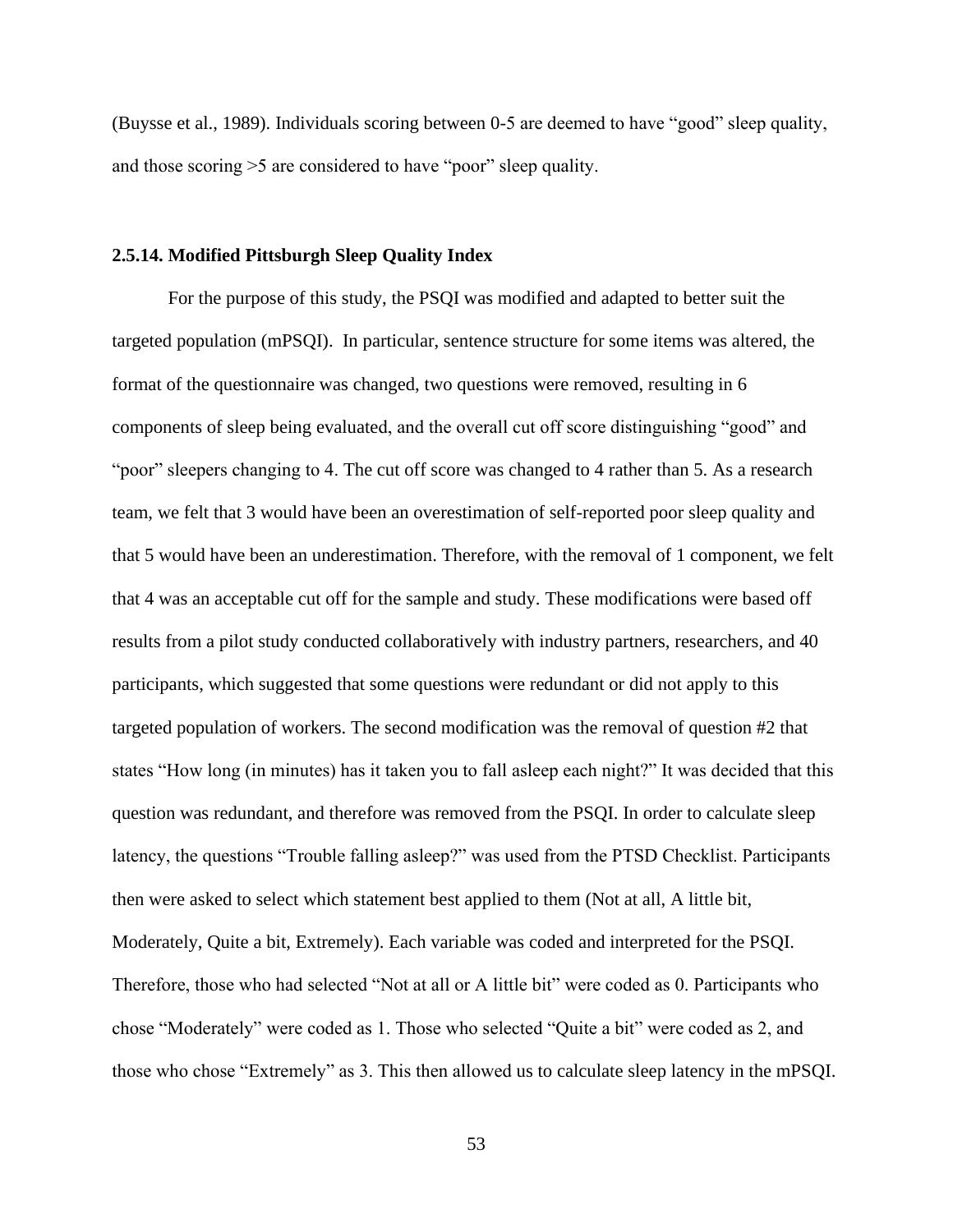Finally, there were also two questions that were removed from the PSQI. The first question asked, "When have you usually gone to bed?" and the second "When have you usually gotten up in the morning?". These questions were removed as it was deemed difficult for workers of this specific population to report when they usually have gone to bed and woken up due to the shiftwork. This then did not make it possible to calculate the fourth component of the PSQI; Habitual Sleep Efficiency.

To summarize, the mPSQI is an 18-self-rated questionnaire that evaluates 6 components of sleep: sleep quality, sleep latency, sleep duration, sleep disturbances, use of sleep medicine, daytime dysfunction due to poor sleep but not sleep efficiency. Together, these 6 components produced an overall mPSQI Global Component Score ranging between 0-18 rather than 0-21. Those scoring between 0-4 were deemed to have "good" sleep quality versus those scoring >4, which were considered to have "poor" sleep quality. Some studies have reportedly modified the PSQI to better fit the particularities of the study participants but the specifics of these modifications are not well explained (Knutson, Ryden, Mander & Van Cauter, 2006; Mastronarde, Wise, Shade, Olopade, Sharf & The American Lung Association, 2008; Yokoyama, Aoki, Tsujimura, Takao, Namiki & Okuyama, 2011; Walega, Rubin, Banuvar, Shulman & Maki, 2014; Nakamura, Sakurai, Miura, Morikawa, Nagasawa, Ishizaki, Kido, Naruse, Nakashima, Nogawa, Suwazono & Naragawa, 2014).

#### **2.6. Type of Research and Statistical Analysis**

This specific project uses a quantitative approach and all statistical analyses were conducted using SPSS Version 24. Descriptive statistics such as means, frequencies, standard deviations, percentages and chi<sup>2</sup> ( $\chi^2$ ) are presented to answer the first research question. The t-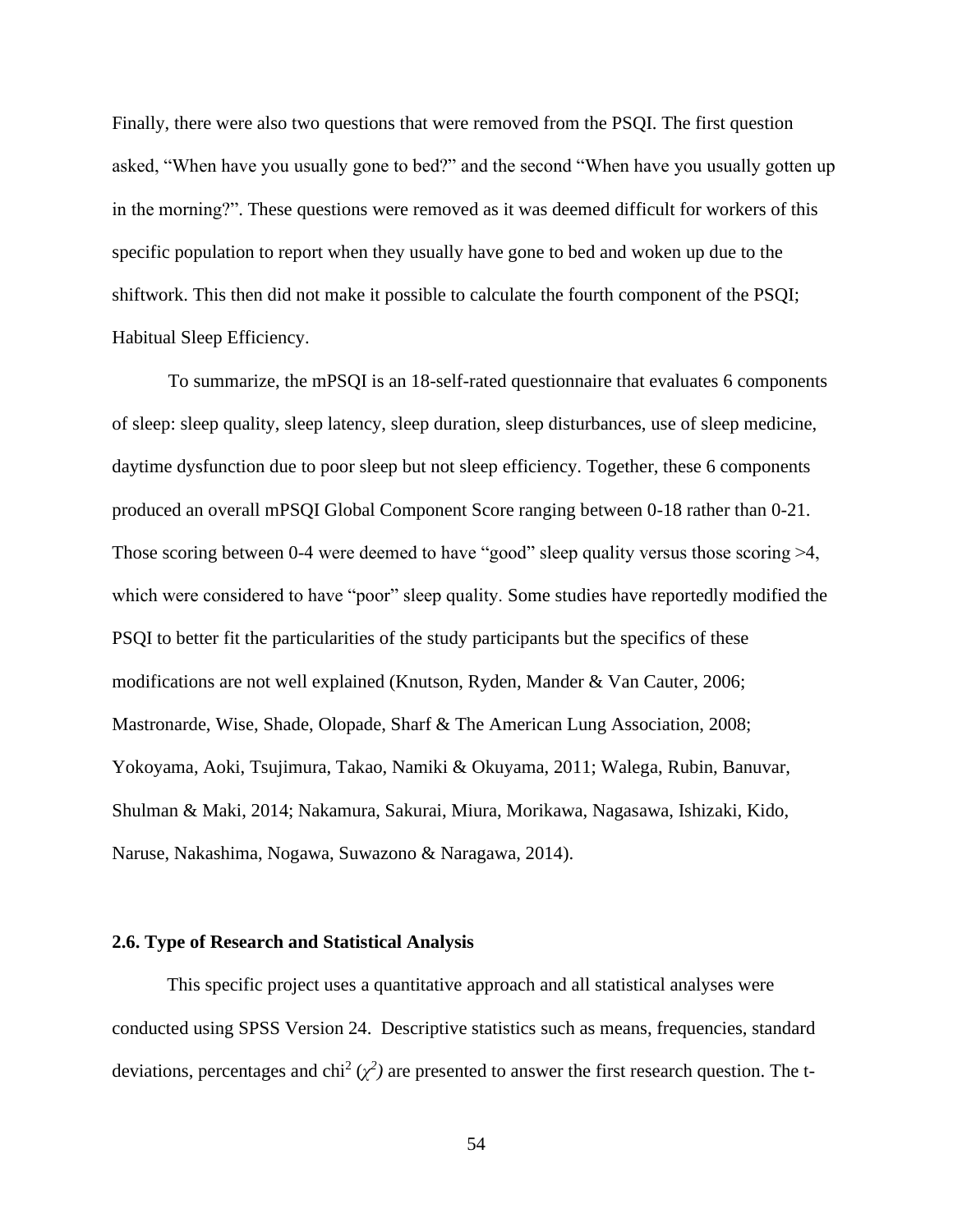test was used to determine if there was a significant difference in sleep quality and quantity within the grouping variables. The analysis of variance (ANOVA) were used to compare sleep quality and quantity (dependent variables) between grouping variables that had more than 2 categories. A MANOVA was used to determine if underground workers compared to above ground workers had higher physically demanding work environments, which in turn would affect their overall sleep quality. Finally, a stepwise regression model was used to a) identify the greatest predictors from all variables of the health behaviors, personal factors and work-related factors and b) only with the work-related factors.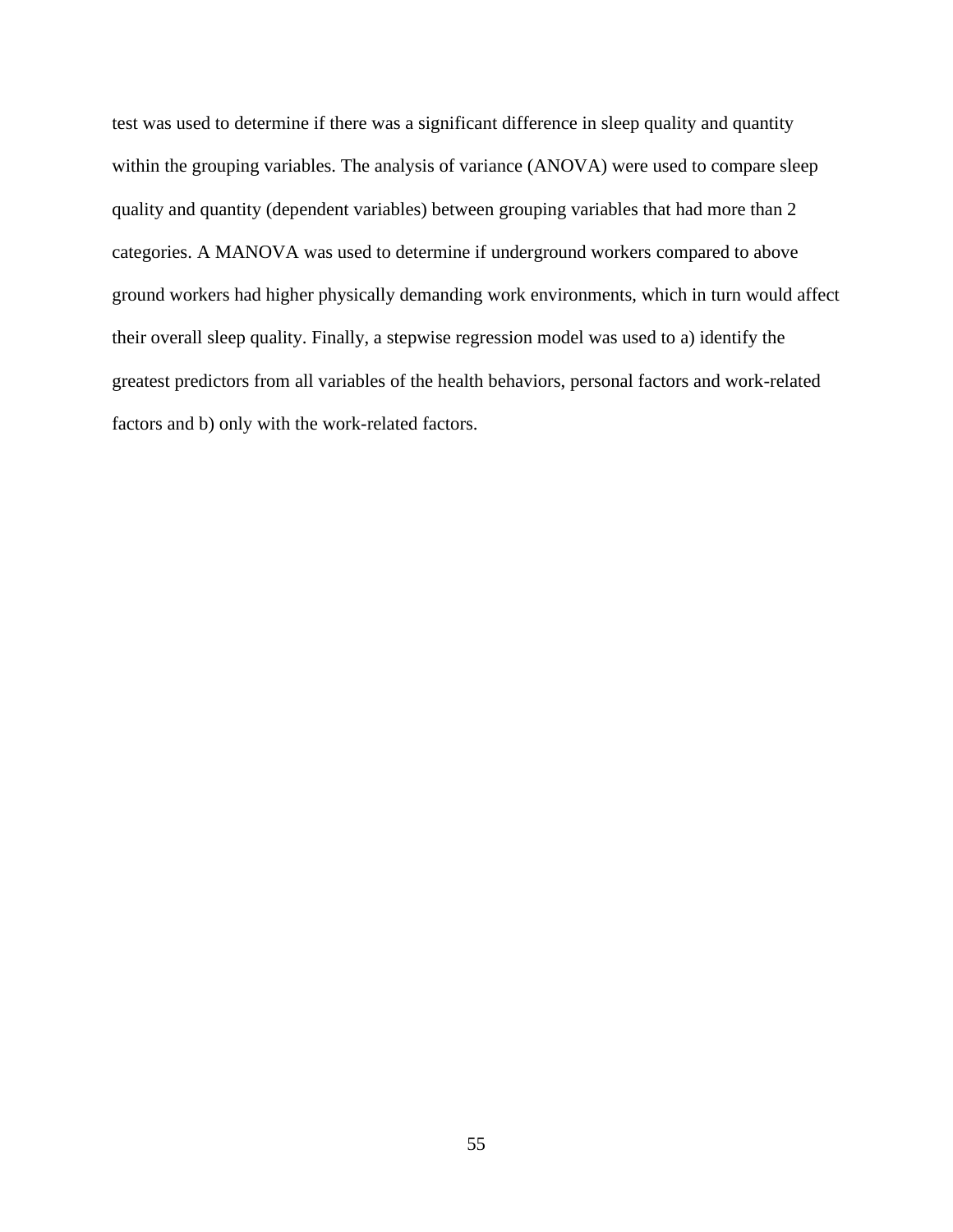## **2.7. Bibliography**

- American Psychological Association. (2017). Anxiety. Retrieved from <http://www.apa.org/topics/anxiety/>
- Babor, T. F., Higgins-Biddle, J. C., Saunders, J. B., & Monteiro, M. G. (2001). *AUDIT: The alcohol use disorders identification test: Guidelines for use in primary health care* Geneva: World Health Organization.
- Beck, A. T., & Steer, R. A. (1990). Manual for the beck anxiety inventory. *San Antonio, TX: Psychological Corporation*
- Beck, A. T., Epstein, N., Brown, G., & Steer, R. A. (1988). An inventory for measuring clinical anxiety: Psychometric properties. *Journal of Consulting and Clinical Psychology, 56*(6), 893.
- Beck, A. T., Steer, R. A., & Brown, G. K. (1996). Beck depression inventory-II. *San Antonio, 78*(2), 490-498.
- Buysse, D. J., Reynolds, C. F., Monk, T. H., Berman, S. R., & Kupfer, D. J. (1989). The Pittsburgh Sleep Quality Index: A new instrument for psychiatric practice and research. *Psychiatry Research, 28*(2), 193-213.
- Canadian Centre for Occupational Health and Safety. (2017). Mental health psychosocial risk factors in the workplace. Retrieved from

[https://www.ccohs.ca/oshanswers/psychosocial/mentalhealth\\_risk.html](https://www.ccohs.ca/oshanswers/psychosocial/mentalhealth_risk.html)

- Canadian Mental Health Association. (2017a). Depression. Retrieved from <http://www.cmha.ca/mental-health/understanding-mental-illness/depression/>
- Canadian Mental Health Association. (2017b). Post-traumatic stress disorder (PTSD). Retrieved from [http://www.cmha.ca/mental\\_health/post-traumatic-stress-disorder/#.WX9P1YjyvIU](http://www.cmha.ca/mental_health/post-traumatic-stress-disorder/#.WX9P1YjyvIU)
- Cohen, S., Kamarck, T., & Mermelstein, R. (1983). A global measure of perceived stress. *Journal of Health and Social Behavior,* 385-396.
- Dignard, C. (2016). Les employés de l'industrie minière : une analyse qualitative des perceptions des travailleurs quant à l'absentéisme et le processus de retour au travail. Laurentian University.
- Grandner, M. A., Kripke, D. F., YOON, I. Y., & Youngstedt, S. D. (2006). Criterion validity of the Pittsburgh Sleep Quality Index: Investigation in a non‐clinical sample. *Sleep and biological rhythms*, *4*(2), 129-136.
- Greenhalgh, L., & Rosenblatt, Z. (1984). Job insecurity: Toward conceptual clarity. *Academy of Management Review, 9*(3), 438-448.
- Hendrick, S. S. (1988). A generic measure of relationship satisfaction. *Journal of Marriage and the Family,* 93-98.
- Hossain, J., Reinish, L., Kayumov, L., Bhuiya, P., & Shapiro, C. (2003). Underlying sleep pathology may cause chronic high fatigue in shift‐workers. *Journal of Sleep Research, 12*(3), 223-230.
- Kristensen, T. S., Borritz, M., Villadsen, E., & Christensen, K. B. (2005). The Copenhagen Burnout Inventory: A new tool for the assessment of burnout. *Work & Stress*, *19*(3), 192- 207.
- Krupp, L. B., LaRocca, N. G., Muir-Nash, J., & Steinberg, A. D. (1989). The fatigue severity scale: Application to patients with multiple sclerosis and systemic lupus erythematosus. *Archives of Neurology, 46*(10), 1121-1123.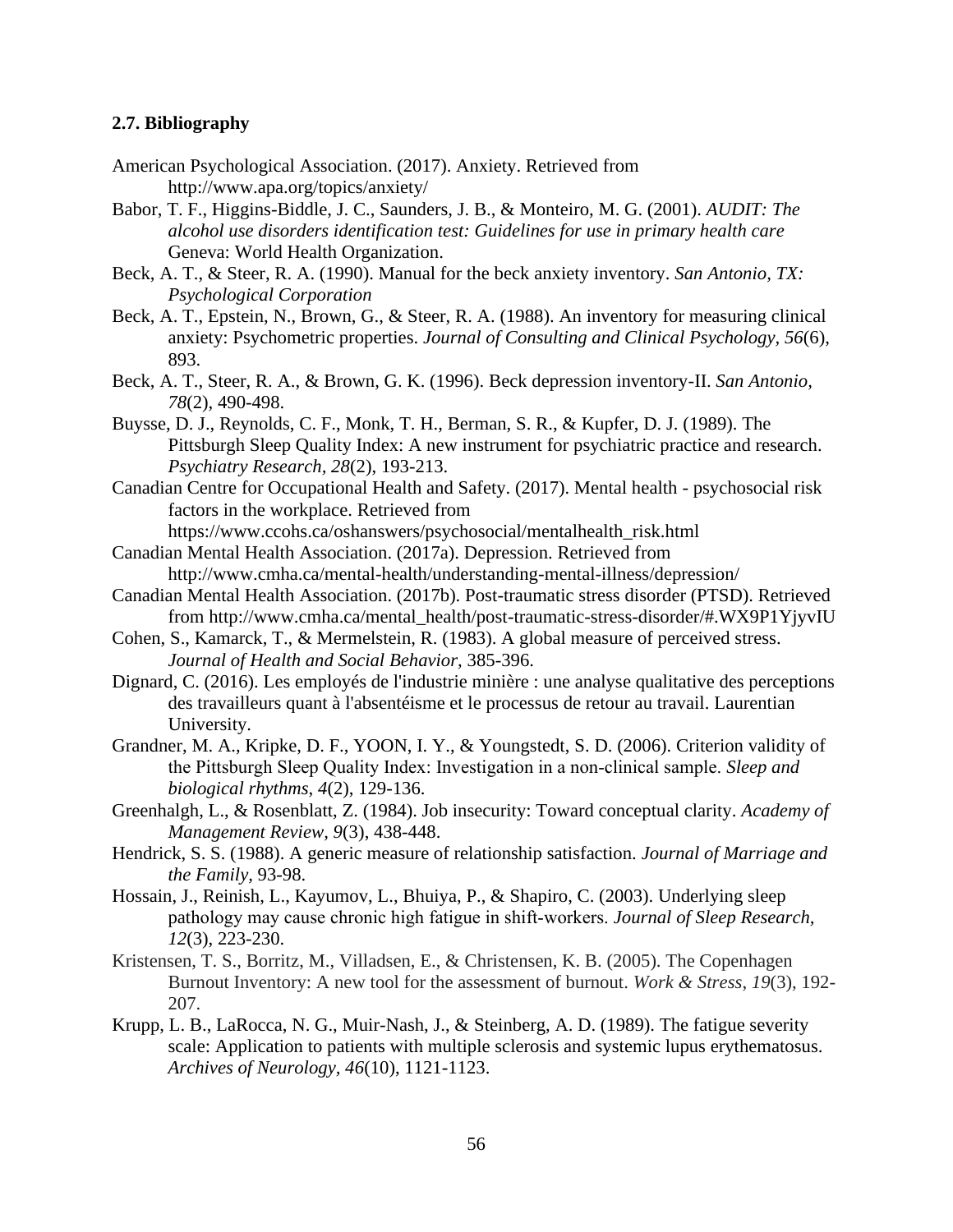- Learmonth, Y., Dlugonski, D., Pilutti, L., Sandroff, B., Klaren, R., & Motl, R. (2013). Psychometric properties of the fatigue severity scale and the modified fatigue impact scale. *Journal of the Neurological Sciences, 331*(1),
- Leyfer, O. T., Ruberg, J. L., & Woodruff-Borden, J. (2006). Examination of the utility of the beck anxiety inventory and its factors as a screener for anxiety disorders. *Journal of Anxiety Disorders, 20*(4), 444-458.
- Maslach, C., Schaufeli, W. B., & Leiter, M. P. (2001). Job burnout. *Annual Review of Psychology, 52*(1), 397-422.
- Maroufizadeh, S., Omani-Samani, R., Almasi-Hashiani, A., Navid, B., Sobati, B., & Amini, P. (2018). The relationship assessment scale (RAS) in infertile patients: a reliability and validity study. *Middle East Fertility Society Journal*, *23*(4), 471-475.
- National Institute of Mental Health. (2017). 5 things you should know about stress, NIH publication no. OM 16-4310. Retrieved from <https://www.nimh.nih.gov/health/publications/stress/index.shtml>
- National Sleep Foundation. (2015). National Sleep Foundation Recommends New Sleep Times. Retrieved from [https://www.sleepfoundation.org/press-release/national-sleep-foundation](https://www.sleepfoundation.org/press-release/national-sleep-foundation-recommends-new-sleep-times)[recommends-new-sleep-times](https://www.sleepfoundation.org/press-release/national-sleep-foundation-recommends-new-sleep-times)
- NIOSH. (2014a, February 3). *Rationale for NIOSH Generic Job Stress Questionnaire*. Retrieved from [https://www.cdc.gov/niosh/topics/workorg/tools/pdfs/Rationale-For-Niosh-Generic-](https://www.cdc.gov/niosh/topics/workorg/tools/pdfs/Rationale-For-Niosh-Generic-Job-Stress-Questionnaire.pdf)[Job-Stress-Questionnaire.pdf](https://www.cdc.gov/niosh/topics/workorg/tools/pdfs/Rationale-For-Niosh-Generic-Job-Stress-Questionnaire.pdf)
- NIOSH. (2014b, February 3). *Scoring key for NIOSH Generic Job Stress Questionnaire*. Retrieved from [https://www.cdc.gov/niosh/topics/workorg/tools/pdfs/Scoring-Key-for-](https://www.cdc.gov/niosh/topics/workorg/tools/pdfs/Scoring-Key-for-%09NIOSH-Generic-Job-Stress-Questionaire.pdf)[NIOSH-Generic-Job-Stress-Questionaire.pdf](https://www.cdc.gov/niosh/topics/workorg/tools/pdfs/Scoring-Key-for-%09NIOSH-Generic-Job-Stress-Questionaire.pdf)
- O'Neill, P., & Sevastos, P. (2013). The development and validation of a new multidimensional job insecurity measure (JIM): An inductive methodology. *Journal of Occupational Health Psychology, 18*(3), 338.
- Ontario. (2012). About Ontario. Retrieved from<https://www.ontario.ca/page/about-ontario>
- Sadeh, A. (2011). The role and validity of actigraphy in sleep medicine: an update. *Sleep medicine reviews*, *15*(4), 259-267.
- Saunders, J. B., Aasland, O. G., Babor, T. F., De la Fuente, Juan R, & Grant, M. (1993). Development of the alcohol use disorders identification test (AUDIT): WHO collaborative project on early detection of persons with harmful alcohol consumption‐II. *Addiction, 88*(6), 791-804.
- Siegrist, J. (1996). Adverse health effects of high-effort/low-reward conditions. *Journal of Occupational Health Psychology, 1*(1), 27.
- Siegrist, J., Li, J., & Montano, D. (2014). Psychometric properties of the effort-reward imbalance questionnaire. *Duesseldorf University: Department of Medical Sociology FoM,*
- Skinner, H. A. (1982). The drug abuse screening test. *Addictive Behaviors, 7*(4), 363-371.
- The Copenhagen Burnout Inventory: A new tool for the assessment of burnout. *Work & Stress, 19*(3), 192-207.
- Valcour, M. (2007). Work-based resources as moderators of the relationship between work hours and satisfaction with work-family balance. *Journal of Applied Psychology, 92*(6), 1512.
- Vaughn, M. J., & Matyastik Baier, M. E. (1999). Reliability and validity of the relationship assessment scale. *The American Journal of Family Therapy, 27*(2), 137-147. doi:10.1080/019261899262023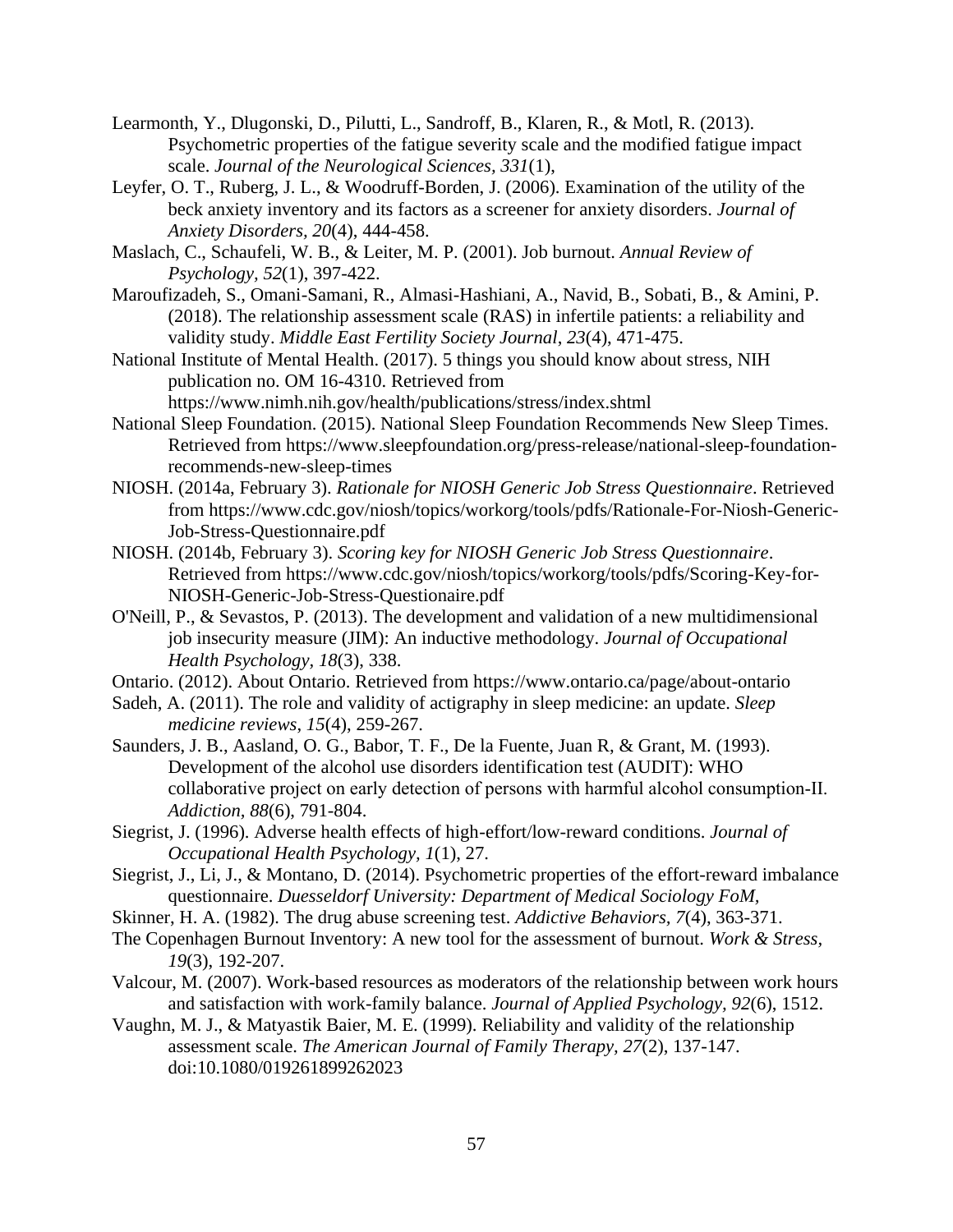Weathers, F. W., Litz, B. T., Keane, T. M., Palmieri, P., Marx, B., & Schnurr, P. (2013). The PTSD checklist for DSM-5 (PCL-5). *Scale Available from the National Center for PTSD at Www.Ptsd.Va.Gov,*  Westerlund, A., Lagerros, Y. T., Kecklund, G., Axelsson, J., & Åkerstedt, T. (2016).

Relationships between questionnaire ratings of sleep quality and polysomnography in healthy adults. *Behavioral sleep medicine*, *14*(2), 185-199.

- Wolf, H., Zappavigna, K., Piper, L. & Nitsch, K. (2015). Rehab measures: Perceived stress scale – 14. Retrieved from <http://www.rehabmeasures.org/Lists/RehabMeasures/DispForm.aspx?ID=1232>
- Yudko, E., Lozhkina, O., and Fouts, A. (2007). A comprehensive review of the psychometric properties of the drug abuse screening test, *Journal of Substance Abuse Treatment. 32*, 189-198. DOI: 10.1016/j.jsat.2006.08.002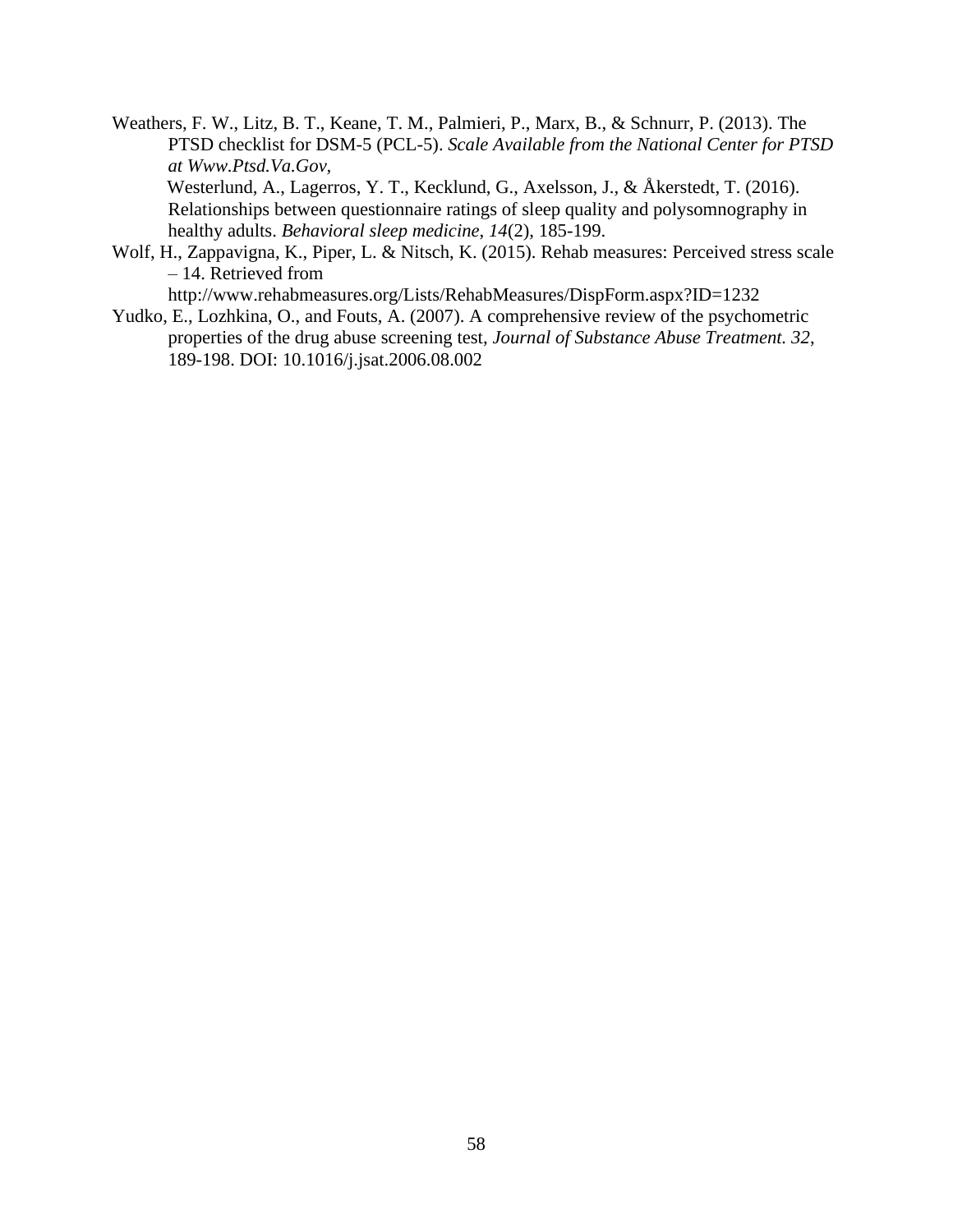### **CHAPTER 3: RESULTS**

## **3.1. First Research Question – What are the trends of self-reported sleep quality and quantity in workers of the mining industry?**

A total of 2224 workers from the industry completed the survey representing a response rate of 54%. From the total workforce within this mining company, 2126 participants completed the mPSQI (95.6% response rate relative to number of study participants). Self-reported sleep quality measures from the Pittsburgh Sleep Quality Index indicate that workers are considered to have poor sleep quality with an average Global mPSQI Component Score of 6.43 ( $\pm$  3.07). From this group of workers, 345 (16% of the sample) had Global mPSQI Component Scores at 4 or below with an average PSQI score of 2.43 (*±* 0.79), which is considered good sleep quality. Comparatively, 1781 individuals from the sample population (84% of the sample) were classified as having poor sleep quality (i.e. scores above 4) with an average Global mPSQI Component Score of 7.22 ( $\pm$ 2.69) (Table 2). Figure 1 shows the distribution of Global mPSOI Component Scores (sleep quality) of the entire sample. While the greatest proportion of participants reported a score of 5, the range of responses was spread out up to a score of 18 (worst possible score on the scale). The average sleep quantity of all workers of the mining industry was 6hr:05min ( $\pm$  1hr:03min) hours per night. Figure 3 shows the distribution of sleep duration/quantity (e.g. 6hr:00min - 6hr:54min included in category 6hr) revealing again that the greatest proportion of participants sleep 6 hours or less per night.

Sleep quality and quantity of participants were further analyzed according to five specific sectors of the mining industry such as 1) mine sites, 2) milling and smelting, 3) refining, 4) production services and support and 5) Safety, Health, Environment, Human Resources,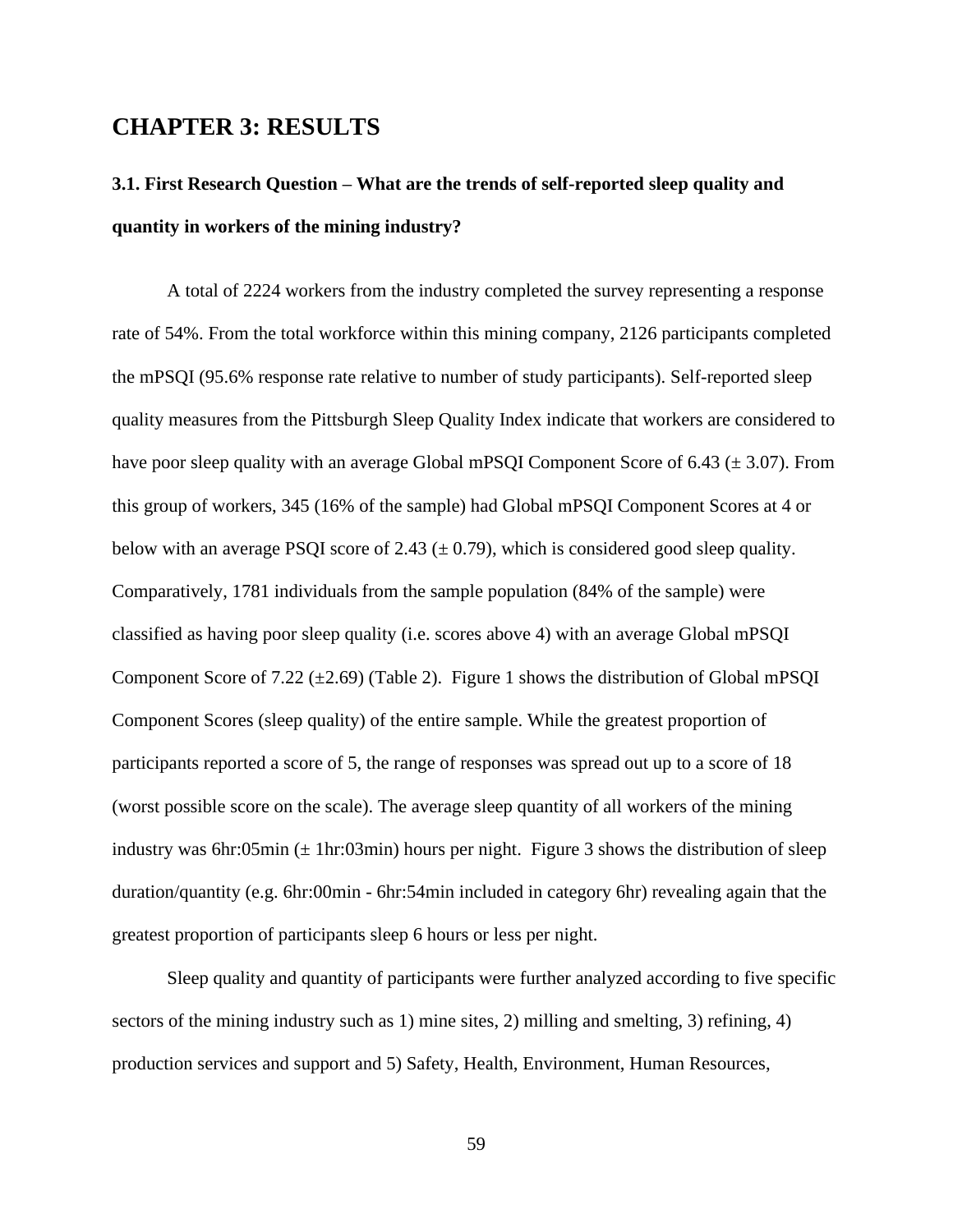Corporate Engineering, Finance. No significant differences in sleep quality of workers between the various sectors was observed  $[F(4, 2111) = 0.821, p = 0.51]$  (Table 3). A similar analysis for sleep quantity showed that there were significant differences between the sectors [*F* (4, 2196)  $= 4.236$ ,  $p = 0.02$  (Table 4). Post hoc comparisons using the Tukey HSD test indicated that the average sleep quantity for the mine site workers (*M =* 6hr:12min, *SD =* 1hr:08min) was slightly lower than the workers in the departments of safety and health, environmental, human resources, corporate, engineering, finance, etc. (*M =* 6hr:20min, *SD =* 1hr:08min). Furthermore, there was a significant difference in the mean sleep quantity of the workers in the refinery (*M =* 6hr:25min,  $SD = 1$ hr:18min) and those working in the departments of safety and health, environmental, human resources, corporate, engineering, finance, etc. (*M =* 6hr:20min, *SD =* 1hr:08min). There was no significant difference between the other groups.

Table 2. *Average Self-Reported Sleep Quality Scores for Workers Reporting Good versus Poor Sleep Quality* 

| <b>Sleep Quality</b> |     | M          |      |              |
|----------------------|-----|------------|------|--------------|
| Good Sleep Quality   | 345 | 2.34       | 0.79 | $\leq 0.001$ |
| Poor Sleep Quality   | 781 | ר ר<br>ے ۔ | 2.69 |              |

Pittsburgh Sleep Quality Index Component Scores

 $0-4 = Good Sleep Quality$ 

 $>4$  -18 = Poor Sleep Quality

\*One sample t-test comparing Good vs Poor Sleep Quality groups.

Table 3. *Trends of Self-Reported Sleep Quality of Workers in Various Sectors Within the Mining Industry*

| <b>Worksites</b>                                | $\bm{N}$ | $\boldsymbol{M}$ | <b>SD</b> |      |
|-------------------------------------------------|----------|------------------|-----------|------|
| Mine site                                       | 1069     | 6.44             | 3.06      |      |
| Milling and Smelting                            | 422      | 6.27             | 2.99      |      |
| Refining                                        | 252      | 6.66             | 3.00      | 0.51 |
| <b>Production Services and Support</b>          | 153      | 6.56             | 3.04      |      |
| Safety, Health, Environment, Human              | 220      | 6.28             | 3.24      |      |
| Resources, Corporate Engineering,               |          |                  |           |      |
| Finance, etc.                                   |          |                  |           |      |
| All Workers                                     | 2088     | 6.43             | 3.06      |      |
| Pittsburgh Sleep Quality Index Component Scores |          |                  |           |      |

 $0-4 = Good Sleep Quality$ 

 $>4$  -18 = Poor Sleep Quality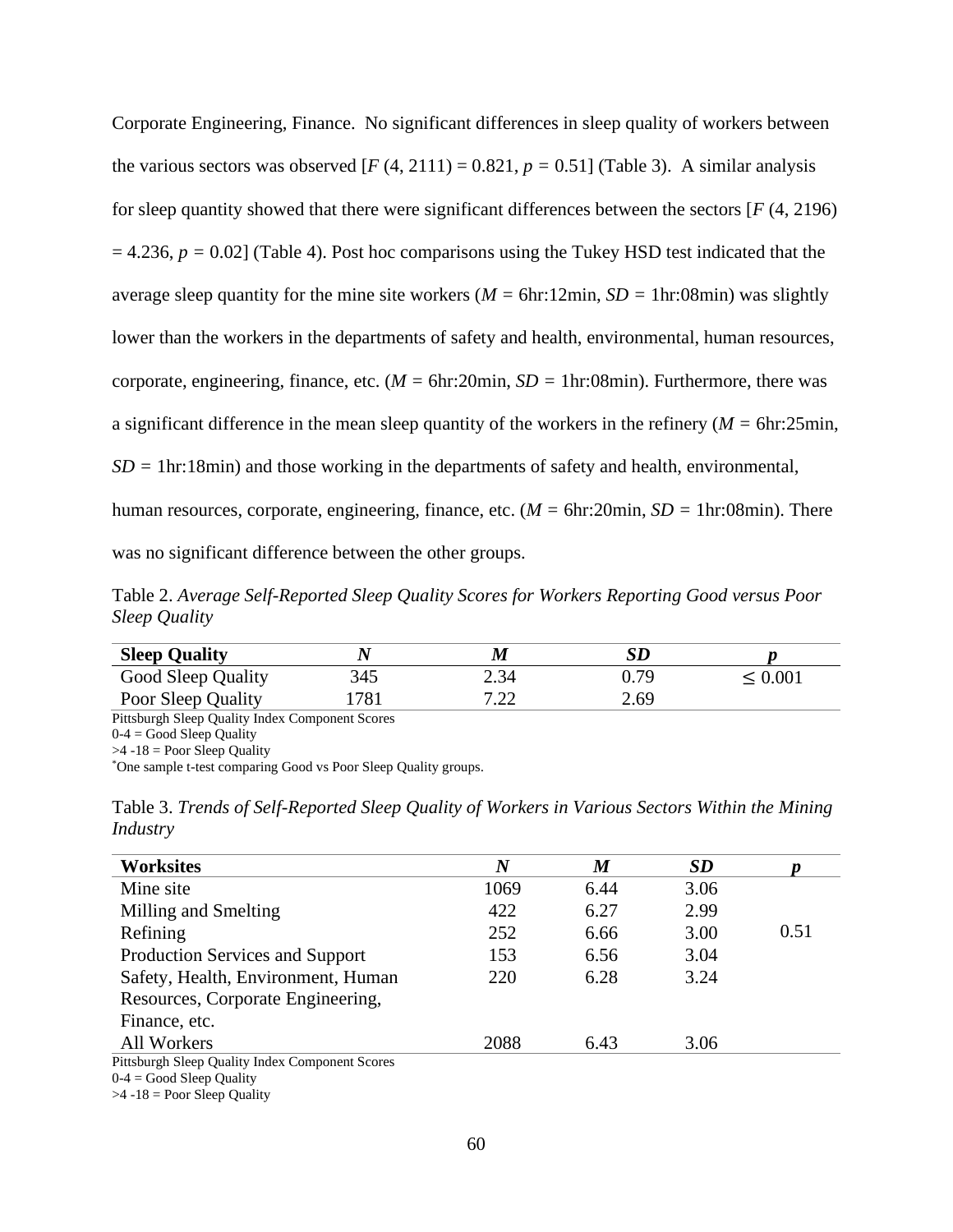| <b>Worksites</b>                                                   | $\boldsymbol{N}$ | $\boldsymbol{M}$ | <b>SD</b> |      |
|--------------------------------------------------------------------|------------------|------------------|-----------|------|
| Mine site                                                          | 1121             | 6:01             | 1:00      |      |
| Milling and Smelting                                               | 440              | 6:07             | 1:00      |      |
| Refining                                                           | 255              | 6:02             | 1:07      | 0.02 |
| Production Services and Support                                    | 159              | 6:07             | 1:09      |      |
| Safety, Health, Environment, Human                                 | 226              | 6:19             | 1:08      |      |
| Resources, Corporate Engineering,                                  |                  |                  |           |      |
| Finance, etc.                                                      |                  |                  |           |      |
| All Workers                                                        | 2201             | 6:07             | 1:04      |      |
| $\mathcal{S}_{\alpha}$ reported algebra quantity in hours (brunin) |                  |                  |           |      |

Table 4. *Trends of Self-Reported Sleep Quantity of Workers in Various Sectors Within the Mining Industry*

Self-reported sleep quantity in hours (hr:min)



*Figure 1. Frequency Distribution of Global Pittsburgh Sleep Quality Index Scores (N = 2126)*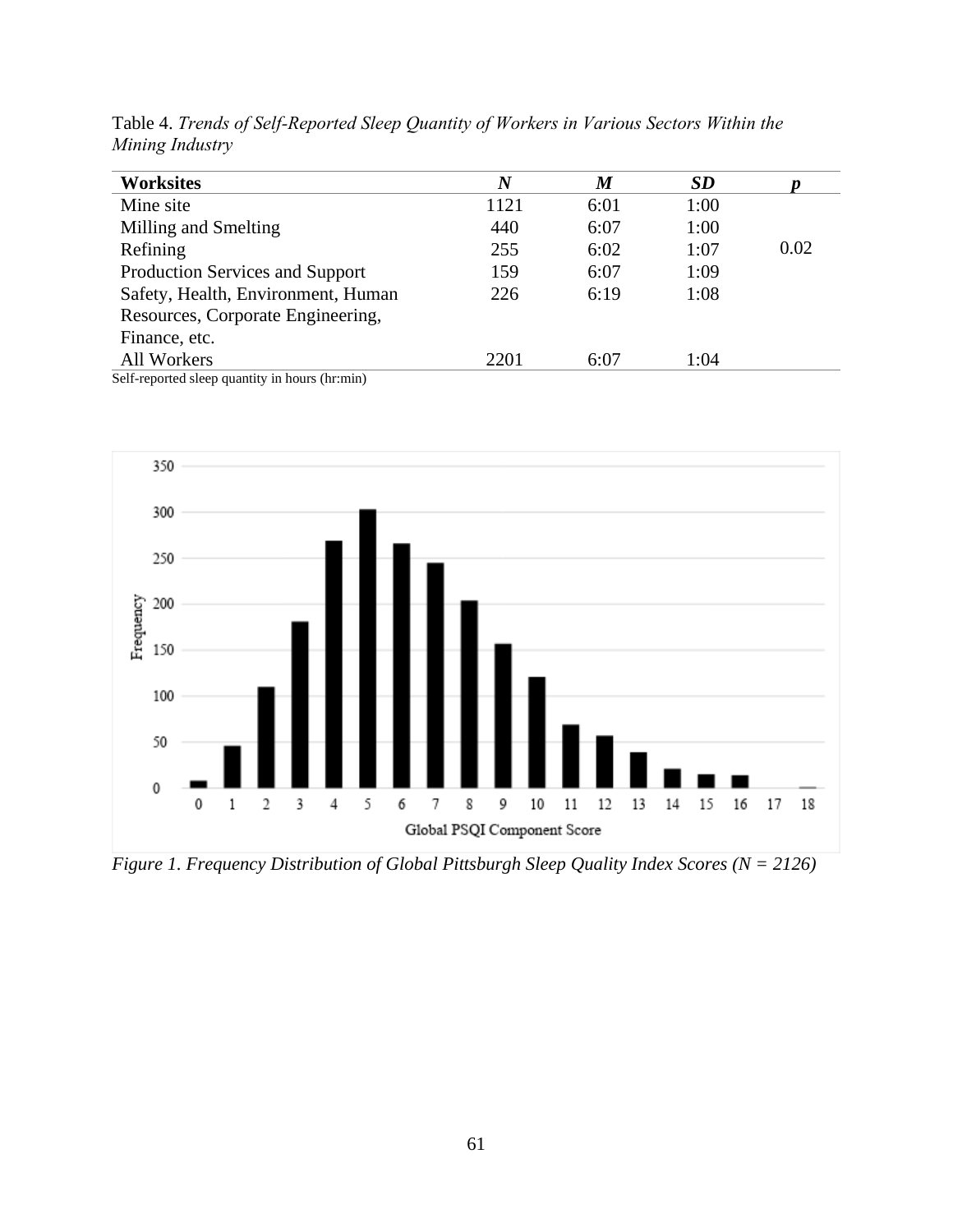

*Figure 2. Frequency Distribution of Sleep Duration/Quantity (hr:mm) (N = 2126)*

## **3.2. Second Research Question – What are the sleep quality and quantity trends of workers according to various health behaviors, personal factors, and work-related factors?**

### **3.2.1. Sleep quality relative to health behaviors**

Independent sample t-tests were conducted to determine if there were differences in selfreported sleep quality (Global PSQI Component Scores) relative to various health behaviors. The results indicate that participants who engage in hazardous alcohol consumption are significantly more likely to report poor sleep quality (*M =* 6.94, *SD =* 3.09) than those who do not engage in such behavior ( $M = 6.19$ ,  $SD = 3.00$ ;  $t(1955) = -4.750$ ,  $p \le 0.001$ ). Furthermore, participants who engage in hazardous drug behavior are significantly more likely to also report poor measures of self-reported sleep quality (*M =* 8.57, *SD =* 3.02) than those who do not partake in hazardous drug behavior ( $M = 6.43$ ,  $SD = 3.07$ ;  $t(1825) = -4.920$ ,  $p \le 0.001$ ). No differences in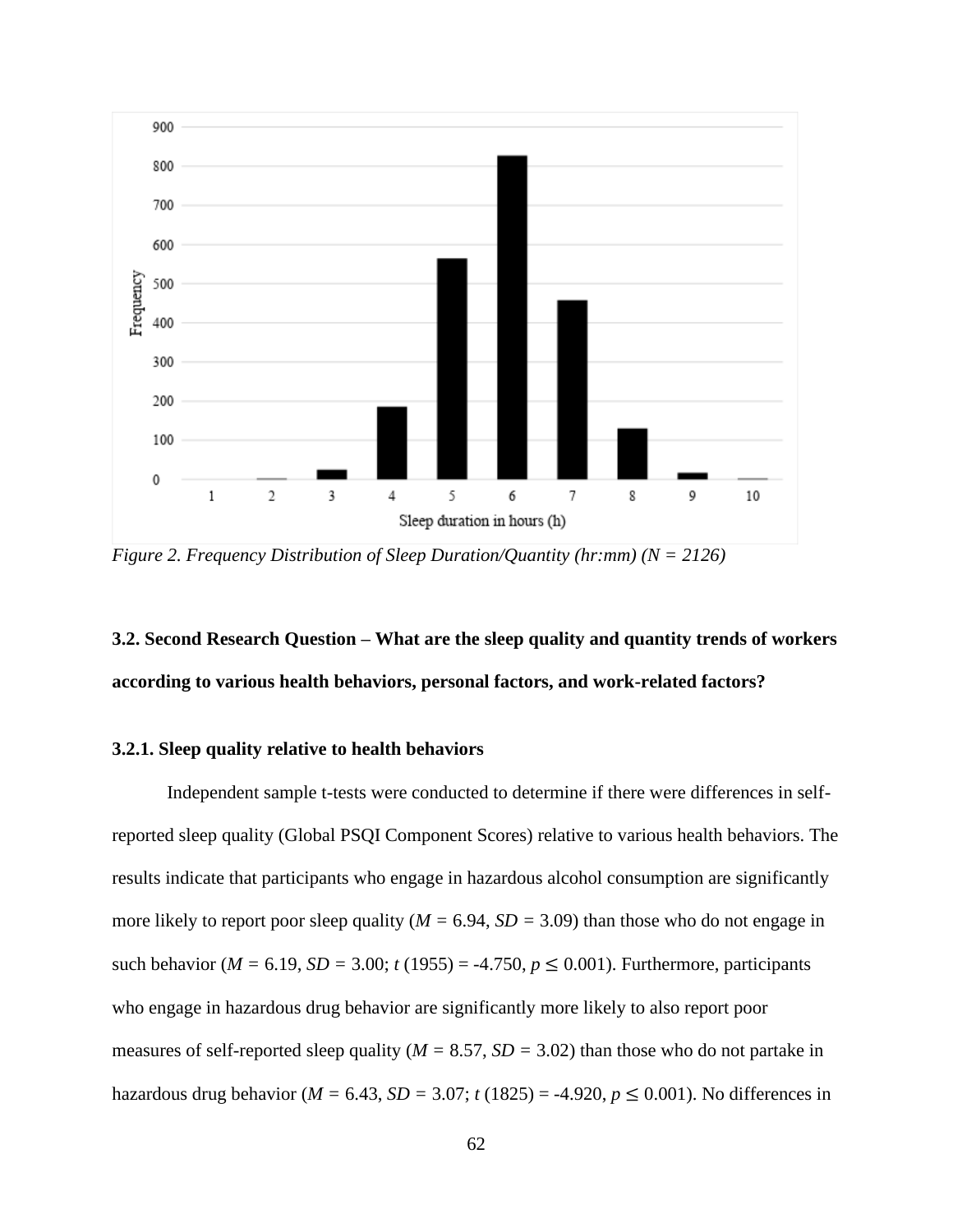sleep quality were observed for all other health behavior variables (i.e. non-smoker vs smoker and meeting physical activity guidelines vs not meeting guidelines). Appendix A displays all independent sample t-test results for the complete set of health behavior variables.

#### **3.2.2. Sleep quality relative to personal factors**

Individuals who reported having a previous mental health diagnosis were significantly more likely to report worst overall sleep quality (*M =* 7.74, *SD =* 3.40) than those who did not have a diagnosis ( $M = 6.08$ ,  $SD = 2.88$ ;  $t(613.9) = -9.392$ ,  $p \le 0.001$ ). Furthermore, selfreported sleep quality was poorer for those who reported having a diagnosis of a physical disease  $(M = 7.15, SD = 3.37)$  compared to those who did not have a diagnosis  $(M = 6.03, SD = 2.80; t$  $(1281.1) = 7.881, p \le 0.001$ . Those taking medication for physical (*M = 7.29*, *SD = 3.28*) and mental (*M =* 8.25, *SD =* 3.79) health problems were more likely to report greater Global PSQI Component Scores than those not taking medication ( $M = 6.17$ ,  $SD = 2.95$  and  $M = 6.27$ ,  $SD = 2.95$ 2.94 respectively;  $t(769.5) = -6.854$ ,  $p \le 0.001$ ,  $t(182.38) = -6.56$ ,  $p \le 0.001$ ). Workers who screened positively for PTSD ( $M = 10.05$ ,  $SD = 2.93$ ), depression ( $M = 9.25$ ,  $SD = 2.84$ ), and anxiety ( $M = 10.32$ ,  $SD = 3.04$ ) had significantly poorer overall sleep quality when compared to those who did not screen for these respective mental health concerns ( $M = 6.00$ ,  $SD = 2.78$ ;  $M =$ 5.62, *SD* = 2.62; *M* = 6.15, *SD* = 2.88; *t* (2059) = -20.309,  $p \le 0.001$ ,  $t$  (642.1) = -25.074,  $p \le$ 0.001,  $t(2057) = -15.036$ ,  $p \le 0.001$  respectively). Additionally, participants reporting elevated levels of fatigue were more likely to report poor sleep quality (*M =* 6.91, *SD =* 3.03) than those who reported experiencing normal levels of fatigue ( $M = 4.41$ ,  $SD = 2.34$ ;  $t(758.8) = -15.529$ , *p* ≤ 0.001). Finally, those reporting higher levels of stress (*M =* 7.60, *SD =* 3.15) were significantly likely to report worst sleep quality than those who did not experience high stress (*M*   $=$  5.39, *SD* = 2.59; *t* (1934.8) = -17.406,  $p \le 0.001$ ). No significant differences in sleep quality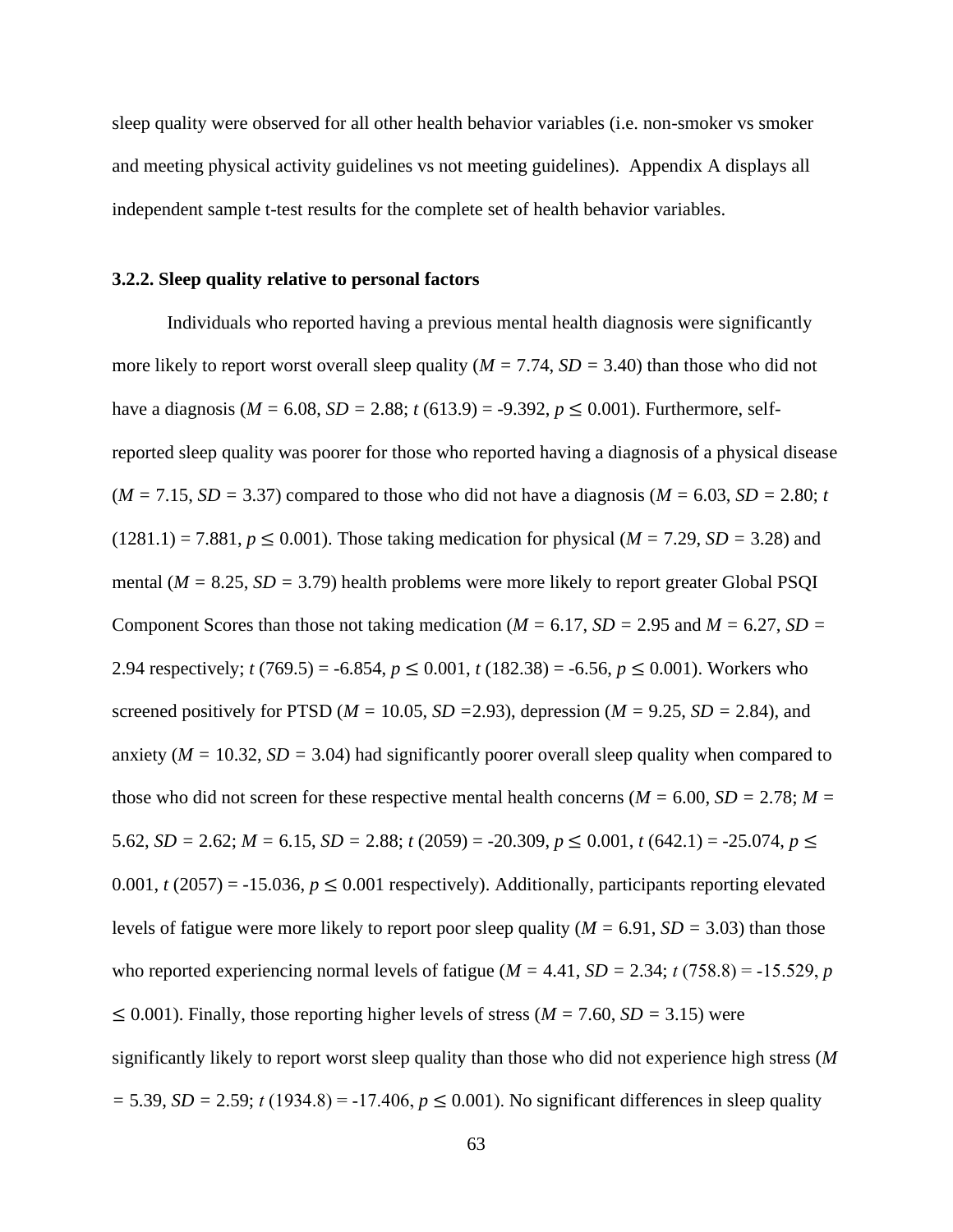were observed for all other personal factors (i.e. gender, education, marital status, and income). Appendix B lists all independent sample t-test results for the complete set of personal factors.

#### **3.2.3. Sleep quality relative to work-related factors**

Participants who reported working shifts other than days (afternoons, nights and rotating shifts) were significantly likely to report worst overall sleep quality (*M =* 6.73, *SD =* 3.00) than those who worked dayshift  $(M = 6.18, SD = 3.11; t(2115) = 4.043, p \le 0.001$ . As for personal burnout, participants who screened positively for personal, work, and colleague burnout (*M =* 8.70, *SD =* 2.97; *M =* 7.95, *SD =* 3.0; *M =* 7.73, *SD =* 3.10 respectively) were more likely to have worst self-reported sleep quality than those who did not screen positively for any kind of burnout (*M =* 5.53, *SD =* 2.62; *M =* 5.55, *SD =* 2.71; *M =* 6.10, *SD =* 2.97; *t* (984.1) = -22.821,  $p \le 0.001$ , *t* (1418.8) = -17.897,  $p \le 0.001$ , and *t* (2095) = -10.025,  $p \le 0.001$  respectively). Finally, individuals who reported having more effort than rewards in the workplace were significantly likely to report worst sleep quality (*M =* 7.44, *SD =* 3.07) than those who had more rewards than efforts ( $M = 5.70$ ,  $SD = 2.87$ ;  $t(1716.1) = -12.863$ ,  $p \le 0.001$ ). No significant differences in sleep quality were observed for all other work-related factors (i.e. salaried vs nonsalaried occupation, working underground or not, supervisor vs non-supervisors, and working overtime or not). Appendix C displays all independent sample t-test results for the complete set of work-related factors.

#### **3.2.4. Sleep quantity relative to health behaviors**

Independent sample t-test revealed that the sleep quantity for smokers ( $M = 5$  hr:56 min,  $SD = 1$  hr:04 min) was slightly but significantly shorter than for non-smokers ( $M = 6$  hr:07 min,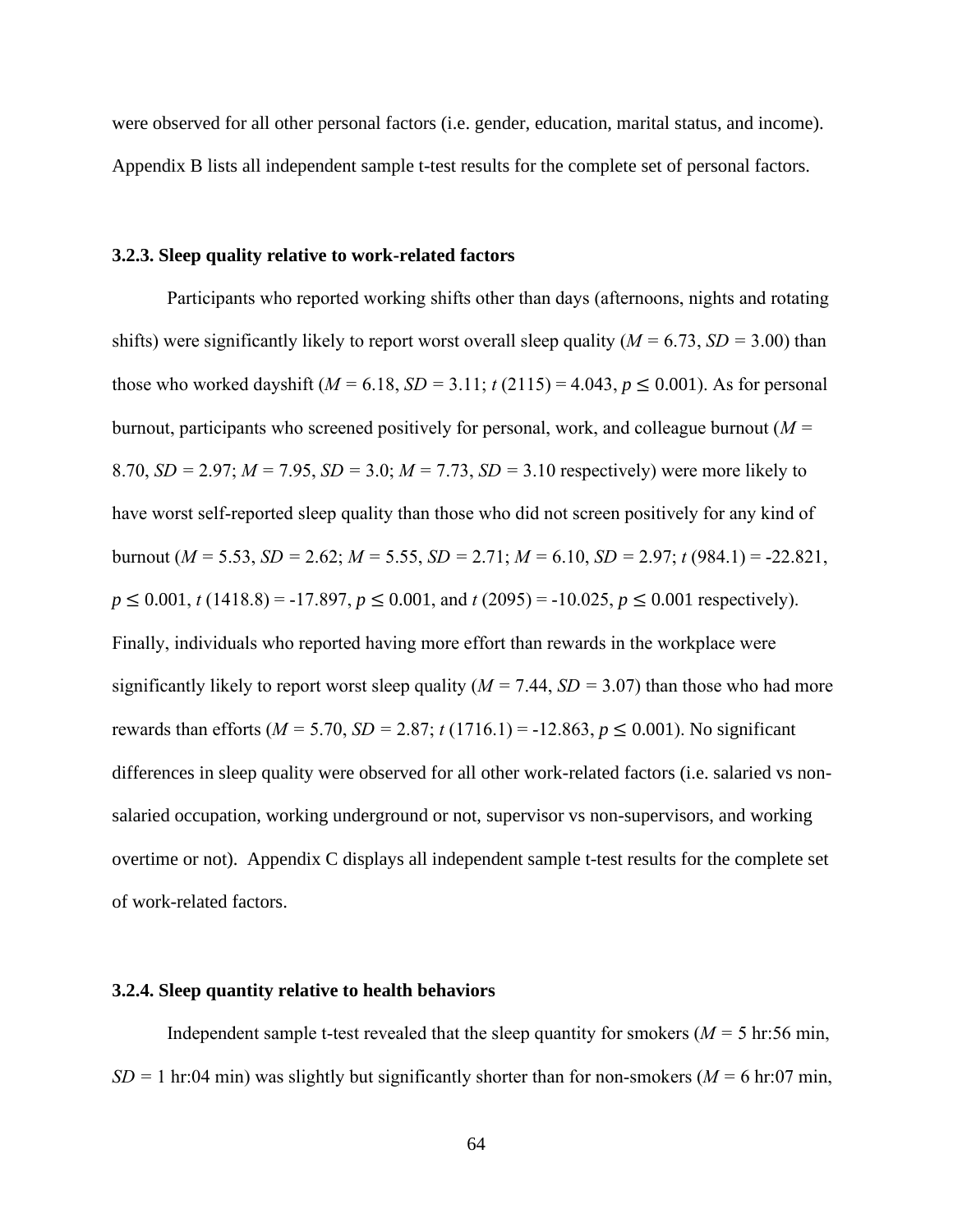*SD* = 1 hr:02 min) (*t* (2190) = 3.387,  $p \le 0.001$ ). Furthermore, those who engaged in hazardous alcohol behaviors ( $M = 5$  hr:58 min,  $SD = 1$  hr:04 min) were more likely to have a mildly shorter sleep duration than those who did not  $(M = 6 \text{ hr}:08 \text{ min}, SD = 1 \text{ hr}:02 \text{ min}; t(2019) =$ 3.066,  $p = 0.002$ ). Finally, participants who reported engaging in hazardous drug behavior ( $M =$ 5 hr:36 min, *SD =* 1 hr:03 min) were significantly likely to have significantly shorter sleep quantity than those who did not engage in such behavior (*M =* 6 hr:06 min, *SD =* 1 hr:03 min; *t*  $(1884) = 3.425, p \le 0.001$ ). Sleep quantity was not impacted by physical activity participation. Appendix D displays the results of the independent sample t-tests for all the health behaviors.

#### **3.2.5. Sleep quantity relative to personal factors**

Males (*M =* 6 hr:03 min, *SD =* 1 hr:02 min) were more likely to report shorter sleep durations than females ( $M = 6$  hr:17 min,  $SD = 1$  hr:12 min;  $t(286.6) = 2.838$ ,  $p = 0.005$ ). Participants who had high school and college education (*M =* 6 hr:02 min, *SD =* 1 hr:03 min) were significantly likely to have slightly shorter sleep durations than those with university education ( $M = 6$  hr:15 min,  $SD = 1$  hr:03 min;  $t(2207) = 4.293$ ,  $p \le 0.001$ ). Additionally, participants who reported never being diagnosed with a physical disease (*M =* 6 hr:00 min, *SD =* 1 hr:08 min) were more likely to report marginally shorter sleep durations than those with a diagnosis of some sort ( $M = 6$  hr:08 min,  $SD = 1$  hr:00 min;  $t(1435.3) = -2.710$ ,  $p = 0.007$ ). However, the opposite was observed in terms of being diagnosed with a mental health condition. In particular, participants who reported being diagnosed with a mental health condition ( $M = 6$ ) hr:00 min, *SD* = 1 hr:06 min) were significantly likely to report slightly shorter sleep durations when compared to those with no diagnosis ( $M = 6$  hr:06 min,  $SD = 1$  hr:02 min;  $t(2199) =$ 2.052,  $p = 0.040$ ). In regard to taking medication for physical health, those taking prescribed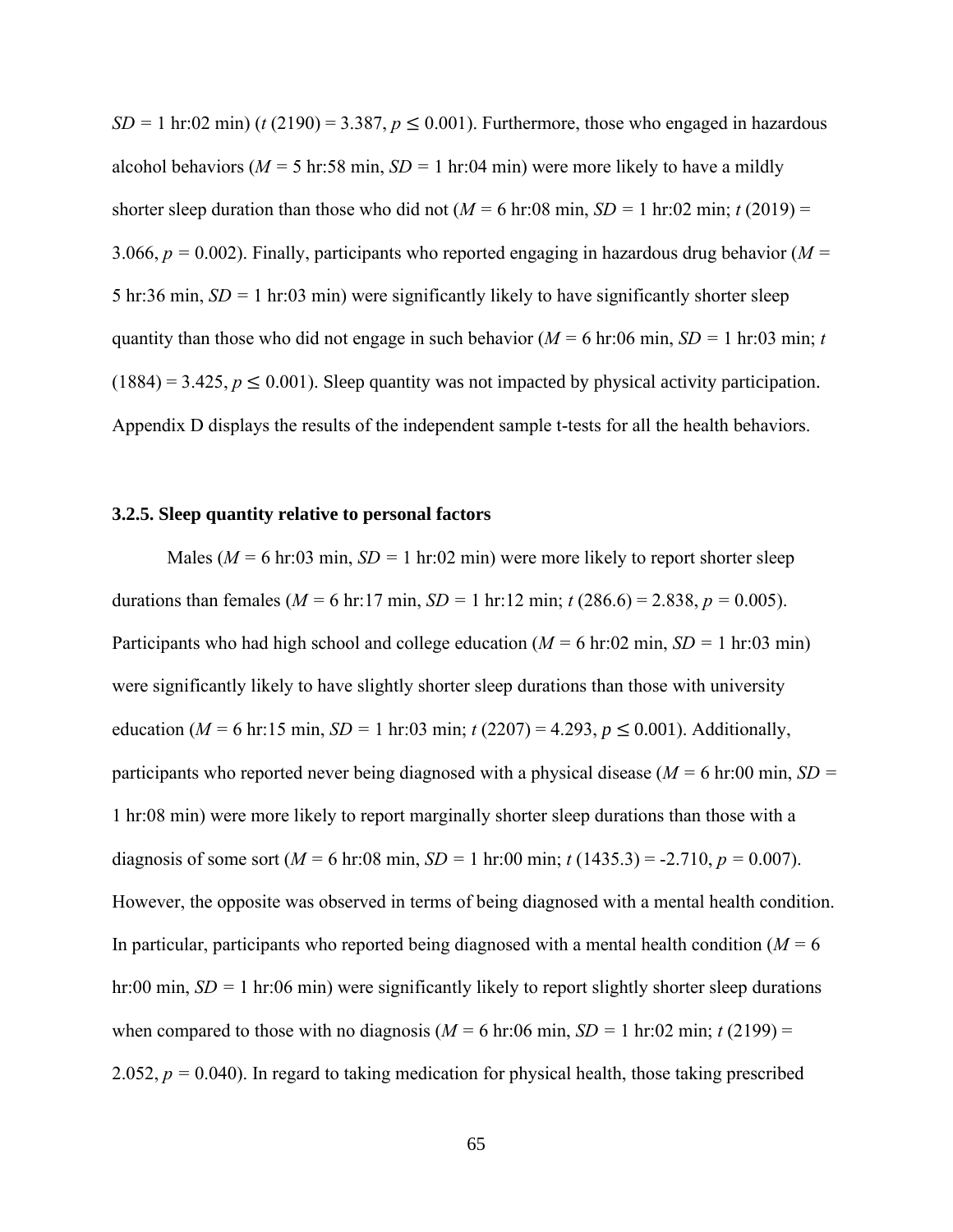medication (*M =* 5 hr:57 min, *SD =* 1 hr:05 min) were more likely to report shorter sleep durations compared to participants who did not take medication (*M =* 6 hr:06 min, *SD =* 1 hr:02 min;  $t(2199) = 2.940$ ,  $p = 0.003$ ). Additionally, participants who indicated experiencing difficulty paying their bills (*M =* 5 hr:52 min, *SD =* 1 hr:04 min) were more likely to have shorter sleep quantity than those with no difficulty ( $M = 6$  hr:11 min,  $SD = 1$  hr:02 min; *t* (2193)  $= 6.357, p \le 0.001$ ). Individuals who screened positively for PTSD ( $M = 5$  hr:32 min,  $SD = 1$ ) hr:04 min), depression (*M =* 5 hr:39 min, *SD =* 1 hr:04 min), and anxiety (*M =* 5 hr:36 min, *SD =* 1hr :08 min) were significantly likely to self-report shorter sleep durations compared to the participants who screened negatively for PTDS (*M =* 6 hr:09 min, *SD =* 1 hr:01 min), depression (*M =* 6 hr:12 min, *SD =* 1 hr:01 min), and anxiety (*M =* 6 hr:07 min, *SD =* 1 hr:00 min) (*t* (2123)  $= 8.432, p \le 0.001, t (643.2) = 9.310, p \le 0.001,$  and  $t (2129) = 5.118, p \le 0.001$  respectively). Those screening positively for elevated levels of fatigue (*M =* 6 hr:01 min, *SD =* 1 hr:02 min) were significantly more likely to self-report shorter sleep durations than those with normal levels of fatigue (*M =* 6 hr:20 min, *SD =* 1 hr:03 min; *t* (2171) = 5.552, *p* ≤ 0.001). Finally, participants with elevated levels of stress (*M =* 5 hr:54 min, *SD =* 1 hr:04 min) were more likely to report shorter sleep durations compared to those with stress levels below average (*M =* 6 hr:14 min, *SD* = 1 hr:00 min;  $t(2137) = 7.513$ ,  $p \le 0.001$ ).

Significant differences in sleep quantity between the BMI categories were observed [*F* (5,  $2159$ ) = 4.977,  $p \le 0.001$ ]. Post-hoc analyses (Tukey) confirmed participants in the overweight type I category were significantly likely to report shorter sleep durations (*M =* 5:57, *SD =* 1:02) when compared to those in the normal weight category  $(M = 6:12, SD = 1:04)$  ( $p = 0.006$ ).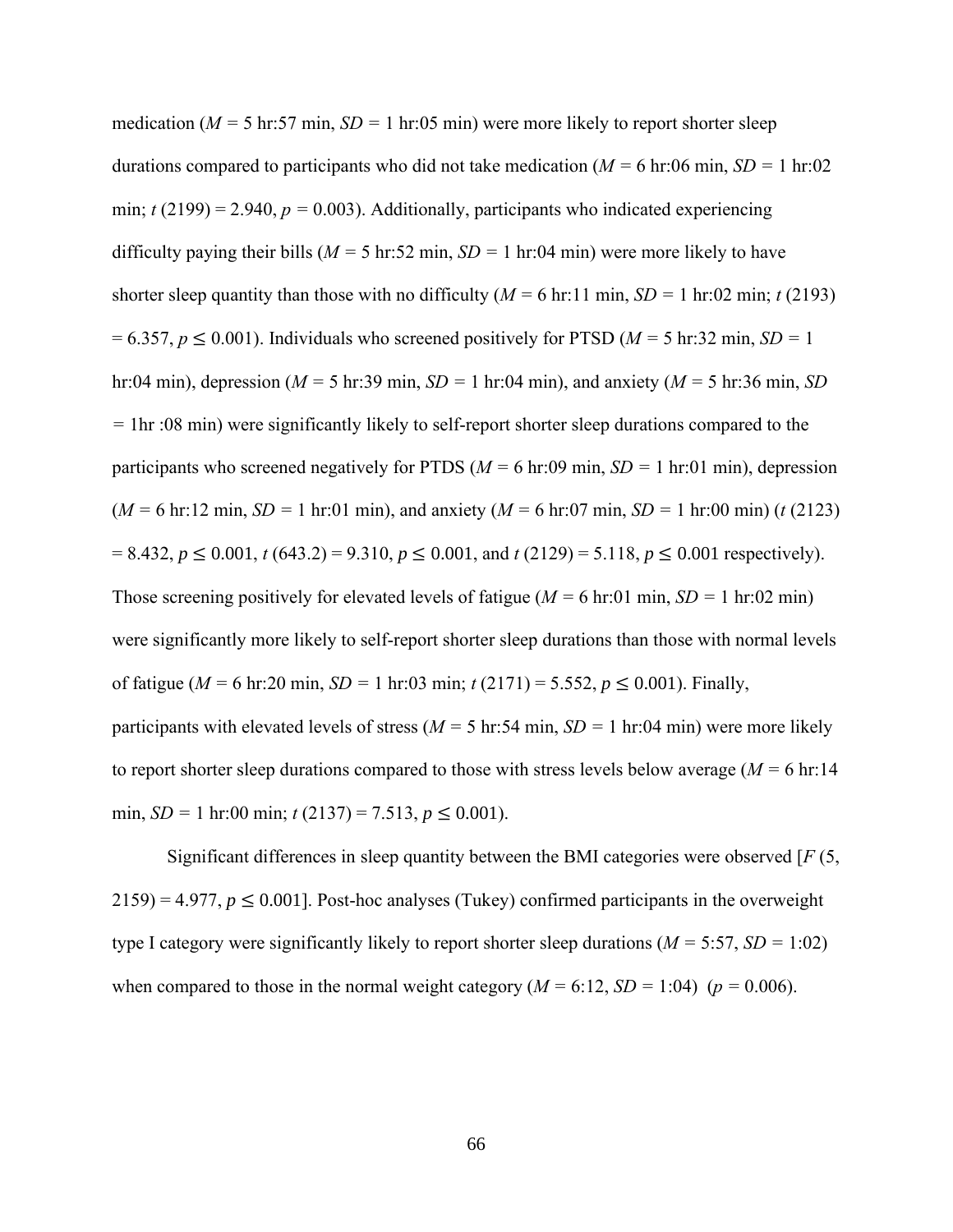No differences in sleep quantity were observed for all other personal factors (i.e. marital status, medication for mental health, income). Appendix E displays the results for all the personal factors independent sample t-test analyses.

#### **3.2.6. Sleep quantity relative to work-related factors**

Participants who reported working a non-salaried occupation (*M =* 6 hr:00 min, *SD =* 1 hr:02 min) were more likely to have shorter sleep quantity than those with salaried positions (*M =* 6 hr:12 min,  $SD = 1$  hr:03 min;  $t(2188) = 4.143$ ,  $p \le 0.001$ ). Individuals working shifts other than day shifts (i.e. afternoon and night shift) (*M =* 5 hr:52 min, *SD =* 1 hr :01 min) were significantly likely to report shorter sleep quantity than those who strictly worked days (*M =* 6 hr:14 min, *SD =* 1 hr:03 min; *t* (2200) = -7.963, *p* ≤ 0.001). Participants reporting personal (*M =* 5 hr:44 min,  $SD = 1$  hr:03 min), work-related ( $M = 5$  hr:48 min,  $SD = 1$  hr:03 min), and colleague-related burnout (*M =* 5 hr:54 min, *SD =* 1 hr:07 min) were more likely to report shorter sleep durations than those who did not screen positively for any type of burnout (personal  $M = 6$  hr:13 min, *SD =* 1 hr:01 min; work-related *M =* 6 hr:14 min, *SD =* 1 hr:00 min; colleague-related *M =* 6 hr:08 min, *SD* = 1 hr:02 min; *t* (2184) = 10.036,  $p \le 0.001$ , *t* (2150) = 9.598,  $p \le 0.001$ , and *t* (651.5)  $= 3.790, p \le 0.001$  respectively). Additionally, the participants who reported experiencing more effort than rewards at work (*M =* 5 hr:54 min, *SD =* 1 hr:03 min) were significantly likely to report shorter sleep quantities than those who had more rewards than efforts in the workplace (*M =* 6 hr:13 min, *SD =* 1 hr:02 min; *t* (2098) = 6.945, *p* ≤ 0.001). Finally, those who worked overtime ( $M = 6$  hr:02 min,  $SD = 1$  hr:02 min) were more likely to report slightly shorter sleep durations than those who did not work overtime ( $M = 6$  hr:11 min,  $SD = 1$  hr:05 min;  $t(2203) =$ 3.171,  $p = 0.002$ ). No differences in sleep quantity were observed for the remainder of the work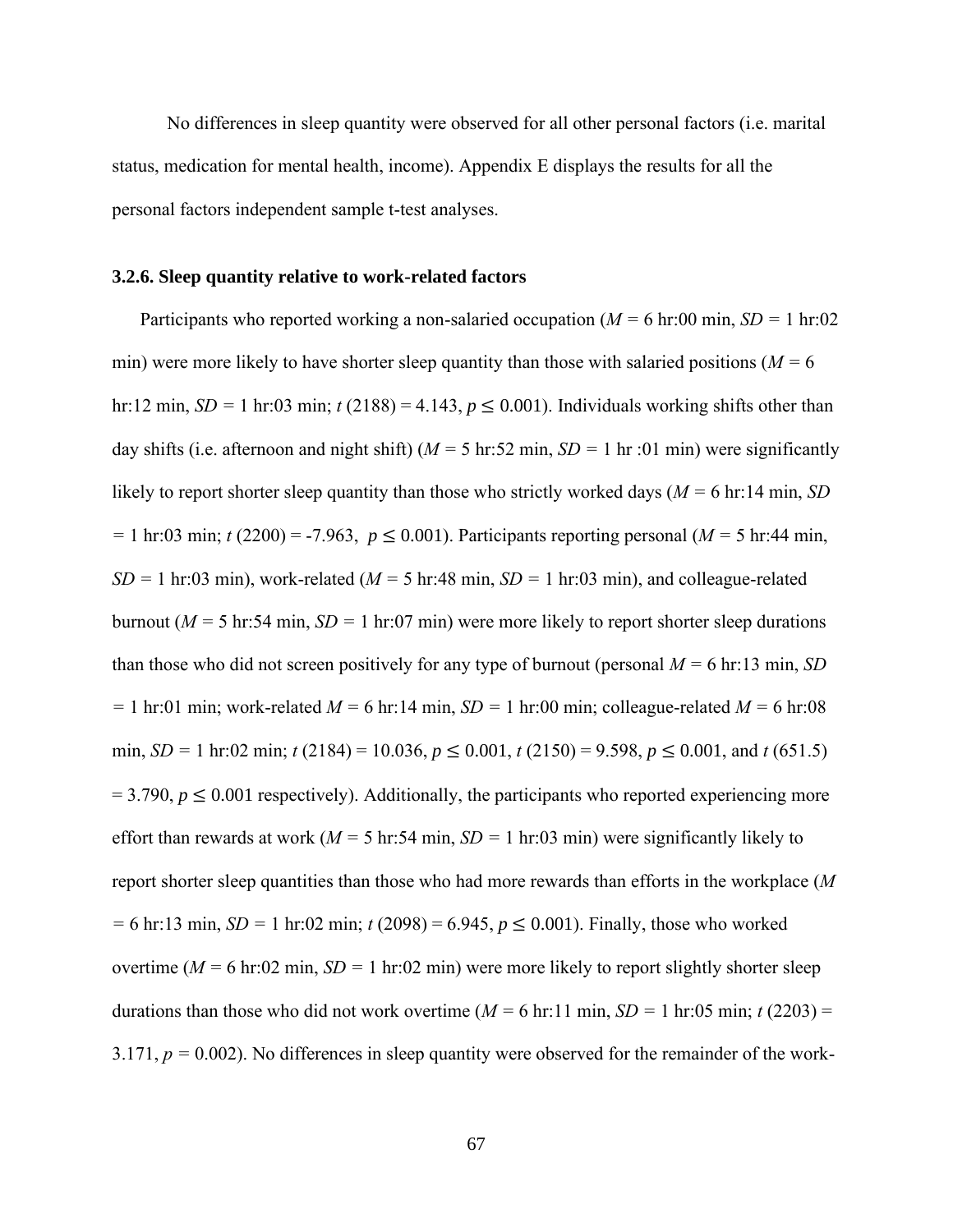related factors (i.e. worksite, underground work, and supervisor). See Appendix F for the independent sample t-test results for all of the work-related factors.

## **3.3. Third Research Question – Which health behaviors, personal factors or work-related factors can best predict poor measures of sleep quality?**

Multiple regression analysis was used to test which health behaviors, personal factors, and work-related factors best predicted sleep quality. The results of the regression analysis indicated that seven predictors explained 37.1% of the variance  $(R^2 = 0.371, F(7, 1572) =$ 131.78,  $p \leq 0.001$ ). More specifically, it was found that symptoms of depression significantly predicted sleep quality ( $\beta = 1.75$ ,  $p \le 0.001$ ), as did personal burnout ( $\beta = 1.46$ ,  $p \le 0.001$ ), fatigue (*β* = 1.46, *p* ≤ 0.001), PTSD (*β* = 1.67, *p* ≤ 0.001), shiftwork (*β* = -0.63, *p* ≤ 0.001), diagnosis of a chronic disease ( $\beta$  = 0.55,  $p \le 0.001$ ) and hazardous drug use ( $\beta$  = 1.03,  $p =$ 0.008). An assessment of collinearity between these predictor variables was conducted and the results are presented in Table 5. Both tolerance and the variance inflation factor (VIF) were verified to estimate multicollinearity in the regression model. Tolerance levels > 0.1 and VIF levels <10 were deemed to be within acceptable ranges. Based on these parameters, it was concluded that the variables in our model uniquely contribute to predicting poor sleep quality in our participant pool.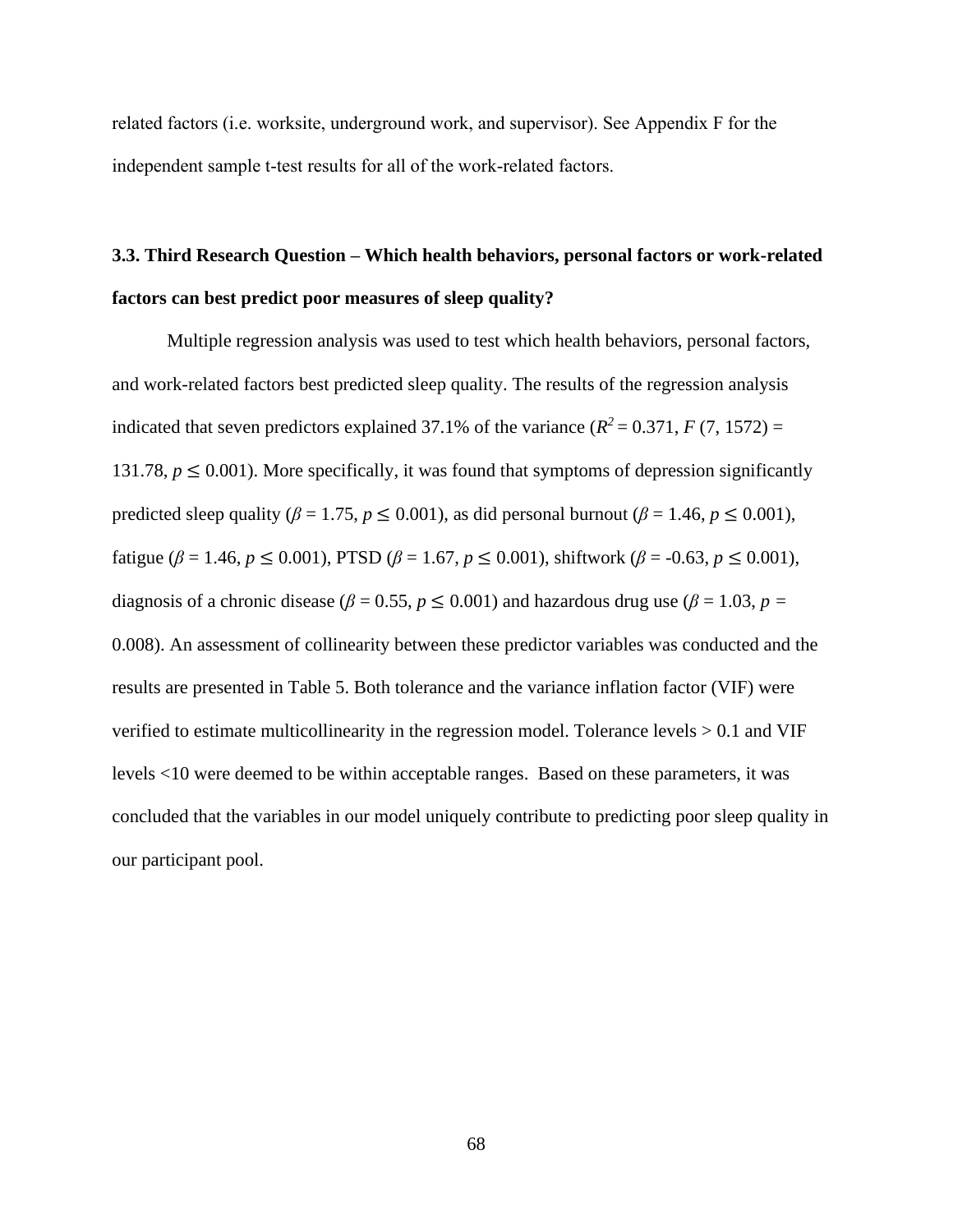| <b>Model Variables</b>           | <b>Tolerance</b> | VIF   |
|----------------------------------|------------------|-------|
| <b>Beck Depression Inventory</b> | 0.580            | 1.724 |
| Burnout – Personal               | 0.649            | 1.542 |
| Fatigue                          | 0.928            | 1.078 |
| <b>PTSD</b>                      | 0.721            | 1.387 |
| Shiftwork                        | 0.987            | 1.014 |
| Diagnosis of Chronic Disease     | 0.974            | 1.026 |
| DAST-20                          | 0.985            | 1.015 |

Table 5. *Multicollinearity output of Regression Model for Question 3: Which health behaviors, personal factors or work-related factors can best predict poor measures of sleep quality?*

## **3.4. First Hypothesis - Dayshift workers will have better overall sleep quality and quantity when compared to workers in other shifts**

There was a significant difference in the Global mPSQI Scores in dayshift workers (*M =* 6.18, *SD* = 3.11) and other shift type workers (*M* = 6.73, *SD* = 3.00); *t* (2115) = 4.043,  $p \le$ 0.001). Although the average Global mPSQI Component Score for dayshift workers was still above the acceptable cut off point of 4, they still had a better overall sleep quality than those working in other types of shifts. Additionally, there was a significant difference in the sleep duration in dayshift workers (*M =* 6 hr:14min, *SD =* 1 hr:03min) and other shift type workers (*M =* 5hr:53min, *SD =* 1hr:01min); *t* (2200) = -7.963, *p* ≤ 0.001. Although dayshift workers slept on average 1 hour 45 min less than the recommended 8 hours of sleep per night, they still slept on average 21 minutes longer than other shift type workers.

## **3.5. Second Hypothesis - Underground workers with high physical demands will be more likely to experience poor sleep quality than surface workers with high physical demands**

A 2x3 multivariate analysis of variance was performed on two independent variables: work underground (2 levels, yes or no) and the level of physical demand (low, moderate and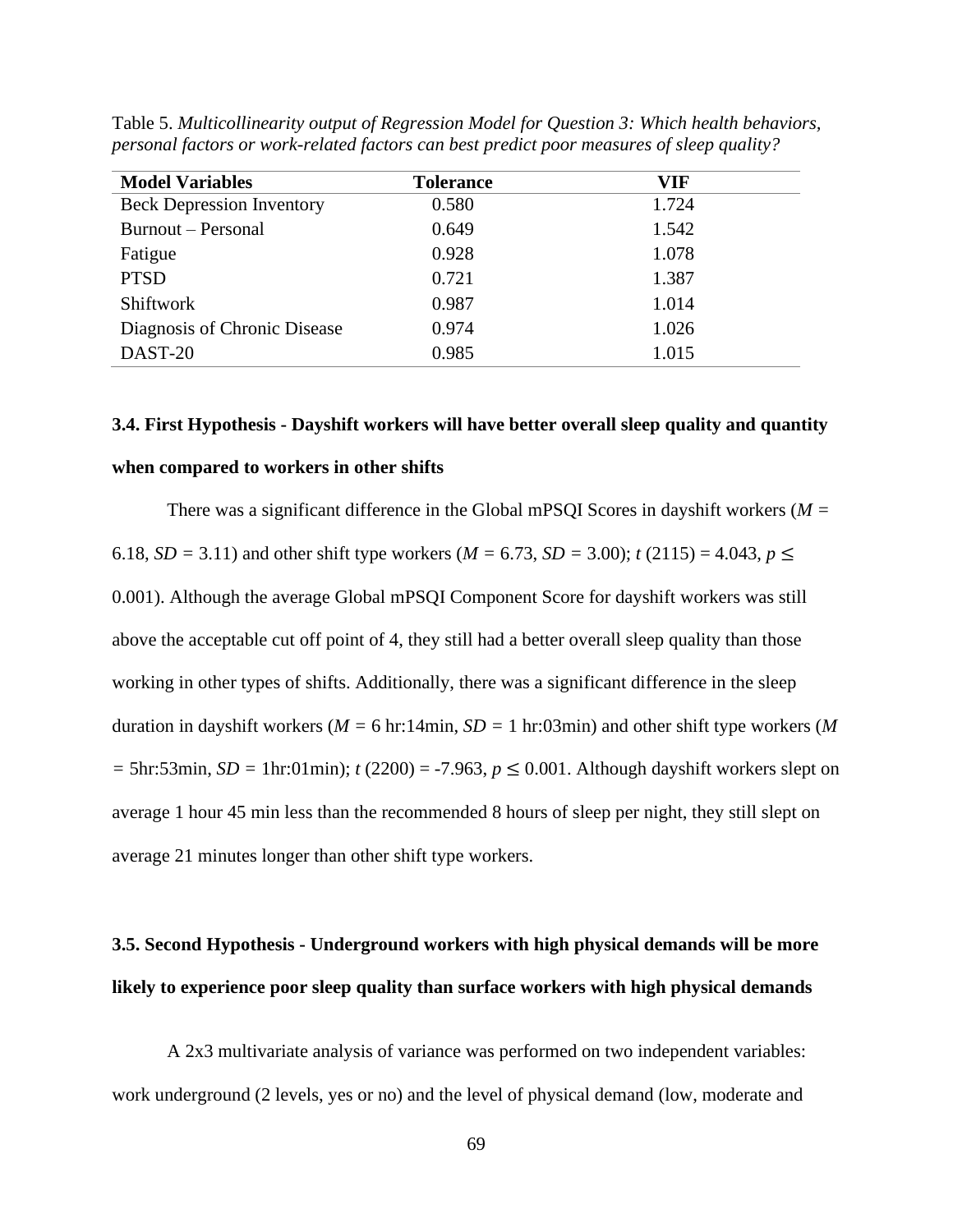high stress levels). The dependent variable was the Global mPSQI Component Score. There was a significant main effect of physical demands variable  $[F_{(2,1308)} = 8.94, p \le 0.000 \eta_2 = 0.013]$ (see Figure 3). Post-hoc comparisons show that workers exposed to high physical demands had higher levels of poor sleep quality (*M =* 5.80, *SD =* 0.11) than those exposed to moderate (*M =* 5.38,  $SD = 0.13$ ) and low levels of demands ( $M = 5.10$ ,  $SD = 0.13$ ). Furthermore, there was a significant interaction effect of physical demand levels and work location (i.e. underground vs above ground)  $[F_{(2,1308)} = 3.83, p = 0.022 \eta_{2} = 0.006]$  (Figure 3). Post-hoc Tukey comparison shows that at low levels of physical demands, above ground workers have better sleep quality than underground workers whereas for moderate and high levels of demands, above ground workers reported worse sleep quality than underground employees.



*Figure 3.* The effect of working above ground versus underground and level of physical demand on Global mPSQI Component Scores.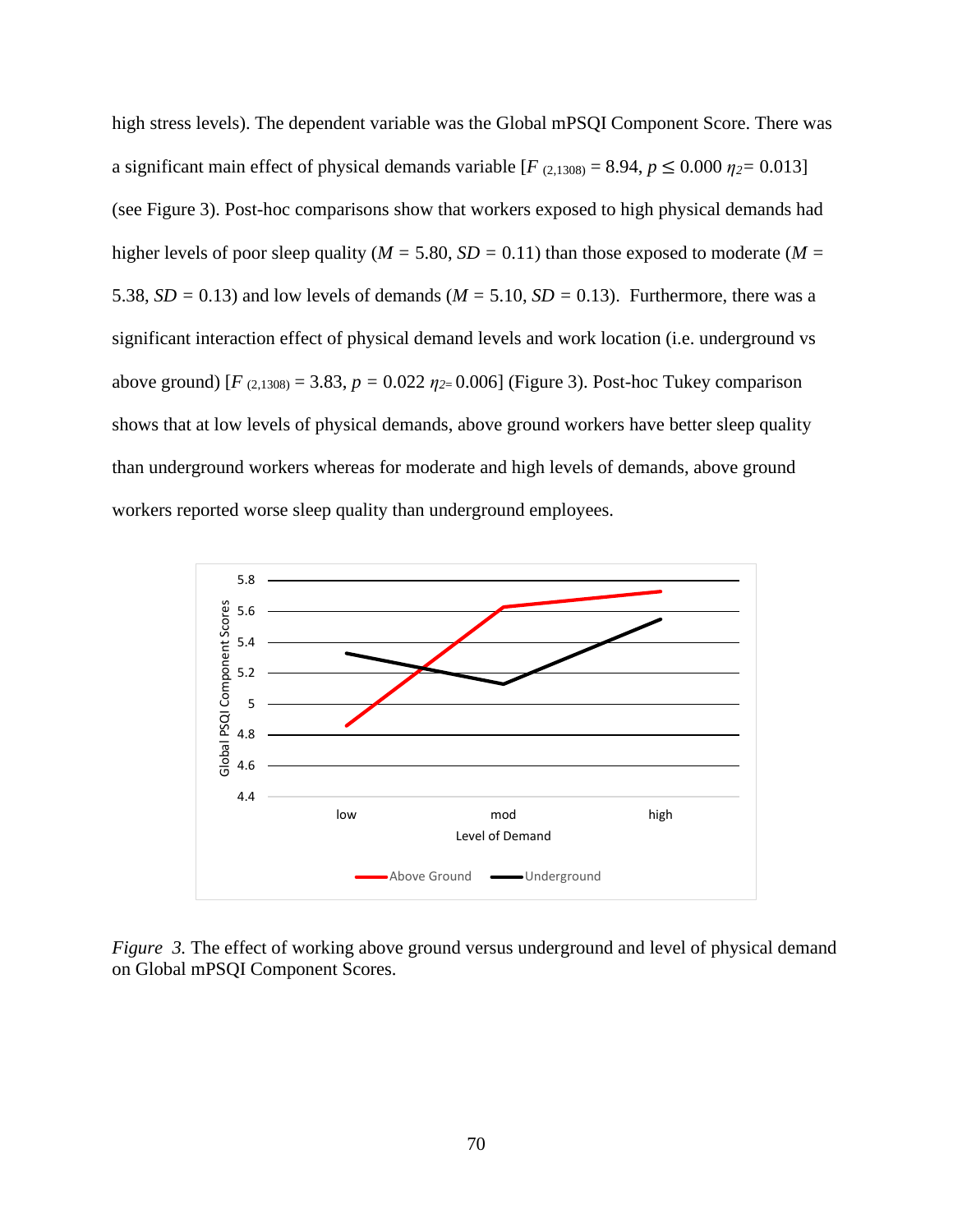**3.6. Third Hypothesis - Individuals reporting poor sleep quality will also report higher levels of stress, and will also screen positively for personal, work and colleague-related burnout**

There was a significant difference in the levels of stress between participants reporting good sleep quality (PSS score *M =* 19.07, *SD =* 6.70) compared to those reporting poor sleep quality (PSS score  $M = 24.84$ ,  $SD = 7.47$ ). Individuals with poor sleep quality were more likely to report higher levels of stress when compared to those with good sleep quality  $(t (2063) =$  $-16.31, p \leq 0.001$ ). For personal burnout, individuals reporting poor sleep had higher burnout scores (CBI score  $M = 41.91$ ,  $SD = 19.84$ ) compared to good sleepers (CBI score  $M = 21.78$ , *SD*  $=$  15.11; *t* (1472.34) = -25.21,  $p \le 0.001$ ). As for work related burnout, poor sleepers had higher levels of burnout (CBI score *M =* 46.38, *SD =* 19.78) compared to good sleepers (CBI score *M =* 29.77, *SD =* 17.40; *t* (1265.57) = -18.96, *p* ≤ 0.001). Finally, for colleague related burnout, poor sleepers had greater levels of burnout (CBI score M = 29.92, *SD =* 24.77) compared to good sleepers (CBI score  $M = 17.57$ ,  $SD = 20.56$ ;  $t(2095) = -10.86$ ,  $p \le 0.001$ ).

# **3.7. Fourth Hypothesis - Work-related factors such as poor job satisfaction, high mental demands, afternoon and nightshifts, and the physical work environment will be the greatest work-related predictors of poor sleep quality**

Multiple regression analysis was used to test which work-related factors best predict sleep quality. The analysis revealed that six predictors explained 26.7% of the variance  $(R^2 =$ 0.267, *F* (6, 1907) = 116.54,  $p \le 0.001$ ). In particular, personal burnout ( $\beta$  = 2.47,  $p \le 0.001$ ), work-related burnout ( $\beta = 0.772$ ,  $p \le 0.001$ ), low job satisfaction ( $\beta = -0.599$ ,  $p \le 0.001$ ), commute to work ( $\beta$  = 0.584,  $p \le 0.001$ ), shift work ( $\beta$  = -0.469,  $p \le 0.001$ ), and colleague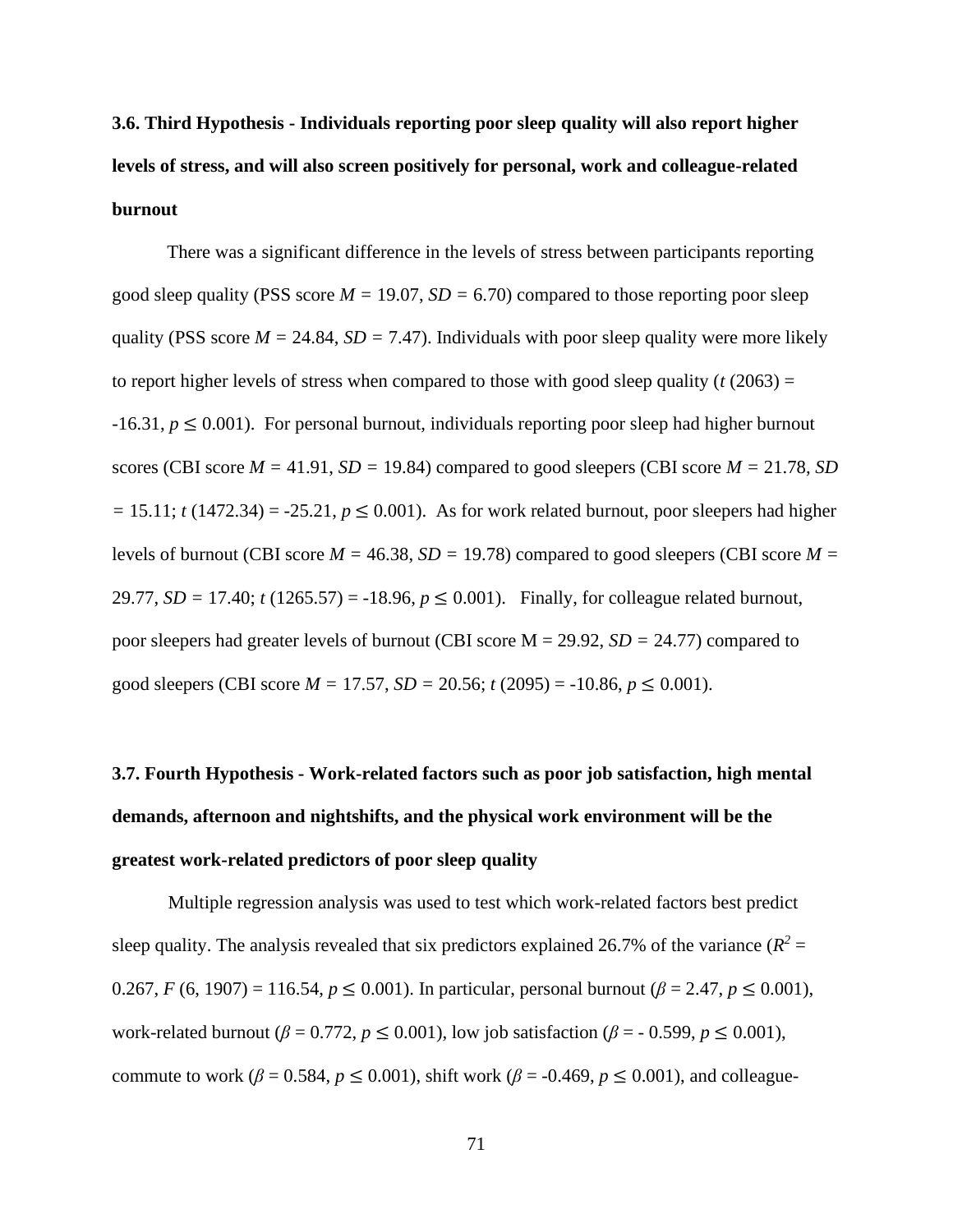related burnout ( $\beta$  = 0.468,  $p \le 0.001$ ) significantly predicted sleep quality. The stressful work environment and high mental demands variables did not specifically emerge as significant predictors of sleep quality (See Table 6 for the results of the multicollinearity output). The results do not indicate multicollinearity between the variables as each are respectively above 0.1 (tolerance) and below 10 (VIF).

Table 6. *Multicollinearity Output of Regression Model for fourth hypothesis: Work-related factors such as poor job satisfaction, high mental demands, afternoon and nightshifts, and the physical work environment will be the greatest work-related predictors of poor sleep quality*

| <b>Model Variables</b>  | <b>Tolerance</b> | VIF   |
|-------------------------|------------------|-------|
| Burnout – Personal      | 0.729            | 1.371 |
| Burnout – Work-related  | 0.640            | 1.564 |
| <b>Job Satisfaction</b> | 0.794            | 1.259 |
| Commute to work         | 0.978            | 1.023 |
| <b>Shiftwork</b>        | 0.963            | 1.039 |
| Burnout – Colleague     | 0.870            | 1.149 |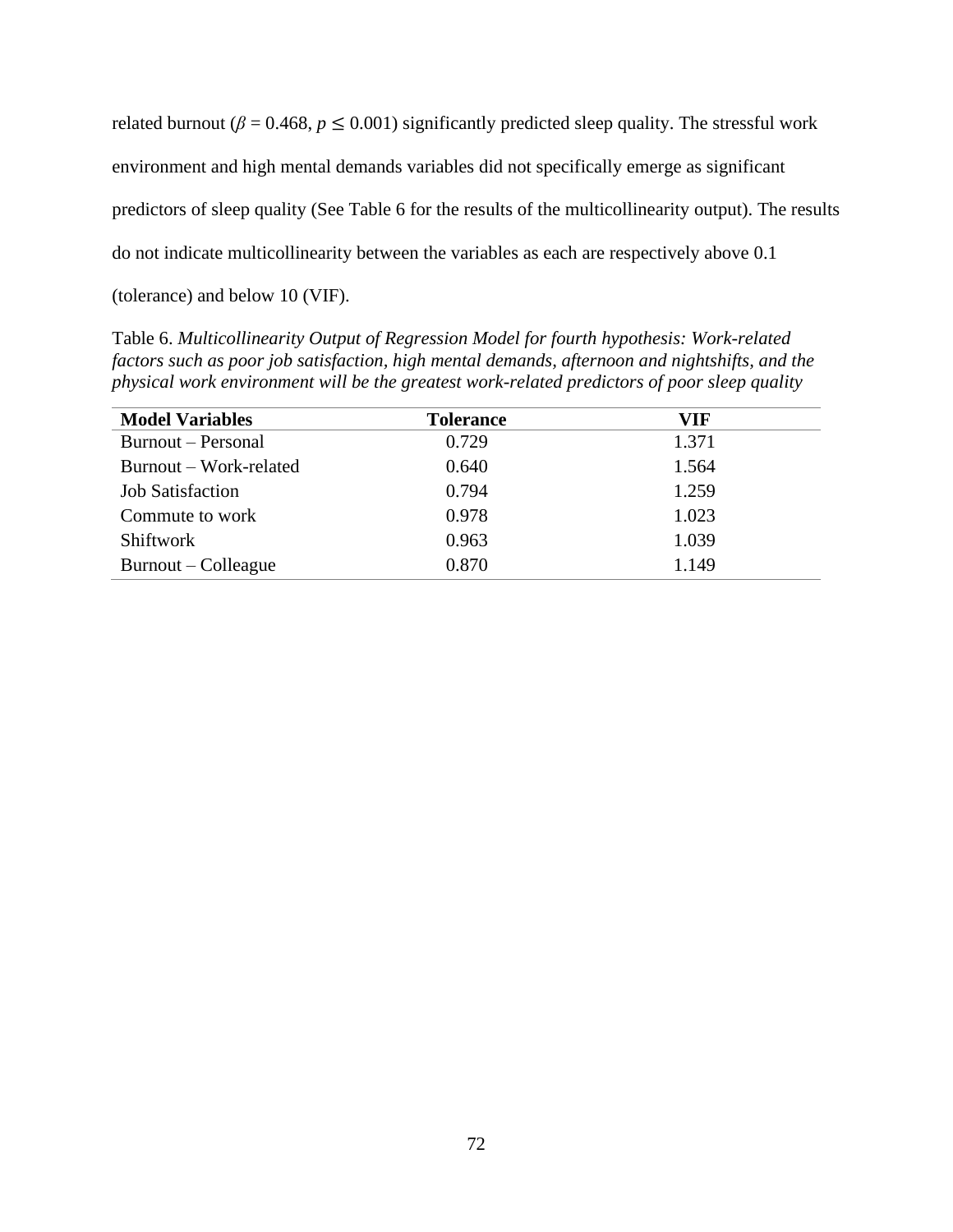### **CHAPTER 4: DISCUSSION**

In the current study, the sleep quality of workers in the mining industry, which is a component of the personal health resources, was investigated because sleep quality is thought to significantly impact the safety and health of workers. The purpose of the study was to describe the sleep profile of workers within this industry, to compare the sleep profile of workers relative to a number of health, personal and work-related variables and to determine the variables that can best predict sleep quality.

The main findings of the study are that more than 84% of workers report poor sleep quality, that most workers sleep less than the recommended 7 to 8 hours per night, that dayshift workers report better sleep quality compared to other shift type workers, that workers reporting higher levels of stress have poorer sleep, and that aboveground workers reporting moderate to high levels of physical stress also report poorer sleep compared to underground workers. Furthermore, variables such as depression, personal burnout, fatigue, PTSD, shiftwork, diagnosis of a chronic disease and hazardous drug use were found to be significant predictors of poor sleep quality. Additionally, when only considering the work-related factors, commute to work, and low job satisfaction were also found to predict poor sleep quality but were not significant predictors when all variables were considered in the regression model. In the next paragraphs, these findings will be further discussed and contextualized.

In the current investigation, the average overall sleep quality of our participant pool of over 2000 workers was 6.4 (mPSQI score). This finding is in line with that reported in another study of 19 workers from the mining industry (Legault et al., 2017). The average PSQI score in that study was 6.3. In terms of sleep duration, our finding that most workers sleep less than the recommended 7 to 8 hours per night is unsurprising and supports current trends reported in the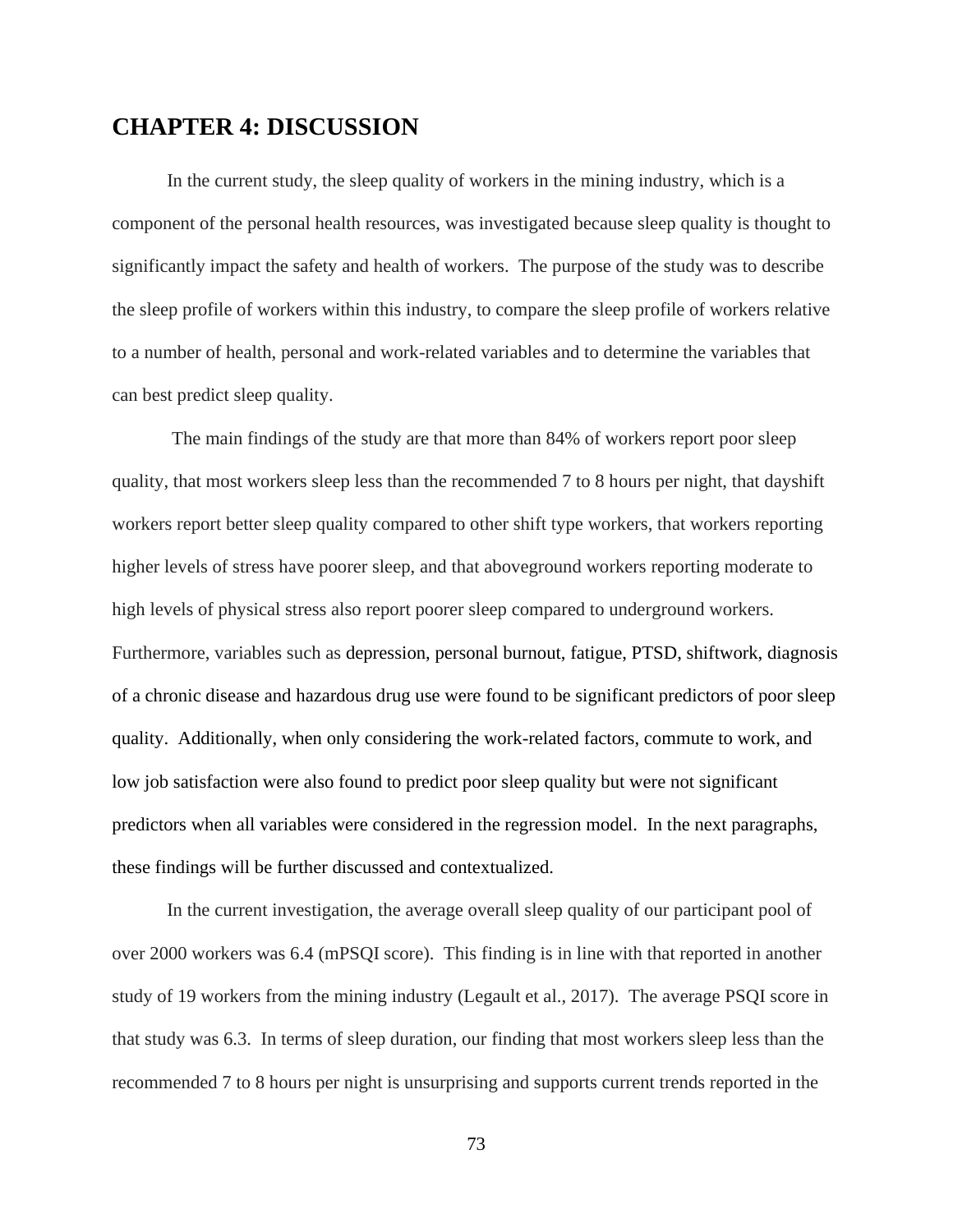literature for other occupations such as wildland firefighters (McGillis et al., 2017), nurses (Zhang, Punnett, McEnany & Gore, 2016), and police officers (Charles, Burchfiel, Fekedulgen, Bila, Hartley, Slaven, Mnatsakanova & Violanti, 2007). Chronic poor sleep and sleep deprivation is a potential concern for the health and safety of mine workers many of whom operate equipment and perform tasks requiring focus and attention.

In our current study, we found that workers, who engaged in excessive alcohol intake, had hazardous drug behaviors and who smoked reported poorer sleep profiles than workers who did not engage in such behaviors. These findings are in line with many studies in the literature. For instance, Hartwell and colleagues (2015) found that participants with increased alcohol dependence were more likely to report symptoms of insomnia. In addition, alcohol is known to influence sleep architecture and can lead to workers feeling fatigued. Although some individuals may report feeling rested the day following excessive alcohol intake, sleep measurements indicate otherwise (Stein & Friedmann, 2006). As it relates specifically to the mining industry, our data linking poor sleep quality to problematic alcohol intake is of particular concern as there is evidence suggesting that the prevalence of alcohol-related problems in this particular workplace is elevated (Lennings et al., 1997; Macdonald & Well, 1996; Violanti et al., 2011; du Plessis et al., 2013, Tynan et al., 2017). For instance, alcohol use was found to be within the risky or hazardous levels for approximately 63% of the participants from a study in the coal mining industry (Tynan et al., 2017). The multivariate analysis revealed that several health behaviors (illicit drug use and smoking) and personal factors (age, gender and psychological distress) were associated with alcohol use (Tynan et al., 2017). In comparison, our researchers have found that 22.9% of participants in our study engage in risky alcohol consumption (Larivière, Kerekes, Lessel, Smith, Sinclair, Tiszberger & Leduc, 2018).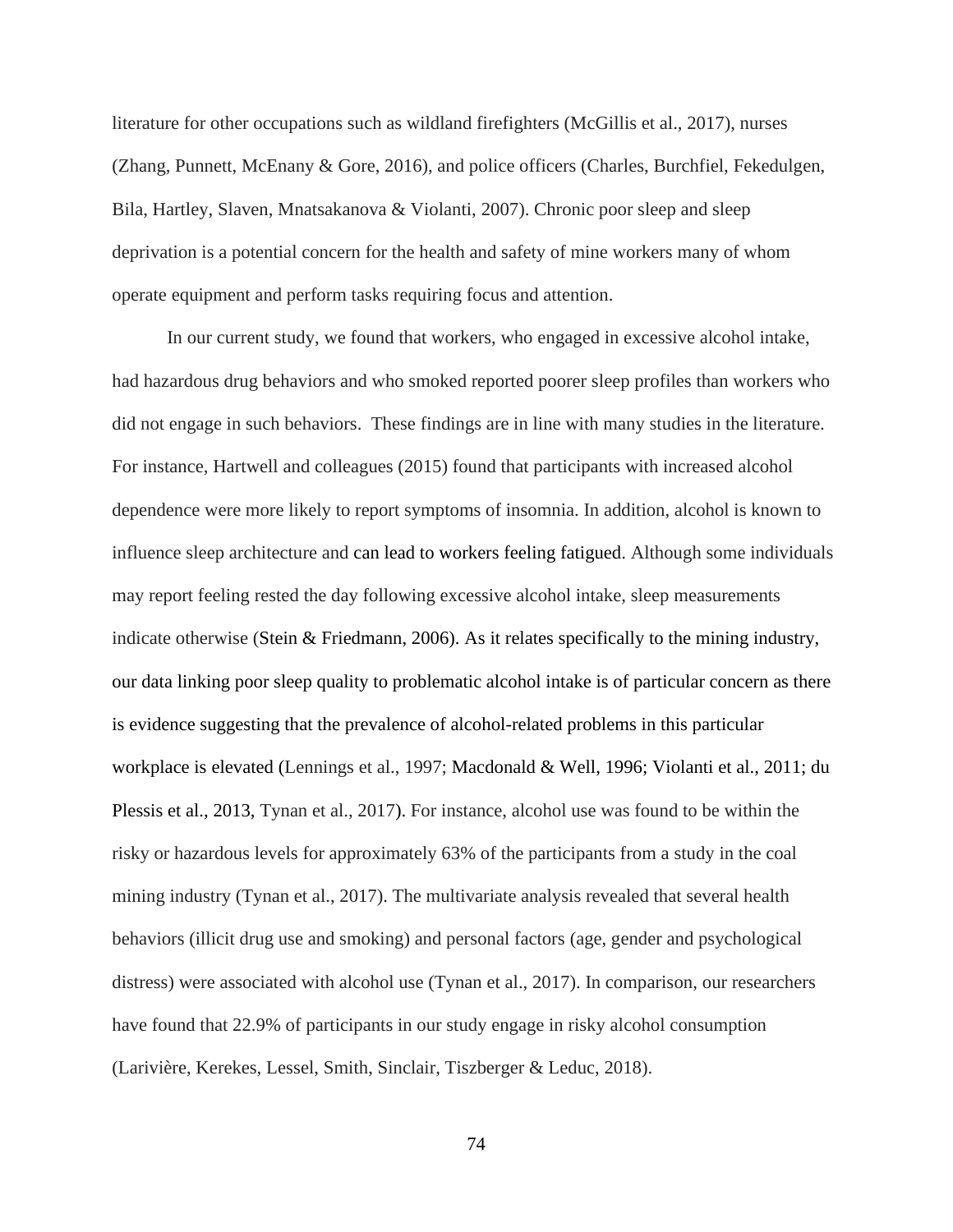The relationship between illicit and recreational drug use and poor sleep quality and quantity is well established (Simou, Britton & Leonardi-Bee, 2018; Hsu, Chiu, Chang, Chang & Lane, 2019). Different drugs such as opioids, cannabis and cocaine have various effects on sleep architecture, but commonly they seem to increase sleep disturbances therefore influencing the perception of overall poor sleep quality (Schierenbeck et al., 2008; Hassamal et al., 2016). Previous studies suggest there are differences between the sleep architecture of smokers and nonsmokers (Zhang et al., 2006; Zhang et al., 2007). Specifically, smokers were more likely to have increased sleep latency, decreased TST, extended REM-sleep latency, decreased SWS and reduced sleep efficiency when compared to non-smokers (Zhang et al., 2006). Smoking and excessive alcohol consumption can also increase the risk of sleep apnea (Krishnan, Dixon-Williams & Thorton, 2014). Collectively, hazardous alcohol and drug use as well as smoking result in worst sleep profiles of workers in the mining industry, which can potentially hinder focus and attention and impact the health and safety of workers.

Our results indicate that 86.2% of workers reported meeting the CSEP guidelines of 150 minutes of moderate-to-vigorous exercise per week, which is a much greater level than what is reported in Canada for adults. The most recent available data indicates that only 16% of adults between the ages of 18 and 79 meet that CSEP guideline (Clarke, Jannssen, Tremblay, 2019). It is unclear whether workers distinguished between leisurely physical activity and the physical activity that is completed from performing tasks at work. Our data suggest there is no difference in sleep quality between mine workers that meet the physical activity guideline versus those that do not. However, this does not go against the notion that regular physical activity is regarded as being beneficial for good sleep. Accordingly, the promotion of regular physical activity within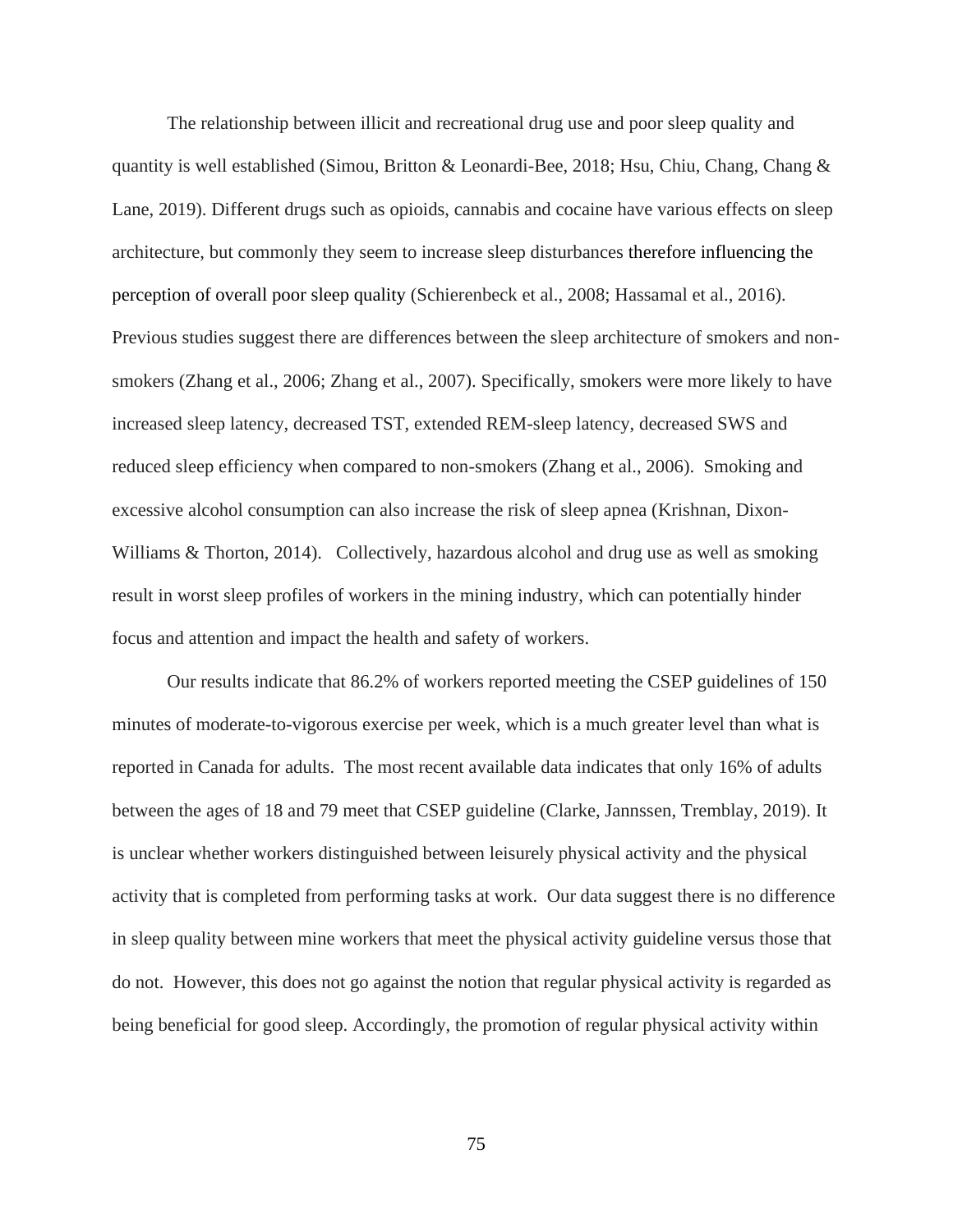this workforce is highly recommended given its widespread positive impact on overall wellbeing including sleep quality.

Workers with unhealthy body composition reported worst sleep quality in our study. These two variables have a bidirectional relationship meaning that poor sleepers may be at greater risk of developing unhealthy body composition and those with poor body composition (i.e. obese) tend to have worst sleep quality (Westerterp-Plantenga, 2016). In a longitudinal study, Taheri and colleagues (2004) found a significant U shape relationship between the amount of total time slept and individuals' average BMI's. Individuals that slept 6 hours or less or more than 9 hrs had higher BMI's than individuals that slept on average 7.7 hours per night, which is well within the recommended 7 to 8 hours per night from the National Sleep Foundation (Hirshkowitz et al, 2015). Ultimately, this is explained by the circadian rhythm that is synchronized on 7-8 hours of sleep (Taheri et al., 2004).

 Participants taking medication for mental and physical health concerns were found to have lower sleep quality than those not taking medication. It is possible that poor sleep is a side effect of the medication or could be related to the condition for which medication has been prescribed. We did observe that participants diagnosed with a chronic health concern such as diabetes and high blood pressure or diagnosed with mental health concerns such as depression, anxiety, PTSD and stress reported worst sleep quality than participants who did not meet criteria for such diagnoses. There is a well-established relationship between all of the mental health concerns listed above and poor sleep quality (Buysse, Reynolds, Mond, Berman & Kupfer, 1989; Thase, 2006; Babson, Blonigen Boden, Drescher & Bonn-Miller, 2012; Pires Tufik & Andersen, 2015). Poor sleep quality may be a symptom of these mental health concerns but could also trigger or worsen these mental health problems. For example, prolonged stress increases cortisol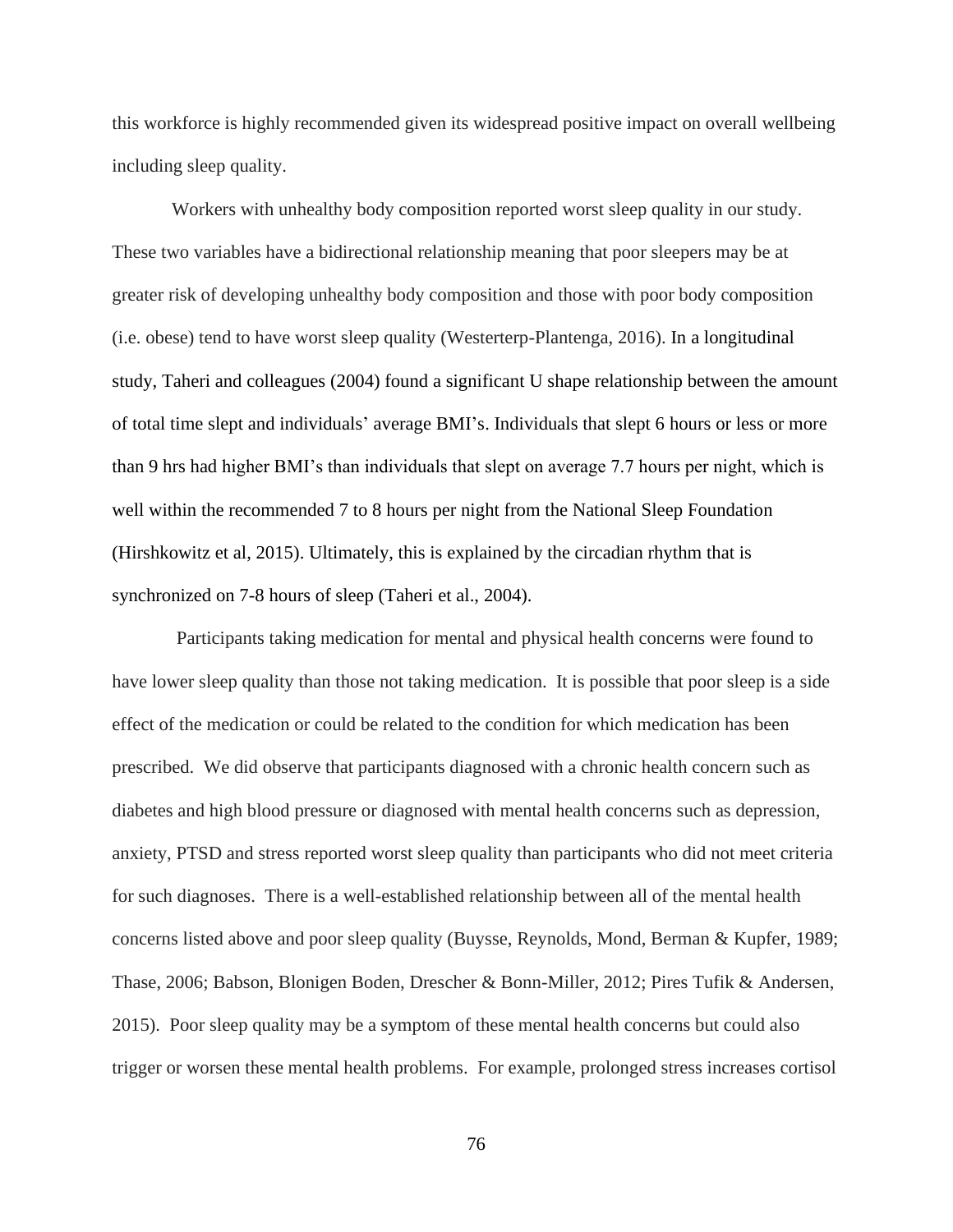secretion, which in turn hinders the secretion of important neurotransmitters such as serotonin, melatonin and histamine, that play a crucial role in sleep onset and maintenance but that are also implicated in mental illness (Van Reeth et al., 2000; Fortunato & Harsh, 2006; Lin, Liao, Chen & Fan, 2014).

We hypothesized that participants who reported poor sleep quality would be more likely to report higher levels of stress as well as screen positively for personal, work and colleaguerelated burnout (discussed below). The results do in fact support our hypothesis. Participants with higher perceived stress levels reported poorer sleep quality than those with lower levels of perceived stress, which conforms with existing literature. For instance, female police officers who perceived high levels of stress were 4 times more likely to report poor sleep quality (*OR =* 3.72; 95% *CI =* 1.14 – 12.13) compared to other female police officers with lower stress levels (Charles et al., 2011). Furthermore, male counterparts with high levels of perceived stress were 6 times more likely to experience poor sleep quality ( $OR = 5.94$ ;  $95\% CI = 2.50 - 14.13$ ) compared to those with lower stress levels (Charles et al., 2011). In the context of the mining industry, there are a variety of potential sources of stress. For example, a study by Green, Jones, Sun & Neitzel (2015) suggests that elevated noise in the mining industry is associated with increased cortisol levels, a marker of stress. Stress can also result from work-family imbalance, job insecurity, the physical environment, or the overall safety of the work environment (McPheran & De Leo, 2014; Smit, Beer & Pienarr, 2016; Dennie, Larivière, Kerekes, Eger, Tiszberger, Dignard, Nowrouzi-Kia, Smith, Schutt, Lessel, Larivière, 2018).

Poor sleep quality in mine workers was significantly associated with high levels of burnout for all three subcategories (personal, work and colleague), which follows the trends observed in the literature. The relationship between disturbed sleep and occupational burnout in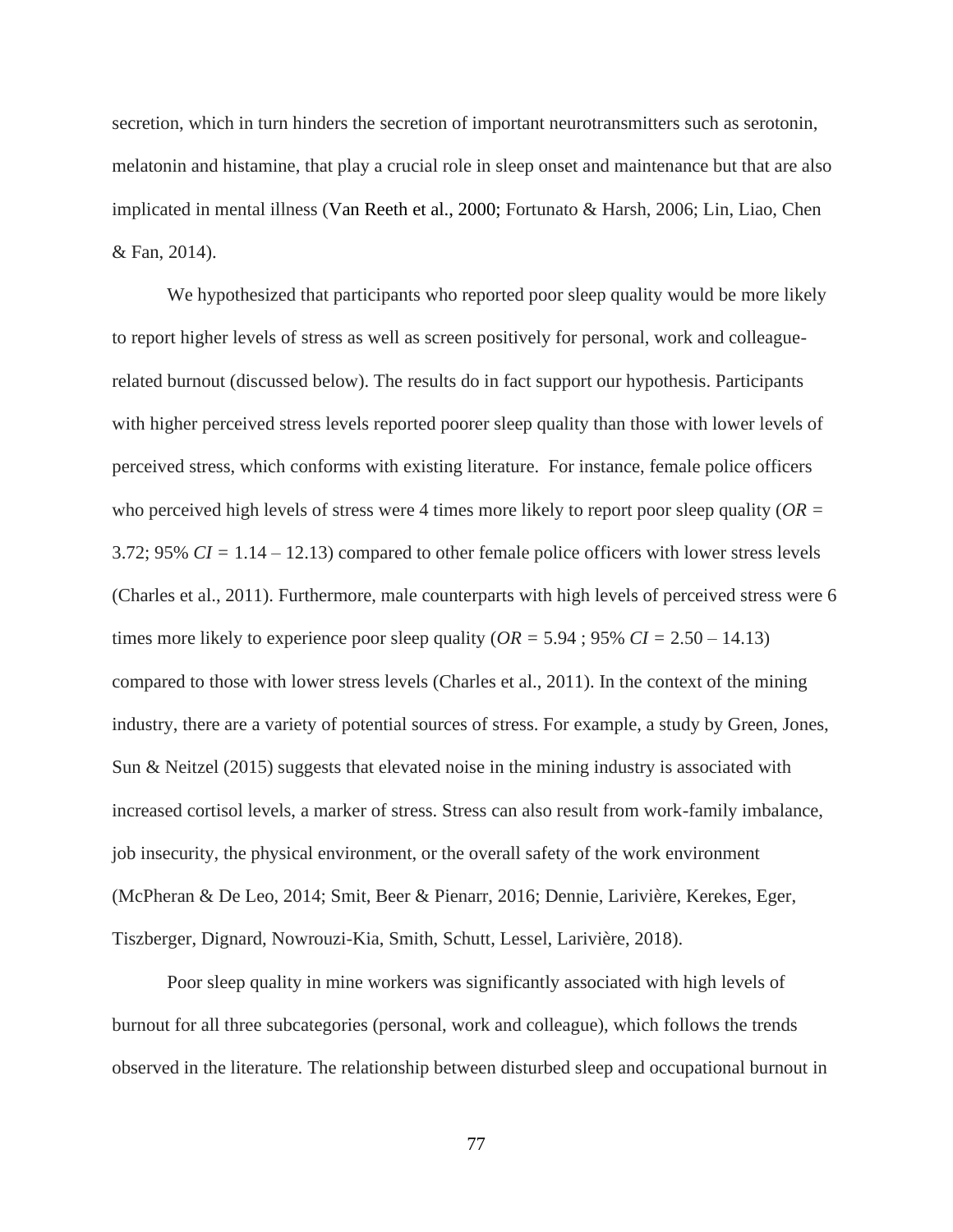one study by Ekstedt et al., (2006) demonstrates that participants who experienced high levels of burnout had greater sleep arousal, sleep fragmentation, longer wake times and stage-1 sleep, lower sleep efficiency, less SWS and REM and lower density in their sleep waves. Comparatively, a study by Gao, Ma, Wang, Gao, Lei & Wang (2019) indicates that good sleep quality was associated with lower risk of burnout in coal miners. Collectively, these results suggest that burnout not only affects the perception of sleep quality but also the physiological structure of sleep.

Work-related factors such as shiftwork and effort-reward imbalance were found to impact sleep quality. We hypothesized that participants working shifts other than dayshift would be more likely to self-report poor sleep quality and quantity. Our results indicate that dayshift workers do in fact perceive their sleep quality and quantity to be better than the workers working other shifts. The results are in line with trends reported in the literature. Shift workers from a variety of occupations such as nurses (Zhang et al., 2016), police officers (Charles et al., 2007), and factory workers (Vetter, Juda & Roenneberg, 2012) experience worst sleep quality when compared to those working strictly dayshifts. Shift work disrupts the circadian rhythm, which then deregulates the secretion of hormones and neurotransmitters that are important for sleep (James, Honn, Gaddameedhi & Van Dongen, 2017). Shiftwork is highly prevalent in the mining industry and may have many adverse effects on health, sleep, alertness, life satisfaction and job performance (Omidi, Zare, Rad, Meshkani & Kalantary, 2017).

Our finding that shiftwork and workplace burnout are related to worst sleep quality is supported by studies in other occupations. For instance, Peterson and colleagues (2019) found a similar relationship between poor sleep quality and burnout in a sample of 3140 police officers. This study also reported that long shifts, mandatory overtime, short sleep and fatigue were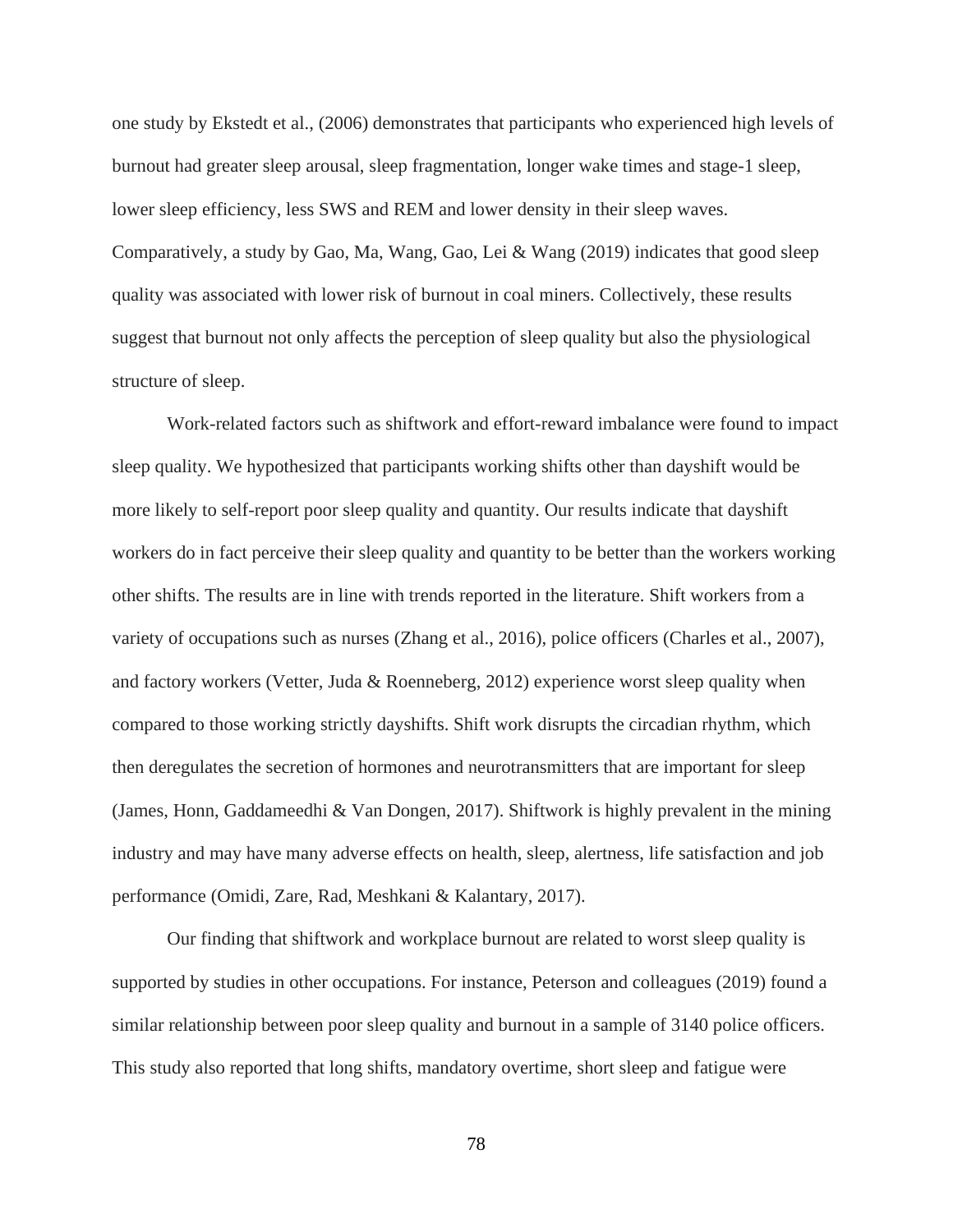factors that were associated with an increase in overall burnout rates in the police force (Peterson et al., 2019). Similar outcomes were also reported in a sample of nurses (Witkoski Stimpfel, Sloane & Aiken, 2012; Dall'Ora, Griffiths, Ball, Simon & Aiken, 2015). A significant association between insufficient sleep and the development of clinical burnout has also been reported (Åkerstedt, Soderstrom, Jeding, Ekstedt, Perski & Åkerstedt, 2012). As for the relationship between effort-reward imbalance and sleep quality, a study by Kudielka and colleagues (2004) suggests that workers reporting over commitment at work were also reporting worst sleep quality. Some of the underlying mechanisms may be related to lower levels of awakening cortisol, which tend to occur in situations where high effort and lower reward result in workplace stress (Bellingrath, Weigl & Kudielka, 2008, Maina, Palmas, Bovenzi & Larese, 2008; Eller, Nielson, Blond, Nielsen, Hanson & Netterstrom, 2012). These physiological changes may disrupt an individual's circadian rhythm and negatively impact sleep quality.

We had hypothesized that underground workers with high physical demands would have worst sleep quality than those working above ground. In fact, our data paint a more complex picture regarding sleep quality of underground versus above ground workers in the mining industry. At low levels of physical demands, above ground workers have better sleep quality than underground workers whereas for moderate and high levels of demands, above ground workers reported worse sleep quality than underground employees. An alternative explanation of the findings could be that those working above ground could have been working outside during the summer months during the data collection phase of the study resulting in perceived higher physical demands compared to those working underground in a more "controlled" environment. It is important to keep in mind that to measure the physical demands in the workplace, we used a subscale of the NIOSH Generic Job Stress Questionnaire. This questionnaire collects information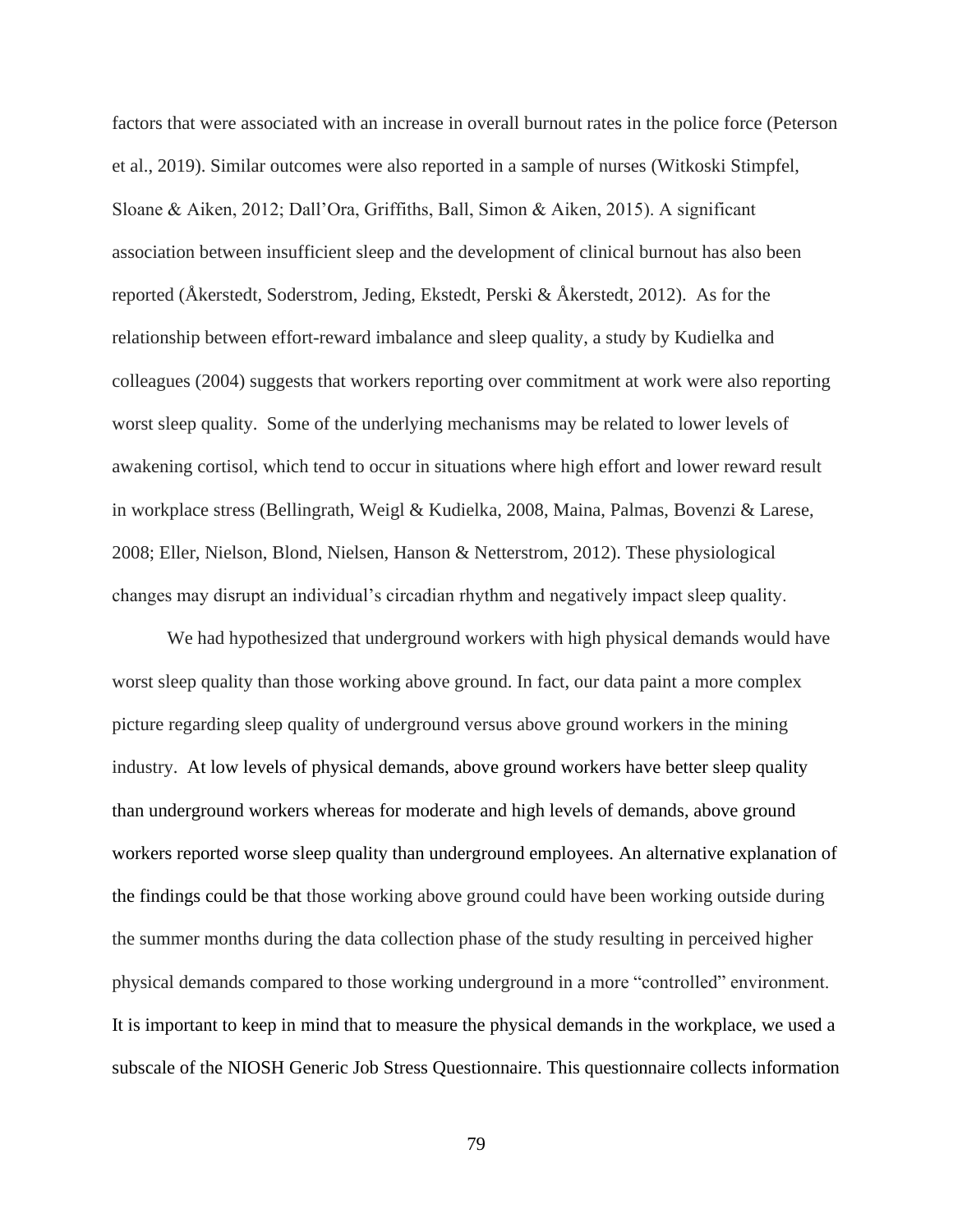on a true or false scale to assess noise, lighting, temperature, humidity, air circulation, air quality, exposure to dangerous substances, the overall physical environment, and crowded work environments. Therefore, this approximates the physical work environment and whether it reflects the real physical demand level remains an open question. Finally, the comparison of underground workers and above ground workers did not take in consideration the specific occupation. Therefore, the analysis takes in consideration the comparision between those who work in an office setting of the mining industry and were further compared to underground workers. Perhaps a physical demand analyses conducted by an objective third party would yield a different outcome for this research question and hypothesis.

To develop effective intervention strategies to improve sleep in workers from the mining industry, we conducted analyses aimed at determining the variables that are best able to predict sleep quality within this population of workers. In order to determine which health behavior, personal factor or work-related factor influenced sleep quality the most, a stepwise regression was performed. Our analyses revealed that depression, personal burnout, fatigue, PTSD, shiftwork, a diagnosis of a chronic disease and hazardous drug use collectively explained 37.1% of the variance in sleep quality. Depression was the variable that explained the most variance in the model. As previously mentioned, there is a well-established relationship between mental health concerns such as depression and poor sleep quality and therefore this result was entirely expected (Buysse, Reynolds, Mond, Berman & Kupfer, 1989; Thase, 2006; Babson, Blonigen Boden, Drescher & Bonn-Miller, 2012; Pires Tufik & Andersen, 2015).

We also performed a separate stepwise regression analysis using only the work-related factors, which may be modifiable and targeted for interventions. Personal burnout, work-related burnout, low job satisfaction, long commute to work, shiftwork and colleague-related burnout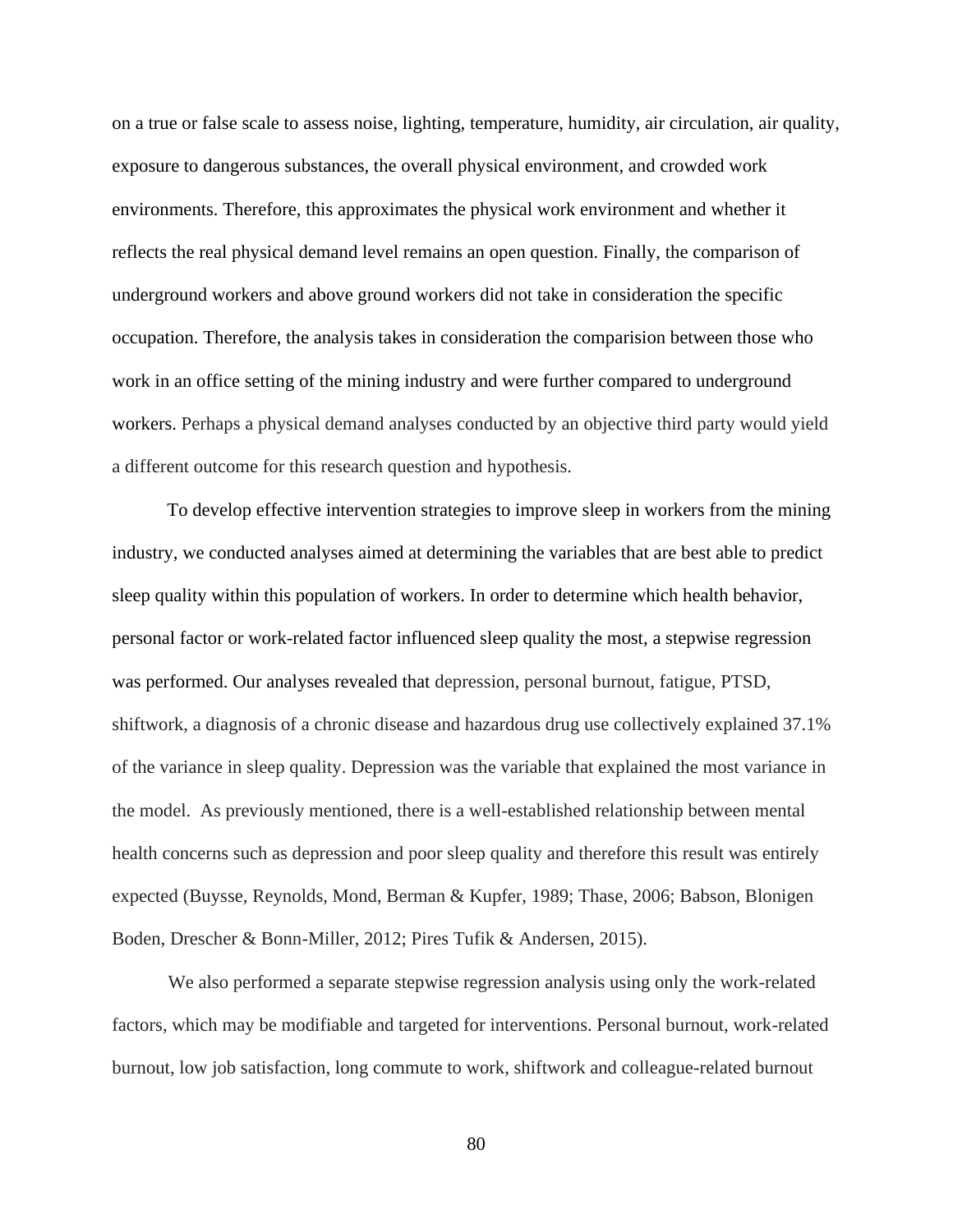collectively explained 26.7% of the total variance in sleep quality. It is not surprising that all three of the burnout variables (personal, work-related and colleagues) emerged as significant predictors of poor measures of sleep quality as this is supported by other studies linking burnout to disrupted sleep architecture (Ekstedt et al., 2006). It is of concern yet unsurprising that the commute to work is a predictor of sleep quality. Considering that the locations of most of the mines in this specific study are in the periphery of the city, dayshift workers are required to wake up early to commute to their worksites sometimes for well over one hour one-way. Furthermore, although the shifts start around 6am, workers must arrive ahead of time in order to have the safety meetings and change in their protective equipment before starting their workday. In a study of nurses, Dorrian et al. (2008) found that participants travelled on average  $19.3 \pm 11.8$ minutes to and from work. Over a 28-day period, 70 occasions of extreme drowsiness when driving were reported along with seven near accidents (Dorrian et al., 2008). Nearly half of these incidents were reported between the hours of 0700 and 0900, meaning the nurses had just completed their nightshift (Dorrian et al., 2008). However, 40% of the cases of drowsiness were reported to happen between 1400 and 1900 (Dorrian et al., 2008). Commuting home can be a form of stress for some individuals, especially after working long hours in hostile environments and may contribute to worker burnout. The work environment including mismatches between job demands and job control, shiftwork, supervisors, colleagues or the physical working environment can lead to low satisfaction in the workplace (Framke, Sorensen, Pedersen & Rugulies, 2016). Because low job satisfaction emerged as a significant predictor of poor sleep quality, future studies are warranted to further examine what factors have the greatest impact on job satisfaction in the mining industry.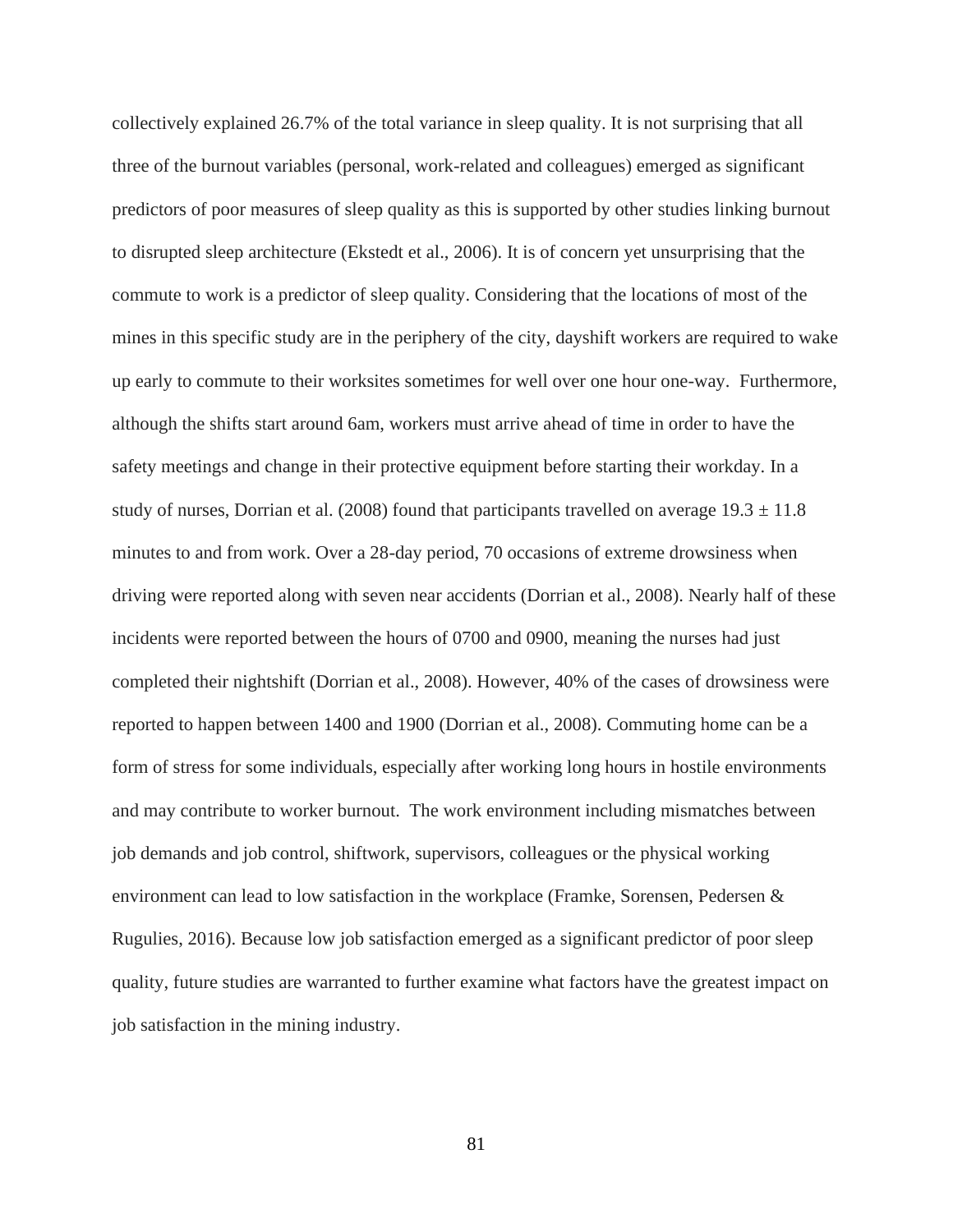This project can be nested in the WHO Healthy Workplace Model with the two core principles of the framework: management commitment and workers' involvement. That being said, both the employer and the employee have a responsibility to maintain a safe work environment. Workers who are sleep deprived should not meet the requirements of a "healthy worker" and management should be able to recognize the signs of a fatigued worker. This can then be addressed through the Risk Assessment and Management Cycle of the model, that should help workers of the mining industry manage their sleep.

### **4.1. Possible Interventions**

The outcomes of the current study can be used to further develop targeted and tailored interventions aimed at improving the sleep profile and general wellbeing of mine workers that may be at greater risk of poor sleep. Possible interventions to improve overall sleep quality and quantity in the mining industry could incorporate a standard and generic sleep hygiene educational workshop delivered through work or during periodic safety meetings focused on how to achieve better sleep quality.

Alternatively, individualized support plans for workers who screen positive for depression, burnout, PTSD, who engage in hazardous drug use and who work shifts may be warranted.

Other interventions could focus on the relationship between the mind and the body, making individuals aware of their surroundings through forms of meditation, movement, massage and acupuncture (Neuendorf, Wahbeh, Chamine, Tu, Hutchison & Oken, 2015). Meditation has been shown to improve the total wake time and overall sleep quality (Gong, Ni, Liu, Zhang, Su, Lian, Peng & Jiang, 2016). Theoretically, the practice of mindfulness allows the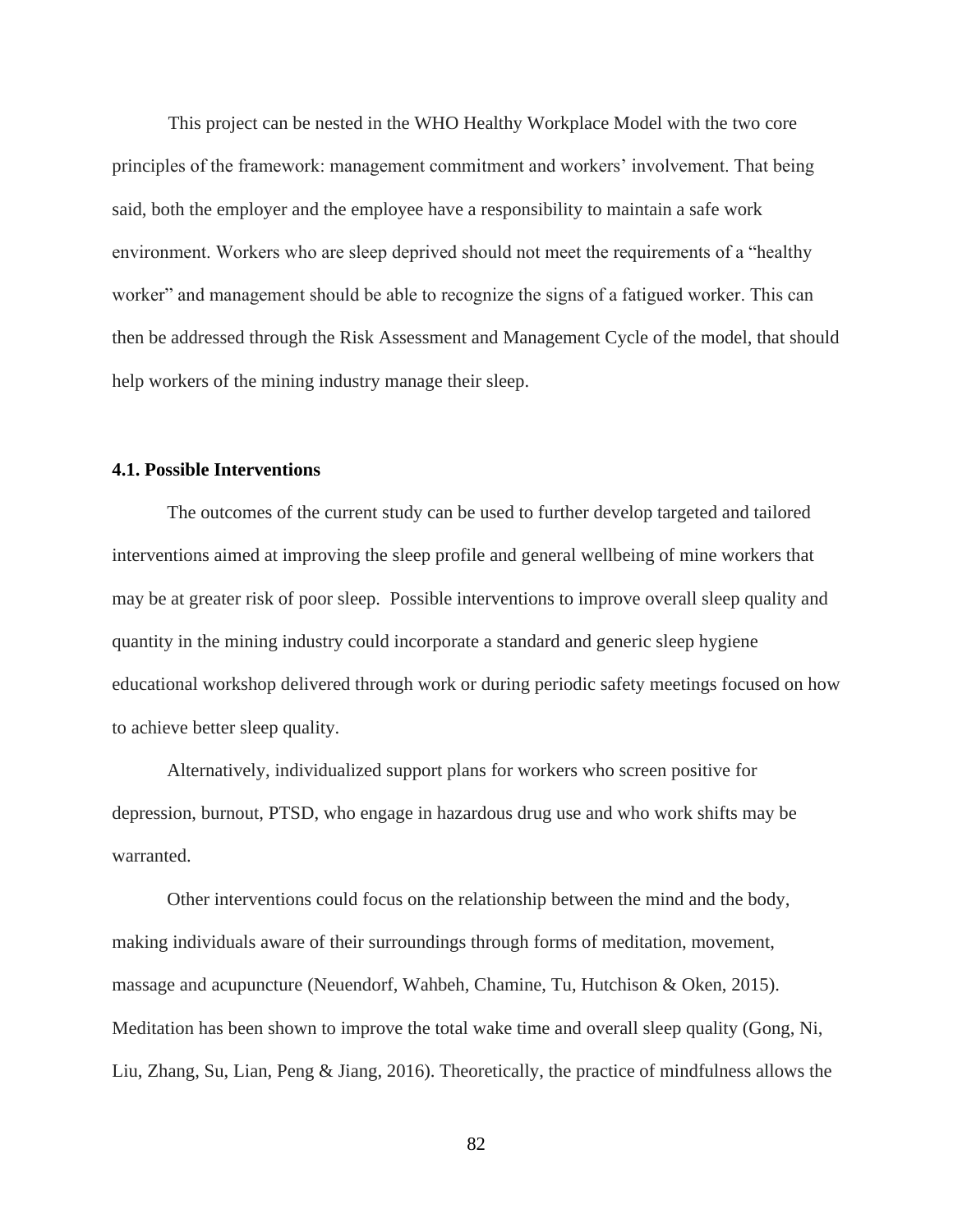body to improve the self-regulation of the psychological, behavioral, and physiological reactions (Glomb, Duffy, Bono & Yang, 2011). Practicing mindfulness allows one to unwind and step back from the demands of work (Glomb et al., 2011). This then allows the body to recover in terms of psychological detachment, sleep quality, and sleep duration (Glomb et al., 2011).

Other suggested interventions that derive from the findings of this specific study, include the use of taxis or charter buses to transport employees to their vehicles that are parked at a location closer to their home. Drowsy driving is a major issue and often happens in night-shift workers (Lee, Howard, Horrey, Liang, Anderson, Shreeve, O'Brian & Czeisler, 2016). By having chartered buses or taxis for employees after their long shifts, this would help reduce vehicle collisions related to drowsiness. By removing the stress of the commute to and from work this could help alleviate some stress, which could improve overall sleep quality and wellbeing.

The development of an insentive program to encourage workers to stay active and healthy during their time off work could be implemented. The industry could provide a financial support for the purchase of an activity tracker (Fitbit), which would allow workers to be accountable of their own healthy habits. From there, workers could report their level of activity each week and could be rewarded with objects such as t-shirts, jackets or pins or even with extra days off. The industry could consult the FORCE program developed by the Canadian Armed Forces (Canadian Forces Morale & Welfare Services, 2020) and develop their own program.

Establishing a fatigue risk management system could also be beneficial. Workers that would screen as being too fatigued to be at work should be asked to rest a certain number of hours before starting the job. This intervention could work hand in hand with providing educational programs on sleep hygiene. For those working in an office setting of the mining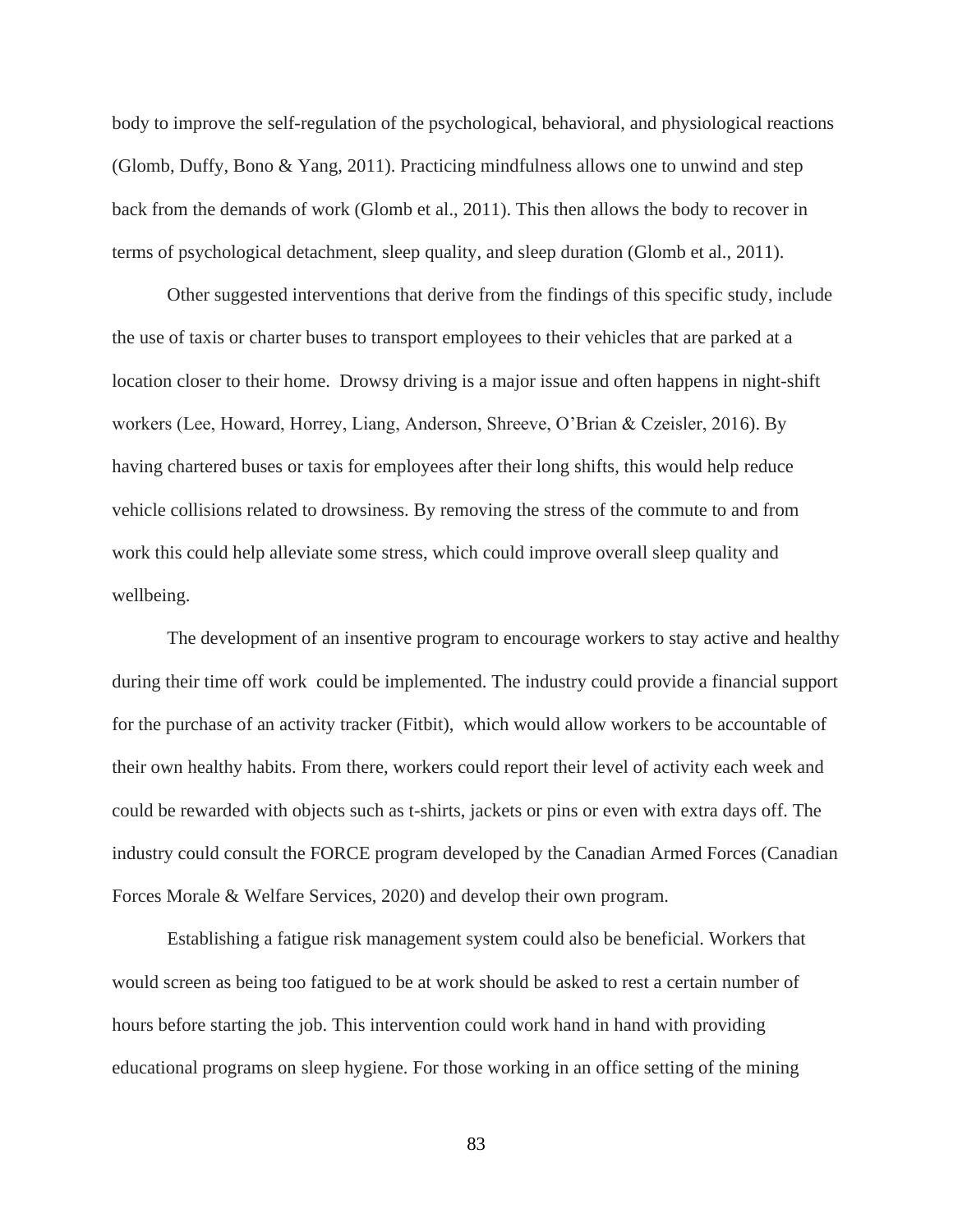industry, better lighting and promotion of physical activity throughout the day (i.e. taking a 10 minute walk every hour) would help promote healthy sleep behaviors. It is important to remember that this study took into consideration workers from various occupations throughout the mining industry. Therefore, health promotion/educational programs should be tailored to various occupations and needs of specific workers in the mining industry.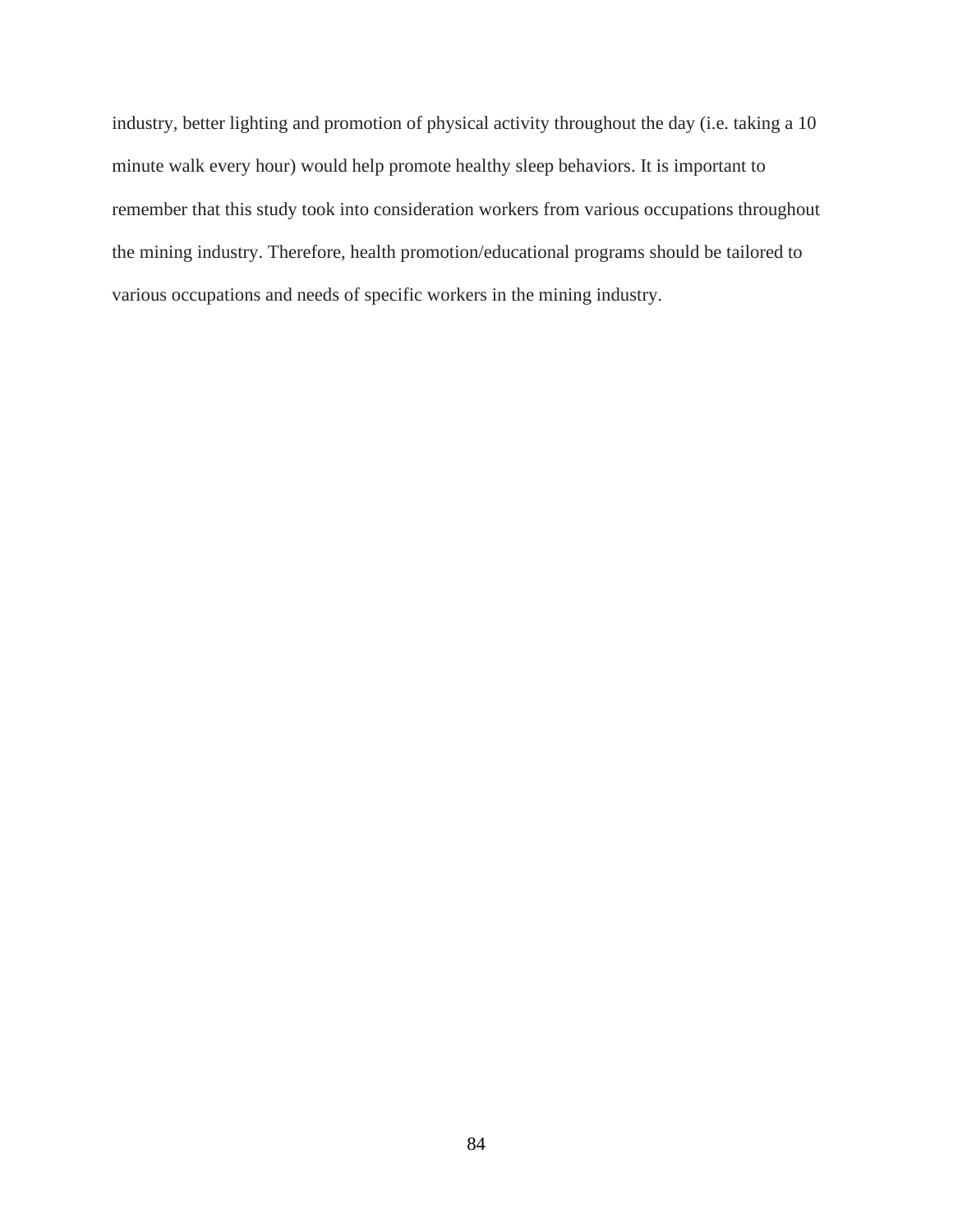### **4.2. Bibliography**

- Arber S, Bote M, Meadows R (2009) Gender and socio-economic patterning of self-reported sleep problems in Britain. Soc Sci Med 68(2):281–289.
- Babson, K. A., Blonigen, D. M., Boden, M. T., Drescher, K. D., & Bonn‐Miller, M. O. (2012). Sleep quality among US military veterans with PTSD: a factor analysis and structural model of symptoms. *Journal of Traumatic Stress*, *25*(6), 665-674.
- Bellingrath, S., Weigl, T., & Kudielka, B. M. (2008). Cortisol dysregulation in school teachers in relation to burnout, vital exhaustion, and effort–reward-imbalance. *Biological psychology*, *78*(1), 104-113.
- Brand, S., Beck, J., Hatzinger, M., Harbaugh, A., Ruch, W., & Holsboer-Trachsler, E. (2010). Associations between satisfaction with life, burnout-related emotional and physical exhaustion, and sleep complaints. *The World Journal of Biological Psychiatry*, *11*(5), 744-754.
- Burke, R., Charles, L. E., Burchfiel, C. M., Fekedulegn, D., Vila, B., Hartley, T. A., Slaven, J., Mnatsakanova, A.& Violanti, J. M. (2007). Shift work and sleep: The Buffalo Police health study. *Policing: An International Journal of Police Strategies & Management*.
- Burton, J., & World Health Organization. (2010). *WHO Healthy workplace framework and model: Background and supporting literature and practices*. World Health Organization.
- Buysse, D. J., Reynolds III, C. F., Monk, T. H., Berman, S. R., & Kupfer, D. J. (1989). The Pittsburgh Sleep Quality Index: a new instrument for psychiatric practice and research. *Psychiatry research*, *28*(2), 193-213.
- Canadian Forces Moral and Welfare Services. (2020). FORCE Rewards Program. Retreived from [https://www.cafconnection.ca/National/Programs-Services/For-Military-](https://www.cafconnection.ca/National/Programs-Services/For-Military-%09Personnel/Military-Fitness/FORCE-Program/FORCE-Rewards-Program.aspx)[Personnel/Military-Fitness/FORCE-Program/FORCE-Rewards-Program.aspx](https://www.cafconnection.ca/National/Programs-Services/For-Military-%09Personnel/Military-Fitness/FORCE-Program/FORCE-Rewards-Program.aspx)
- Cauthen, N. K. (2011). Scheduling Hourly Workers. *Demos, March 14*.
- Clarke, J., Colley, R., Janssen, I. & Tremblay, M.S. (2019). Accelerometer-measured moderateto-vigerous physical activity of Canadian adults, 2007 to 2017. *Health Rep.*30(8), 3-10.
- Dall'Ora, C., Griffiths, P., Ball, J., Simon, M., & Aiken, L. H. (2015). Association of 12 h shifts and nurses' job satisfaction, burnout and intention to leave findings from a crosssectional study of 12 European countries. *BMJ open*, *5*(9), e008331.
- Dennie, A., Larivière, C., Kerekes, Z., Eger, T., Tiszberger, M., Dignard, C., Nowrouzi-Kia, B., Smith, A., Schutt, L, Lessel, C. & Larivière, M. (2018, October). The Relationship between the physical working environment and self-reports of sleep quality and quantity in the mining industry. In *ACE-CROSH 2018 conference proceedings: From Research to Practice to Prevention* (pp. 35-36).
- Dorrian, J., Tolley, C., Lamond, N., van den Heuvel, C., Pincombe, J., Rogers, A. E., & Drew, D. (2008). Sleep and errors in a group of Australian hospital nurses at work and during the commute. *Applied ergonomics*, *39*(5), 605-613.
- Ekstedt, M., Söderström, M., Åkerstedt, T., Nilsson, J., Søndergaard, H. P., & Aleksander, P. (2006). Disturbed sleep and fatigue in occupational burnout. *Scandinavian journal of work, environment & health*, 121-131.
- Eller, N. H., Nielsen, S. F., Blønd, M., Nielsen, M. L., Hansen, Å. M., & Netterstrøm, B. (2012). Effort reward imbalance, and salivary cortisol in the morning. *Biological psychology*, *89*(2), 342-348.Fortunato, V. J., & Harsh, J. (2006). Stress and sleep quality: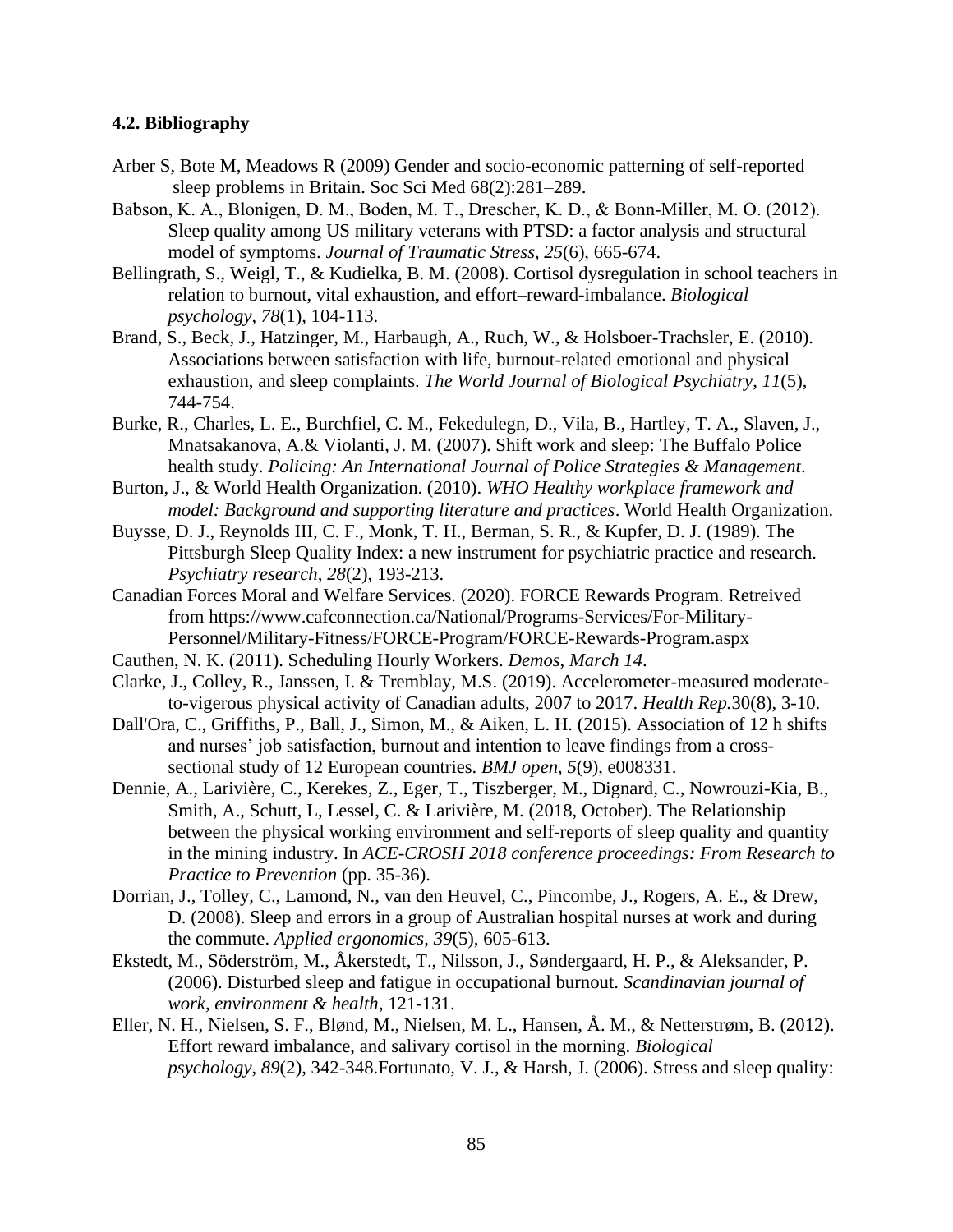The moderating role of negative affectivity. *Personality and Individual Differences*, *41*(5), 825-836.

- Fortunato, V. J., & Harsh, J. (2006). Stress and sleep quality: The moderating role of negative affectivity. *Personality and Individual Differences*, *41*(5), 825-836.
- Framke, E., Sørensen, O. H., Pedersen, J., & Rugulies, R. (2016). Effect of a participatory organizational-level occupational health intervention on job satisfaction, exhaustion and sleep disturbances: results of a cluster randomized controlled trial. *BMC public health*, *16*(1), 1210.
- Gao, X., Ma, K.A., Wang, H., Gao, Q., Lei, L.J., & Wang, TT. (2019) Association of sleep quality with. Job burnout among Chinese coal mine staff: a propensity score weighting analysis. *Scientific reports*, 9(1), 1-9.
- Glomb, T. M., Duffy, M. K., Bono, J. E., & Yang, T. (2011). Mindfulness at work. *Research in personnel and human resources management*, *30*(1), 115-157.
- Gong, H., Ni, C. X., Liu, Y. Z., Zhang, Y., Su, W. J., Lian, Y. J., Peng, W. & Jiang, C. L. (2016). Mindfulness meditation for insomnia: A meta-analysis of randomized controlled trials. *Journal of Psychosomatic Research*, *89*, 1-6.
- Grandner MA, Patel NP, Gehrman PR, Xie DW, Sha DH, Weaver T, Gooneratne N, (2010) Who gets the best sleep? Ethnic and socioeconomic factors related to sleep complaints. Sleep Med 11(5):470–478.
- Green, A., Jones, A. D., Sun, K., & Neitzel, R. L. (2015). The association between noise, cortisol and heart rate in a small-scale gold mining community—A pilot study. *International journal of environmental research and public health*, *12*(8), 9952-9966.
- Hartwell, E. E., Bujarski, S., Glasner-Edwards, S., & Ray, L. A. (2015). The association of alcohol severity and sleep quality in problem drinkers. *Alcohol and Alcoholism*, *50*(5), 536-541.
- Hassamal, S., Miotto, K., Wang, T., & Saxon, A. J. (2016). A narrative review: the effects of opioids on sleep disordered breathing in chronic pain patients and methadone-maintained patients. *The American journal on addictions*, *25*(6), 452-465.
- Hirshkowitz, M., Whiton, K., Albert, S. M., Alessi, C., Bruni, O., DonCarlos, L., Hazen, N., Herman, J., Adams Hillard, J., Katz, E.S., Kheirandish-Gozal, L., Neubauer, D.N., O'Donnel, A.E., Ohayon, M., Peever, J., Rawking, R., Sachdeva, R.C., Setters, B., & Kheirandish-Gozal, L. Setters, B., Vitiello, M.V. & Ware, J.C. (2015). National Sleep Foundation's updated sleep duration recommendations. *Sleep health*, *1*(4), 233-243.
- Hsu, W. Y., Chiu, N. Y., Chang, C. C., Chang, T. G., & Lane, H. Y. (2019). The association between cigarette smoking and obstructive sleep apnea. *Tobacco Induced Diseases*, *17*.
- James, S. M., Honn, K. A., Gaddameedhi, S., & Van Dongen, H. P. (2017). Shift work: disrupted circadian rhythms and sleep—implications for health and well-being. *Current sleep medicine reports*, *3*(2), 104-112.
- Krishnan, V., Dixon-Williams, S., & Thornton, J. D. (2014). Where there is smoke… there is sleep apnea: exploring the relationship between smoking and sleep apnea. *Chest*, *146*(6), 1673-1680.
- Krueger PM, Friedman EM (2009) Sleep duration in the United States: a cross-sectional population-based study. Am J Epidemiology 169 (9):1052–1063.
- Kudielka, B. M., Von Känel, R., Gander, M. L., & Fischer, J. E. (2004). Effort-reward imbalance, overcommitment and sleep in a working population. *Work and Stress*, *18*(2), 167–178.<https://doi.org/10.1080/02678370410001731785>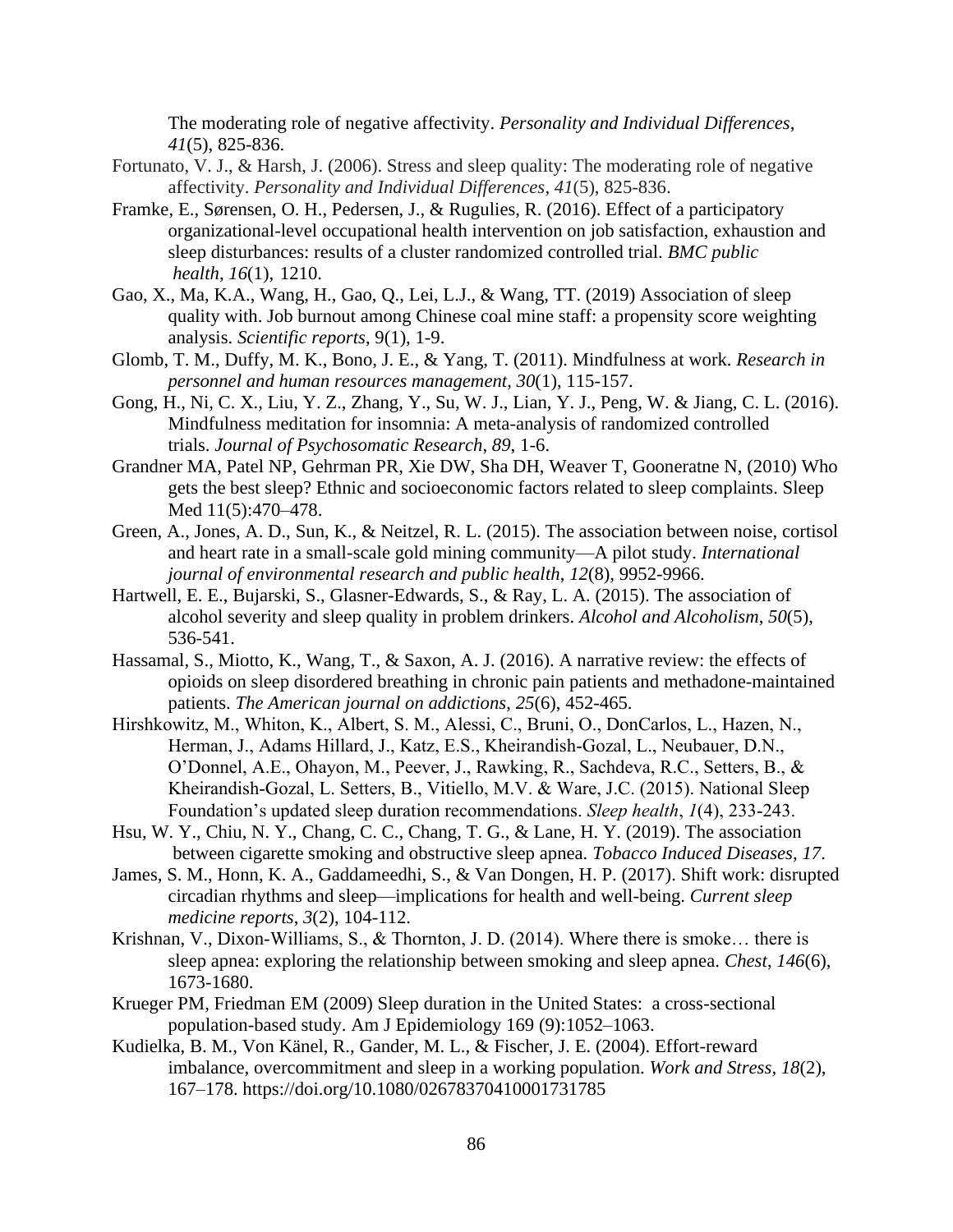- Larivière, M., Kerekes, Z., Lessel, C., Smith, A., Sinclair, A., Tiszberger, M. & Leduc, C. (2018). Executive Summary – Mining Mental Health. Retrieved from: [http://www.vale.com/canada/EN/aboutvale/communities/health-and](http://www.vale.com/canada/EN/aboutvale/communities/health-and-%09safety/Documents/Mining%20Mental%20Health%20Summary%20Report.pdf)[safety/Documents/Mining%20Mental%20Health%20Summary%20Report.pdf](http://www.vale.com/canada/EN/aboutvale/communities/health-and-%09safety/Documents/Mining%20Mental%20Health%20Summary%20Report.pdf)
- Lee, M. L., Howard, M. E., Horrey, W. J., Liang, Y., Anderson, C., Shreeve, M. S., O'Brien, C.S. & Czeisler, C. A. (2016). High risk of near-crash driving events following nightshift work. *Proceedings of the National Academy of Sciences*, *113*(1), 176-181.
- Lee, M, Choh, AC, Demerath, EW, Knutson, KL, Duren, DL, Sherwood, RJ, Sun, SS, Chumlea, WMC, Towne, B, Siervogel, RM, Czerwinski, SA (2009) Sleep disturbance in relation to health-related quality of life in adults: the Fels longitudinal study. J Nutural Health Aging 13 (6):576–583.
- Lennings, C. J., Feeney, G. F., Sheehan, M., Young, R. M., McPherson, A., & Tucker, J. (1997). Work-place screening of mine employees using the alcohol use disorders identification test (AUDIT) and alcohol breathalyzation. *Drug and alcohol review*, *16*(4), 357-363.
- Lin, S. H., Liao, W. C., Chen, M. Y., & Fan, J. Y. (2014). The impact of shift work on nurses' job stress, sleep quality and self‐perceived health status. *Journal of nursing management*, *22*(5), 604-612.
- Maina, G., Palmas, A., Bovenzi, M., & Filon, F. L. (2009). Salivary cortisol and psychosocial hazards at work. *American journal of industrial medicine*, *52*(3), 251-260.
- McPhedran, S., & De Leo, D. (2014). Relationship quality, work-family stress, and mental health among Australian male mining industry employees. *Journal of Relationships Research*, *5*.
- Nakashima, M., Morikawa, Y., Sakurai, M., Nakamura, K., Miura, K., Ishizaki, M., Kido, T., Natuse, Y., Suwazono, Y. & Nakagawa, H. (2011). Association between long working hours and sleep problems in white‐collar workers. *Journal of sleep research*, 20(1pt1), 110-116.
- National Sleep Foundation. (2015). National Sleep Foundation Recommends New Sleep Times. Retrieved from: httsp://www.sleepfoundation.org/press-release/national-sleepfoundation-recommends-new-sleep-times
- Neuendorf, R., Wahbeh, H., Chamine, I., Yu, J., Hutchison, K., & Oken, B. S. (2015). The effects of mind-body interventions on sleep quality: a systematic review. *Evidence-Based Complementary and Alternative Medicine*, *2015*.
- Omidi, L., Zare, S., Rad, R. M., Meshkani, M., & Kalantary, S. (2017). Effects of Shift Work on Health and Satisfaction of Workers in the Mining Industry. *International Journal of Occupational Hygiene*, *9*(1), 21-25.
- Peterson, S. A., Wolkow, A. P., Lockley, S. W., O'Brien, C. S., Qadri, S., Sullivan, J. P., Czeisler, C.A., Rajaratnam, S.M.W. & Barger, L. K. (2019). Associations between shift work characteristics, shift work schedules, sleep and burnout in North American police officers: a cross-sectional study. *BMJ open*, *9*(11).
- Pires, G. N., Tufik, S., & Andersen, M. L. (2015). Sleep deprivation and anxiety in humans and rodents—Translational considerations and hypotheses. *Behavioral neuroscience*, *129*(5), 621.
- Schierenbeck, T., Riemann, D., Berger, M., & Hornyak, M. (2008). Effect of illicit recreational drugs upon sleep: cocaine, ecstasy and marijuana. *Sleep medicine reviews*, *12*(5), 381- 389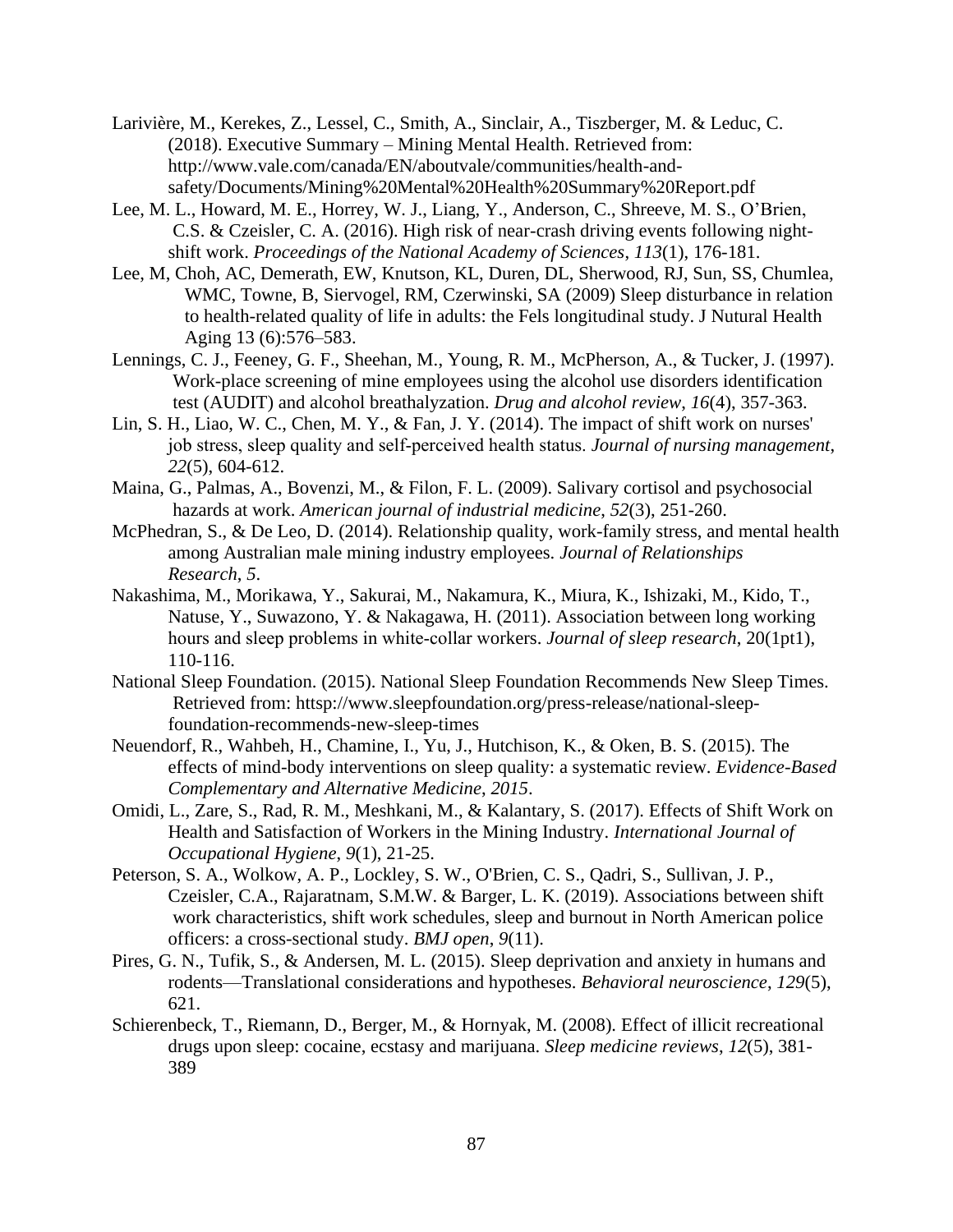- Simou, E., Britton, J., & Leonardi-Bee, J. (2018). Alcohol and the risk of sleep apnoea: a systematic review and meta-analysis. *Sleep medicine*, *42*, 38-46.
- Söderström, M., Jeding, K., Ekstedt, M., Perski, A., & Åkerstedt, T. (2012). Insufficient sleep predicts clinical burnout. *Journal of occupational health psychology*, *17*(2), 175.
- Soltani, M., Haytabakhsh, M. R., Najman, J. M., Williams, G. M., O'Callaghan, M. J., Bor, W., Dingle, A. & Clavarino, A. (2012). Sleepless nights: the effect of socioeconomic status, physical activity, and lifestyle factors on sleep quality in a large cohort of Australian women. Archives of women's mental health, 1-11.
- Stamatakis KA, Kaplan GA, Roberts RE (2007) Short sleep duration across income, education, and race/ethnic groups: population prevalence and growing disparities during 34 years of follow-up. Ann Epidemiol 17(12):948–955.
- Stein, M. D., & Friedmann, P. D. (2006). Disturbed sleep and its relationship to alcohol use. *Substance Abuse*, 26(1), 1-13.
- Taheri, S., Lin, L., Austin, D., Young, T., & Mignot, E. (2004). Short sleep duration is associated with reduced leptin, elevated ghrelin, and increased body mass index. *PLoS medicine*, *1*(3), e62.
- Thase, M. E. (2006). Depression and sleep: pathophysiology and treatment. *Dialogues in clinical neuroscience*, *8*(2), 217.
- Tynan, R. J., Considine, R., Wiggers, J., Lewin, T. J., James, C., Inder, K., Kay-Lambkin, F., Baker, A.L., Perkins, D. & Kelly, B. J. (2017). Alcohol consumption in the Australian coal mining industry. *Occup Environ Med*, *74*(4), 259-267.
- Van Reeth, O., Weibel, L., Spiegel, K., Leproult, R., Dugovic, C., & Maccari, S. (2000). Physiology of sleep (review)–interactions between stress and sleep: from basic research to clinical situations. *Sleep Medicine Reviews*, 4(2), 201-219.
- Vetter, C., Juda, M., & Roenneberg, T. (2012). The influence of internal time, time awake, and sleep duration on cognitive performance in shiftworkers. *Chronobiology international*, *29*(8), 1127-1138.
- Witkoski Stimpfel, A., Sloane, D. M., & Aiken, L. H. (2012). The longer the shifts for hospital nurses, the higher the levels of burnout and patient dissatisfaction. *Health Affairs*, *31*(11), 2501-2509.
- Zhang, L., Samet, J., Caffo, B., & Punjabi, N. M. (2006). Cigarette smoking and nocturnal sleep architecture. *American Journal of Epidemiology*, *164*(6), 529-537.
- Zhang, L., Samet, J., Caffo, B., Bankman, I., & Punjabi, N. M. (2008). Power spectral analysis of EEG activity during sleep in cigarette smokers. *Chest*, *133*(2), 427-432.
- Zhang, Y., Punnett, L., McEnany, G. P., & Gore, R. (2016). Contributing influences of work environment on sleep quantity and quality of nursing assistants in long-term care facilities: A cross-sectional study. *Geriatric Nursing*, *37*(1), 13-18.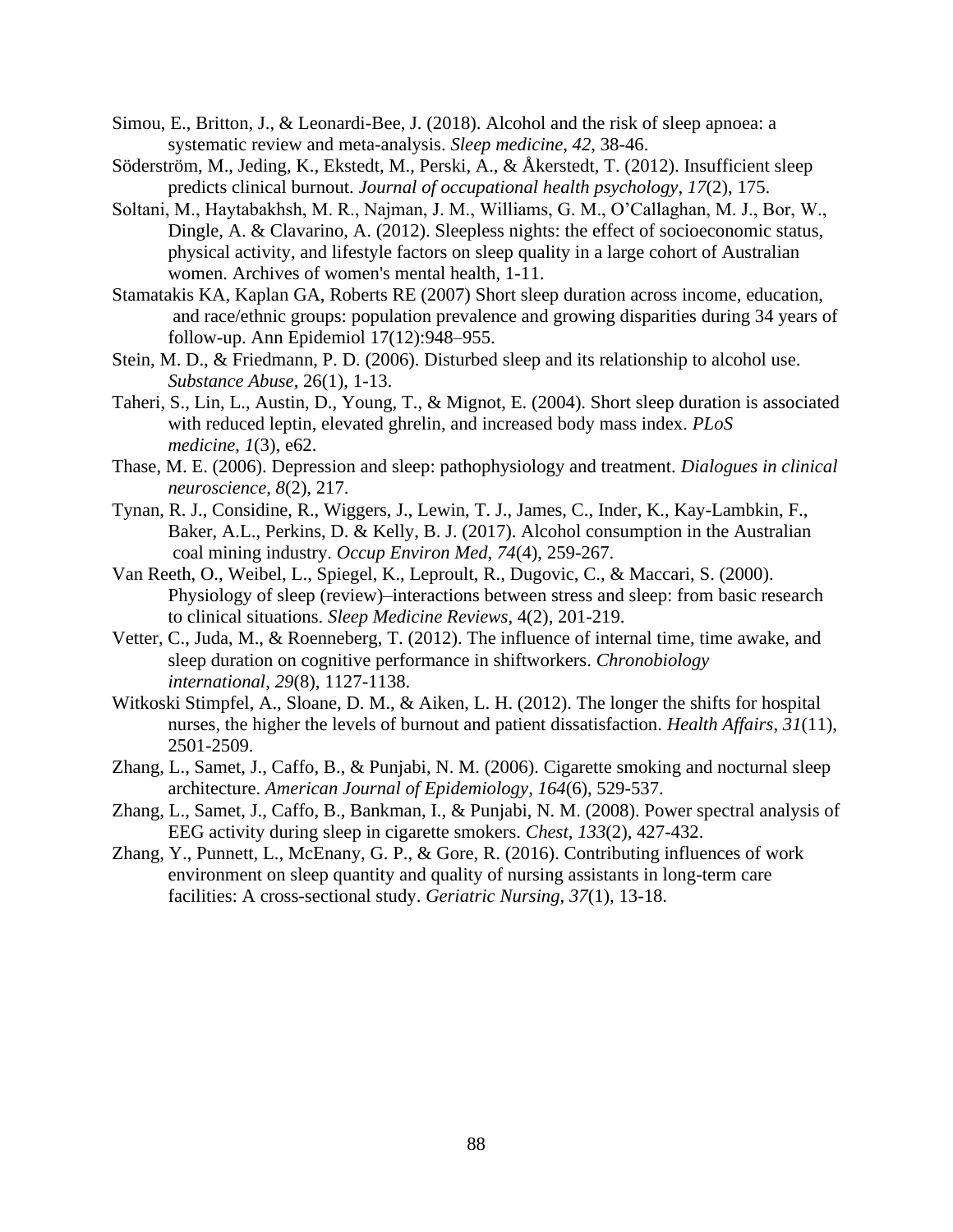### **CHAPTER 5: CONCLUSION AND LIMITATIONS**

This current large-scale study of workers in the mining industry provides important data on the current state of sleep quality and quantity of workers in this occupational sector. Our results indicate that the majority of these workers self-report poor sleep quality and that most sleep less than the recommended 7 to 8 hours of sleep. A number of specific health behaviors as well as personal and work-related factors have emerged as being linked to sleep quality. More importantly, a set of factors such as depression, personal burnout, fatigue, PTSD, shiftwork, diagnosis of a chronic disease, hazardous drug use, commute to work, and low job satisfaction were found to predict poor sleep quality. This information can assist the mining industry in developing and optimizing evidence-informed strategies and interventions aimed at improving sleep quality and the overall wellbeing of workers. Research aimed to improve the health and wellbeing of mining workers can lead to widespread benefits in an industry with an undeniable economic impact nationally and globally.

There are some limitations to the study that should be considered. First, because some questions in the 45-page questionnaire were found to be redundant, some questionnaires were modified in order to eliminate the repetitious questions. This was the outcome of a pilot study, which involved an extensive consultation with the industry and with a subset of workers. For example, the second question on the original PSQI that asks, "How long (in minutes) has it taken you to fall asleep each night?" was removed. It was removed because of the redundancy of questions in the questionnaire. It was also removed because it would be hard to track the sleep quantity of workers on rotating and nightshift. Therefore, we were not able to calculate sleep efficiency, which is a variable often used to determine sleep quality. Second, the data was collected during the summer months; therefore, the results do not take in consideration the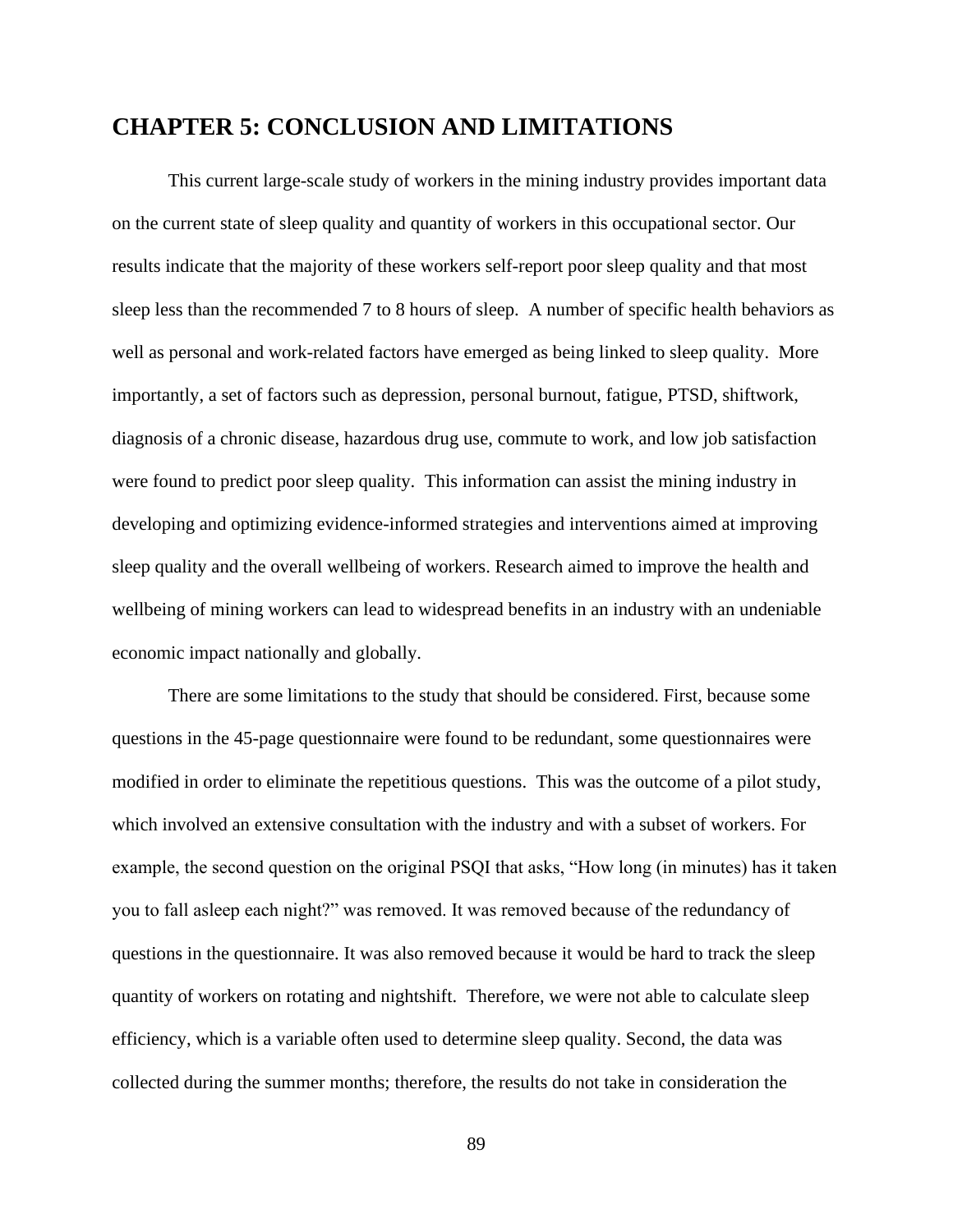effects of seasonal depression during the winter months. Third, the sample size for some answers was low and therefore some categories were amalgamated to create new manipulated variables. For example, the variable that measured the frequency of smoking asked, "Would you consider yourself to be: a) A daily smoker, b) An occasional smoker, c) A former daily or occasional smoker, d) a never smoker". The variable was manipulated and both a) and b) were categorized together to form the smoker variable, and c) and d) were clustered together to make the nonsmoker variable. This may have impacted our ability to flesh out the data in greater detail. Furthermore, despite our extensive consultation with many stakeholders of the mining industry and although every effort was made to create a comprehensive questionnaire to collect data on as many variables of potential relevance to the current set of research questions, it is possible that some variables may have been inadvertently omitted from the questionnaire and subsequent data collection and analyses. Finally, even with this comprehensive research, the interpretation of the results is relevant specifically to this cohort of mine workers and may not be generalizable to other cohorts of mine workers.

The most important future study should be to determine the effectiveness of intervention strategies as described above on the sleep quality of workers. Also, it would be beneficial to conduct more detailed sub-analyses of the various workers according to their specific occupations within the mining industry to further define the factors that impact sleep quality and to optimize interventions. Industries must take into consideration the health and wellness of their employees, and this often starts with a good night sleep.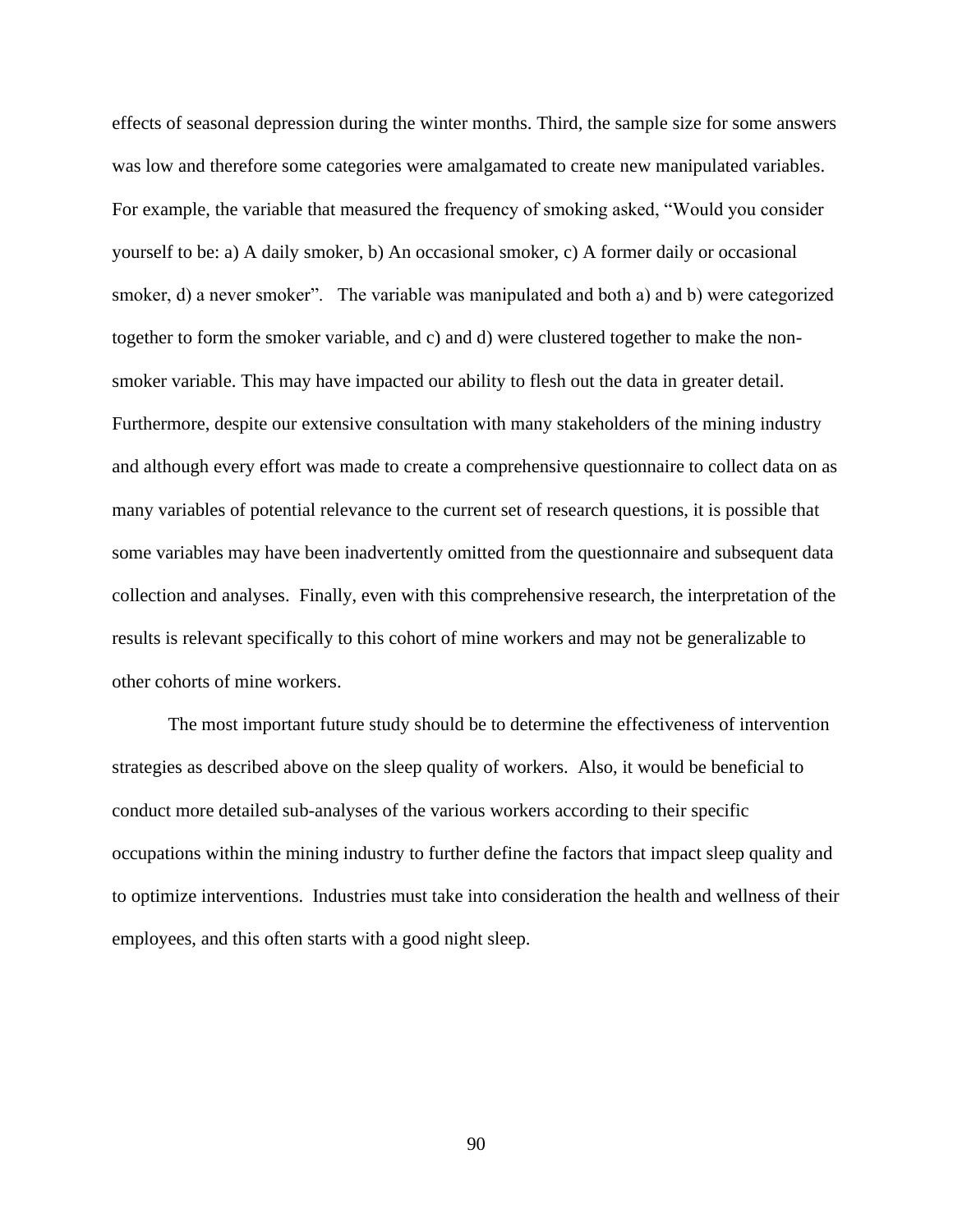### **Bibliography 5.1**

National Sleep Foundation. (2015). National Sleep Foundation Recommends New Sleep Times. Retrieved from: [https://www.sleepfoundation.org/press-release/national-sleep](https://www.sleepfoundation.org/press-release/national-sleep-%09foundation-recommends-new-sleep-times)[foundation-recommends-new-sleep-times](https://www.sleepfoundation.org/press-release/national-sleep-%09foundation-recommends-new-sleep-times)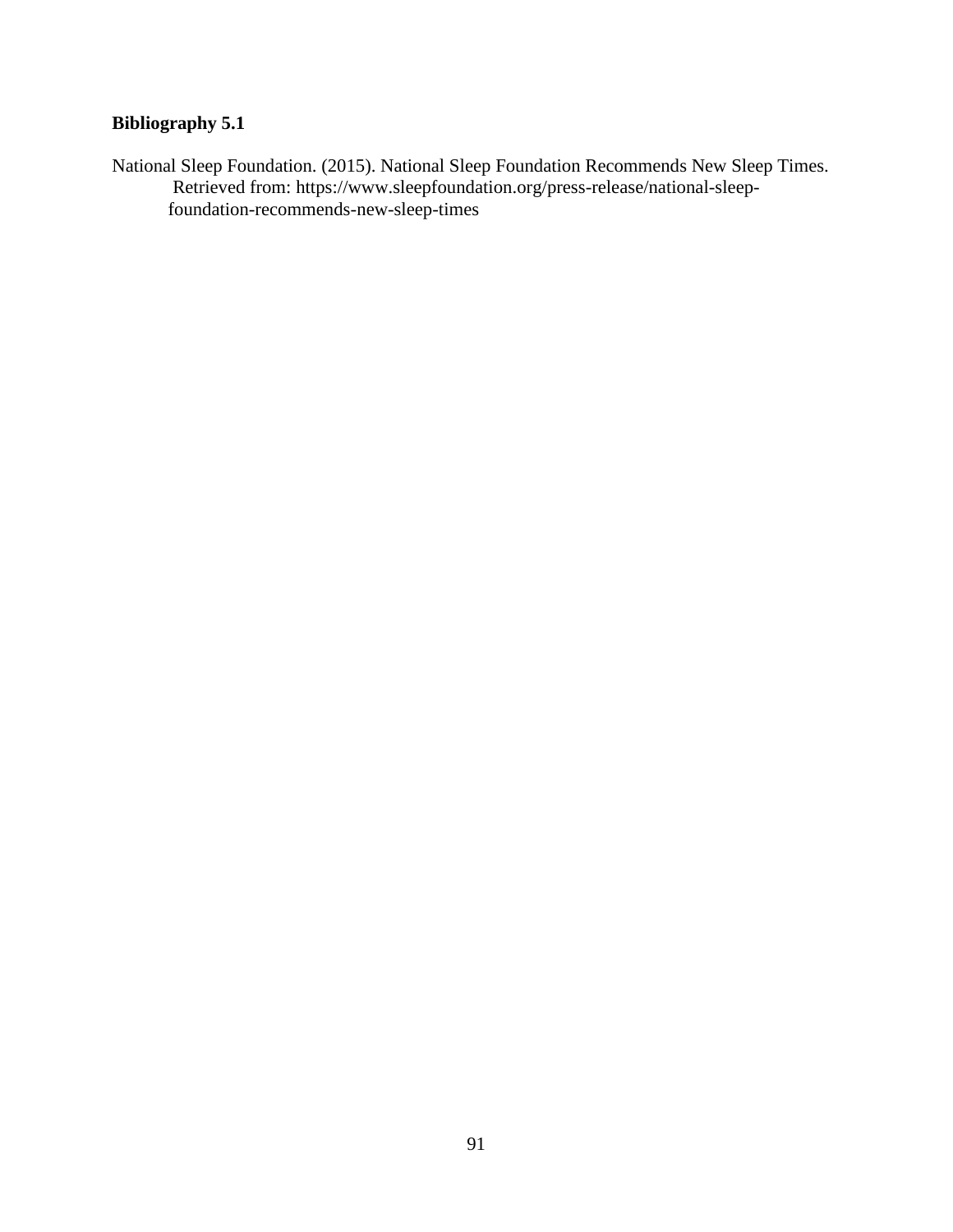# Appendices

| Variables                      | M and SD                 | <i>t</i> -test results           |
|--------------------------------|--------------------------|----------------------------------|
| Smoker                         | $M = 6.60, SD = 3.13$    | $t(2105) = -1.48, p = 0.140$     |
| Non-Smoker                     | $M = 6.37, SD = 3.04$    |                                  |
| <b>Meets CSEP Guidelines</b>   | $M = 6.45$ , $SD = 3.07$ | $t(1852) = 0.028, p = 0.978$     |
| Does not Meet CSEP Guidelines  | $M = 6.43$ , $SD = 3.12$ |                                  |
| Hazardous Alcohol Behavior     | $M = 6.94$ , $SD = 3.09$ | $t(1955) = -4.75, p \leq 0.001*$ |
| Non-Hazardous Alcohol Behavior | $M = 6.19$ , $SD = 3.00$ |                                  |
| Hazardous Drug Behavior        | $M = 8.57, SD = 3.02$    | $t(1825) = -4.92, p \le 0.001*$  |
| Non-Hazardous Drug Behavior    | $M = 6.43$ , $SD = 3.07$ |                                  |

Appendix A. *Independent sample t-test analyses for sleep quality relative to health behaviors.*

\*Indicates significant difference between the group variables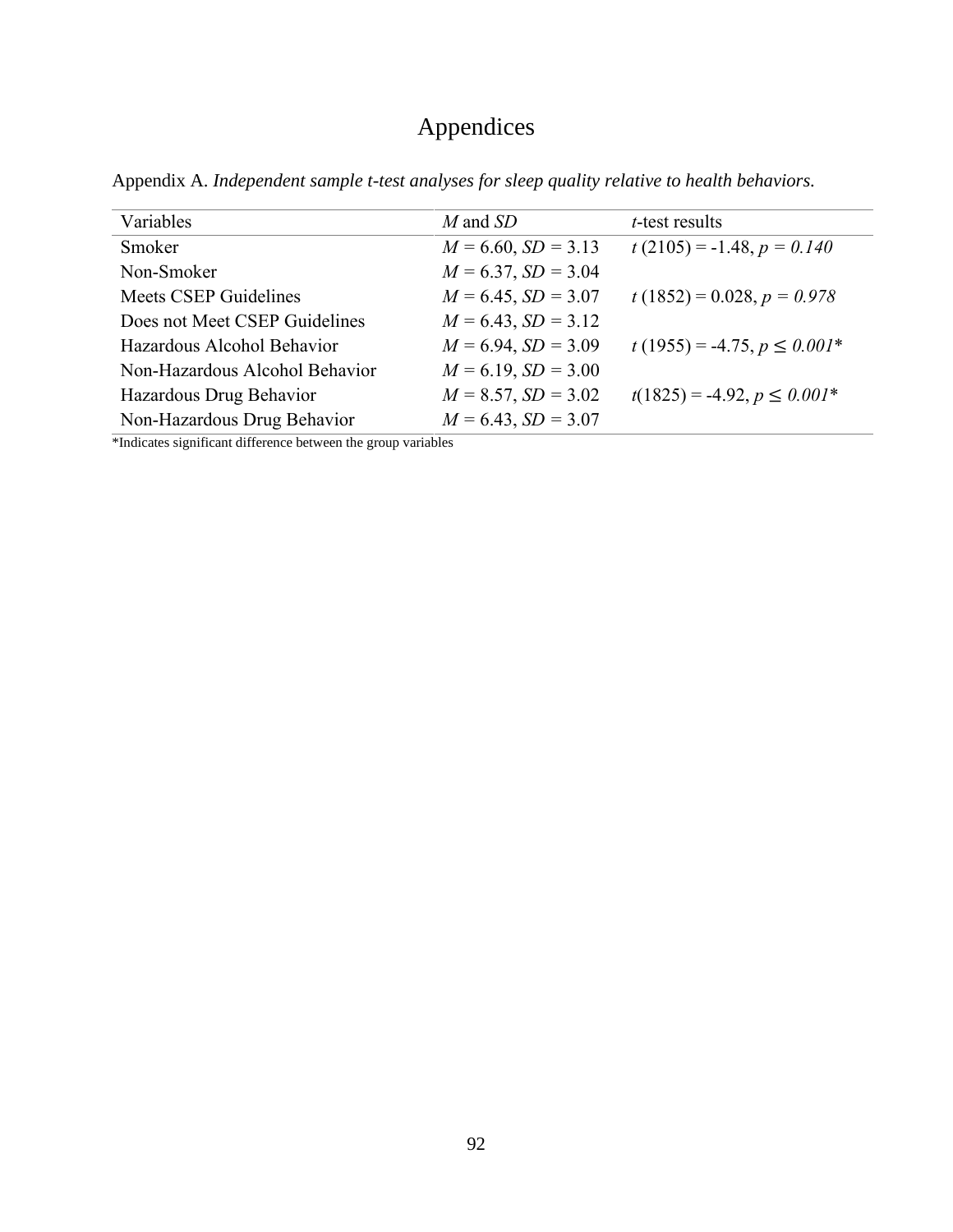| Variables              | M and SD                   | <i>t</i> -test results             |
|------------------------|----------------------------|------------------------------------|
| Males                  | $M = 6.39$ , $SD = 3.04$   | $t(2120) = 1.455, p = 0.223$       |
| Females                | $M = 6.70$ , $SD = 3.23$   |                                    |
| Less than high         | $M = 6.46$ , $SD = 3.06$   | $t(2121) = -0.910, p = 0.363$      |
| school - College       |                            |                                    |
| Some university $-$    | $M = 6.32$ , $SD = 3.07$   |                                    |
| Doctoral               |                            |                                    |
| Marital Status-        | $M = 6.66$ , $SD = 3.06$   | $t(2111) = -1.475$ , $p = 0.140$   |
| Single                 |                            |                                    |
| Marital Status -       | $M = 6.39$ , $SD = 3.06$   |                                    |
| In a Relationship      |                            |                                    |
| <b>BMI</b> Underweight | $M = 6.33$ , $SD = 4.92$ , | $[F(5) = 5.762, p \le 0.001]$ *    |
|                        | $p = 0.464$                |                                    |
| <b>BMI</b> Normal      | $M = 6.06$ , $SD = 3.01$   |                                    |
| Weight                 |                            |                                    |
| <b>BMI</b> Overweight  | $M = 6.06$ , $SD = 2.86$ , |                                    |
|                        | $p = 0.988$                |                                    |
| <b>BMI</b> Obese Type  | $M = 6.68$ , $SD = 3.09$ , |                                    |
| $I^*$                  | $p = 0.040$                |                                    |
| <b>BMI</b> Obese Type  | $M = 6.97$ , $SD = 3.15$ , |                                    |
| $\mathrm{II}^*$        | $p = 0.028$                |                                    |
| <b>BMI</b> Obese Type  | $M = 7.40$ , $SD = 3.42$ , |                                    |
| $III*$                 | $p = 0.013$                |                                    |
| Presence of            | $M = 7.15$ , $SD = 3.37$   | $t(613.9) = -9.392, p \le 0.001*$  |
| <b>Chronic Disease</b> |                            |                                    |
| No Chronic             | $M = 6.03$ , $SD = 2.80$   |                                    |
| Disease                |                            |                                    |
| Mental Health          | $M = 7.74$ , $SD = 3.40$   | $t(613.9) = -9.392, p \le 0.001*$  |
| Diagnosis              |                            |                                    |
| No Mental Health       | $M = 6.08$ , $SD = 2.88$   |                                    |
| Diagnosis              |                            |                                    |
| Medication for         | $M = 8.25$ , $SD = 3.80$   | $t(618.86) = -9.408, p \le 0.001*$ |
| Mental Health          |                            |                                    |
| No Medication          | $M = 6.27$ , $SD = 2.94$   |                                    |
| for Mental Health      |                            |                                    |
| Issue                  |                            |                                    |
| Medication for         | $M = 7.29$ , $SD = 3.28$   | $t(769.5) = -6.854, p \le 0.001*$  |
| <b>Physical Health</b> |                            |                                    |

Appendix B. *Independent sample t-test analyses for sleep quality relative to personal factors.*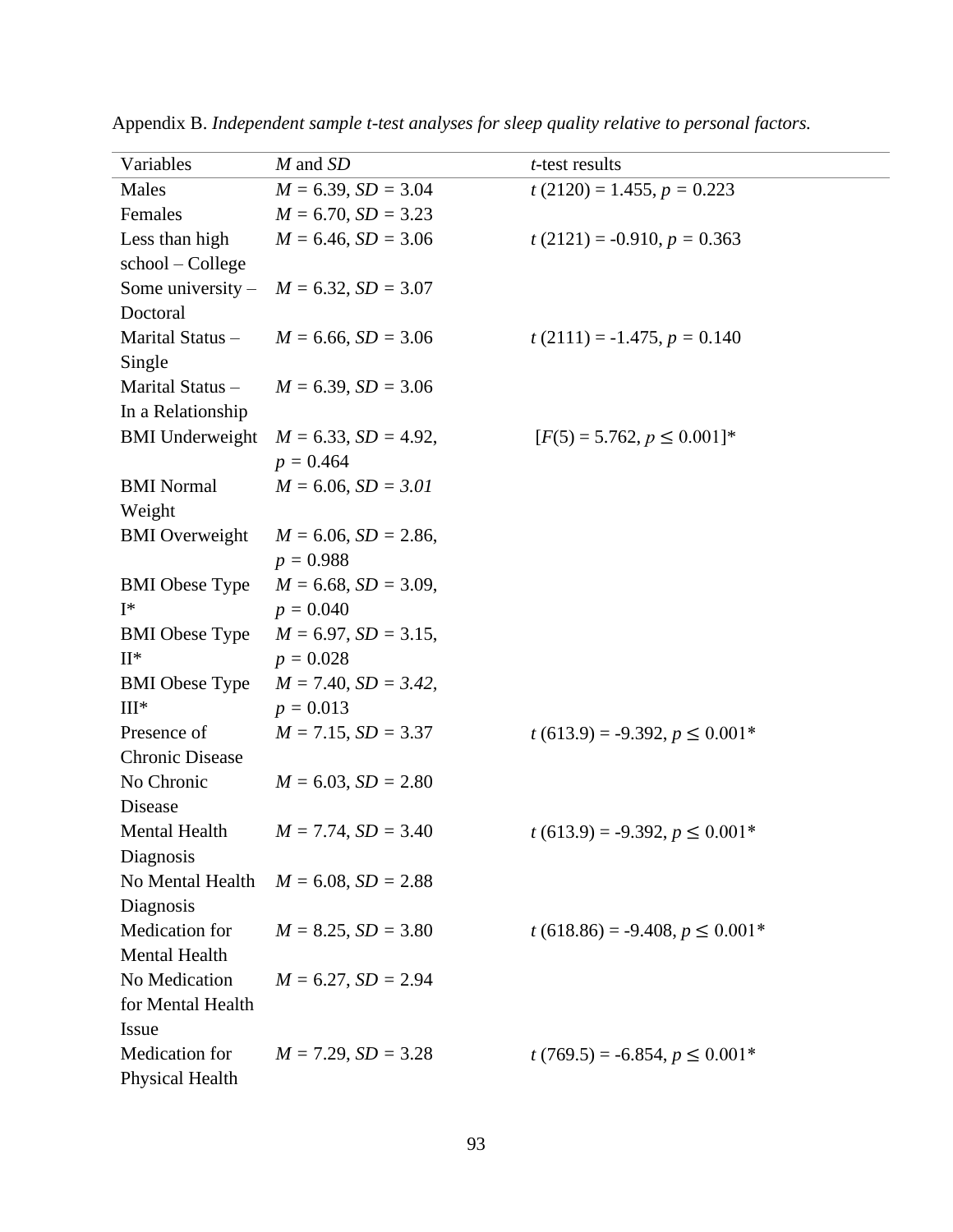| for Physical<br>Health                                                                      | No Medication $M = 6.17$ , $SD = 2.95$            |                                     |
|---------------------------------------------------------------------------------------------|---------------------------------------------------|-------------------------------------|
| or Less                                                                                     | Income – $$80,000$ $M = 6.39$ , $SD = 2.98$       | $t(1394.4) = 1.089, p = 0.289$      |
| and Above                                                                                   | Income - \$80,000 $M = 6.54$ , $SD = 3.24$        |                                     |
| <b>Bills</b>                                                                                | Difficulty Paying $M = 7.33$ , $SD = 3.18$        | $t(1137.8) = -9.062, p \le 0.001*$  |
| Paying Bills                                                                                | No Difficulty $M = 6.04$ , $SD = 2.94$            |                                     |
| Additional                                                                                  | <b>PTSD</b> Checklist - $M = 10.05$ , $SD = 2.93$ | $t(2059) = -20.309, p \le 0.001*$   |
| Screening<br>No Concern                                                                     | PTSD Checklist - $M = 6.00$ , $SD = 2.78$         |                                     |
| Inventory $-$<br>Additional<br>Screening                                                    | Beck Depression $M = 9.25$ , $SD = 2.84$          | $t(642.1) = -25.074, p \le 0.001*$  |
| Inventory $-$ No<br>Concern                                                                 | Beck Depression $M = 5.62$ , $SD = 2.62$          |                                     |
| Inventory -<br>Additional<br>Screening                                                      | Beck Anxiety $M = 10.32, SD = 3.04$               | $t(2057) = -15.036, p \le 0.001*$   |
| Inventory $-$ No<br>Concern                                                                 | Beck Anxiety $M = 6.15$ , $SD = 2.88$             |                                     |
| <b>Fatigue Severity</b><br>$Scale -$<br>Hazardous                                           | $M = 6.91, SD = 3.03$                             | $t(758.8) = -15.529, p \le 0.001*$  |
| <b>Fatigue Levels</b><br><b>Fatigue Severity</b><br>Scale - Normal<br><b>Fatigue Levels</b> | $M = 4.41$ , $SD = 2.34$                          |                                     |
| <b>Perceived Stress</b><br>Scale - Above<br><b>Average Scores</b>                           | $M = 7.60$ , $SD = 3.15$                          | $t(1934.8) = -17.406, p \le 0.001*$ |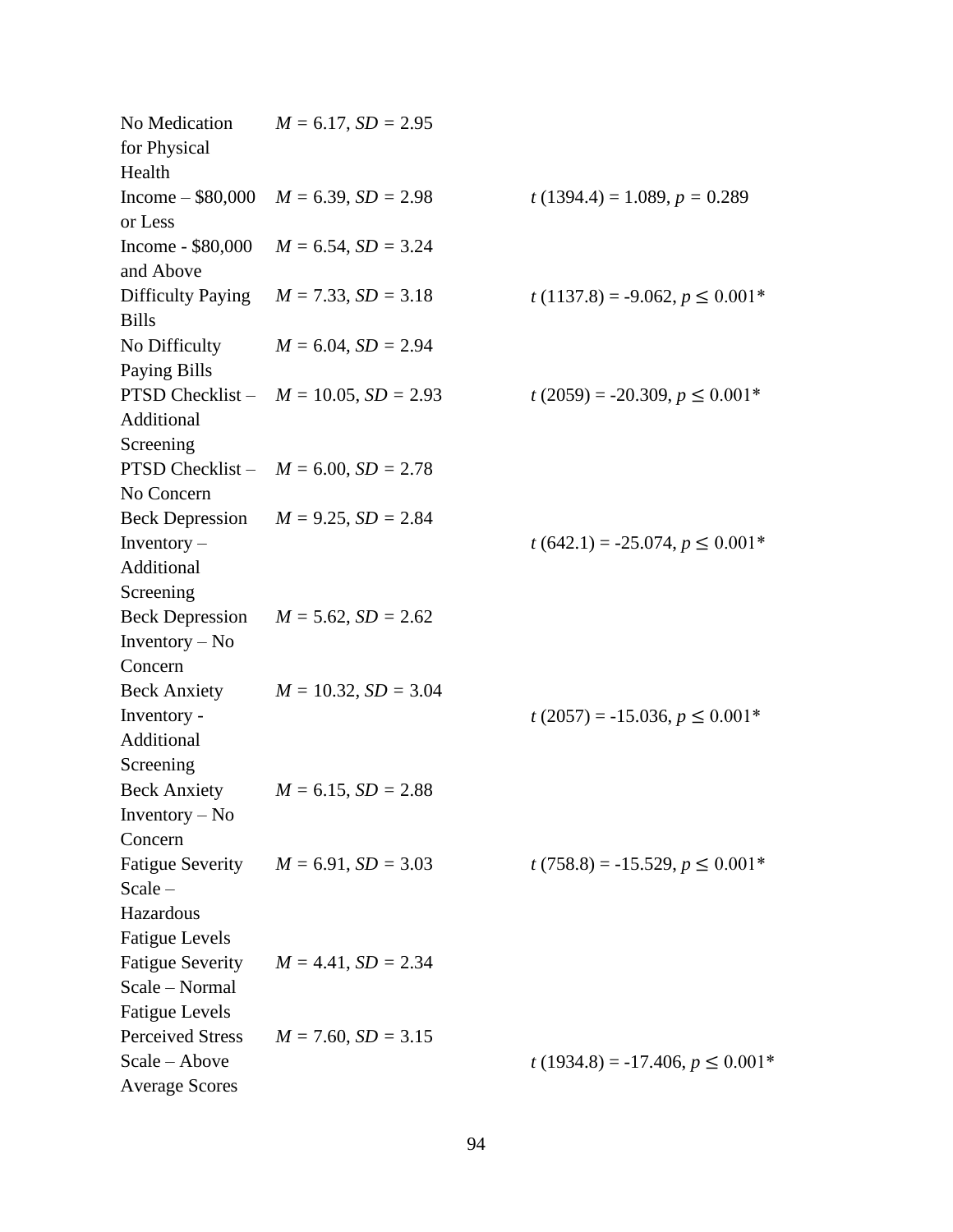Perceived Stress – *M =* 5.39, *SD =* 2.59 Below Average Scores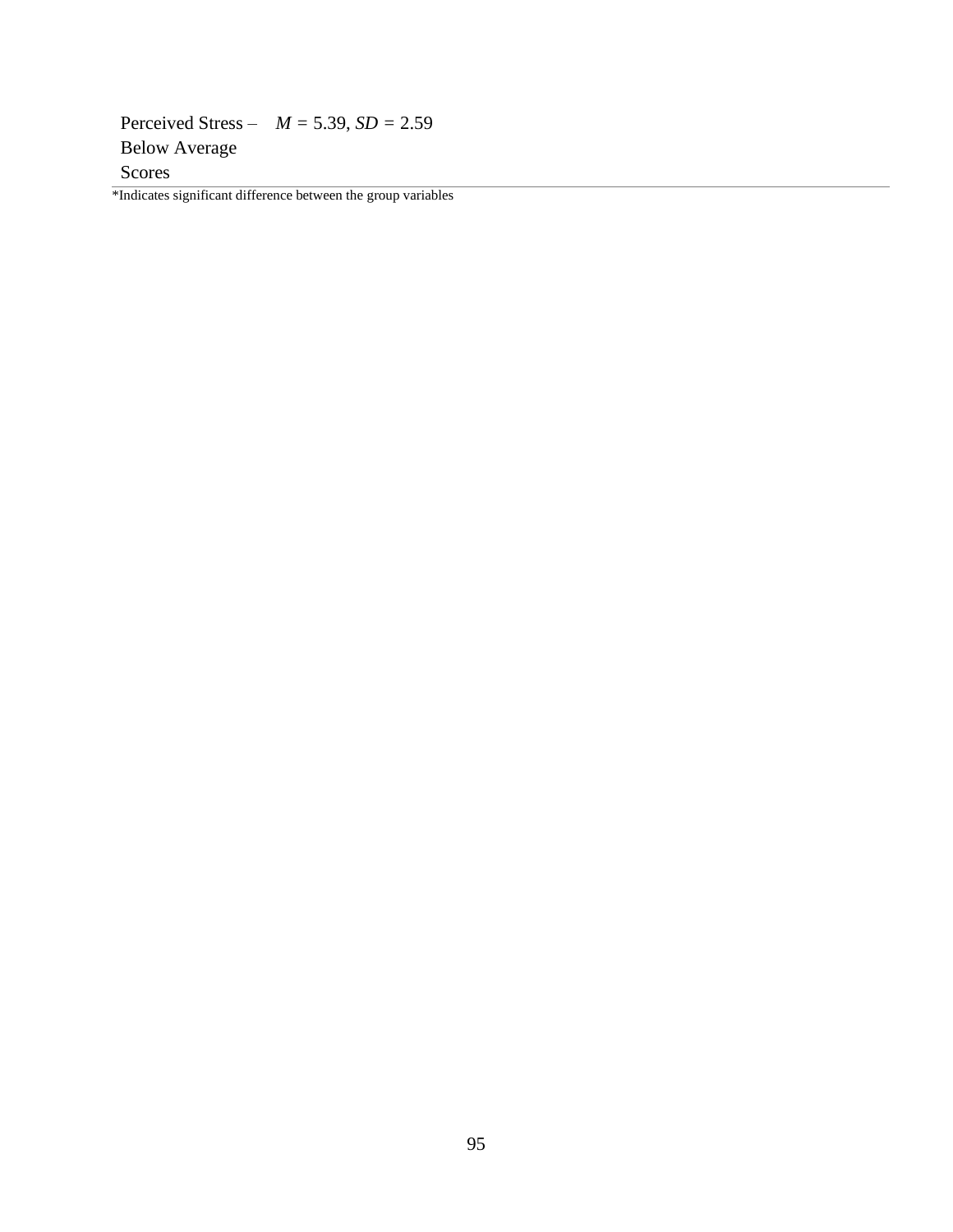| Variables                         | M and SD                 | $t$ -test results                   |
|-----------------------------------|--------------------------|-------------------------------------|
| Worksite – Mine                   | $M = 6.45$ , $SD = 3.06$ | $t(2100) = -0.299$ , $p = 0.765$    |
| Worksite – Other                  | $M = 6.41, SD = 3.04$    |                                     |
| Occupation-Salary                 | $M = 6.38, SD = 3.00$    | $t(2102) = -0.672, p = 0.502$       |
| Occupation – Non-Salary           | $M = 6.48$ , $SD = 3.01$ |                                     |
| Work Underground                  | $M = 6.48$ , $SD = 3.08$ | $t(2121) = -0.792, p = 0.428$       |
| <b>Work Above Ground</b>          | $M = 6.37$ , $SD = 3.05$ |                                     |
| Shift Type – Dayshift             | $M = 6.18$ , $SD = 3.11$ | $t(2115) = 4.043, p \le 0.001*$     |
| Shift Type - Other                | $M = 6.73$ , $SD = 3.00$ |                                     |
| Burnout Personal - No Concern     | $M = 8.70$ , $SD = 2.97$ | $t(984.1) = -22.821, p \le 0.001*$  |
| <b>Burnout Personal - Concern</b> | $M = 5.53$ , $SD = 2.62$ |                                     |
| Burnout Work – No Concern         | $M = 7.95$ , $SD = 3.07$ | $t(1418.8) = -17.897, p \le 0.001*$ |
| <b>Burnout Work - Concern</b>     | $M = 5.55$ , $SD = 2.71$ |                                     |
| Burnout Colleague – No Concern    | $M = 7.73$ , $SD = 3.10$ | $t(2095) = -10.025, p \le 0.001*$   |
| Burnout Colleague – Concern       | $M = 6.10, SD = 2.97$    |                                     |
| <b>ERI</b> – More Rewards         | $M = 5.70$ , $SD = 2.86$ | $t(1716.1) = -12.863, p \le 0.001*$ |
| ERI-More Effort                   | $M = 7.44$ , $SD = 3.06$ |                                     |
| People Report                     | $M = 6.40, SD = 2.99$    | $t(2117) = 0.190, p = 0.849$        |
| No Report                         | $M = 6.44$ , $SD = 3.09$ |                                     |
| <b>Work Overtime</b>              | $M = 6.48$ , $SD = 3.05$ | $t(2119) = -1.019, p = 0.308$       |
| No Overtime Work                  | $M = 6.33, SD = 3.12$    |                                     |

Appendix C. *Independent sample t-test analyses for sleep quality relative to work-related factors*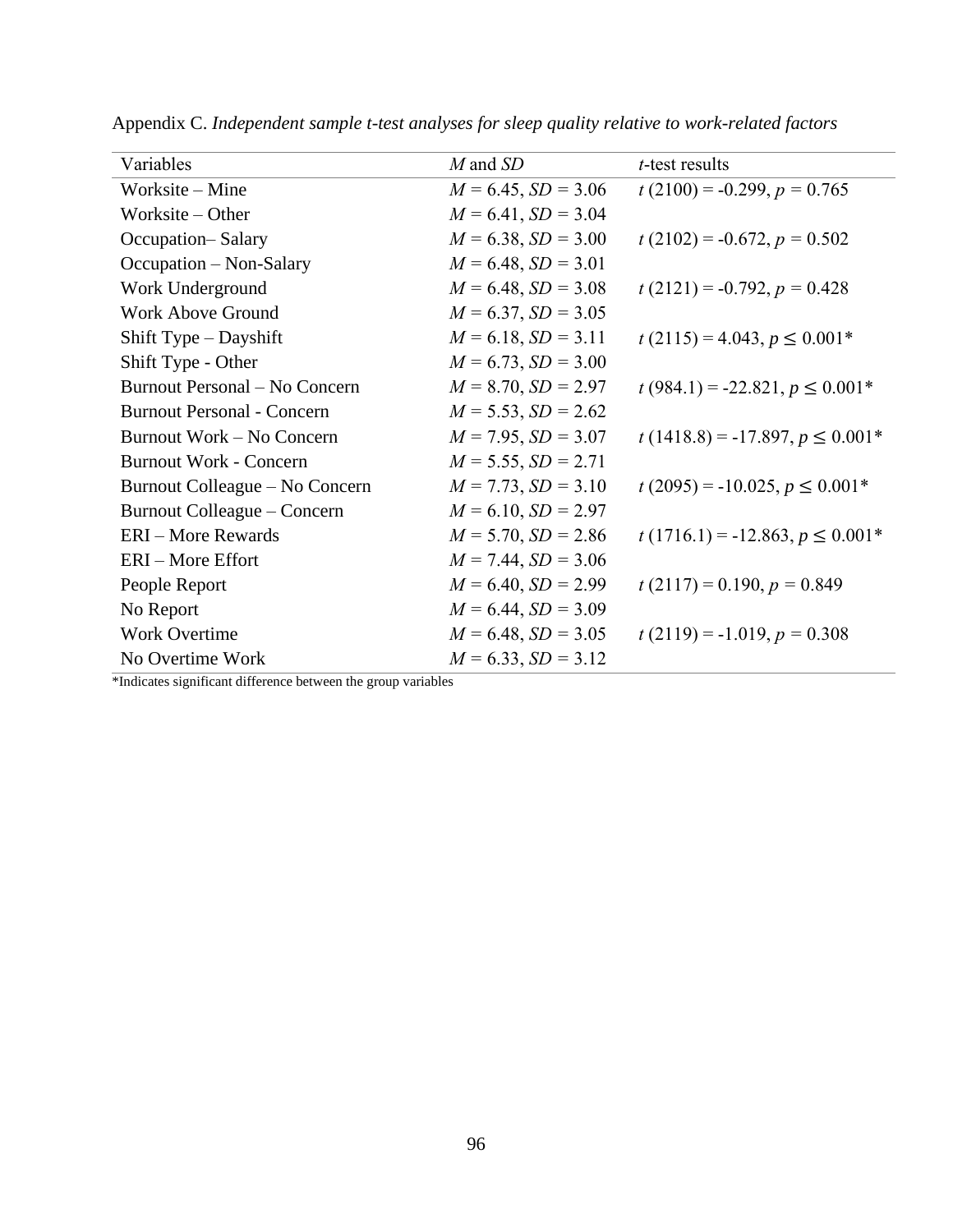| Variables                      | M and SD                 | <i>t</i> -test results          |
|--------------------------------|--------------------------|---------------------------------|
| Smoker                         | $M = 5:56$ , $SD = 1:04$ | $t(2190) = 3.387, p \le 0.001*$ |
| Non-Smoker                     | $M = 6:07$ , $SD = 1:02$ |                                 |
| <b>Meets CSEP Guidelines</b>   | $M = 6:05$ , $SD = 1:02$ | $t(1914) = -1.299, p = 0.194$   |
| Does not Meet CSEP Guidelines  | $M = 6:11$ , $SD = 1:05$ |                                 |
| Hazardous Alcohol Behavior     | $M = 5:58$ , $SD = 1:04$ | $t(2019) = 3.066, p = 0.002*$   |
| Non-Hazardous Alcohol Behavior | $M = 6:08$ , $SD = 1:02$ |                                 |
| Hazardous Drug Behavior        | $M = 5:36$ , $SD = 1:03$ | $t(1884) = 3.425, p \le 0.001*$ |
| Non-Hazardous Drug Behavior    | $M = 6:06$ , $SD = 1:03$ |                                 |

Appendix D. *Independent sample t-test analyses for sleep quantity (hr:min) relative to health behaviors.*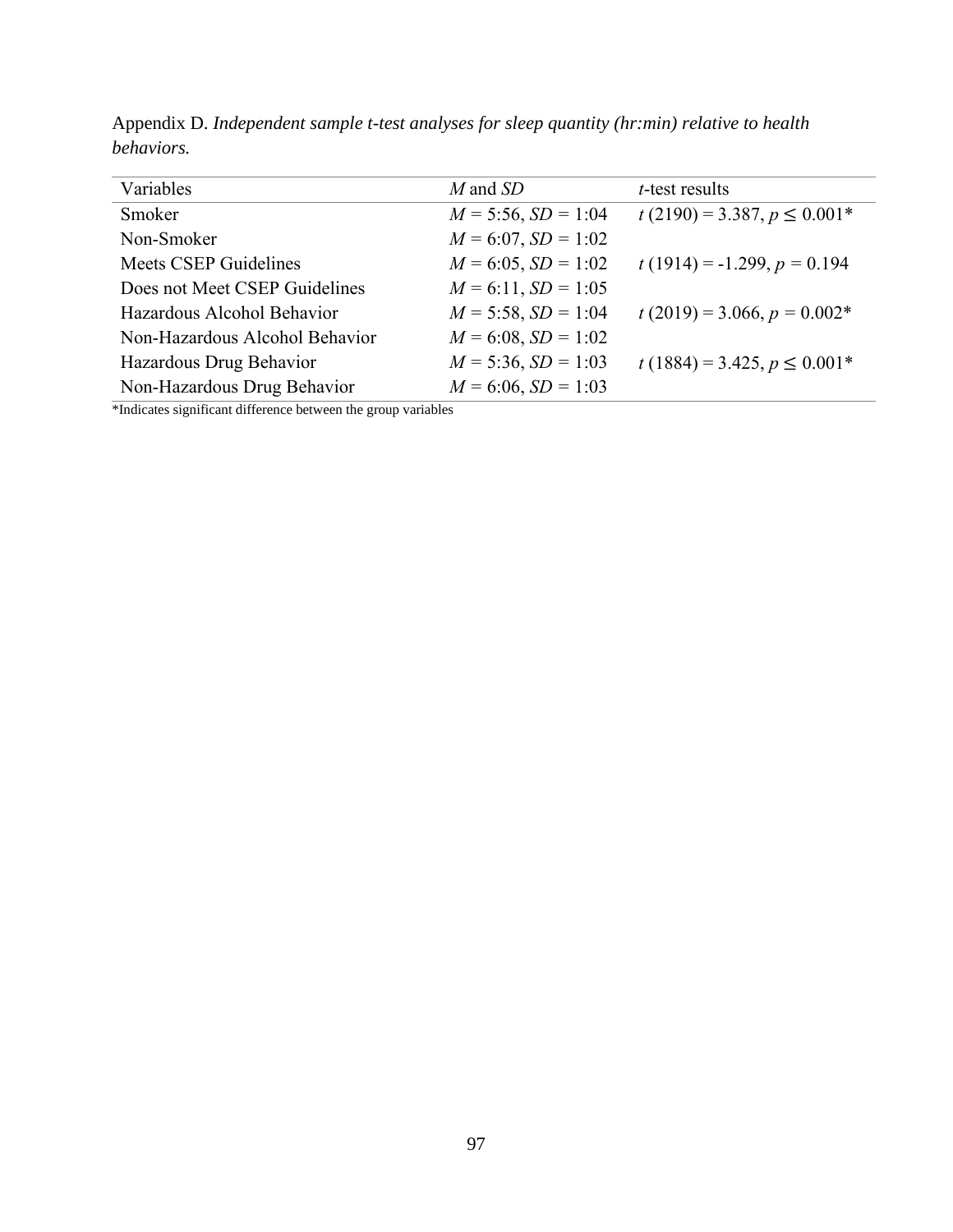| Variables                              | $M$ and $SD$              | <i>t</i> -test results             |
|----------------------------------------|---------------------------|------------------------------------|
| Males                                  | $M = 6:03$ , $SD = 1:02$  | $t(286.6) = 2.838, p = 0.005*$     |
| Females                                | $M = 6:17$ , $SD = 1:12$  |                                    |
| Less than high school – College        | $M = 6:02$ , $SD = 1:03$  | $t(2207) = 4.293, p \le 0.001*$    |
| Some university - Doctoral             | $M = 6:15$ , $SD = 1:03$  |                                    |
| Marital Status – Single                | $M = 6:06, SD = 1:05$     | $t(450.5) = -0.065, p = 0.948$     |
| Marital Status - In a Relationship     | $M = 6:06, SD = 1:02$     |                                    |
| <b>BMI</b> Underweight                 | $M = 5:10$ , $SD=1:02$    | $F(5, 2159) = 4.977, p \le 0.001*$ |
|                                        | $p = 0.149$               |                                    |
| <b>BMI</b> Normal Weight               | $M = 6:13$ , $SD = 1:04$  |                                    |
| <b>BMI</b> Overweight                  | $M = 6:09$ , $SD = 1:00$  |                                    |
|                                        | $p = 0.939$               |                                    |
| <b>BMI</b> Obese Type I                | $M = 5: 57$ , $SD = 1:01$ |                                    |
|                                        | $p = 0.006*$              |                                    |
| <b>BMI</b> Obese Type II               | $M = 6:02$ , $SD = 1:11$  |                                    |
|                                        | $p = 0.566$               |                                    |
| <b>BMI</b> Obese Type III              | $M = 5:54$ , $SD = 1:10$  |                                    |
|                                        | $p = 0.185$               |                                    |
| Presence of Chronic Disease            | $M = 6:08, SD = 1:00$     | $t(1435.3) = -2.710, p = 0.007*$   |
| No Chronic Disease                     | $M = 6:00, SD = 1:08$     |                                    |
| <b>Mental Health Diagnosis</b>         | $M = 6:00, SD = 1:06$     | $t(2199) = 2.052, p = 0.040*$      |
| No Mental Health Diagnosis             | $M = 6:06$ , $SD = 1:02$  |                                    |
| <b>Medication for Mental Health</b>    | $M = 6:06, SD = 1:12$     | $t(203.58) = -0.263, p = 0.793$    |
| No Medication for Mental Health Issue  | $M = 6:05$ , $SD = 1:02$  |                                    |
| Medication for Physical Health         | $M = 5:57$ , $SD = 1:05$  | $t(2199) = 2.940, p = 0.003*$      |
| No Medication for Physical Health      | $M = 6:06$ , $SD = 1:02$  |                                    |
| Income $-$ \$80,000 or Less            | $M = 6:04$ , $SD = 1:01$  | $t(1471) = 0.465, p = 0.642$       |
| Income - \$80,000 and Above            | $M = 6:06, SD = 1:06$     |                                    |
| <b>Difficulty Paying Bills</b>         | $M = 5:52$ , $SD = 1:04$  | $t(2193) = 6.357, p \le 0.001*$    |
| No Difficulty Paying Bills             | $M = 6:11, SD = 1:02$     |                                    |
| PTSD Checklist – Additional Screening  | $M = 5:32$ , $SD = 1:04$  | $t(2123) = 8.432, p \le 0.001*$    |
| PTSD Checklist - No Concern            | $M = 6:09$ , $SD = 1:01$  |                                    |
| Beck Depression Inventory - Additional | $M = 5:39$ , $SD = 1:04$  | $t(643.2) = 9.310, p \le 0.001*$   |
| Screening                              |                           |                                    |
| Beck Depression Inventory - No         | $M = 6:12, SD = 1:01$     |                                    |
| Concern                                |                           |                                    |

Appendix E. *Independent sample t-test analyses for sleep quantity (hr:min) relative to personal factors.*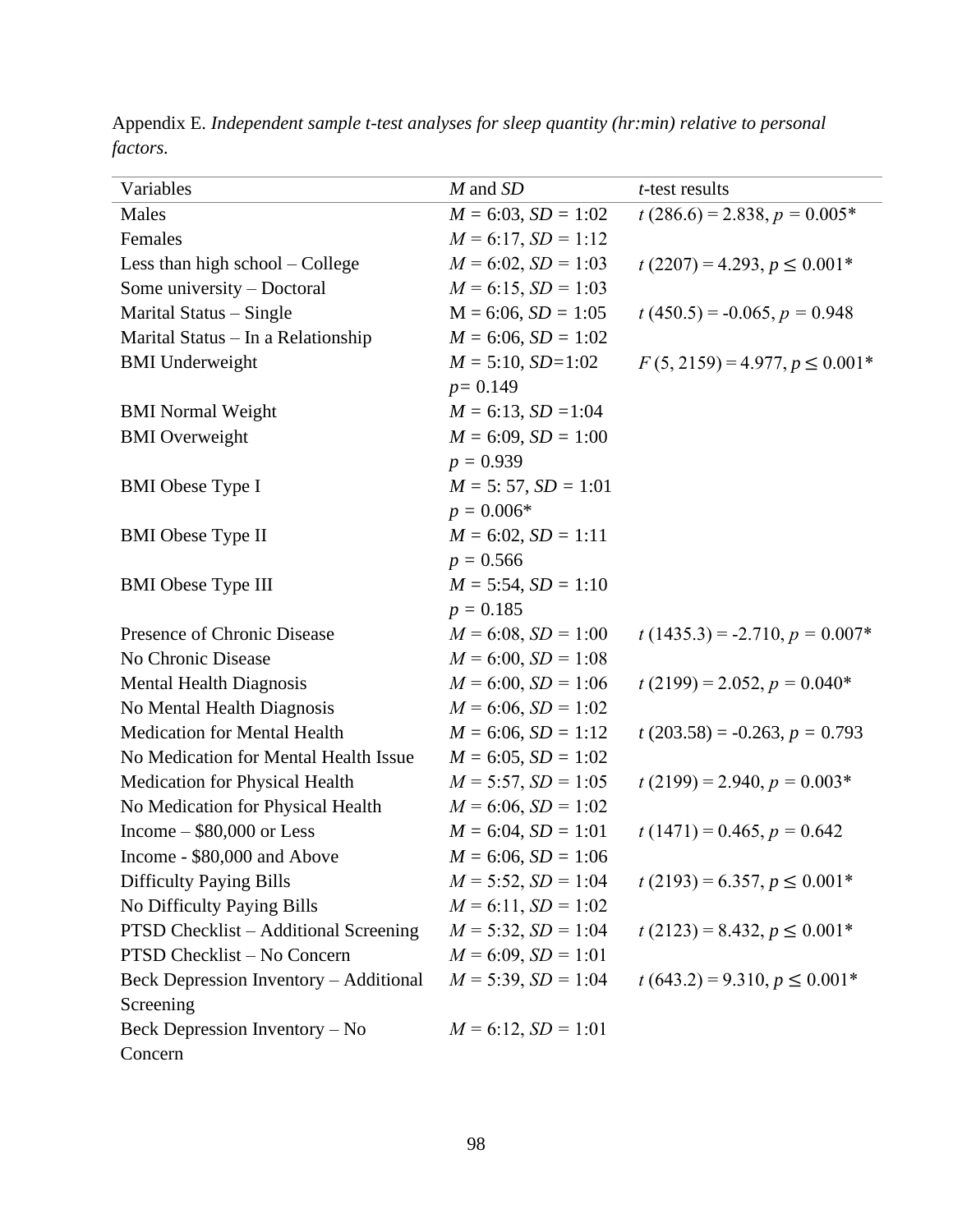| <b>Beck Anxiety Inventory - Additional</b> | $M = 5:36$ , $SD = 1:08$ | $t(2129) = 5.118, p \le 0.001*$ |
|--------------------------------------------|--------------------------|---------------------------------|
| Screening                                  |                          |                                 |
| Beck Anxiety Inventory – No Concern        | $M = 6:07$ , $SD = 1:00$ |                                 |
| Fatigue Severity Scale – Hazardous         | $M = 6:01$ , $SD = 1:02$ | $t(2171) = 5.552, p \le 0.001*$ |
| <b>Fatigue Levels</b>                      |                          |                                 |
| Fatigue Severity Scale – Normal Fatigue    | $M = 6:20, SD = 1:03$    |                                 |
| Levels                                     |                          |                                 |
| Perceived Stress Scale – Above             | $M = 5:54$ , $SD = 1:04$ | $t(2137) = 7.513, p \le 0.001*$ |
| <b>Average Scores</b>                      |                          |                                 |
| Perceived Stress – Below Average           | $M = 6:14$ , $SD = 1:00$ |                                 |
| Scores                                     |                          |                                 |